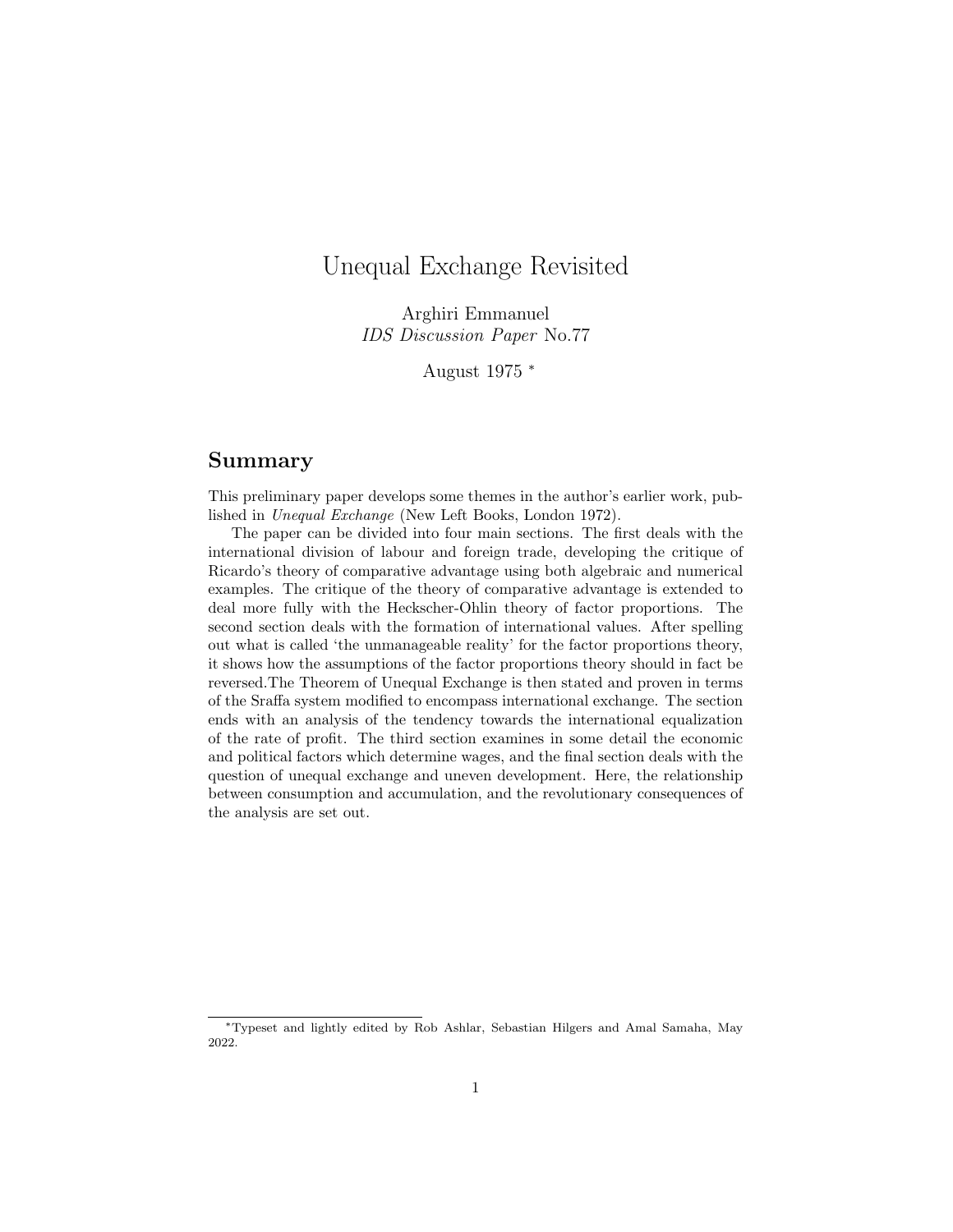# Contents

| 1           |     | International Division of Labour and Foreign Trade                                   | 3                |
|-------------|-----|--------------------------------------------------------------------------------------|------------------|
|             | 1.1 | Private Exchange and the Social Framework                                            | $\boldsymbol{3}$ |
|             | 1.2 | Private Exchange and the International Framework                                     | $\overline{4}$   |
|             | 1.3 | The Determination of an International Division                                       |                  |
|             |     |                                                                                      | $\overline{4}$   |
|             | 1.4 | Mercantilism $\ldots \ldots \ldots \ldots \ldots \ldots \ldots \ldots \ldots \ldots$ | $\bf 5$          |
|             | 1.5 | Classical Economics and Free-Trade                                                   | $\overline{7}$   |
|             | 1.6 | Some Critical Comments on 'Comparative Costs'                                        | 9                |
|             | 1.7 | The Theory of Specialization According to Factor                                     |                  |
|             |     |                                                                                      | 16               |
|             | 1.8 | Criticism of the Theory of Factor Proportions                                        | 17               |
| $\mathbf 2$ |     | <b>International Value</b>                                                           | 19               |
|             | 2.1 | The Problems and Contradictions in the Neo-Classical Theory of                       |                  |
|             |     |                                                                                      | 21               |
|             | 2.2 | The Determination of the Terms of Trade by the                                       |                  |
|             |     |                                                                                      | 27               |
|             | 2.3 | The Determination of International Prices by Differences in Labour                   |                  |
|             |     | Productivity                                                                         | 27               |
|             | 2.4 |                                                                                      | 29               |
| 3           |     | Wage Differences and International Exploitation                                      | 49               |
|             | 3.1 | Financial Imperialism and Mercantile Imperialism                                     | 49               |
|             | 3.2 |                                                                                      | 55               |
|             | 3.3 |                                                                                      | 59               |
|             | 3.4 |                                                                                      | 60               |
| 4           |     | <b>Unequal Exchange and Unequal Development</b>                                      | 61               |
|             | 4.1 |                                                                                      | 62               |
|             | 4.2 | Economic Development and Social Transformation                                       | 68               |
|             | 4.3 | Development and Industrialization                                                    | 72               |
|             | 4.4 |                                                                                      | 74               |
|             | 4.5 | The "Quality of Life" $\dots \dots \dots \dots \dots \dots \dots \dots \dots \dots$  | 76               |
|             |     |                                                                                      |                  |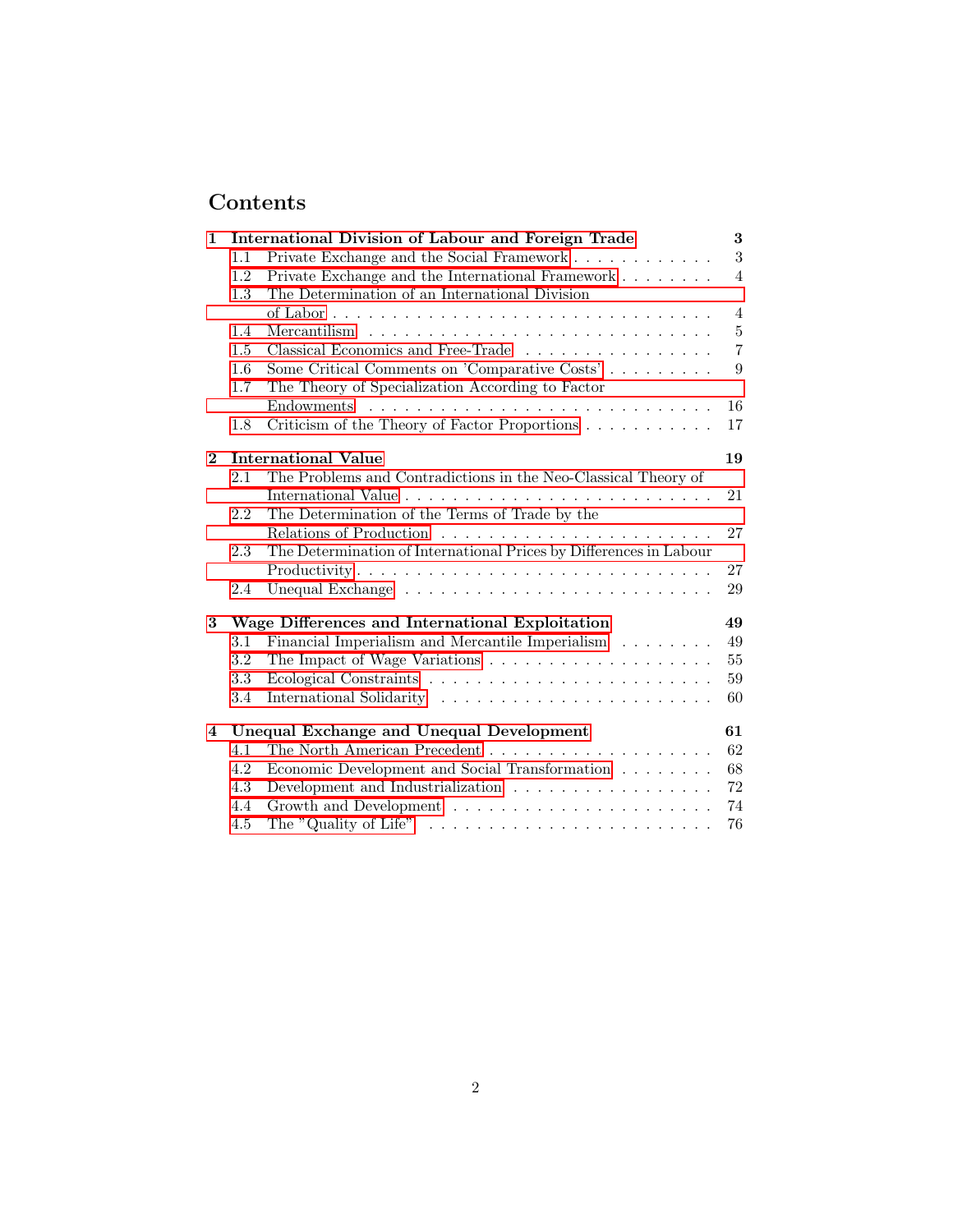# <span id="page-2-0"></span>1 International Division of Labour and Foreign Trade

## <span id="page-2-1"></span>1.1 Private Exchange and the Social Framework

All economic relations between men or groups of men – communities, nations, etc., – are directly or indirectly connected with a certain division of labour. inside of each community this takes the form of a "social division of labour"; outside it takes the form of an "international division of labour".

In turn, every division of labour, be it "social" or "international" implies some given rules of distribution of the product, in such a way that the one is the necessary condition of the other.

But neither the social division of labour nor the international division necessarily implies a private exchange of the product. This is important for it is on this point that the basic mistake of Adam Smith lies.

On the one hand, he noticed that no human society could exist without some division of labour, human needs being too great to be satisfied by an individual effort. He considered, on the other hand, that in the societies known to him the distribution of the products was indeed carried on through exchanges between independent producers. He therefore came to the conclusion that the propensity to exchange privately is as much an integral part of human nature as is the division of labour.

Now, we should of course admit that individual man  $-$  a social animal  $$ having to appropriate nature in order to reproduce himself, is unable to do so without some sort of collaboration with other men. This entails the dividing up of the many tasks that this appropriation involves. It is, further, to be admitted that such cooperation in production implies a distribution of the whole product among the participants. But it does not follow at all from these premises that the only way of distribution is the private one.

In the primitive (tribal) community, a social division of labour does exist, but there is no private exchange, except occasionally, and to such a marginal degree that the essential process of the reproduction of social life is in no way interfered with. The same holds for the future socialist society when the market will have disappeared.

In these two types of integrated society, the social division of labour and the subsequent distribution of the product form a single inseparable process, set up ex ante by a single direct act of the decision-making centre, be it the chief and elders in tribal collectivism, or the plan in the advanced socialist society.

On the contrary, in the type of society where the distribution of the product is carried out by means of a system of privately agreed-upon exchanges (mercantile relations), it is those exchanges and their ex postex outcome that determine indirectly the social division of labour through a series of micro-economic decisions taken at the level of independent producers.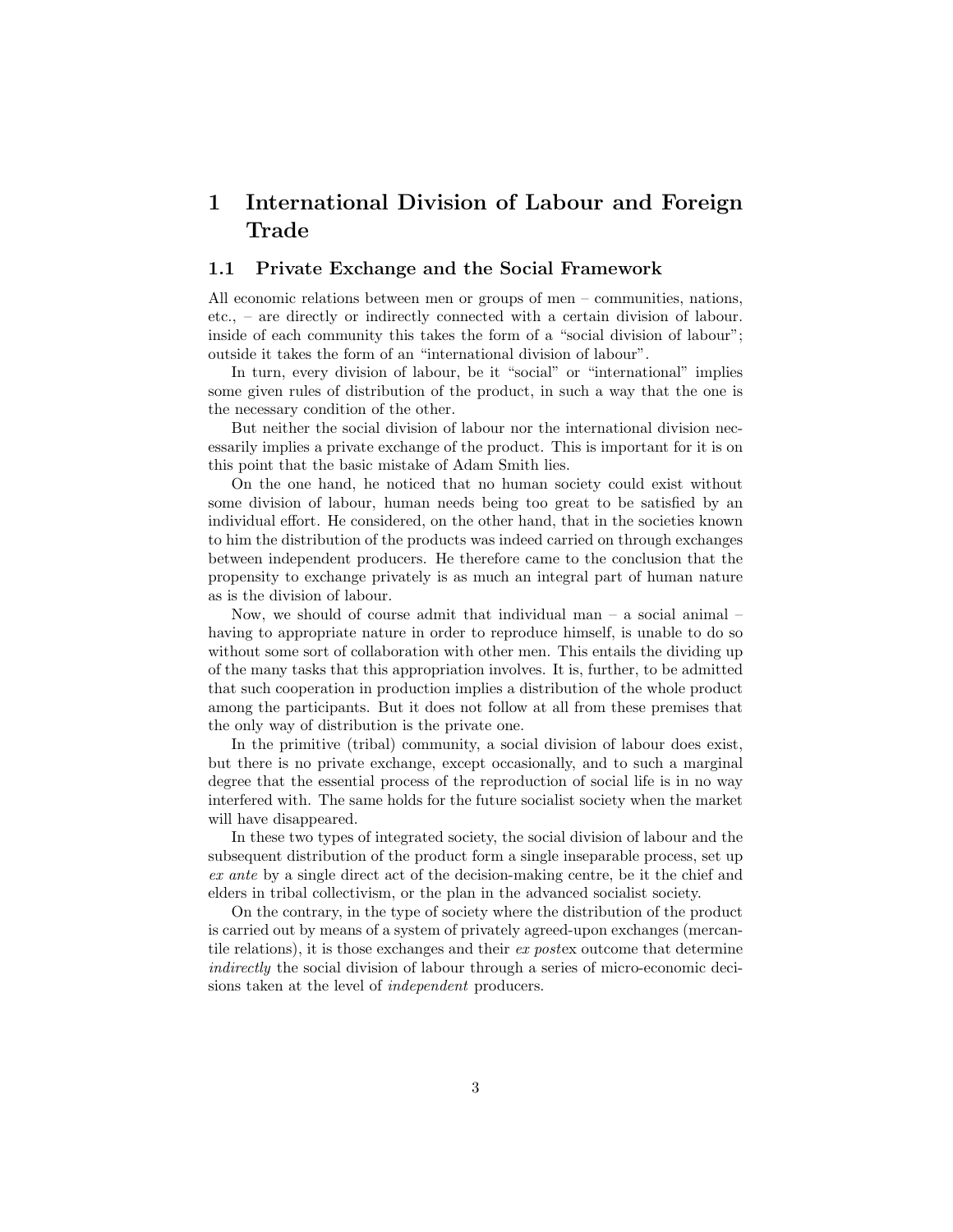Consequently, the second part of Adam Smith's statement is unsupported. Social division of labour is indeed a permanent constituent of the social nature of man; private exchange and commerce are just one of its historic elements.

## <span id="page-3-0"></span>1.2 Private Exchange and the International Framework

Things are somehow different when considered in the international context. The Central planning of either division of labour or distribution of the product has never existed.

Even in the epoch of tribal collectivism, when the primitive communities exchanged their products between them, they always did it on a transactional basis and it is this fact that led some economists to contend that foreign trade historically preceded domestic trade. As regards the present, even the so-called States of transition towards socialism, more or less planned, regardless of the extent to which they have abolished their domestic trade, still present themselves internationally as independent bargaining dealers.[1](#page-0-0)

However, the fact that, up to the present time, the market has always conditioned the international division of labour and its extension is not sufficient in itself for reaching the conclusion that things could not be otherwise. One can perfectly well conceive of a socialist world plan implementing centrally the division of labour and the distribution of the produce on a planetary scale.

# <span id="page-3-1"></span>1.3 The Determination of an International Division of Labor

When we say that the International division of labour has always, up to now, taken place on a private trade basis, we must add an important qualification. Although not centrally co-ordinated (planned) the international division of labour was nonetheless to a certain extent socio-historic (institutionally and politically) instead of being geo–economic. Instead of being the outcome of objective laws, that is, the effect of the variety of the natural resources of each country, the international division of labour has often been determined, if not globally, at least piecemeal, for the dominated countries by the deliberate action of the dominant countries.

Products which today seem indigenous such as cocoa, palm oil, and groundnuts in Western Africa, grapes in Algeria, cotton in Egypt, maize, maioc, many varieties of bananas in Black Africa have often been the object of either entirely artificial transplantation or a deliberate expansion of preexisting cultivation, far exceeding the proportions which would be suggested by the geo-climatic environment. The famous comment by Marx in his *Discourse on Free-Trade* seems in this connection quite plausible.

<sup>&</sup>lt;sup>1</sup>We do not take into account here certain attempts of ex ante planning of exchanges and of the international division of labour within certain groups of countries, as, for instance, the COMECON. By any standard, these attempts do not seem to have gone very far.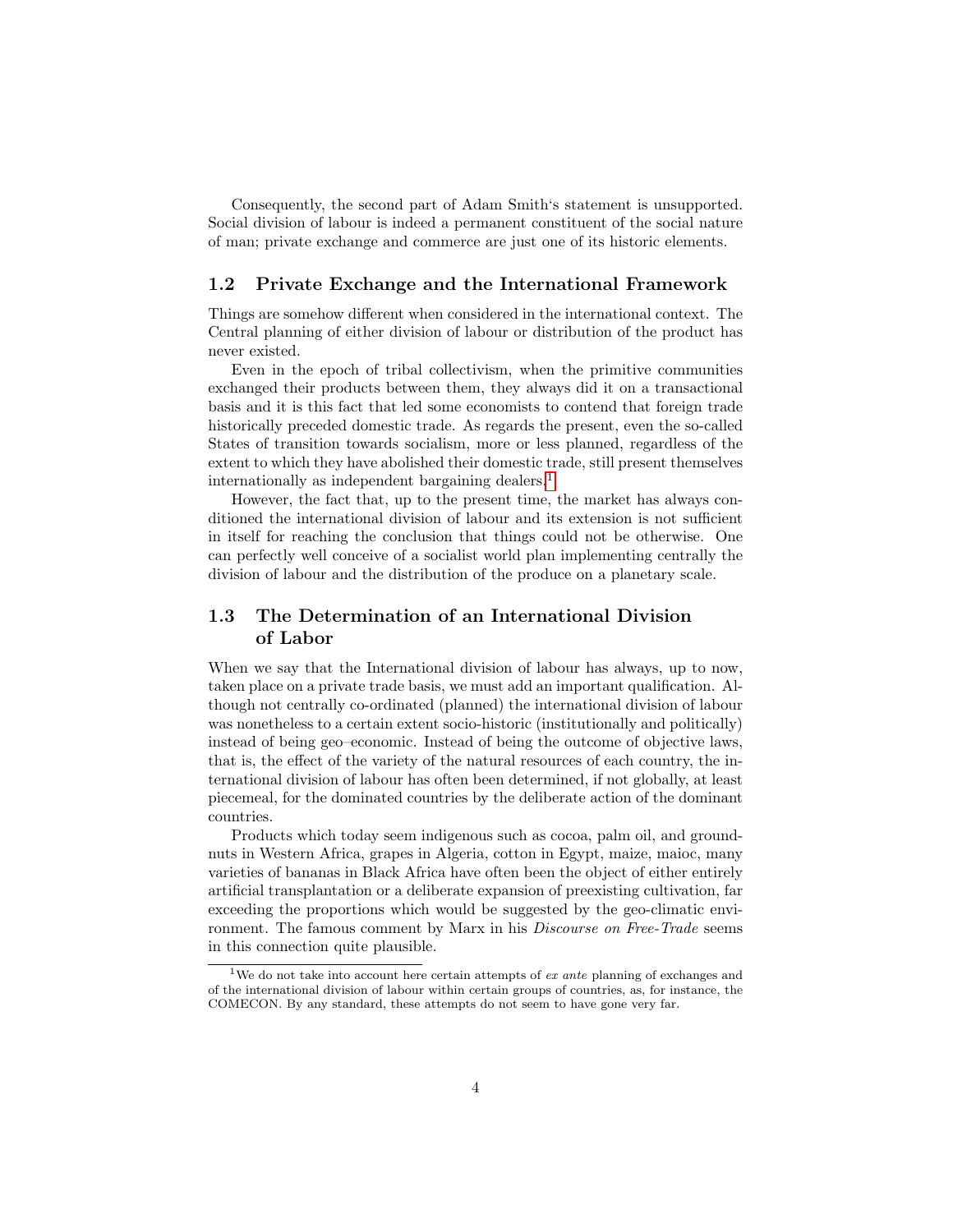"You believe, perhaps, gentlemen, that the production of coffee and sugar is the natural destiny of the West Indies. Two centuries ago, nature, which does not trouble herself about commerce, had planted neither sugar-cane nor coffee trees there."[∗](#page-0-0)

Despite the existence of an international market and of a foreign trade based on transactional exchanges, which created a certain international division of labour, the evolution of that division was marked by innumerable discontinuities set up by the interference of the most advanced states when dealing with the rest of the world.

This interference either took place with the political domination of certain areas in the "rest of the world" or without this domination. We can include under the first heading all official measures implemented in the context of conquest and colonization, ranging from the open violence of direct plunder to the enactment in dependent territories of customs tariffs favourable to the home country. In between lay all other legislative restrictions on the products of the dominated country as well as regulations regarding maritime transport, such as the so-called "Navigation Act", and so on. In the second category – deliberate interference with free trade without the political domination of the partner – we include all protectionist measures, direct or indirect, taken within the advanced countries themselves. Direct measures include prohibitions or quotas on certain imports or exports, legislative restrictions on the free circulation of monetized metals etc. indirect measures include customs duties of any kind on imports or on exports.

## <span id="page-4-0"></span>1.4 Mercantilism

The official steps mentioned above, were, during the whole period, from about the beginning of the  $16^{th}$  to the end of the  $18^{th}$  century, influenced by the economic infrastructure of the dominating country. An ideological superstructure called "mercantilism" corresponded to this infrastructure.

Mercantilism is less a system of Political Economy and more a doctrine of economic policy. Mercantilist authors, particularly those of the  $16^{th}$ ,  $17^{th}$  and the early  $18^{th}$  century, are not theoreticians and it is admitted that Economics did not yet exist as a science. These authors appear as experts who endeavoured to create for their respective governments useful trade policies for the beneficial management of the affairs of the State, particularly in the field of its economic relations with foreign countries. They did not worry about rationalizing the world economy, the very concept of which was beyond their scope. Assuming that the only possible profit in international economic relations is the "alienation profit", they unhypocritically sought, each one for the benefit of his own country, ways and means of getting richer to the detriment of the others. "The city in its trade must care about itself, never about other peoples", Aristotle had already said.

<sup>∗</sup>See: Marx/Engels Collected Works Vol. 6, p. 450 - Editors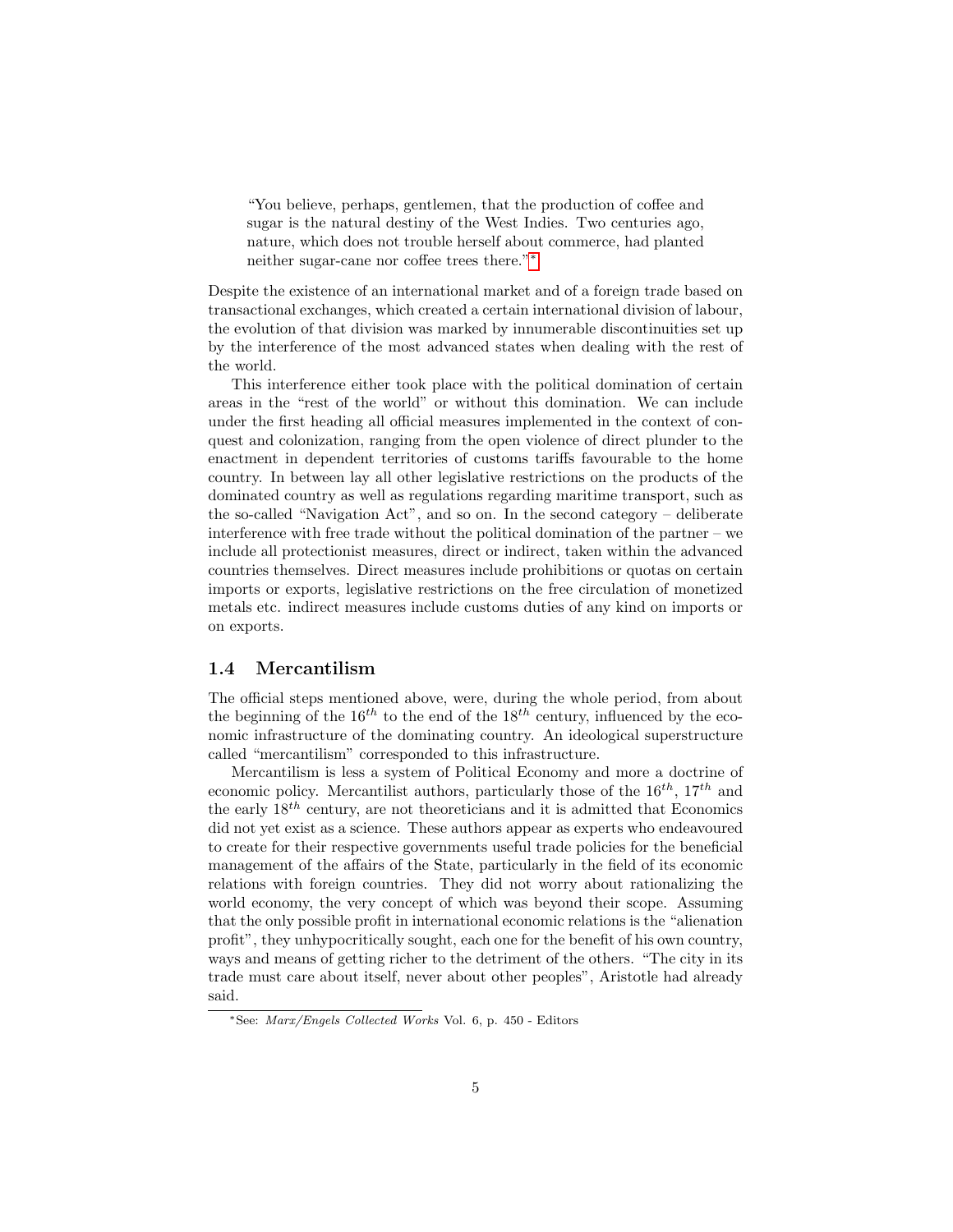Mercantilists could not even imagine that it was at all possible for one to get richer without a proportionate impoverishment of one's partner. According to Colbert, trade is like war. The victory of the one party meant ipso facto the defeat of the other.

Obsessed by the fear of unemployment which (notwithstanding widespread opinion to the contrary) was in their time more severe than in any other later period under advanced capitalism, the mercantilists were mainly interested in seeking outlets abroad for the national product. For this purpose, they recommended two sorts of measures, the first one quantitative, the second, qualitative.

- 1. A policy of simultaneous autarky and trade expansion. The apparent contradiction between these two targets was resolved by a one-way trade, that is, by a permanent surplus on the balance of trade.
- 2. A policy of close selection of exports and imports so that the exports embody the most possible, and the imports the least possible amount of living labour. This meant that they attempted to export manufactured goods and import raw materials.

John Law, who was not a mercantilist in the proper sense, was nonetheless clearly asserting towards the end of the  $17<sup>th</sup>$  century that the greatest blessing in foreign trade was for a country to be supplied with raw materials from other countries and to find a market for its own manufactured products in those same countries. In this context, he complained about French wool being sent out to Holland and coming back afterwards under the form of manufactured articles.

The orthodox mercantilists of the  $16^{th}$  and  $17^{th}$  centuries were more outspoken. Thus Forbonnais could write:

"It is a law, springing out of the very nature of the colonies, that they ought to have no crops or industry which could compete with crops and industry of the home country".

He blamed the Europeans, particularly the British, for having let sugarrefineries be established in the colonies which produced sugar. [2](#page-0-0)

 $2$ Elements du Commerce, Ed 1754, Vol 1, p. 372, 393. The economic policy of the mercantilists, indifferently called the mercantilist system or nationalist system, has survived its promoters and constitutes a constant element of the everyday practice of developed capitalist countries. As late as 1907, Andrew Bonnar Law, afterwards Prime Minister of Britain, contended that the preferential regime for the Empire meant merely that a greater part of our imports must be composed of raw materials destined to be processed in the country, and that a greater and greater proportion of our exports must be composed of manufactured products providing jobs for our workers. (quoted by Bennett, The Concept of Empire, Edinburgh, 1952).

As regards the quest for specialization in, (and consequently the quest for outlets abroad for), those products embodying more manpower, a qualification must be added. The point obviously is more manpower in relation to the consumed constant Capital, that is, in relation to the other material inputs entering into the production of a unit of the output, not in relation to the fixed Capital or to the total Capital invested.

Consequently, the matter is *not* one of "labour intensive" branches ("low organic composition of Capital"), which on the contrary are considered as disadvantageous.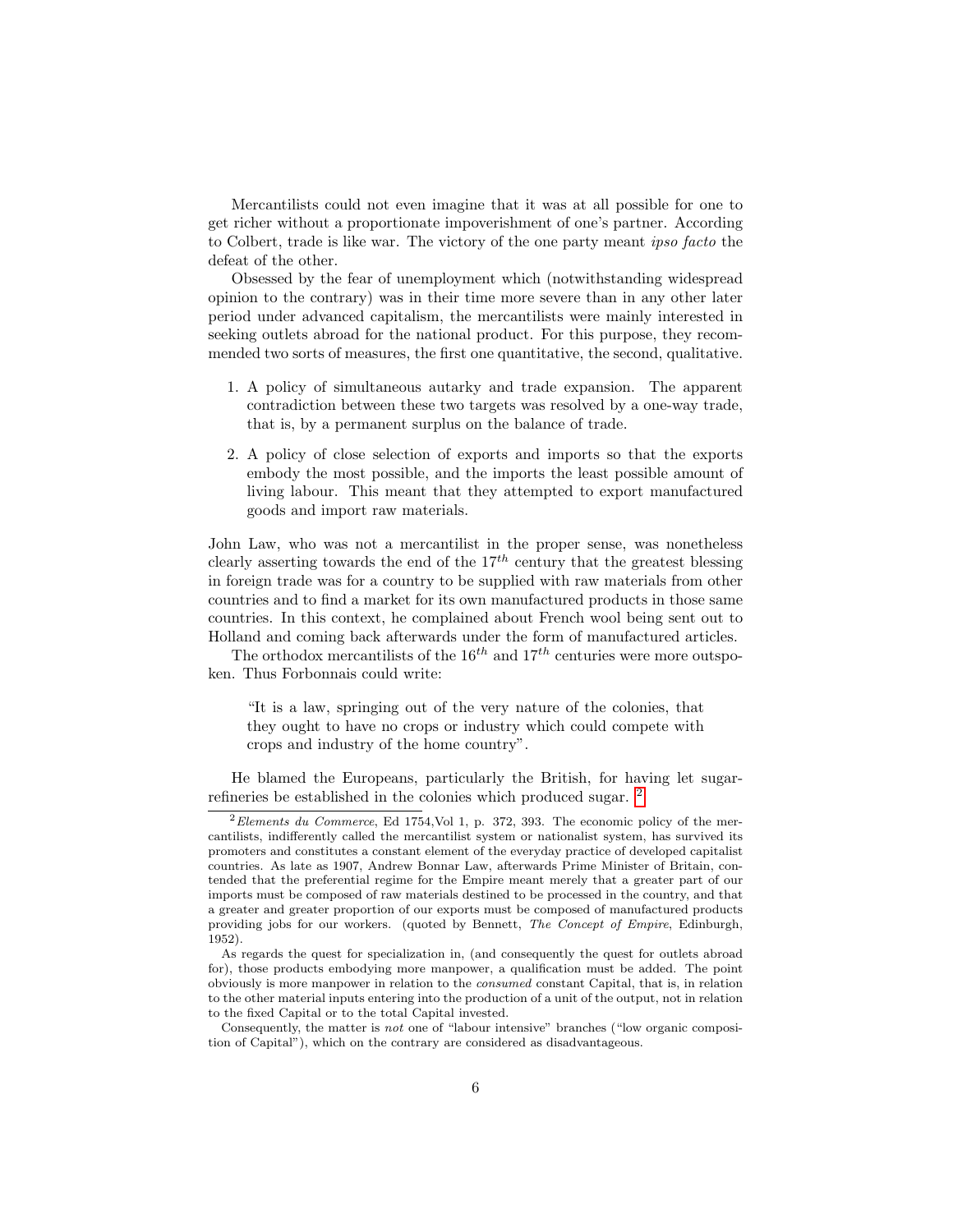# <span id="page-6-0"></span>1.5 Classical Economics and Free-Trade

## Absolute Costs – Comparative Costs

A first reaction against mercantilism came from Quesnay and the French Pysiocrats towards the middle of the  $18<sup>th</sup>$  century. But regarding foreign trade, it is Adam Smith and Ricardo in England who mark the decisive turning-point in economic thought.

For the first time a class – the industrialists – came into power that was interested in a two-way trade, in real exchanges, which would widen the international division of labour.

This class did not wish merely to import raw materials and export manufactured goods, something which everybody agreed upon. It also needed cheap provisions for its workers and this was something which ran totally counter to the interests of landowners whose rents weighed considerably on corn prices. It is on this point that Ricardo diverges from Adam Smith.

The latter had already realised the futility of seeking surplus for surplus' sake, if only for the simple reason that if all countries did the same thing, international trade would be blocked and there would be no surplus anywhere. It is the equilibrated balance of trade with a greater turnover in both directions which was the goal to reach.

However, by linking international exchange to absolute cost, Adam Smith prevented the solution to the problem. For, in absolute terms, Britain was more productive than the rest of the world not only in manufactures, but also, to a lesser, but still considerable degree, in agricultural production. [3](#page-0-0) Now, if landowners rents were reduced, British corn prices would become lower than those of foreign countries. Under these conditions it was not clear what Britain would import from abroad (except some raw materials like cotton or sugar, or some particular commodity like tea) in order to counter-balance her massive exports of manufactured goods. That is, it was not clear if substantial imports of corn were to provide a counter-part, or if corn outflows – however irregular were to be added to the export side.

It is the solution of this problem that Ricardo attempted with his comparative costs theorem. The solution consists in suggesting that, notwithstanding the superiority of Britain in corn production, free exchange would not induce exports of corn but imports because her superiority in manufactures was even greater than the one she enjoyed in production from the land.

<sup>3</sup>Here we have one of those forgotten facts of economic reality. Britain was a great exporter of corn, up to and including the  $18^{th}$  century. At that time she was considered as one of the granaries of Europe. It is only during the  $18^{th}$  century that little by little this status declined and it is only during the  $19^{th}$  century that the situation was reversed.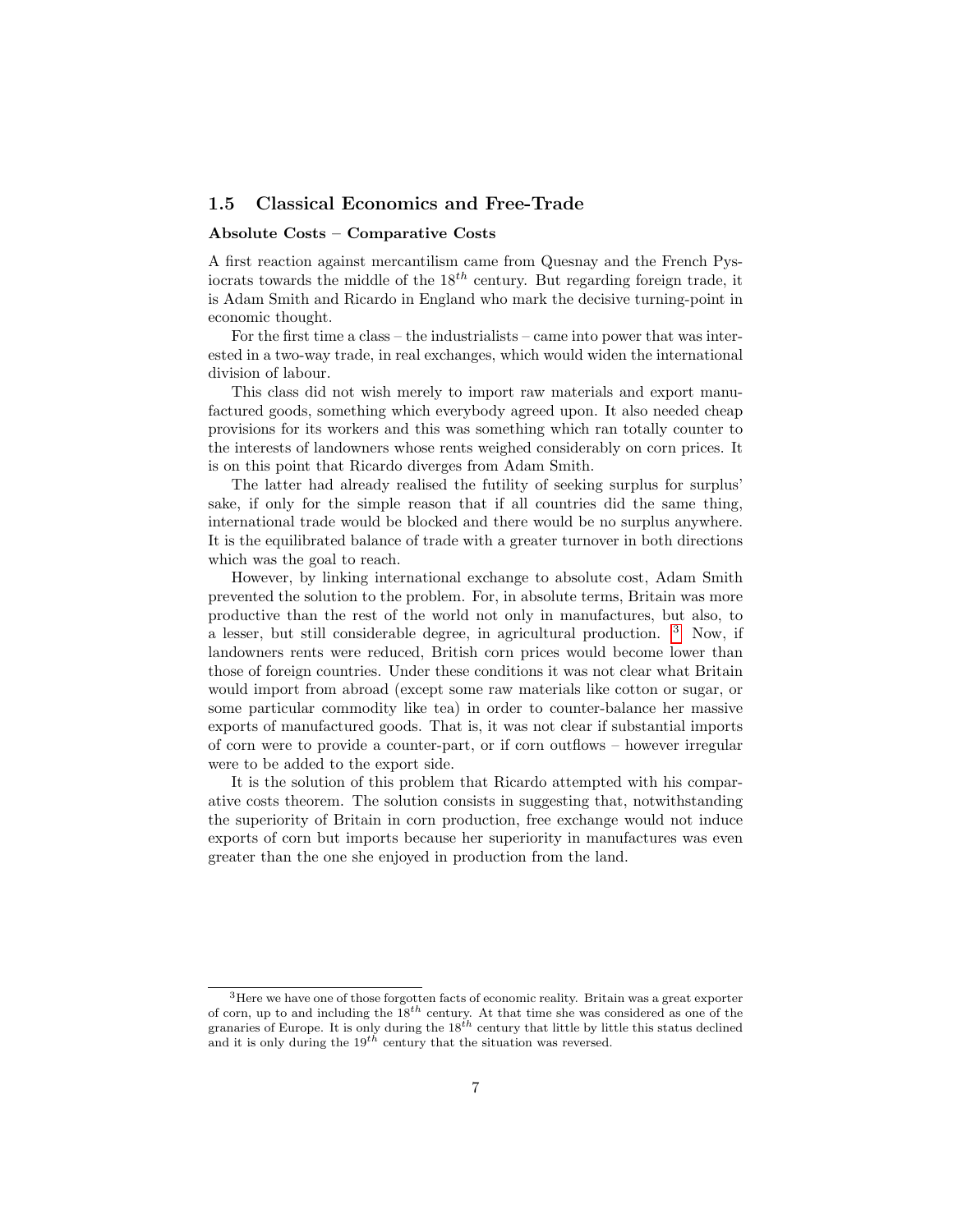Torrens formulated this idea in his "Essay on the external corn trade", 1815, in the following words:

"If England should have acquired such a degree of skill in manufactures, that, with any given portion of her Capital, she could prepare a quantity of cloth, for which the Polish cultivator would give a greater quantity of corn than she could, with the same portion of Capital, raise from her own soil, then tracts of her territory though they should be equal, nay, even though they should be superior to the lands in Poland, will be neglected; and a part of her supply of corn will be imported from that country. For, though the Capital employed in cultivating at home might bring an excess of profit over the Capital employed in cultivating abroad, yet, under the supposition. the Capital which should be employed in manufacturing would obtain a still greater excess of profit; and this greater excess of profit would determine the direction of our industry."

At about the same time. Ricardo completed his theorem with the famous example of Portuguese wine and British cloth: Portugal is able to produce one unit of wine with 80 units of labour (hours, days, etc.,) and one unit of cloth with 90, while Britain needs 120 units of labour to produce the former and 100 to produce the latter.

| Countries      | Wine | Cloth |
|----------------|------|-------|
| Portugal       | 80   | 90    |
| <b>Britain</b> | 120  | 100   |

Although, according to absolute cost; both products cost less in Portugal, this country will nevertheless specialize in wine and leave cloth to Britain. The respective specializations are determined by the fact that the wine/ cloth cost ratio is more favourable in Portugal than in Britain and the cloth/wine ratio more favourable in Britain than in Portugal, that is, by the fact that:

$$
\frac{8}{9} < \frac{12}{10} \quad \text{or that} \quad \frac{10}{12} < \frac{9}{8}
$$

In this example, it is Portugal which is the most productive country in both branches under consideration. But this ordering is merely an assumption, outside the real scope of the theorem. What matters is that, despite the general absolute disadvantage of one of the countries, this country (Britain, under the circumstances) will be able to specialize in one of the products, namely in the one in which she has a relative advantage reflecting the fact that her absolute disadvantage in it is less important.

Formulated in this way, the theorem looks like an unfruitful intellectual exercise. But what Ricardo was interested in was to show that under whatever circumstances, the opening and liberalization of international trade was profitable to all participating countries.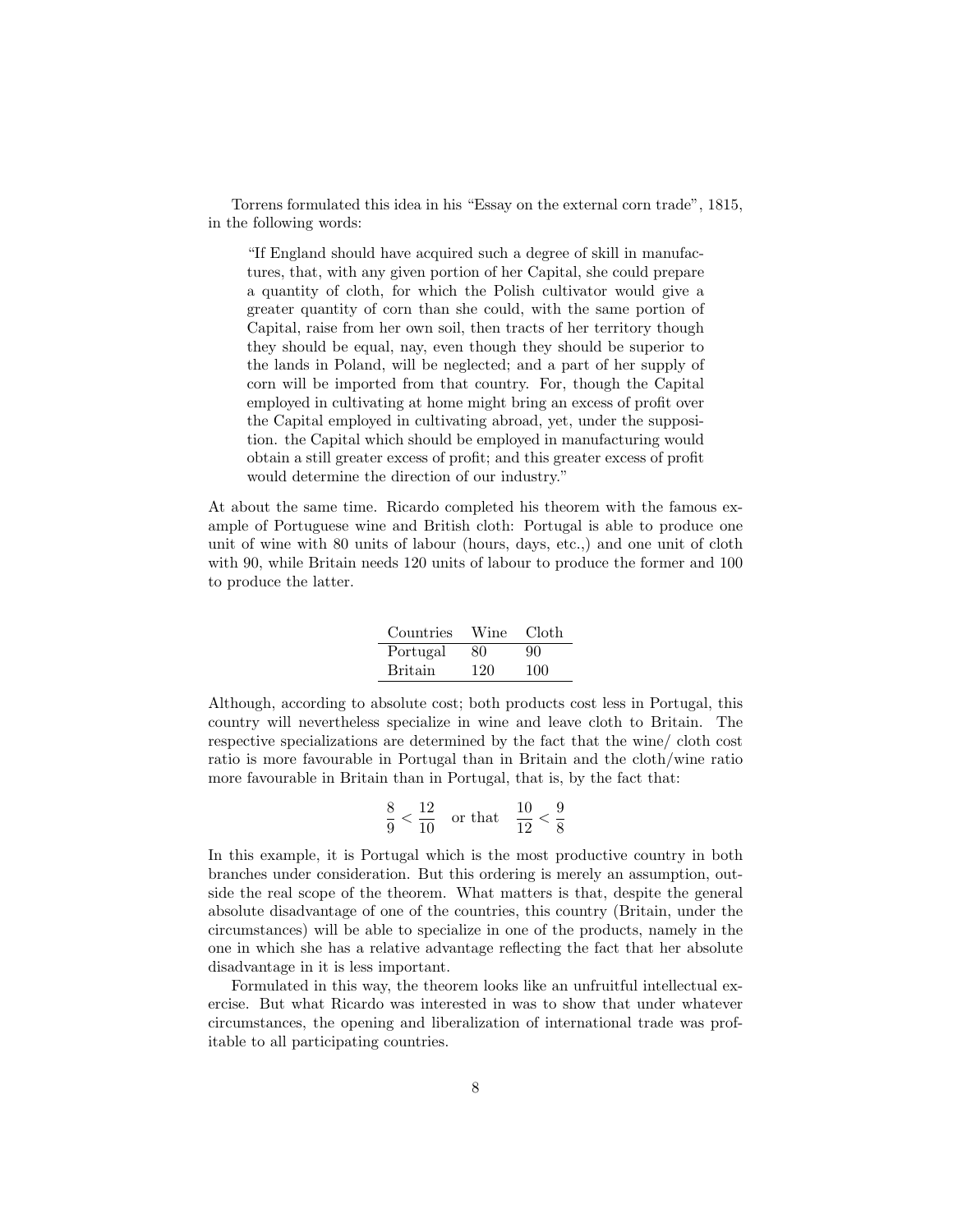This optimization could be expressed in two ways: maximization of the output for the same productive effort (cost), or minimization of this effort for the same output. It is this second form which was adopted by Ricardo in his example.

Before trading began, the whole system (Britain-Portugal) had to spend a total of 390 units of labour in order to produce two units of wine and two units of cloth. With the opening up of trade and the subsequent specialization of each of the countries in one of the two products, 360 units of labour would be sufficient for the same result:

|                |      | Before Trade |       |      | After Trade |       |
|----------------|------|--------------|-------|------|-------------|-------|
|                | Wine | Cloth        | Total | Wine | Cloth       | Total |
| Portugal       | 80   | 90           | 170   | 160  |             | 160   |
| <b>Britain</b> | 120  | 100          | 220   |      | 200         | 200   |
|                |      |              | 390   |      |             | 360   |

Such a theory could provide a century-late vindication of the Methuen treaty of 1703 establishing freedom of trade between the two countries for the greatest "mutual benefit" (according to the wording of the treaty)and assigning to Portugal the agricultural vocation. The theory has constituted ever since then the cornerstone of the free- trade argument. It was such a glaring and at the same time unexpected truth, that it seemed consistent with the common interests of mankind to send out the British gunboats in order to bring the good message to the most distant Barbarians, who persisted in opposing the free penetration of liberating and welfare-generating trade.[4](#page-0-0)

# <span id="page-8-0"></span>1.6 Some Critical Comments on 'Comparative Costs'

## Physical and Monetary Costs

The first fact to be acknowledged on reading the comparative costs theorem is that its author argues as if each of the trading countries – Portugal and Britain – was a single economic subject possessing the decision-making power (for example, as if Britain was Billy-Rose and Portugal his secretary) to produce and exchange wine and cloth.

If this were the case it would be obvious that each of these two countries would be interested only in the physical costs involved in each line, in other words, in the social costs. So, if the wine-cloth social cost ratio is 8/9 in Portugal, it is obvious that Portugal will readily give up cloth production and devote herself to the production of wine, as soon as she is offered on the foreign market

<sup>&</sup>lt;sup>4</sup>At the same time, this theorem was given the force of dogma by academic economics. It became a commonplace reproduced in all textbooks on foreign trade. A humorous version presented by Kindleberger enjoyed a wide audience: Billy-Rose a well known personality of New York, was a theatrical impressario, but it so happened that he was, at the same time, a world Champion typist. In spite of this, he found it advantageous to hire a secretary, because notwithstanding his absolute advantage over his secretary in the field of typewriting, this advantage became negligible when compared with the one he enjoyed over her in the other activities of his profession. It was therefore advantageous that both specialize.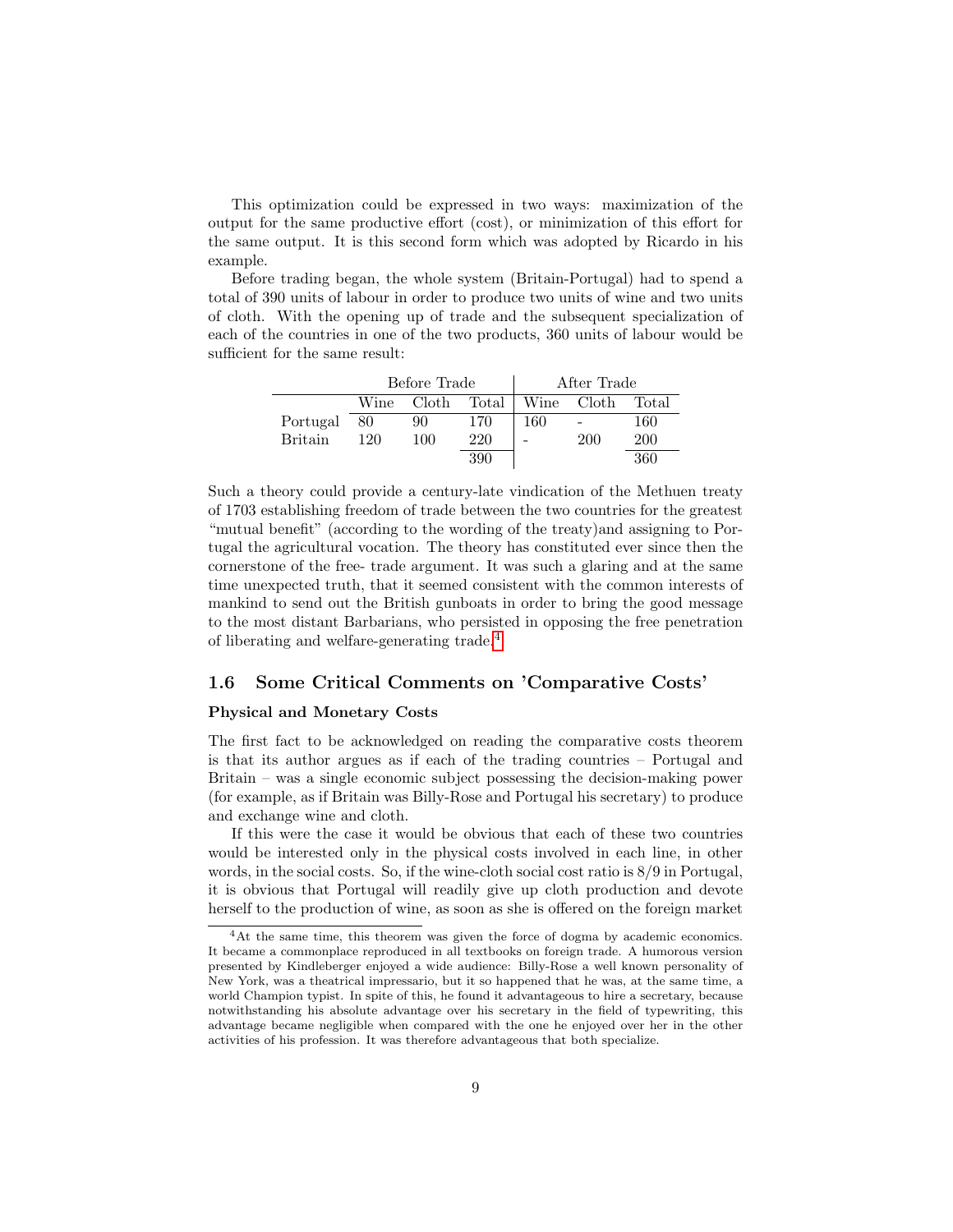more than 8/9 of a unit of cloth for one unit of wine. Likewise, Britain, where wine costs 12/10 cloth will give up production of wine, as soon as she can get it through exchange by giving less than 12/10 of her cloth. The choice of the "right" specialization within both countries is, under the circumstances, beyond doubt.

But in the real world, the one of capitalist relations, and more particularly the one of free-enterprise, which, furthermore, is the one advocated by the promoters of the theorem, there are not merely two countries, but a crowd of Portuguese business-men on the one hand and a crowd of British business-men on the other. These independent producers are acting individually and with a view to maximizing their profit, which means that what they are interested in minimizing is not the social (physical) cost of wine and cloth but their private monetary cost.

In order that the actions of business men lead to the optimal specialization, it is therefore necessary that the ratio of monetary costs be equal to the ratio of physical costs. In other words, it is necessary that the quantity ratio of the factors, needed for producing wine and cloth, be equal to the price ratio of these factors. For this price is the only element which is of interest to the independent producers.

This equality holds if there is but one factor of production. It does not if there are several.

#### A Single Factor

Let us assume that the only factor of production in our system, and the before the only constituent of the social cost, is labour, which is homogenous, that is, simple labour of an identical quality everywhere. Let:

 $P_{wl}$  be the quantity of labour for producing one unit of wine in Portugal.

 $P_{cl}$  be the quantity of labour for producing one cloth in Portugal.

 $E_{wl}$  be the quantity of labour for producing one unit of wine in Britain.

 $E_{cl}$  be the quantity of labour for producing one cloth in Britain.

Ricardo's says that if:

$$
\frac{P_{wl}}{P_{cl}} < \frac{E_{wl}}{E_{cl}}
$$

Portugal will specialize in wine and England in cloth and that these are the optimal specializations.

We contend that independent producers do not take into account quantities of labour spent on the production of wine and cloth but what they pay for these quantities. We should therefore examine whether or not the two ways of assessing cost lead to the same results.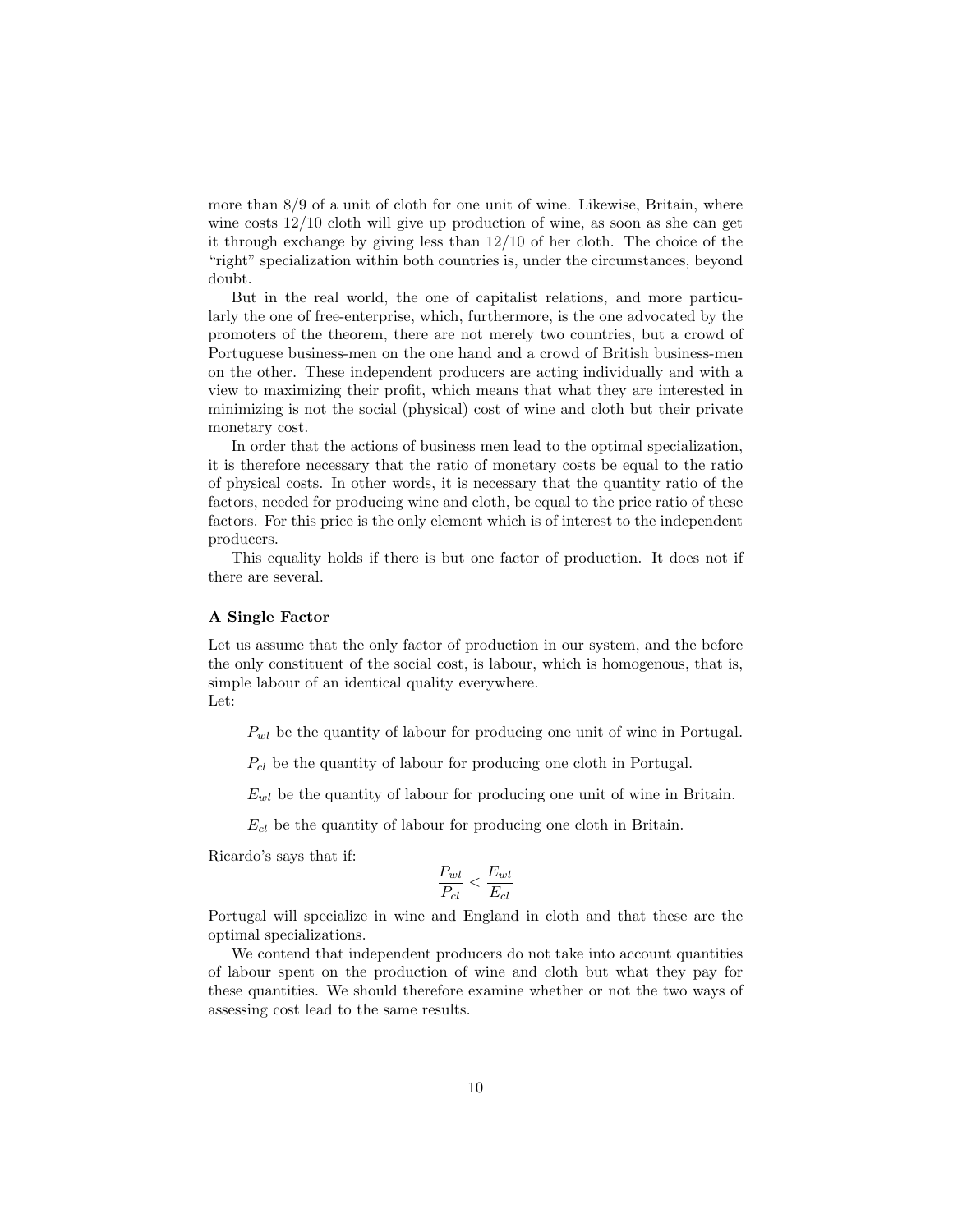If the remuneration of one unit of labour is x in Portugal and y in England, the cost ratios which will be relevant for the independent producers will no longer be  $\frac{P_{wl}}{P_{cl}}$  in Portugal and  $\frac{E_{wl}}{E_{cl}}$  in England, but  $\frac{x(P_{wl})}{x(P_{cl})}$  for the former and  $y(E_{wl})$  $\frac{y(E_{wl})}{y(E_{cl})}$  for the latter.

Nevertheless, there can be no bias therefrom for respective decisions. For it is obvious that:

$$
\frac{x(P_{wl})}{x(P_{cl})} = \frac{P_{wl}}{P_{cl}} \quad \text{and} \quad \frac{y(E_{wl})}{y(E_{cl})} = \frac{E_{wl}}{E_{cl}}
$$

for any value of x and y. In other words if

 $P_{wl}$  $\frac{P_{wl}}{P_{cl}} < \frac{E_{wl}}{E_{cl}}$  $E_{cl}$  $x(P_{wl})$  $\frac{x(P_{wl})}{x(P_{cl})} < \frac{y(E_{wl})}{y(E_{cl})}$  $y(E_{cl})$ 

then

$$
whatever x and y may be.
$$

Consequently, in the case of a single factor, the capitalist's cost calculation made on the basis of the remuneration of this factor, leads to the same results (therefore it is optimal) as the cost calculation which would be made by an integrated (planned) society on the basis of the quantities of this same factor.

To go back to Ricardo's example, we say that Portugal will specialize in wine and England in cloth because  $80/90 < 120/100$ . If wages were 10 escudos for one unit of labour in Portugal and 20 shillings in England, the above inequality would become  $800/900 < 2400/2000$  and nothing would be changed. One can vary the rate of wages in the one and/or other country (and also, if one likes, the rate of exchange): it will always be more profitable for Portugal (or its entrepreneurs) to get cloth through exchange rather than to produce it locally. Likewise, it will always be more profitable for England to get her wine through exchange rather than produce it herself, and this holds, irrespective of whether the specialization is decided in a macro-economic way by the society or in a micro-economic way by the individual firm.

### Several Factors

a) In equal proportions

The situation would be the same if we had several factors of production, with each entering in the same proportion into both wine and cloth in each country (i.e. equal organic compositions).

Suppose there were any two factors (labour and capital, or simple and qualified labour, or labour and land etc.,) symbolized by 1 and r, so that  $P_{wr}, P_{cr}, E_{wr}, E_{cr}$  are the quantities of the second factor needed to produce respectively one unit of wine in Portugal, one unit of cloth in Portugal, one unit of wine in England, and one unit of cloth in England, respectively.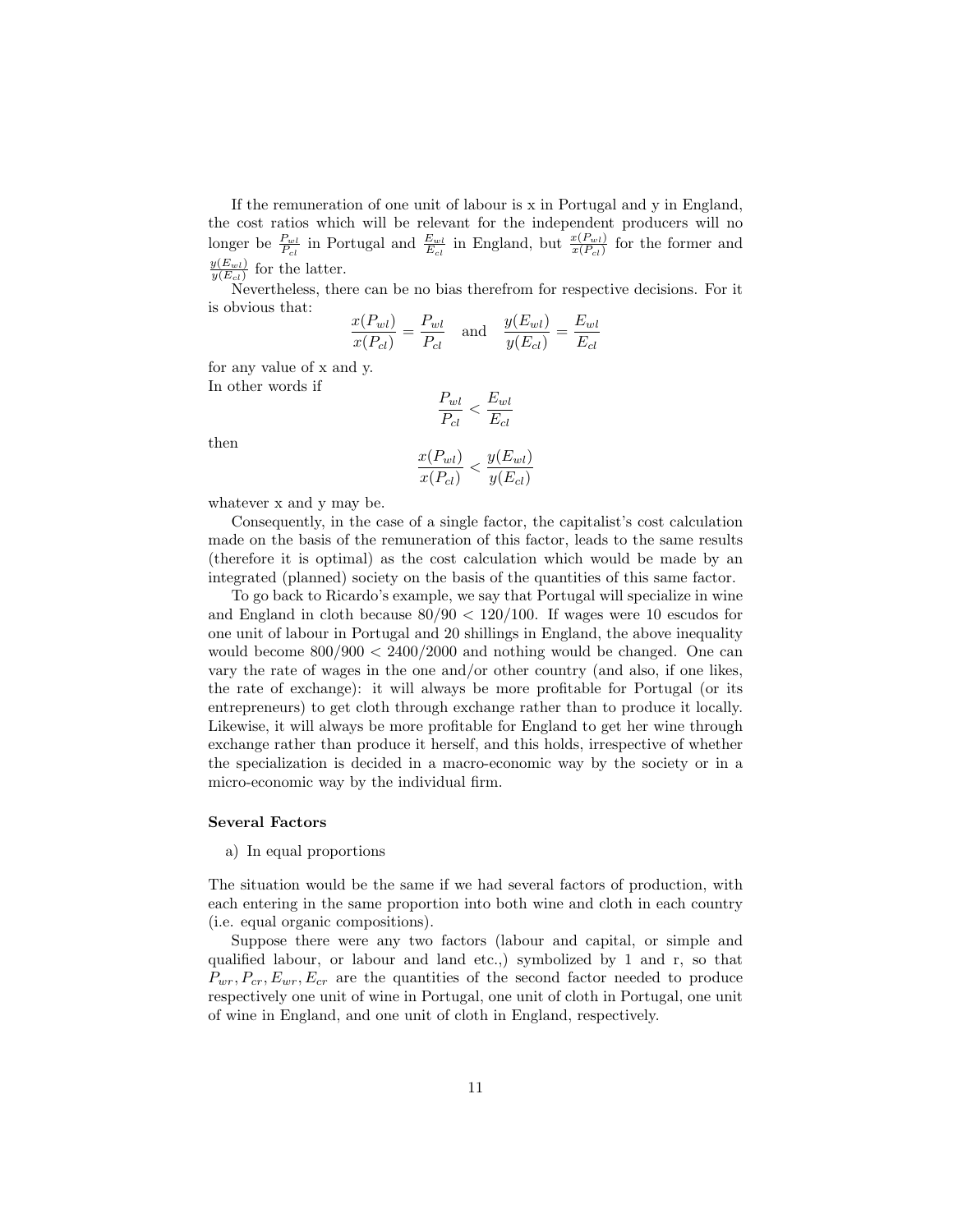If:

 $x =$  remuneration of one l in Portugal

$$
y = " " " r in Portugal
$$

$$
z =
$$
" " 1 in England

 $w = " " " r in England$ 

if, further:

$$
\frac{P_{wl}}{P_{wr}} = \frac{P_{cl}}{P_{cr}} \quad \text{and} \quad \frac{E_{wl}}{E_{wr}} = \frac{E_{cl}}{E_{cr}}
$$

(i.e., if the organic compositions of both branches in each country are equal) and, if, lastly:

$$
\frac{x(P_{wl}) + y(P_{wr})}{x(P_{cl}) + y(P_{cr})} < \frac{z(E_{wl}) + v(E_{wr})}{z(E_{cl}) + v(E_{cr})}
$$

then

$$
\frac{x'(P_{wl}) + y'(P_{wr})}{x'(P_{cl}) + y'(P_{cr})} < \frac{z'(E_{wl}) + v'(E_{wr})}{z'(E_{cl}) + v'(E_{cr})}
$$

for any value of  $x'$ ,  $y'$ ,  $z'$ ,  $v'$ . That is to say, the choice of specialization is independent of the variations in the rates of remuneration. Example

Let us suppose that there are two factors, labour and capital  $(l,k)$ , entering into the production of these two commodities in the proportion of 1:1 in Portugal and 3:1 in England. In this case, the costs assumed by Ricardo, 80, 90, 120, 100, respectively could be split up as follows:

$$
\frac{40l+40k}{45l+45k}\qquad \frac{90l+30k}{75l+25k}
$$

If entrepreneurs pay the unit of l (labour) 2 escudos in Portugal and 3 shillings in England and the unit of K, one escudo in Portugal and 1 shilling in England, we will have the following cost ratio in Portugal:

$$
\frac{2*40+1*40}{2*45+1*45} = \frac{120}{135} = \frac{8}{9}
$$

and the following ratio for England:

$$
\frac{2*90+1*30}{2*75+1*25} = \frac{210}{175} = \frac{12}{10}
$$

and nothing will have changed as far as the ratios are concerned.

One can vary at will the respective rates of remuneration of l and k, in the one and/or the other country – wine will always be the most advantageous specialization for Portugal and cloth for England, whatever the multiplicand of factor quantities in each country. Consequently the micro-economic reckoning leads us to the same results as the macro-economic reckoning and Ricardo's theorem remains valid.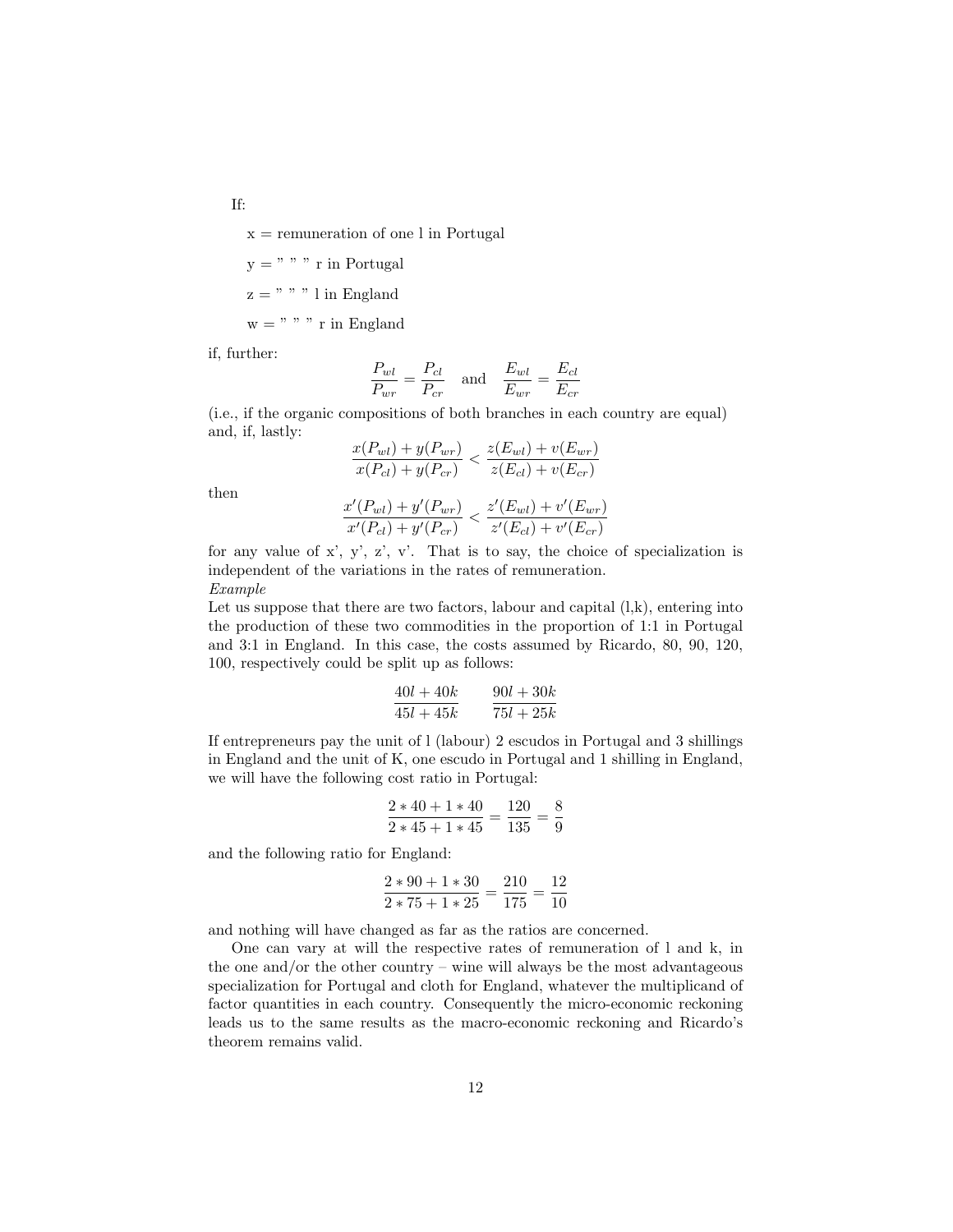### b) In unequal proportions

However, up to now, the assumptions upon which our analysis was based have been unrealistic.

In the real world, not only is there more than one factor entering into the various products but their respective proportions are unequal from branch to branch. In certain branches the proportion of Capital as compared to labour (the organic composition of capital or the capital-intensity) is greater than in others. The same can be said for the proportion of skilled to unskilled labour, or for the proportion of land as compared to other factors, etc. In that case:

$$
\frac{P_{wl}}{P_{wr}} \neq \frac{P_{cl}}{P_{cr}} \quad \text{and} \quad \frac{E_{wl}}{E_{wr}} \neq \frac{E_{cl}}{E_{cr}}
$$

and, consequently the inequality,

$$
\frac{x'(P_{wl}) + y'(P_{wr})}{x'(P_{cl}) + y'(P_{cr})} < \frac{z'(E_{wl}) + v'(E_{wr})}{z'(E_{cl}) + v'(E_{cr})}
$$

does not necessarily hold for any value of x', y', z', v', and it may be reversed. This means that the micro-economic decision-making of the enterprise based on the remunerations of the factors may lead to the "wrong" (suboptimal) specialization.

Example

Let us assume that to produce wine and cloth in these two countries we only need two factors, engineers and labourers. Let us further assume that their proportion in the production of wine is one hour of engineer 's work for every 70 hours of labourer's work and in the production of cloth, one hour of engineer's work for 5 hours of labourer's work. Let us lastly assume that in both countries one engineer's hour is equivalent to 10 labourer's hours. Comparative costs in Ricardo's example will be split up as follows:

|                | Wine           |              |        |                                   | Cloth            | Totals          |                 |                  |
|----------------|----------------|--------------|--------|-----------------------------------|------------------|-----------------|-----------------|------------------|
| Countries      | conc-          | $_{\rm CO-}$ | abs-   | conc-                             | $_{\rm CO-}$     | abs-            | Engin-          | labour-          |
|                | rete           | effi-        | tract  | rete                              | $\mathrm{eff}$ - | tract           | eers            | ers              |
|                | labour         | ent          | labour | labour                            | ent              | labour          |                 |                  |
| PORTUGAL       |                |              |        |                                   |                  |                 |                 |                  |
| Engineer       | 1              | 10           | 10     | 6                                 | 10               | 60              | 7               |                  |
| Labourer       | 70             | 1            | 70     | 30                                | 1                | 30              |                 | 100              |
|                |                |              | 80     |                                   |                  | 90              |                 |                  |
| <b>ENGLAND</b> |                |              |        |                                   |                  |                 |                 |                  |
| Engineer       | $1\frac{1}{2}$ | 10           | 15     | $6\frac{2}{3}$<br>$33\frac{1}{3}$ | 10               | $66\frac{2}{3}$ | $8\frac{1}{6}$  |                  |
| Labourer       | 105            | 1            | 105    |                                   | 1                | $33\frac{1}{3}$ |                 | $138\frac{1}{3}$ |
|                |                |              | 120    |                                   |                  | 100             |                 |                  |
|                |                |              |        |                                   |                  |                 | $15\frac{1}{6}$ | $238\frac{1}{3}$ |

Before trade (in hours of living labour)

Portugal will therefore specialize in wine and England in cloth.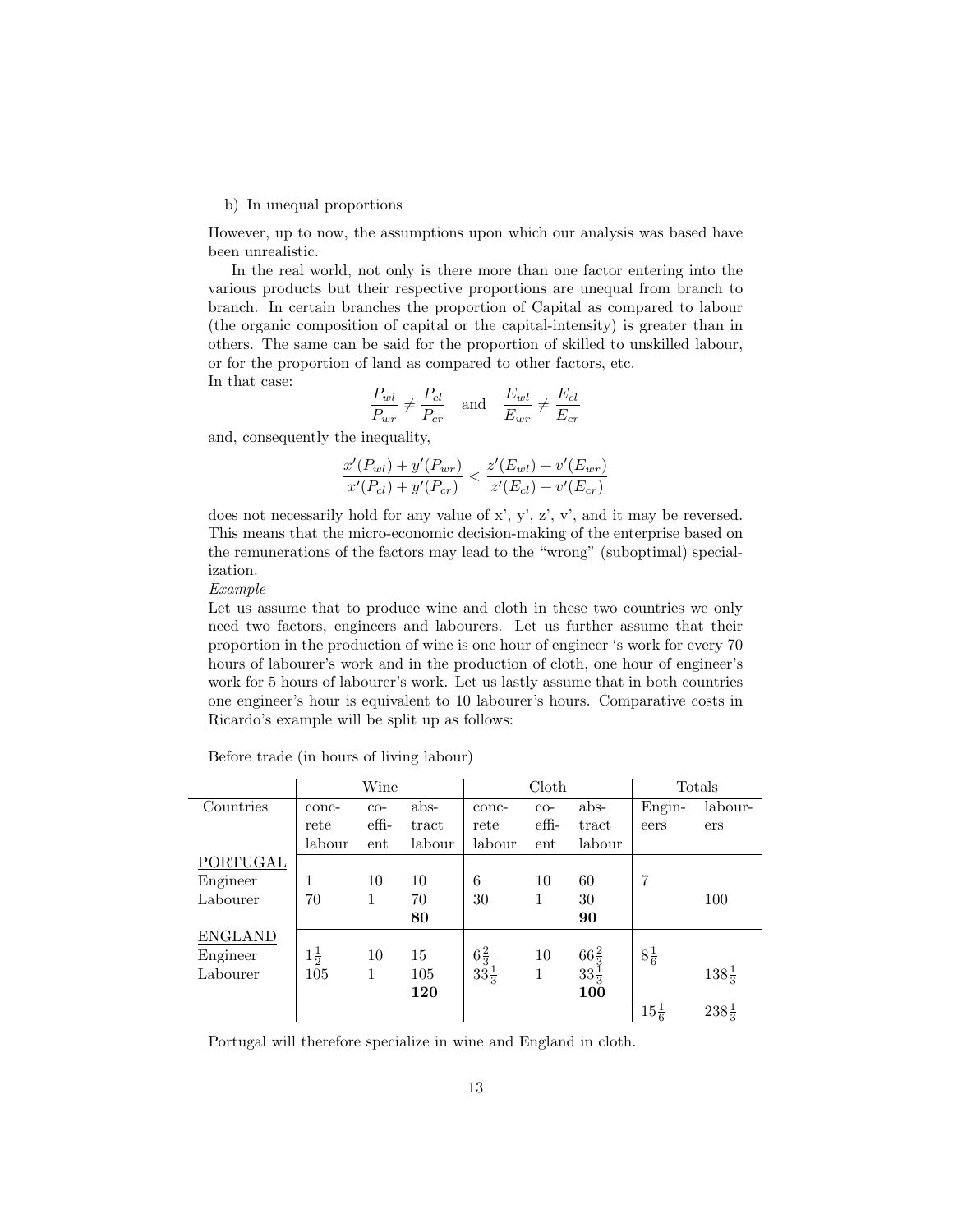| After trade (in hours of living labour) |  |  |  |  |  |  |
|-----------------------------------------|--|--|--|--|--|--|
|-----------------------------------------|--|--|--|--|--|--|

|                |                | Wine         |        |                 | Cloth |                                        |                 | Totals           |
|----------------|----------------|--------------|--------|-----------------|-------|----------------------------------------|-----------------|------------------|
| Countries      | conc-          | $_{\rm CO-}$ | abs-   | conc-           | $CO-$ | abs-                                   | Engin-          | labour-          |
|                | rete           | effi-        | tract  | rete            | effi- | tract                                  | eers            | ers              |
|                | labour         | ent          | labour | labour          | ent   | labour                                 |                 |                  |
| PORTUGAL       |                |              |        |                 |       |                                        |                 |                  |
| Engineer       | $\overline{2}$ | 10           | 20     |                 |       |                                        | $\overline{2}$  |                  |
| Labourer       | 140            |              | 140    |                 |       |                                        |                 | 140              |
| <b>ENGLAND</b> |                |              |        |                 |       |                                        |                 |                  |
| Engineer       |                |              |        | $13\frac{1}{2}$ | 10    |                                        | $13\frac{1}{2}$ |                  |
| Labourer       |                |              |        | $66\frac{3}{3}$ | 1     | $\frac{133\frac{1}{3}}{66\frac{2}{3}}$ |                 | $66\frac{2}{2}$  |
|                |                |              | 160    |                 |       | 200                                    | $15\frac{1}{2}$ | $206\frac{2}{5}$ |

Balance of the whole (in hours of living labour)

|              |                 | Engineers   Labourers   Abstract |       |
|--------------|-----------------|----------------------------------|-------|
| Before Trade | $15\frac{1}{2}$ | $238\frac{1}{2}$                 | 390   |
| After Trade  |                 | $206\frac{2}{3}$                 | 360   |
| Differences  |                 | $-31\frac{2}{5}$                 | $-30$ |

With trade and specialization, the whole system, Portugal and England, spends, for the same final result, an extra  $1/6$  of an engineer's hour and saves  $31\ 2/3$ labourer's hours. Since in neither country is the engineer's hour worth more than 10 labourer's hours, the total system draws an absolute advantage from the opening of the trade. This advantage is equivalent to 30 hours of abstract labour. Let us now assume that, following a socio-cultural change in Portugal, the engineer's hour is no longer worth 10 but only 5 labourer's hours, the English wage-rates and all other conditions remaining unchanged. Comparative costs would work out as follows:

Before trade (in hours of living labour)

|                |                | Wine  |        |                 | Cloth        |                 |                 | Totals                  |
|----------------|----------------|-------|--------|-----------------|--------------|-----------------|-----------------|-------------------------|
| Countries      | conc-          | $CO-$ | abs-   | conc-           | $_{\rm CO-}$ | abs-            | Engin-          | labour-                 |
|                | rete           | effi- | tract  | rete            | effi-        | tract           | eers            | ers                     |
|                | labour         | ent   | labour | labour          | ent          | labour          |                 |                         |
| PORTUGAL       |                |       |        |                 |              |                 |                 |                         |
| Engineer       | 1              | 5     | 5      | 6               | 5            | 30              | 7               |                         |
| Labourer       | 70             | 1     | 70     | 30              | 1            | 30              |                 | 100                     |
|                |                |       | 75     |                 |              | 60              |                 |                         |
| <b>ENGLAND</b> |                |       |        |                 |              |                 |                 |                         |
| Engineer       | $1\frac{1}{2}$ | 10    | 15     | $6\frac{2}{3}$  | 10           | $66\frac{2}{3}$ | $8\frac{1}{6}$  |                         |
| Labourer       | 105            |       | 105    | $33\frac{1}{3}$ | 1            | $33\frac{1}{3}$ |                 | $138\frac{1}{2}$        |
|                |                |       | 120    |                 |              | 100             | $15\frac{1}{6}$ | $\sqrt{238\frac{1}{3}}$ |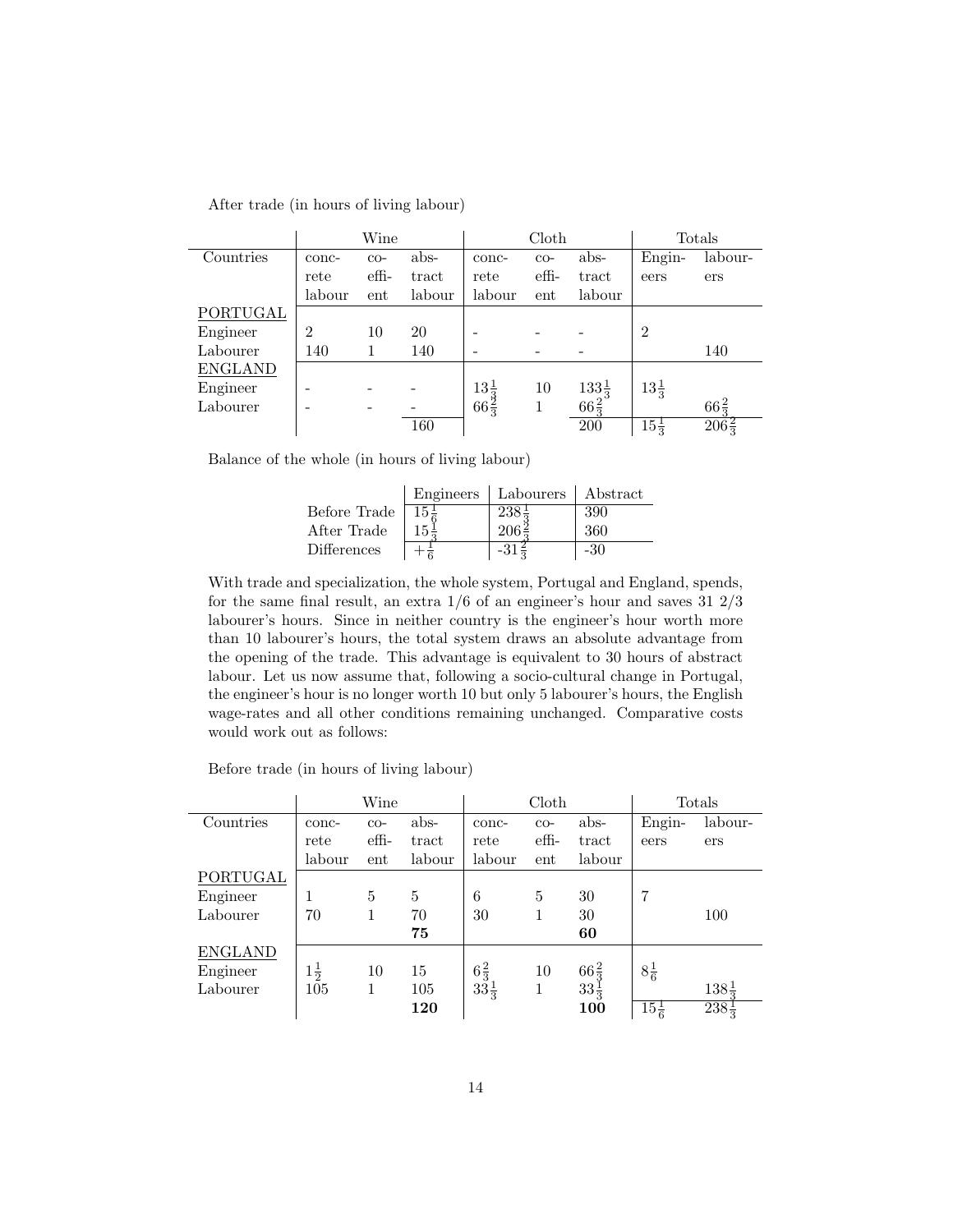Although the objective conditions of production have not changed – the amounts of concrete labour appearing in the two last columns remain unchanged – Portugal has now a comparative advantage and will specialize in cloth, since  $60/75 < 100/120$ , while England has a comparative advantage and will specialize in wine, since  $120/100 < 75/60$ .

But then the effect for the whole system is detrimental, as is shown in the following tables:

|                | Wine         |                |        |                 | Cloth                   | Totals    |        |         |
|----------------|--------------|----------------|--------|-----------------|-------------------------|-----------|--------|---------|
| Countries      | conc-        | $CO-$          | abs-   | conc-           | $_{\rm CO-}$            | abs-      | Engin- | labour- |
|                | rete         | $\mathrm{eff}$ | tract  | rete            | $\mathrm{eff}$          | tract     | eers   | ers     |
|                | labour       | ent            | labour | labour          | ent                     | labour    |        |         |
| PORTUGAL       |              |                |        |                 |                         |           |        |         |
| Engineer       |              |                |        | 12              | 5                       | 60        | 12     |         |
| Labourer       |              |                |        | 60              | 1                       | 60        |        | 60      |
| <b>ENGLAND</b> |              |                |        |                 |                         |           |        |         |
| Engineer       | 3            | 10             | 30     |                 |                         |           | 3      |         |
| Labourer       | 210          | 1              | 210    |                 |                         |           |        | 210     |
|                |              |                | 240    |                 |                         | 120       | 15     | 270     |
|                |              |                |        |                 |                         |           |        |         |
|                |              |                |        | Engineers       |                         | Labourers |        |         |
|                | Before Trade |                |        | $15\frac{1}{6}$ | $\sqrt{238\frac{1}{3}}$ |           |        |         |
|                |              | After Trade    |        | 15              | 270                     |           |        |         |

After trade (in hours of living labour)

The balance-sheet of the International division of labour carried out on the basis of comparative cost is therefore negative, since, for 1/6 of an engineer's hour saved, the whole System, Portugal-England, spends 31 2/3 extra labourer's hours, in order to obtain the same output as in the before-trade situation, that is, two units of cloth and two units of wine. Given that in neither country is the engineer's hour worth more than 10 labourer's hours, the overall result is disadvantageous.

Differences  $\frac{1}{6}$   $\frac{1}{6}$   $\frac{1}{3}$ 

We conclude that Ricardo's theory of comparative cost can only provide the optimal specialization if we accept the hypothesis that the monetary cost, made up of the market prices of the factors, reflects accurately the social cost, or in other words, that the price of each factor is proportionate to its actual contribution to the social product. Here again, we come across the basic postulate of the liberal economists: what is good for society is good for the private firm and vice versa. If we reject this postulate, the theorem of comparative costs collapses.

It is this postulate that the Heckscher-Ohlin theory of the proportions of factors has added to the Ricardian theory of "comparative costs", in order to be able to cope with objections of the sort we have raised above.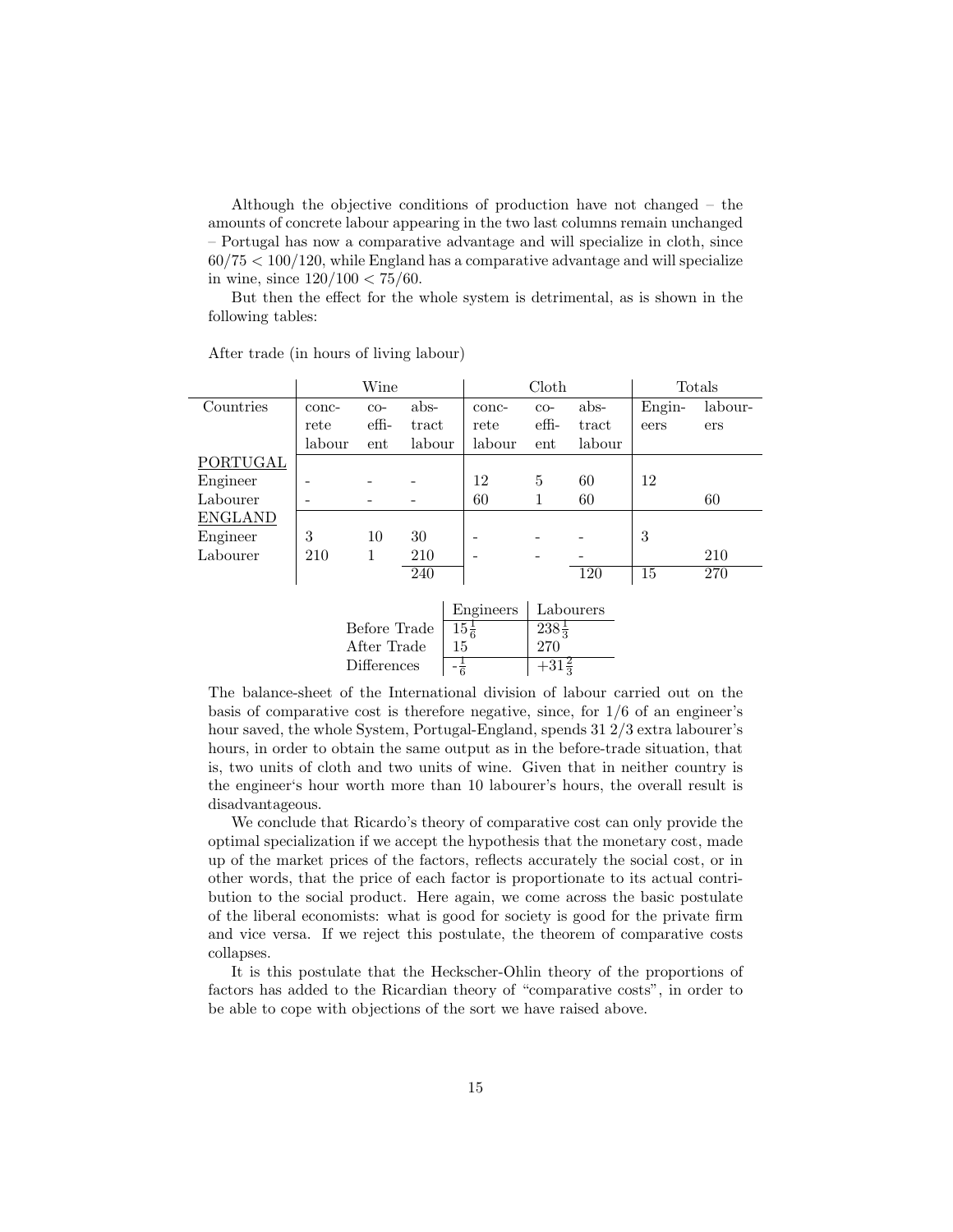# <span id="page-15-0"></span>1.7 The Theory of Specialization According to Factor Endowments

Bertil Ohlin begins, as we ourselves have done above, by refuting the hypothesis of the equality of factor proportions entering into each product. Different products require different factor proportions. But, at the same time, each country is endowed with given quantities of each factor. The latter are assumed to be not only immobile from country to country, but entirely fixed within each country.

Under these circumstances, each country specializes in the branches which provide the largest employment for her most abundant factor and avoids the branches which require relatively large proportions of her most scarce factor.

By so doing, she increases the demand for her most abundant factor and reduces the demand for her most scarce factor. It follows that as she advances on the specialization path, her most abundant factor becomes less and less abundant and her most scarce one becomes less and less scarce. The equilibrium is reached at the point of full-employment of all her factors. This point of equilibrium corresponds to the optimal specialization for the whole world and for each country taken separately.

How can it be that a country is able to choose her specializations according to her most abundant factors, since it is not the country but her independent producers who decide?

Heckscher-Ohlin do not tackle this question. For them, as for all the neoclassicals, it is an established fact that the price of a factor, like the price of any other commodity, is proportionate to its relative scarcity. It follows that the most abundant factor is automatically the cheapest one just as the scarcest factor is the most expensive one. So, it is by endeavouring to minimize their own cost of production that the entrepreneurs will choose the specializations which are optimal for the society as a whole.

To the argument regarding suboptimal specialization, Heckscher-Ohlin would answer that if the price of engineers drops in Portugal from 10 to 5 times the labourer's wage, or if the price of land doubles in this country, as we have assumed in our example, this means that engineers have become abundant in Portugal, scarce in England or that land has become scarce in Portugal and abundant in England.

Under these circumstances, there is nothing abnormal or suboptimal in Portugal specializing in cloth and England specializing in wine. Portugal, being unable to export her excess of engineers, exports goods embodying much engineer work and England, being unable to export her land, exports goods rich in "land". Mobility of goods serves as a substitute for mobility of factors. Instead of importing Capital one imports capital-intensive goods and instead of importing technicians one imports goods embodying much technical work, and so on.

In this manner, a close link is set up between international trade and the distribution of revenue. Trade will tend to equalize not only prices of goods, but also prices of factors. This is because, on these premises, if trade is free, countries where land and unskilled manpower are abundant and cheap, while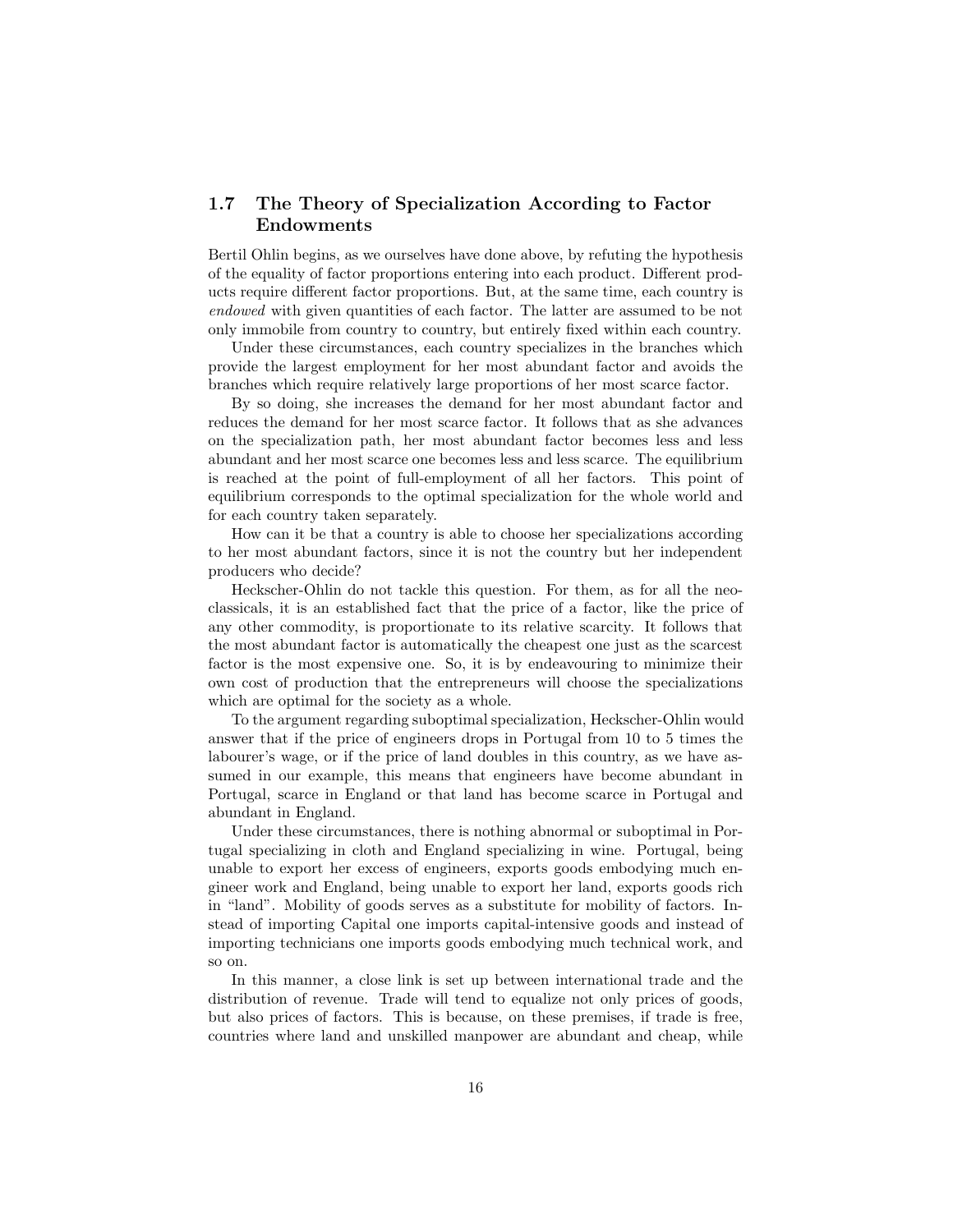Capital and technicians are scarce and expensive, would specialize in agricultural production and give up manufactures. Consequently, the demand for land and unskilled labour will be increased and the prices of these factors will increase, while the price of Capital and of skilled labour will decrease.

The opposite effect will take place in the countries which are well supplied with Capital and technicians but "poor" in land and unskilled labour. These two movements will finally bring about an equalization of the price of each factor, labourer's wage, ground-rent, salary of technicians, rate of profit, etc., within all trading countries.

## <span id="page-16-0"></span>1.8 Criticism of the Theory of Factor Proportions

The theorem of Heckscher-Ohlin is grounded essentially upon two very strong assumptions: distribution of income proportionate to the relative scarcities of factors, and immobility-immutability of all factors. Both are unacceptable.

The first assumption rules out any idea of the distribution of national income being influenced by the struggle of antagonistic classes and groups, or, more generally, by the relationship of power between them. This is inconsistent with all historical experience. The rate of profit is surely not a scarcity price, if by that notion we mean that in each country it increases or decreases as available Capital per head of inhabitant decreases or increases. Neither is the wage a scarcity price in the sense that it rises of falls as the number of labourers per unit of Capital decreases or increases.

The second assumption not only denies Capital any mobility on the international plane, but does not allow at all for the fact that, with the exception of certain geo-climatic factors which are indeed given and immutable, factors of production are themselves produced within each country and consequently cannot be considered as inelastic, however immobile they are on the International plane.

When one points out that Germany's traditional specialization in Chemicals is due to her availability of an abundance of chemists, we feel that the effect is somehow substituted for the cause. Nobody is a chemist by birth and it seems to us hard to admit that Germans have a congenital predisposition for handling test-tubes. Chemists have to be formed, "produced", by picking them up out of the same rough human stock and it seems to us more likely that it is on the contrary because there are so many important Chemical plants in Germany' offering attractive jobs to chemists that a relatively high proportion of young Germans choose this discipline when entering University. As Kindleberger (Foreign Trade and the National Economy, Yale 1962) very adequately puts it, instead of making her foreign trade fit the proportions of factors, a country can modify these proportions to make them fit the orientations of her trade.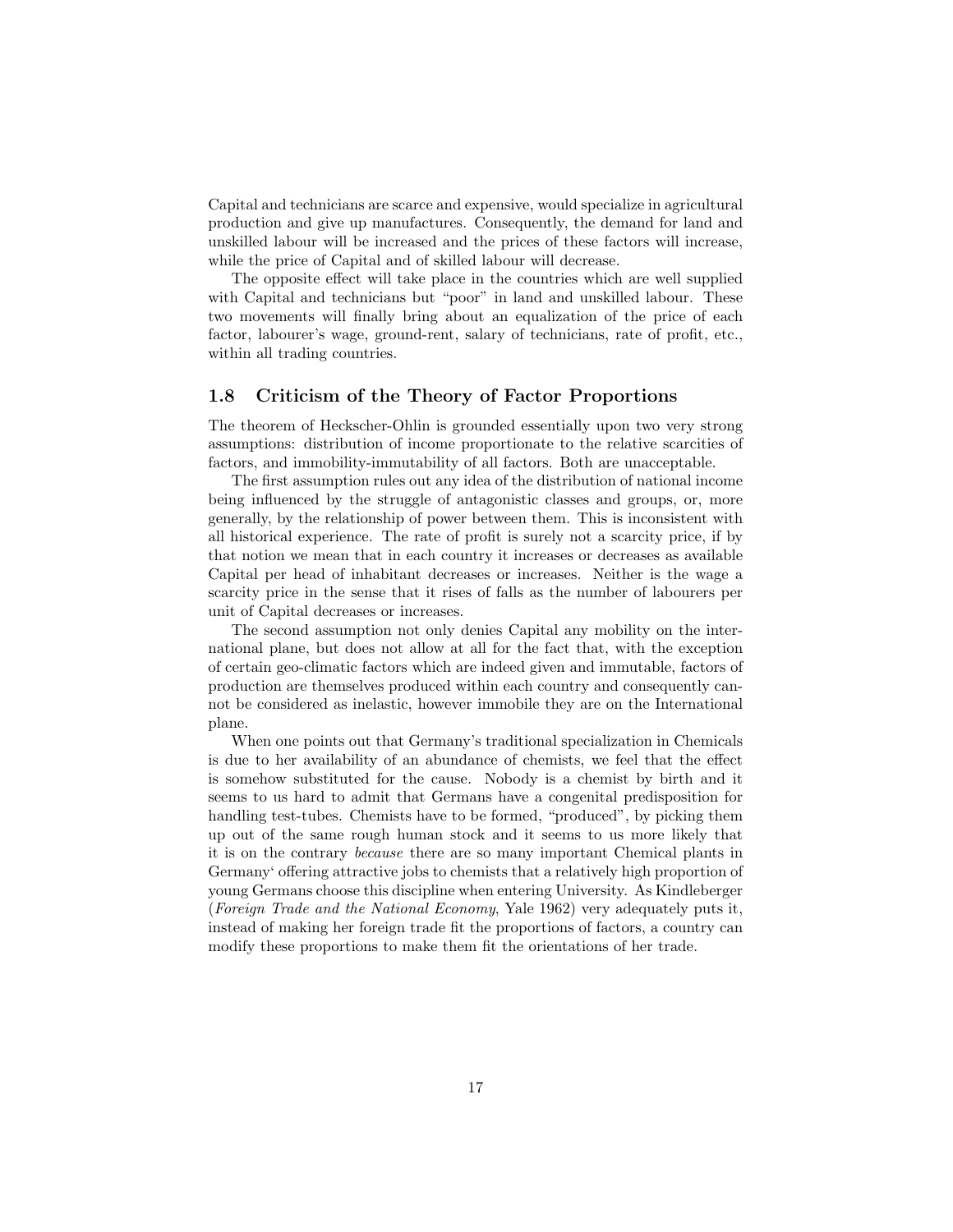Factors of production are neither as immobile in space nor as immutable in time, as Heckscher-Ohlin assume them to be.

But the Heckscher-Ohlin theorem is not only theoretically unsatisfactory; it has also, in its main aspects, been challenged empirically.

1. After more than a century of expansion of international trade, not only is there not to be found at world level the slightest tendency of the equalization of factor revenues, but, moreover, if we consider the main factor of production, the labour force, we are faced with a continuous widening of the gap, at least of the gap between developed and underdeveloped countries.

Heckscher-Ohlin have reacted to these historical facts by outlining a set of factors which counterbalance the effects dof their law: shift of techniques within the same branch, replacing a shift of branches, economies of scale, transport expenses, taxes, etc. All this, however, could explain a possible slowing down of the rhythm of the equalization of revenues suggested by the theory; it could by no means explain the actual existence of an opposite tendency towards a greater inequality.

2. All attempts made up to the present moment for a statistical verification of the theorem have failed. Furthermore, a thorough study of American specializations and exports, carried on by Leontieff, led to the unexpected conclusion, known henceforth as the Leontieff paradox, that the specializations and exports of a country as rich in Capital as the United States are on the whole and on average, labour–intensive and not capital-intensive.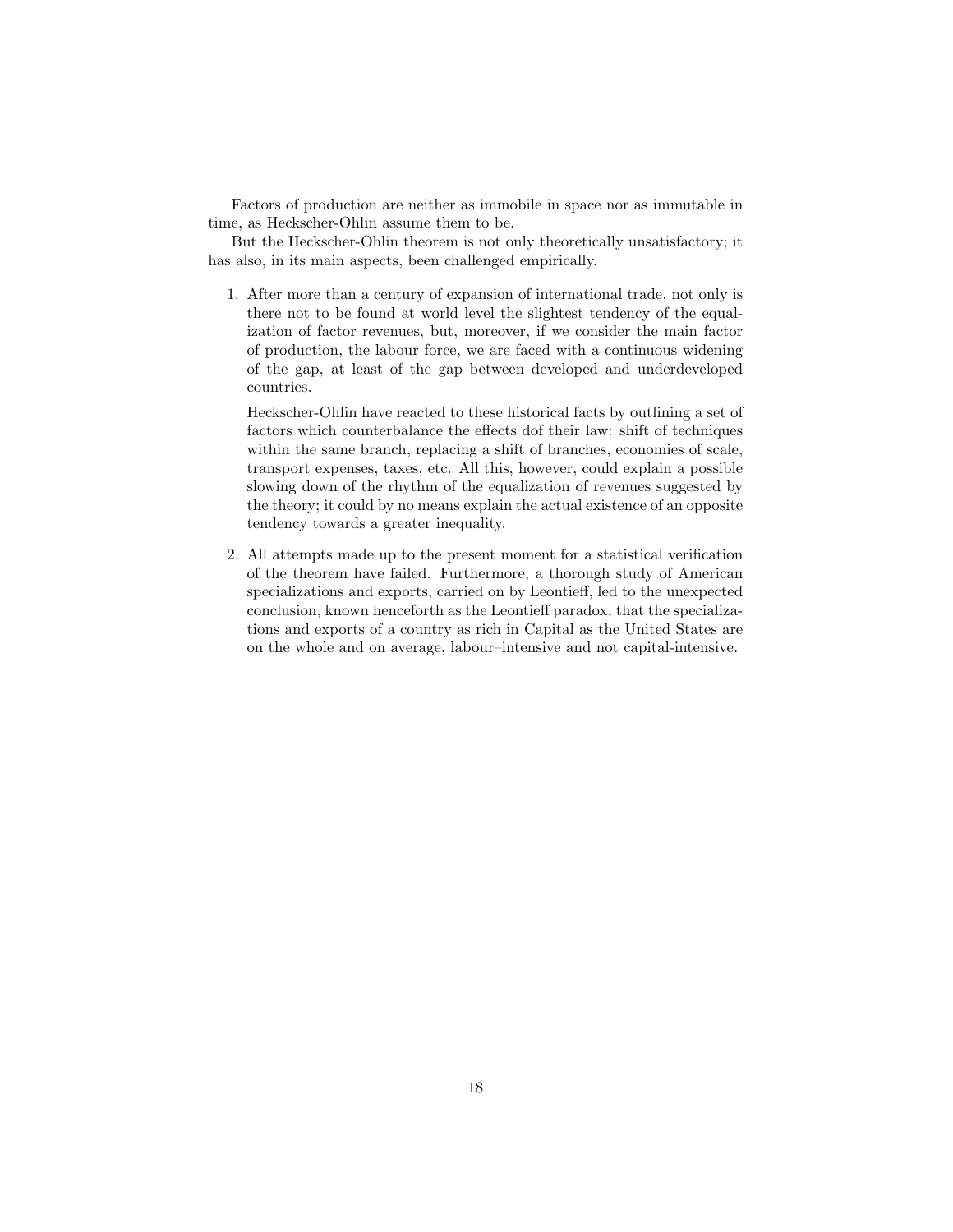# <span id="page-18-0"></span>2 International Value

As we have already seen, Ricardo was only interested in the process of specialization and in the advantage the whole system could reap from an international division of labour based on comparative costs. In so far as these reflect objective conditions of production, they set two limits between which actual terms of trade fluctuate:  $8/9$  cloth  $\lt$  one wine  $\lt$  12/10 cloth.

The comparison between these two limits determines respective specializations and this is as far as Ricardo is interested in the matter. How the actual terms of trade  $\frac{1 \text{ wine}}{1 \text{ cloth}}$  will move between these limits, Ricardo does not care about. For him, this zone is an indeterminate zone.

James Mill, in his Elements of Political Economy (1826) was the first to notice that Ricardo had not solved the problem, that is, he had not answered the question about the way the two countries will share the advantage of comparative costs. However, he did not develop this point any further.

A few others, such as Longfield and Torrens, suggested that the point of equilibrium depends on the demand. But it was J.S. Mill, in Essays on some unsettled questions, published in 1844 and containing essays dated 1829 and 1830, who systematically dealt with the matter.

". . . the exchangeable value of these commodities relatively to each other will adjust itself to the inclinations and circumstances of the consumers on both sides, in such manner that the quantities required by each country, of the article which it imports from its neighbour, shall be exactly sufficient to pay for one another  $\dots$ ." (Mill, J. S., Essays on some unsettled questions, I. p.12).

However, it is in his Principles that J.S. Mill studies this question thoroughly. He then notices that in international trade the classical law of value which established a direct link between the rate of exchange of two commodities and their respective conditions of production is no longer valid:

". . . the values of foreign commodities depend on the terms of international exchange. What, then, do these depend upon? . . .We have seen that it is not their cost of production... We must accordingly. . . fail back upon an antecedent law, that of supply and demand." (J.S. Mill, Principles II, p.122)

And some pages further on, he puts forward the notion of the elasticity of demand without using its name:

"If, therefore, it be asked what country draws to itself the greatest share of the advantage of any trade it carries on, the answer is, the country for whose productions there is in other countries the greatest demand and a demand the most susceptible of increase from additional cheapness." (idem. p.131)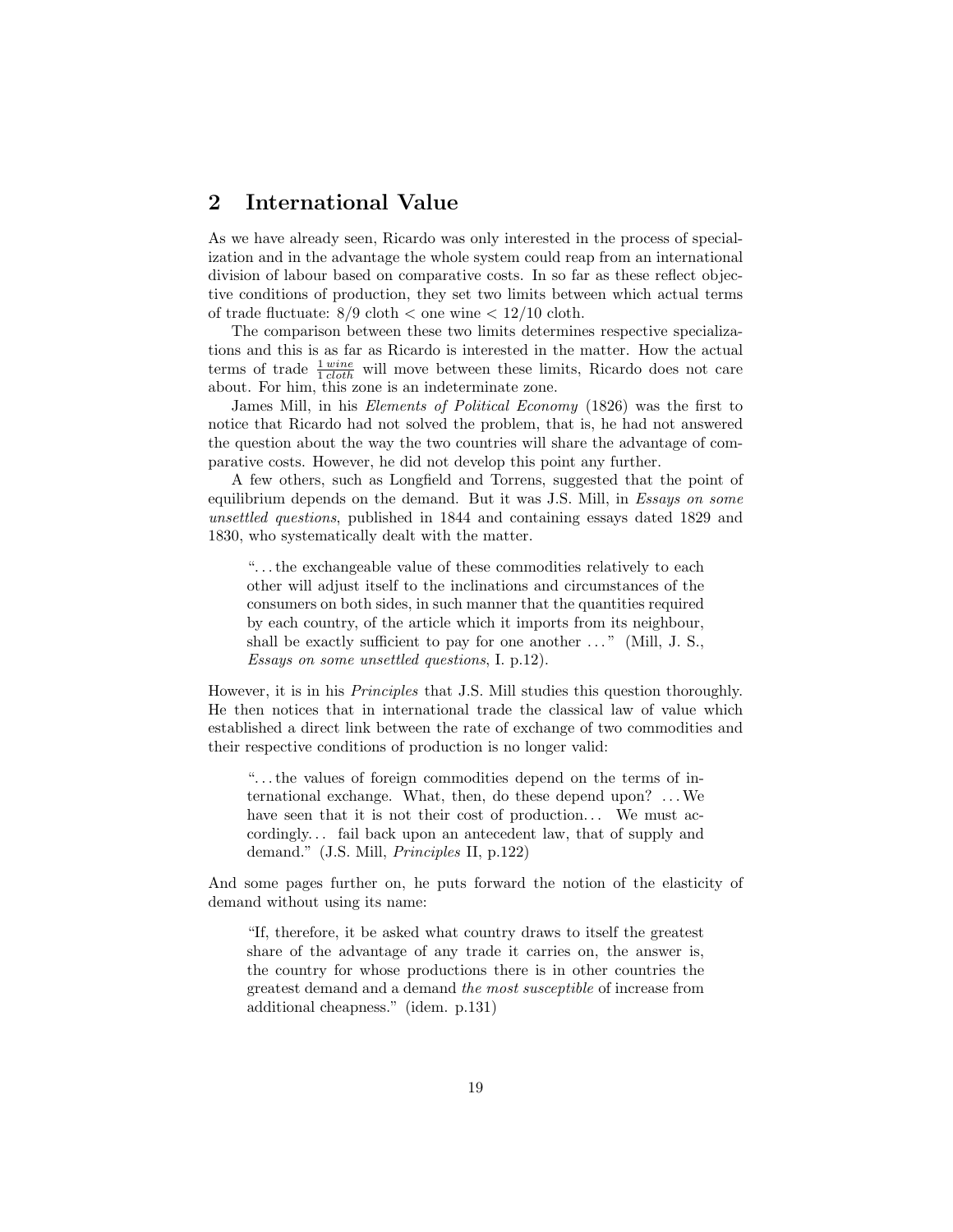So, it is the interplay of reciprocal elasticities of demand which determines the point between the two limits set up by the theory of comparative costs, where the actual rate of exchange will be fixed. J.S. Mill called this proposition the "Law of the Equation of International Demand."

This law was afterwards further developed by Alfred Marshall in his work, The Pure Theory of Foreign Trade. By synthesizing these developments we can illustrate the theorem by the following diagram:



Line OL represents the upper limit of the wine terms of trade, viz., 1 wine  $= 12/10$  cloth. OL' represents the lower limit: 1 wine  $= 8/9$  cloth. The two demand curves can only cross each other between these two limits. Otherwise, trade stops. Indeed, at 1 wine  $\langle 8/9 \text{ cloth}, \text{ to the right of OL'}$  Portugal prefers to produce her own cloth rather than to get it through exchange. And at 1 wine 12/10 cloth, to the left of OL, England prefers to produce her own wine rather than get it through exchange. Point P, where the two curves meet is the actual rate of exchange, naturally situated between the two limit-lines.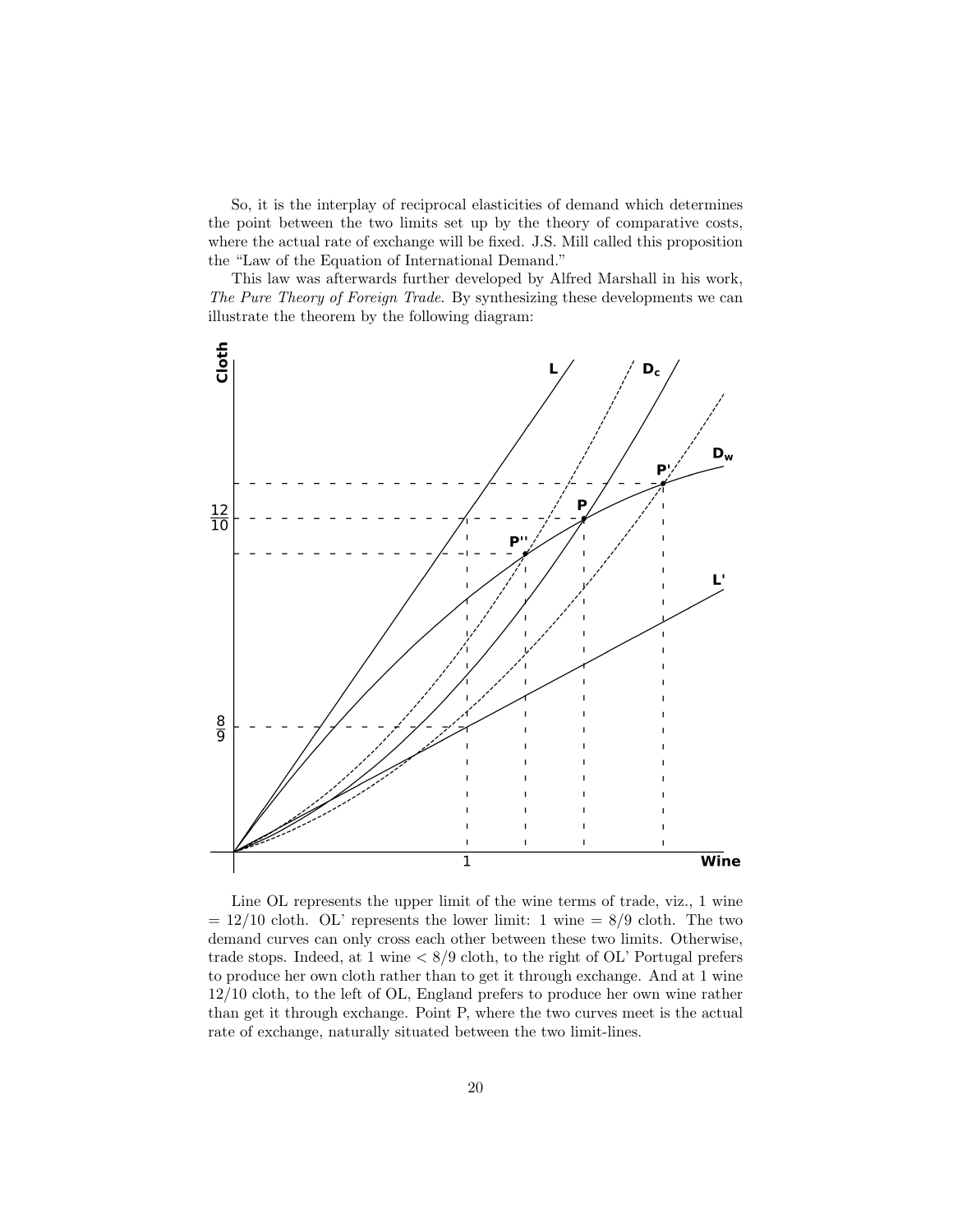If the demand for cloth (ODc) becomes more elastic, all other things remaining equal, its curve (dotted line) will move towards the right and will meet the curve 0Dw at P'. The cloth terms of trade will improve.

If this same demand becomes less elastic, its curve (dotted line) will move towards the left and will meet ODw at P".

The wine terms of trade will improve. Mutatis mutandis, if the demand for wine (ODw) becomes more elastic, the wine terms of trade will improve, and in the opposite case they will deteriorate.[∗](#page-0-0)

# <span id="page-20-0"></span>2.1 The Problems and Contradictions in the Neo-Classical Theory of International Value

We have seen how the classic theorists and after them the neo-classic theorists explained the formation of international value. On the assumption of the immobility of capital and men, they had admitted for more than a century that it was the prices of the commodities dealt with in international trade which determined the remunerations of their producers and not the other way round. It was a perfectly acceptable theory satisfying common sense.

It is the yield of man's economic activity which determines his earnings; one cannot conceive that it is his earnings which determine the yield of his activity.

How were prices themselves, then, determined? The answer to that question was given once and for all by the theorem of comparative costs of Ricardo and by the theory of demand (reciprocal elasticities) of J.S. Mill. The former set up limits to the movement. The upper limit was the price beyond which it became preferable for a country to produce for herself the imported article. It corresponded to the lower limit of the exported article and vice-versa, since imports were paid for by exports. Within these limits, the actual rate of exchange was fixed by the interplay of respective intensities of consumer needs for each commodity at stake. In short, this is nothing else than the law of supply and demand, the supply being expressed by comparative costs and the demand by human needs.

If that was so, the terms of trade should have moved. in favour of agricultural and mineral countries and to the detriment of industrialized countries. On the supply side, the geo-climatic advantage of the former is far more substantial than the technological advantage of the latter; on the demand side, the needs met by raw materials are much more pressing than the needs met by manufactures.

It would surely be very onerous for the Congo or Algeria to produce their own cars or transistors, but relatively less than it would be for France or England to grow groundnuts under glass, or to bore in every square foot of ground in order to draw out the last drop of oil. Besides, one can, if need be, do without cars or transistors; one can less easily do without oil or fats.

So, economists did not take long to draw the conclusions which were consistent with their doctrine. All forecasts from Ricardo to Colin Clark, passing

<sup>∗</sup>Based off of the original, the above graph was kindly produced by our friend Marc. - Editors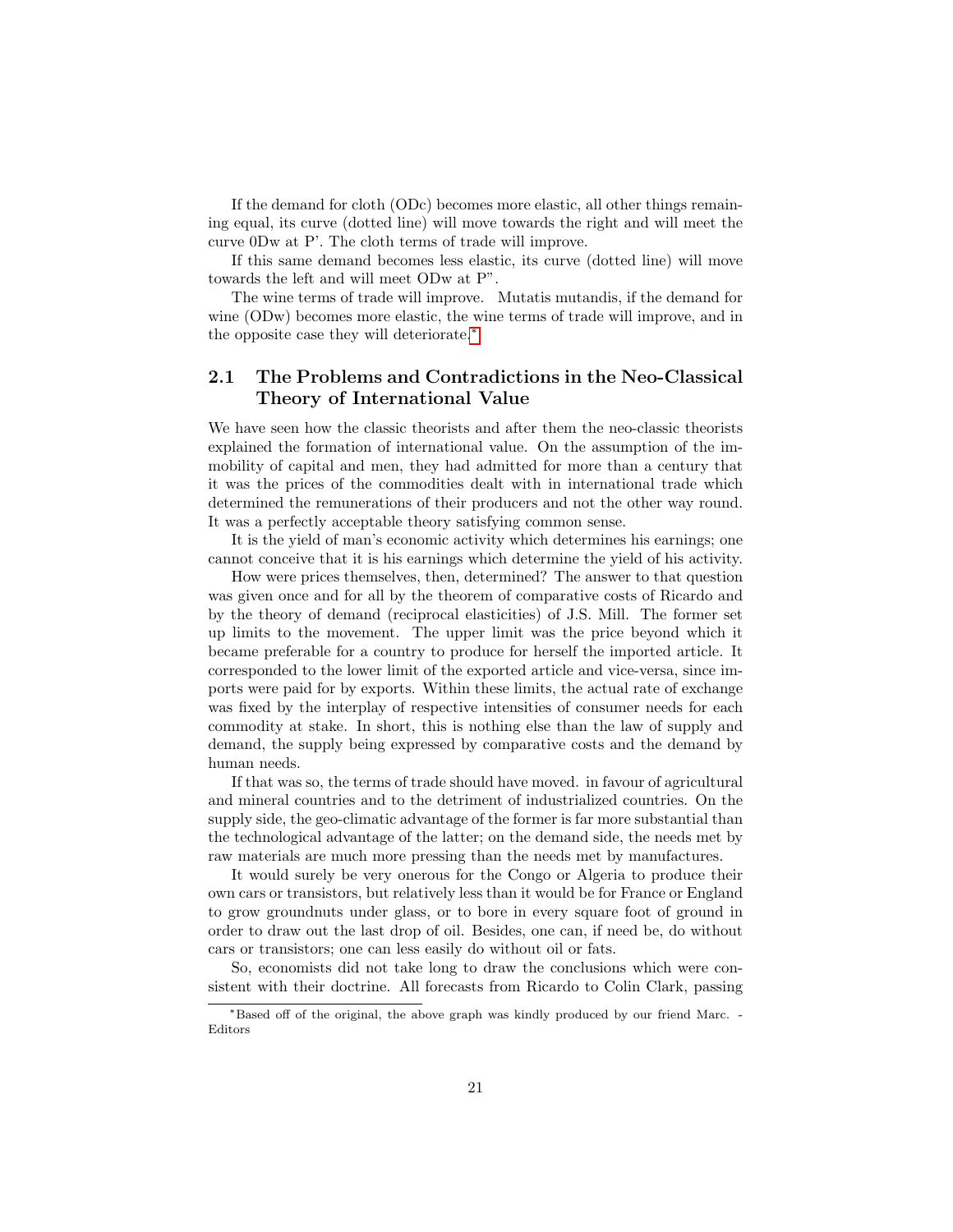through Mill, Marshall, etc., (with a unanimity quite remarkable for a discipline in which nobody has ever agreed with anybody else) were unconditionally pessimistic regarding the future of manufactured goods and categorically optimistic as regards the future of raw materials. All through the  $19^{th}$  century and up to the last war the belief in the existence of such a trend was the most unshakeable and unwavering element in economics.

The classical theorists had already made out of the forecast of the constant rise of primary product prices and the subsequent increase in the cost of the worker's subsistence and wages the basis of their law about the tendency of the rate of profit to decline. Malthus, Torrens, Ricardo, J.S. Mill were categorical: as societies progress, a gap is created and widened between relative values of manufactured and primary products respectively, the price of the former declining constantly and the price of the latter increasing unceasingly.

Although considerably less explicit and not linking his own law of decline of the rate of profit with the movement of prices, Marx seems to share the core of the pessimism of the Ricardian school as regards the evolution of the prices of manufactured commodities. Later on, Bukharin pointed out that one of the causal factors of imperialism is the general and universal advance in prices of primary goods inducing a relentless struggle among industrial countries to secure their resources.

Marshall foresaw the day when backward countries, thanks to their primary products, would possess an inexpugnable monopoly in their international bargaining. Keynes, principally in the works of his youth, came to similar conclusions.

Figures were produced. In 1942, Colin Clark, in The Economics of 1960, forecast for 1960 an improvement of the terms of trade of primary products of about 90% as compared with the 1925-1934 level! And not only had contemporary scholars seen nothing paradoxical or reckless in such a forecast but some authors such as, for instance, E. Moret and H. Aubrey, extrapolated this data and extended this certainty of improvement up to 1970 and 1975!

#### An Unmanagable Reality

The publication, in 1949, of the famous study by the United Nations showing a 40% deterioration in the terms of trade of the countries of the Third World since the end of the nineteenth century, as well as later statistics, particularly after the Korean war, pointing to an acceleration of the movement, cruelly denied these prophecies. However, instead of giving up the idea of the determination of prices by demand and so enabling the theory to explain the reality, economists did their utmost to look for new and original elasticities of demand which would back up the faltering theory.

Without going into all the details of the debate, one can nevertheless say that the new peculiarities of demand, discovered in order to save the argument, are as unacceptable as the previous arguments and this for very simple reasons.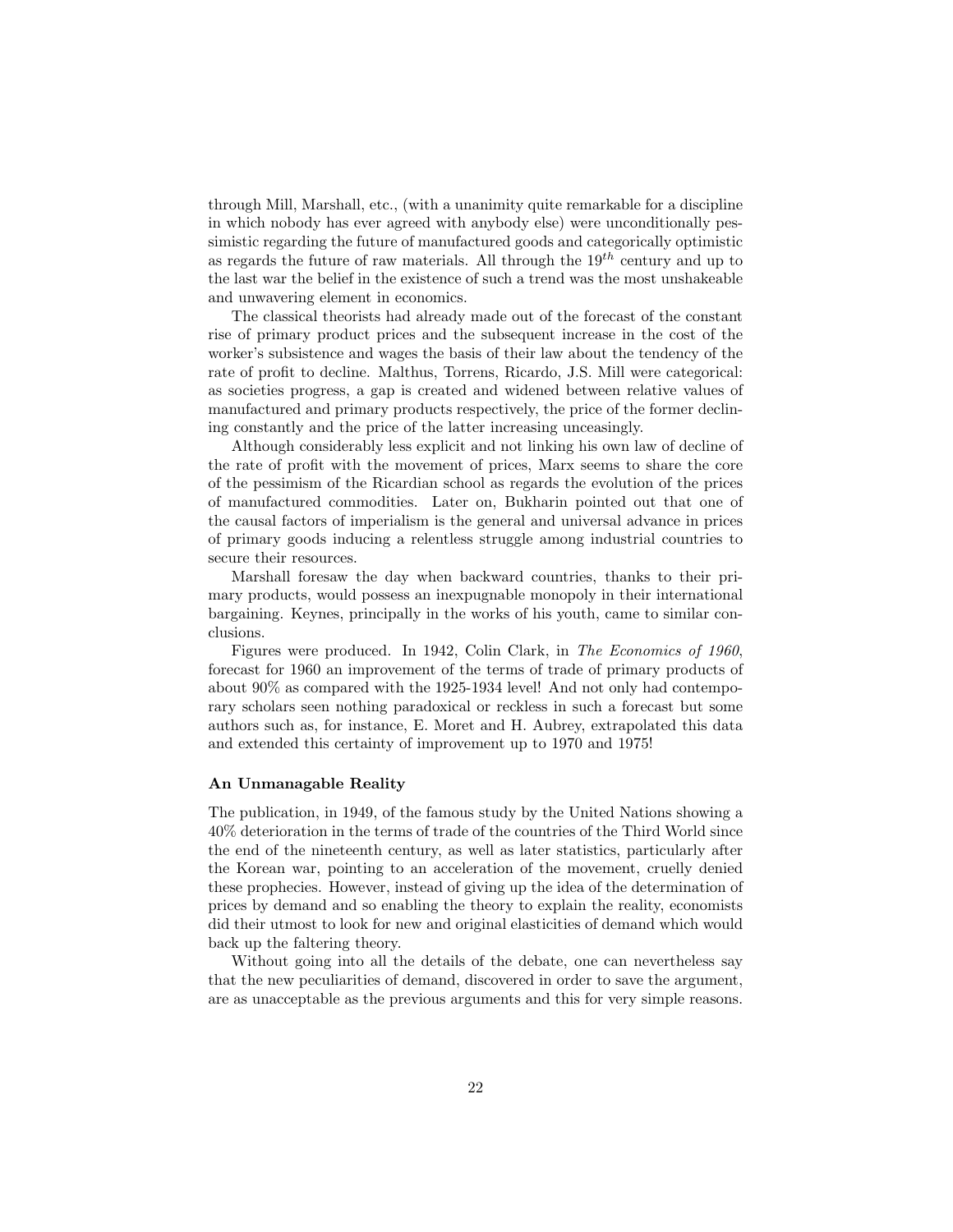1. An unfavourable demand for primary products, if it ever existed, could in no way account for the deterioration of the terms of trade, given that what deteriorates, according to the statistics, is not the prices of primary products in general, but the prices of any commodity (either primary or secondary), exported by the Third World.

Now, if the majority of Third World exports are primary, the majority of primary products exported in the world is not exported by the Third World. For example, in 1970, 11% of the exports of the under-developed countries were primary, but 60% of the world's primary exports were exported by the developed countries.

Developed countries produce and export many primary products, timber, various minerals, dairy products, wines, spirits, etc., whose terms of trade hardly deteriorate. Similarly, the Third World exports some secondary products, textiles, (among others) which, however secondary they may be, undergo the same deterioration as the rest of its exports.

- 2. With the passage of time, several productions have changed sides. Once, again the example is textiles. As soon as they became the specialization of under-developed countries, they started undergoing the same deterioration in the terms of trade which affects anything these countries decide to produce and export. By what coincidence can the tastes and needs of world consumers change at the very moment at which a change occurs in the location of production.
- 3. The demand which is in question here is the final consumer's demand. It can only affect the retail price. Now, the only price which is of interest for the producing country is the F.O.B. price.<sup>[5](#page-0-0)</sup> Between these two there is such a long chain of middlemen and, particularly, such an accumulation of taxes imposed by the consuming country and, consequently, such a gap, that the sensitiveness of the F.O.B. price to the effects of demand on the retail price turns out to be negligible or nil. When the F.O.B. price of coffee is something like 20 pence a pound and its retail price about 80 pence or more, when the taxes of the consuming country on oil amount to a multiple of 3 or 4 times the price received by the exporting country, can it seriously be maintained that it is unfavourable demand, at the level of retail prices, that prevents an increase in F.O.B. price? This would mean that the demand of the European consumer is patriotically elastic and obliging when the price differential accrues to the public Treasury of his country in the form of taxes, but it becomes inelastic and reticent as soon as this same differential is due to flow into the pockets of a foreign producer!
- 4. The world demand for mineral raw materials originating in the Third World, namely for oil and, to a lesser degree, for oil seeds, is to-day particularly intense. We are witnessing a dependence, which is steadily in-

 $^5\rm{Free}$  on board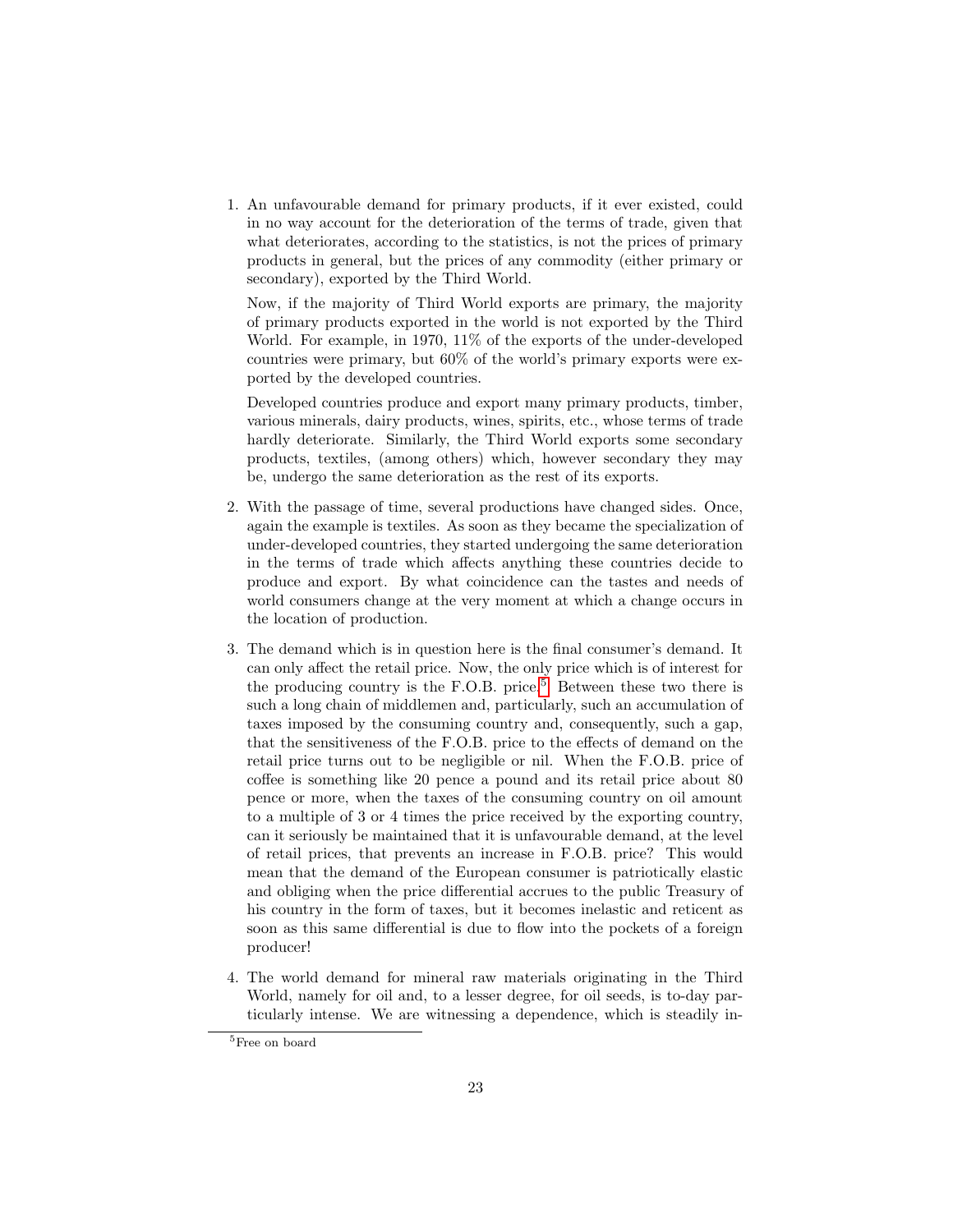creasing, of developed countries on under-developed countries for their supplies in a certain range of vital materials. In a whole set of ores of prime importance, the geological reserves of the industrial countries are diminishing dangerously; in others, it is the percentage of pure metal contained in the ores which decreases considerably compared with those of the Third World (for example: iron ore). As to some agricultural products of the under-developed countries, (other than oil-seeds), such as coffee, cocoa, exotic fruits, etc., the matter is, in most cases, of luxury articles and as such they enjoy the advantage of an income elasticity of demand responding well to the rise of revenues in the consuming countries.

5. It is simply not true that the world consumption of agricultural and mineral products coming from the Third World was, in the  $20^{th}$  century, declining or stagnant, either in absolute or in relative terms. As one can see in the table below, in 11 products, among the most representative of third world exports (oil excluded), world consumption from 1913 to 1969, has multiplied by  $8\frac{1}{2}$ , increasing from 23.1 to 202 million tons, and, as regards oil, it has multiplied by 143, increasing from 8 to 1150 million tons. If the increase in value has not followed the same pattern, this is the effect of the deterioration in the terms of trade and cannot be its cause.

|                               | Yearly Averages (In thousands of tons) |     |                     |  |  |
|-------------------------------|----------------------------------------|-----|---------------------|--|--|
|                               | 1889-1913                              |     | 1969                |  |  |
| Groundnuts                    | 1,800                                  |     | 16,630              |  |  |
| Bauxite                       | 1,000                                  |     | 53,960              |  |  |
| Cocoa                         | 232                                    |     | 1,422               |  |  |
| Coffee                        | 1,199                                  |     | 4,231               |  |  |
| Palmoil and Palm Kernels      | 266                                    |     | 1,594               |  |  |
| Phosphates                    | 7,194                                  |     | 82,010              |  |  |
| Cane-sugar (China excluded)   | 9,581                                  |     | 29,500              |  |  |
| Tobacco (production of under- | 565                                    |     | 2,857               |  |  |
| developed countries only)     |                                        |     |                     |  |  |
| Natural Rubber                | 100                                    |     | 2,900               |  |  |
| Copper                        | 900                                    |     | 5,940               |  |  |
| Tea (China excluded)          | 288                                    |     | 1,048               |  |  |
|                               | 23,125                                 |     | 202,092             |  |  |
|                               |                                        |     |                     |  |  |
|                               |                                        |     | In millions of tons |  |  |
| Oil (production of under-     |                                        | 8.2 | 1,150               |  |  |

World consumption of 11 Third World products

6. But it is another consideration that probably constitutes the strongest point against the thesis of price determination by demand. This is that there simply is no specific and autonomous demand for Third World primary products, since most of these products are used as raw materials in

developed countries only)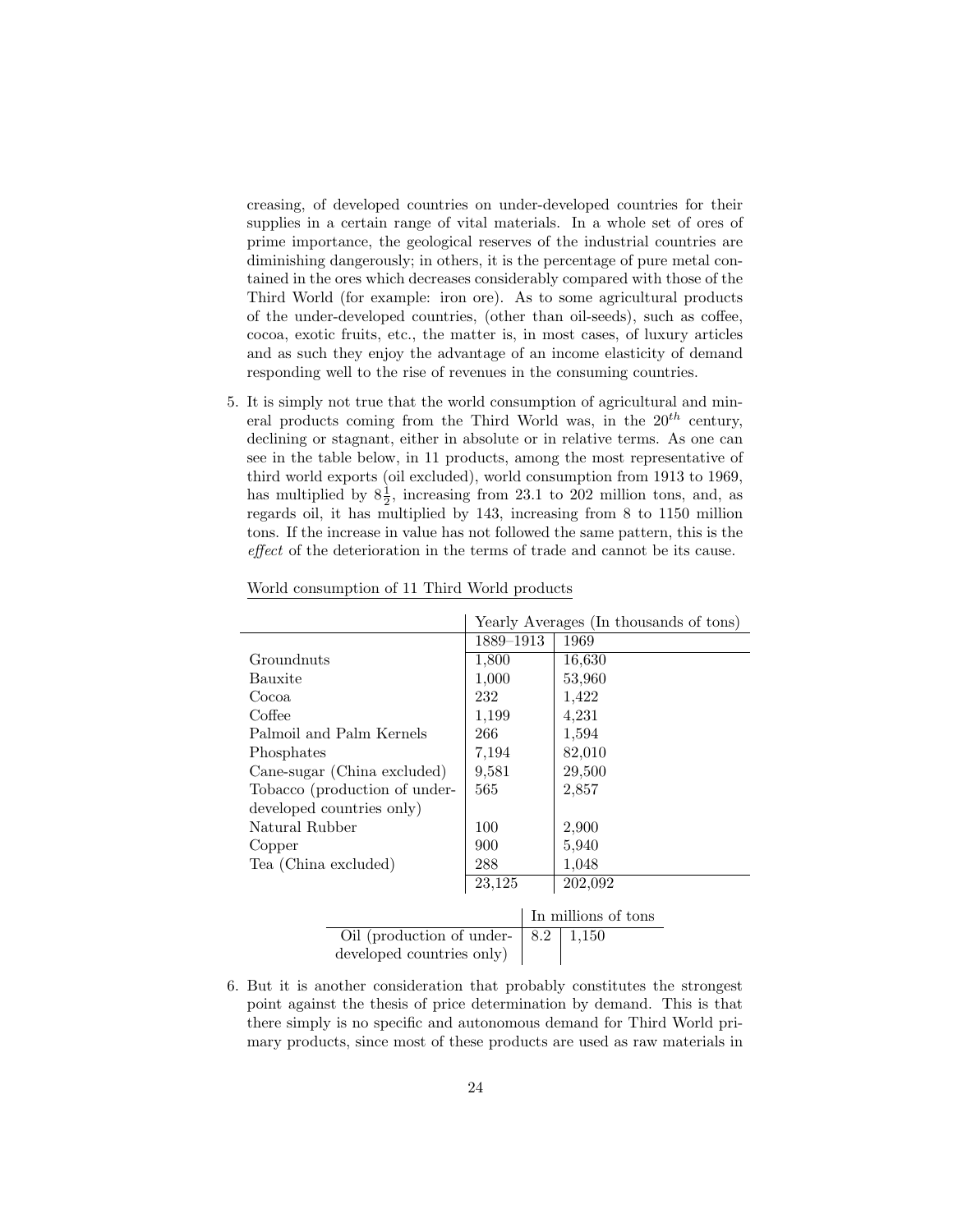processes of further production located in the developed countries themselves.

Under these circumstances, the only demand which could be determining is the demand for the final product, since this is the only product which can be related to the consumer's needs and which is affected by the various elasticities of demand. If this demand was unfavourable in any respect, it would depress the demand for the final product, fully and before any transmission of its effects to the raw material "upstream". But this final product is a product of developed countries and enjoys, as such, the benefit of the excellent terms of trade of these countries.

Let us take the example of cocoa and examine the make-up of the retail price of chocolate in Italy and West Germany:

It is  $\frac{1}{2}$ 

In percentage of world retail price

|                                   | Italy | West Germany |
|-----------------------------------|-------|--------------|
| CIF price of cocoa-nib            | 12    | 10           |
| Other constituents                | 5     | 3            |
| Custom duties and import taxes    | 17    | 5            |
| Cost and profit in the import     | 20    | 36           |
| activity and in the manufacturing |       |              |
| process                           |       |              |
| Gross charges of distribution     | 46    | 46           |
|                                   |       |              |
|                                   |       |              |

We had better give up any idea of comparing what the consumer of chocolate pays with what the cocoa-nib grower receives. It may be granted that there is no common denominator to the two magnitudes. It nonetheless remains that cocoa-nib is the exclusive raw material (without possible substitution) of chocolate and that, consequently, the demand for cocoa-nib is but a derivative of the demand for chocolate. This means that the former must follow the latter for better or worse.

To say that the cocoa-nib price declines or stagnates because of an unfavourable demand amounts to saying that the demand for chocolate is slack. But if the demand for chocolate is slack and if it is the demand which determines the price of the product and, subsequently, the earnings of the producers, one cannot see clearly how it is that the same demand for the same final product determines rates of wages as different as those of cocoa growers in Ghana and those of chocolate factory workers in Europe, the latter being 20, 30 or 40 times the former, all differences in qualification and skill having been allowed for.

Nothing essential would be changed if the entire process from the cocoa-nib fields in Ghana up to the supermarket in Germany or in Italy, passing through the chocolate factory and the conditioning and packing processes, was controlled by a single enterprise whose workshops were thousands of miles away from one another. It would then become quite clear that if demand determined anything it would first of all determine the same rate of wages through the whole chain.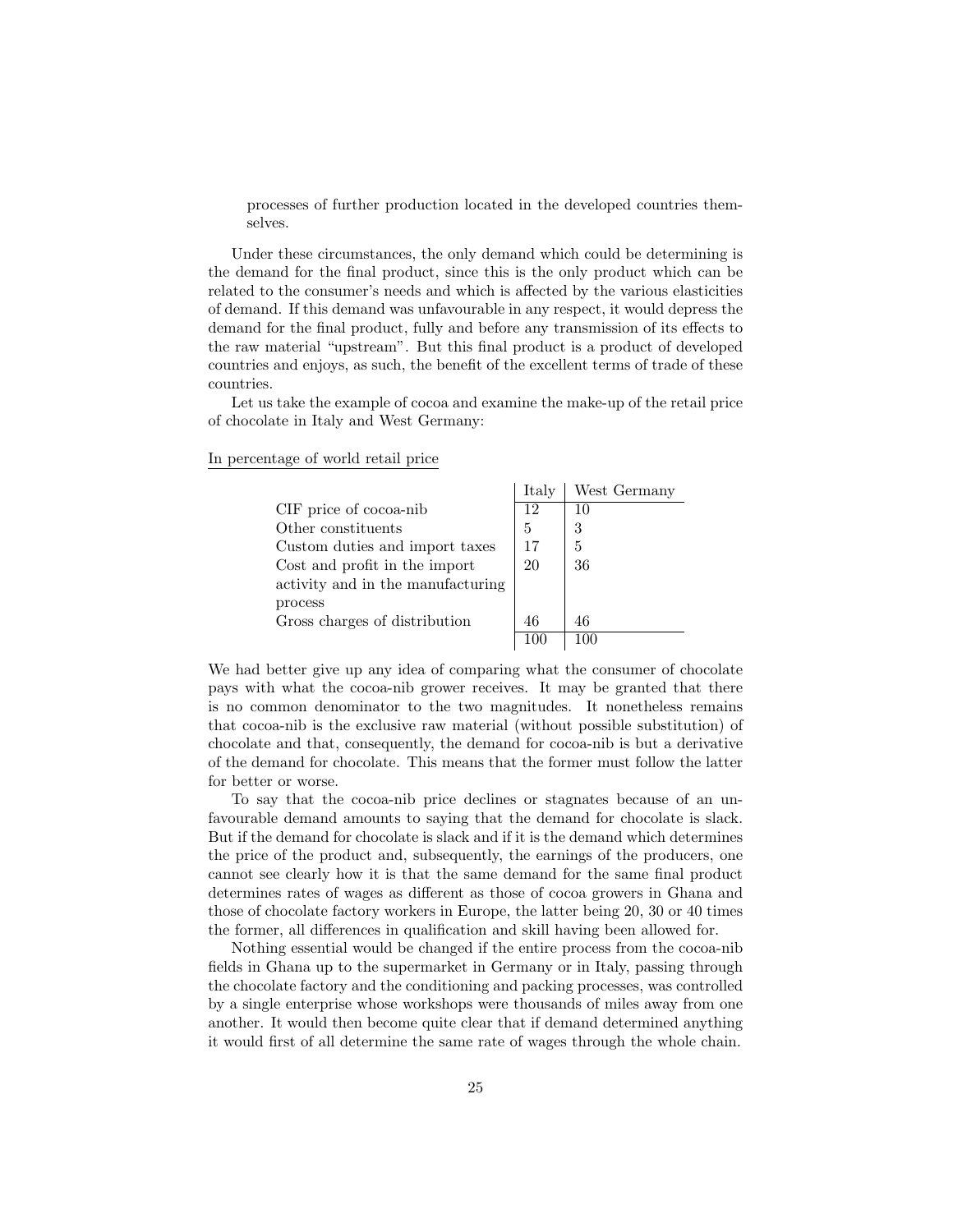Actually, at each stage, the price of the output of the stage is, on the contrary, formed by local wages, on the one hand, world rate of profit on the other, plus the price of the output of the preceding stage. If this is what happens in the real world, this means that the determination is going down, from "upstream" towards "downstream", and not in the opposite direction. Now, demand springs from downstream.

The demand for raw material could perhaps be dissociated from the demand for the final product, only if there were substitute raw materials produced, or capable of being produced, within the developed countries themselves. These do not exist, at least not for the major part of raw materials coming from the Third World, despite a widespread belief to the contrary. In any case, it is certain that there is no commercially valid substitute either for cocoa or for oil, or a certain number of other products, even if there are substitutes for some other materials. Yet both categories of products undergo exactly the same deterioration of their terms of trade.

The other way round, there scarcely exists an export article of developed countries which does not contain some material coming from the Third World. Finally, one can roughly say that international trade generally exchanges industrial commodities against their own constituents: chocolate against cocoa, soap against fats, steel against iron ore, tyres against rubber. Since for each couple there is only one single demand in operation, to claim that the variation of the terms of trade is determined by a characteristic of the demand becomes an unintelligible proposition.

We can therefore conclude that the phenomenon of the long run deterioration of the terms of trade of Third World exports is unexplicable within the framework of prevailing ideas and all attempts which aim at saving the essentials of traditional theory by putting forward new inelasticities, or lack of elasticity of demand, seem quite vain to us; and more so as the matter is of post-factum adjustments with a view to accounting for troublesome historic facts. The contradiction is unavoidable. Only a thorough revision of the theory will make the Science cope with the reality.

This revision cannot be made unless the causality is turned upside down. One must then reject any determination arising "downstream" and look for determining factors "upstream" in the production relations themselves.

And this is of prime importance. Because if it was deficient demand which was responsible for the prices of Third World exports, and if it was these prices, normally formed in the world market, which, in turn, determined the incomes of the producers, their increase by artificial means, namely by state-to-state agreements between producing and consuming countries, would constitute a liberal goodwill action, at best a moral duty, of rich countries. Now it is clear that present under-developed countries do not mean to make an appeal to the generosity of industrial countries. Their claims look much more like attempts to recover something that has been taken from them than like anything else. When one reads, for example, the programme of action that the underdeveloped countries have drawn up on the occasion of their last Santiago meeting, one is impressed by the clarity with which this document puts forward the principle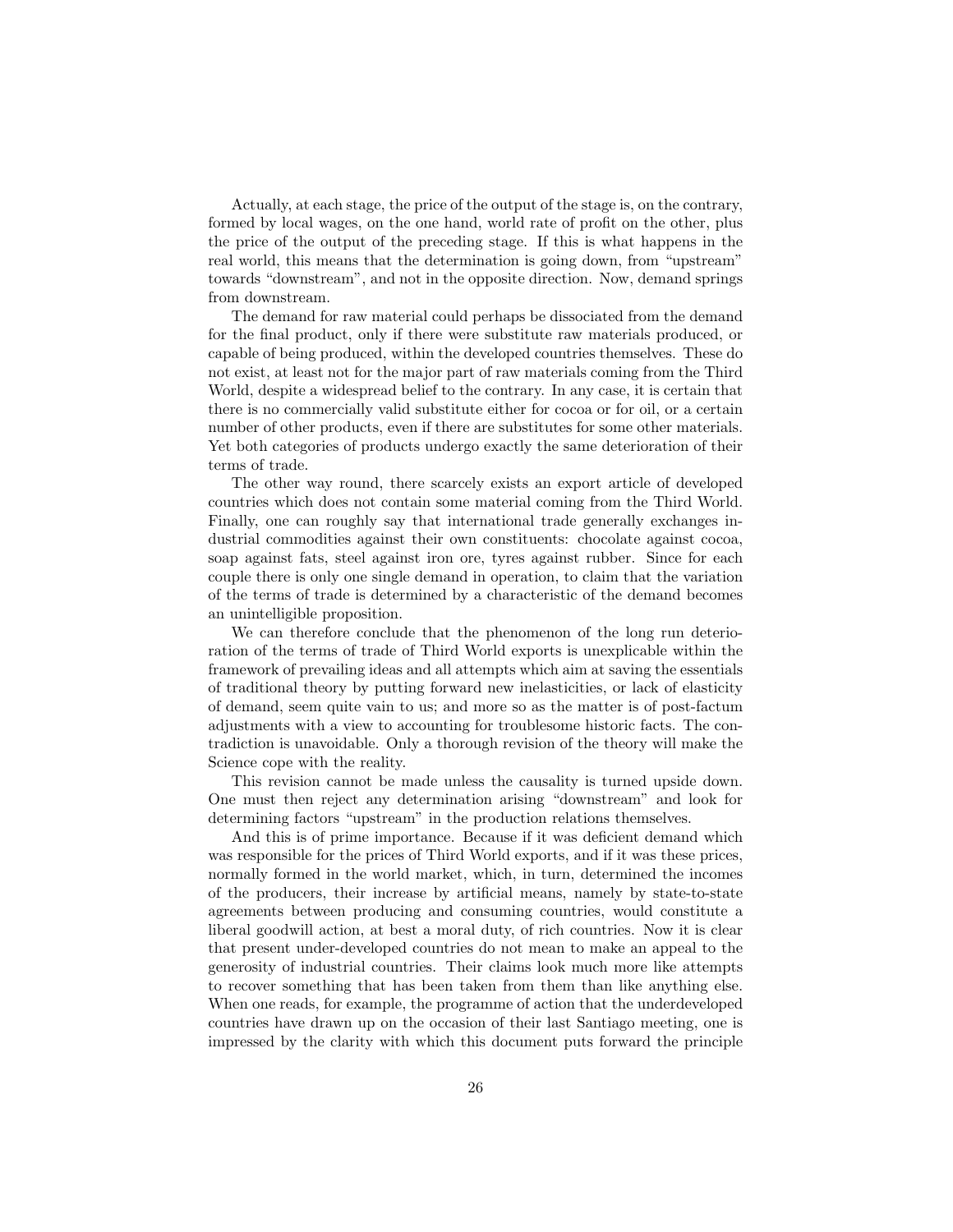of the responsibility of rich countries in the present situation. It is therefore to be asked whether Science will continue to ignore this consciousness-raising.

# <span id="page-26-0"></span>2.2 The Determination of the Terms of Trade by the Relations of Production

We think it would be better to pass quickly over the theses which explain the terms of trade by the influence exercized on the world market by monopolies. To be sure, we do not want to under-estimate the existence of certain price distortions due to monopolistic practices, but:

- 1. Once the brief statement has been made that prices are such because monopolies have made them such, there is nothing very substantial to add.
- 2. It seems to us illusory and even inconsistent with our own criticism of comparative costs to believe that the situation of under-developed countries could be substantially improved by the elimination of monopolies and the resuming of pure free-trade.
- 3. It seems furthermore dangerous for the Third World to make itself the Champion of free-trade. Industrial countries would certainly not dislike this, particularly in certain fields such as oil.

If we disregard monopoly prices and if we reject, as we have already done, the neo-classical theory which explains prices by the peculiarities of reciprocal demand, there remain two theses to consider: the thesis of the differences in labour productivity, and the thesis based on the exogenous distribution of income, that is, unequal exchange.

# <span id="page-26-1"></span>2.3 The Determination of International Prices by Differences in Labour Productivity

This thesis has been mainly presented by some Marxian economists in the Eastern bloc within the framework of a tendency to rehabilitate Ricardo's theory of comparative costs. The protagonist of this rehabilitation was indisputably Gunther Kohlmey of the Faculty of Foreign Trade in East Berlin. He has been followed quite closely by other economists of the Eastern bloc especially Hungarians.

One can enunciate the essential points of this theory in the following manner:

Just as on the national plane each commodity has several individual values (according to the conditions prevailing in each unit of production), but only one social value, so also on the international plane each commodity has several national values related to labour productivity in the different countries producing it, but only one (average) international value.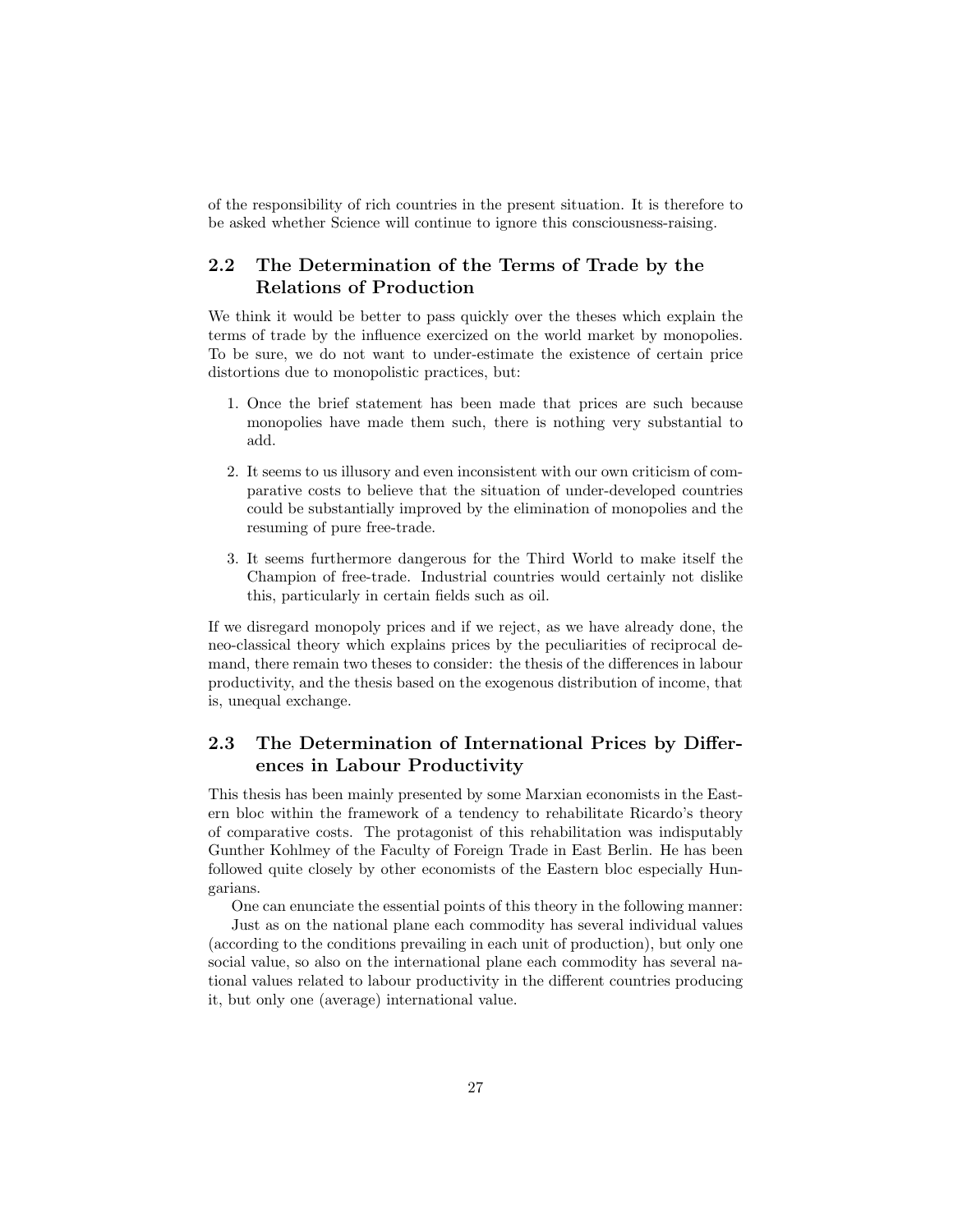Given that the value is inversely proportionate to the labour productivity, the national value of under-developed countries (less productive) is greater than the international value, whereas the national value of the same commodity in developed countries (more productive) is smaller than its international value.

| National value    |               | International |        | National value |
|-------------------|---------------|---------------|--------|----------------|
| in underdeveloped | $\rightarrow$ | values        | $\geq$ | in developed   |
| countries         |               |               |        | countries      |

It follows that when a developed country exports a product, it gains, by selling it at its right international value, the want of its national value as compared with the corresponding international value. When an underdeveloped country exports a product it loses, by selling it at its right international value, the excess of its national value over its international value.

These economists argue as if, in international trade, there were no other commodities than industrial products, in which the productivity of labour in underdeveloped countries is often (but not always) inferior to the productivity in developed countries. They simply ignore the mineral and agricultural products exported by the Third World countries in which these countries enjoy an overwhelming superiority. Their analysis is on the whole correct as regards the commodities imported by underdeveloped countries; it is incorrect as far as the exported commodity by these same countries is concerned. Regarding this latter commodity, the above inequalities are reversed:

| National value                      | International | National value         |
|-------------------------------------|---------------|------------------------|
| in underdeveloped $\langle \rangle$ | values        | $\langle$ in developed |
| countries                           |               | countries              |

In fact, we have here not only a rehabilitation of the theory of comparative costs but, moreover, an unskillful one, for what was just a simplification in Ricardo's presentation becomes with these economists the essential element.

Indeed, Ricardo assumes that one of the two countries in his example is more productive in both commodities involved. But this all-embracing superiority of one country over the other is neither a sine qua non of the law of comparative costs nor a realistic hypothesis.

If a British car costs 500 hours of labour, it is plausible to assume that the same car could cost 1,500 or 2,000 hours if it were to be fabricated in Ghana. It follows that if the International price ought to be situated somewhere around the average of the two values, one understands easily that Britain. gains the difference. (One understands less easily what Ghana loses in the deal). But if one ton of cocoa costs Ghana 200 or 300 hours of labour, it is just as plausible to presume that the same ton of cocoa would cost several thousands of hours of labour if it were to be produced (by artificial means) in Britain. We should conclude, according to the logic of this theorem, that Ghana, by selling Britain one ton of cocoa at a price between the Ghanaian and British costs, gains considerably more than what Britain gains by selling Ghana one car under similar conditions. In comparison with the reality, we are very wide of the mark.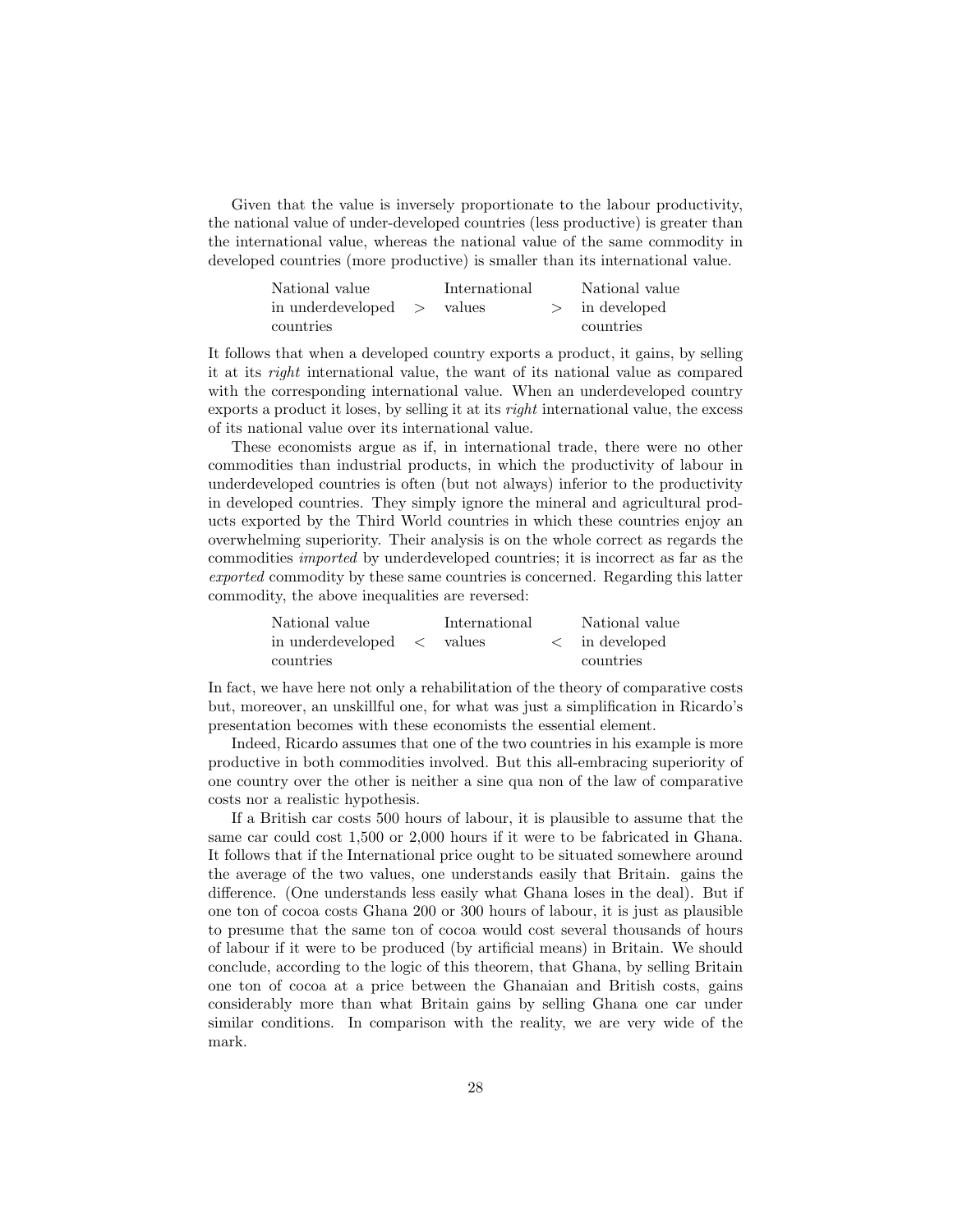# <span id="page-28-0"></span>2.4 Unequal Exchange

We have seen the deadlocks to which we are led by the prevailing doctrine of comparative costs and the doctrine of the determination of international value by the interplay of reciprocal demand.

In the presence of a reality so diametrically opposed to the theory, it seems necessary to abandon any idea of patching up the theory but rather to turn it upside down by refuting its most basic hypotheses.

These hypotheses are two:

- 1. Determination of the prices of factors by the market.
- 2. Immobility of the two main factors, labour and Capital.

The first hypothesis enables one to allow the distribution of income to depend on external prices; the second makes it possible to set up, from country to country, different prices for the same factor.

Regarding the first hypothesis one must distinguish the classical point of view, that of Ricardo, from the Marxian and at the other end, from the neoclassical view.

For Ricardo, the only factor whose price could vary from country to country in accordance with the return from foreign trade was Capital.

On the contrary labour was paid everywhere the physiological subsistence minimum. Granting that this minimum could differ from one region to another because of climatic causes, this differentiation was not linked to the prices of goods and to the hazards of foreign trade.

Consequently, any advantage or disadvantage connected with foreign trade was reflected in corresponding variations of the other factor, that is, the rate of profit prevailing in the region under consideration.

The disparity of profit rates from one country to another was made possible on the basis of the hypothesis of the international immobility of Capital. This does not mean that for Ricardo labour was mobile. But the degree of its mobility was irrelevant. For the theory to work it was necessary and sufficient that Capital be immobile.

Therefore, from Ricardo's point of view, the price of labour was an exogenous price; the price of Capital was a residue. As such it was the only magnitude to be affected by gains or losses occurring in external relations.

## The Prices of Factors in the Marxian System

The introduction of a moral and historical element among the factors determining the value of labour-power make things change fundamentally with Marx. As the class struggle, and more generally, the relation of power between social classes fill a large place within this moral and historical element, they become the main determinant of the distribution of income and, consequently, of the price of labour power.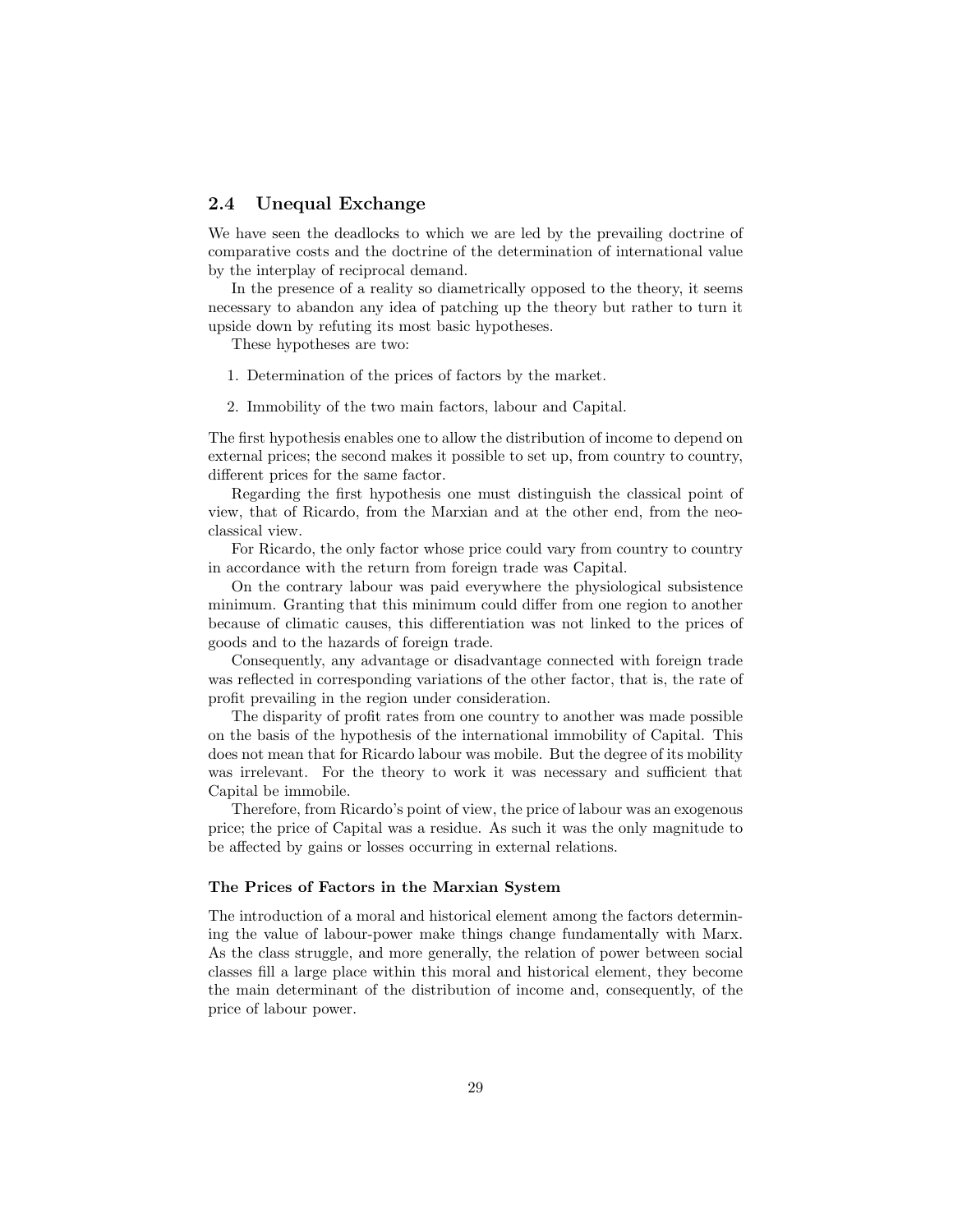As regards the influence that this income distribution can have on values and prices, Marx tackles this problem only as far as the national framework is concerned. He left the formation of the international value to be dealt with in the chapter about the world market and foreign trade which he planned for the end of his work and which he never managed to write.

On the national level, we must distinguish:

a) The theory of simple value

Here, the income distribution has no influence on the formation of value.

Any variation of the value of the labour power entails an opposite variation of the surplus-value, the value of the output remaining unchanged.

b) The theory of prices of production

Here, on the contrary, any variation of wages gives rise to a variation in the same direction in the branches whose organic composition is lower than the social average, a variation in the opposite direction in the branches whose organic composition is higher than the social average and no change at all in those branches whose organic composition is equal to this average:

|     |       |     |               |    | c. v. s. Rate of profit Profit Price of Production |
|-----|-------|-----|---------------|----|----------------------------------------------------|
| -90 | 10 10 |     |               | 20 | 120                                                |
|     |       |     | 80 20 20 20\% | 20 | 120                                                |
| 70  | 30 30 |     |               | 20 | 120                                                |
| 240 | 60    | -60 |               |    |                                                    |

#### 50% increase in wages

| C. |          | V. S.                |                  | Rate of profit Profit Price of Production             |
|----|----------|----------------------|------------------|-------------------------------------------------------|
| 90 | - 15 - 5 |                      |                  | $\frac{6}{9^{6}_{11}}$ 114 $\frac{6}{11}$ (Decreases) |
| 80 |          | 30 10 $\frac{1}{11}$ | 10               | 120 (Unchanged)                                       |
| 70 |          | 45 15                | $10\frac{5}{11}$ | $125\frac{5}{11}$ (Increases)                         |

(Ricardo in chapter IV of his Principles had put forward the same theorem under a different form).

Consequently, while values depended only on material, physical, conditions of production, prices, according to Marx and Ricardo, depended not only on these conditions but also on the distribution of income.

But this concerned only national value and prices, that is, the magnitudes formed within an area where both factors were competitive, this competition entailing two equalizations, that of wages and that of the rate of profit.

Neither Ricardo nor Marx have extended this determining power of the distribution of income into the international plane, the former, because he considered Capital as immobile and therefore the rate of profit as not being subject to equalization on the international level; the latter because he had nowhere systematically tackled this question.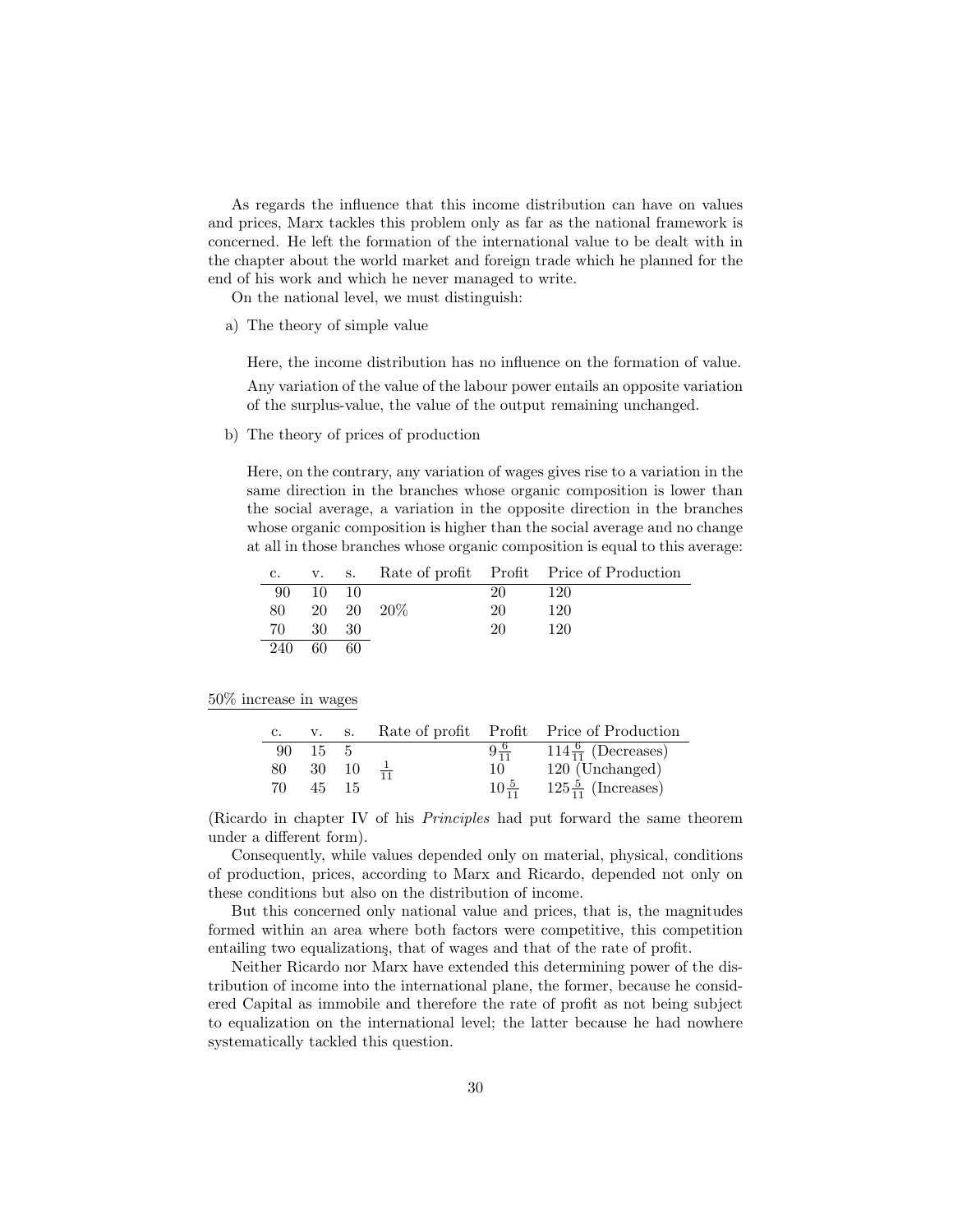### International Value Neo-Classical Theory

What was perhaps a correct hypothesis in Ricardo's time, namely the immobility of Capital, became unrealistic with the neo–classicals, that is, in the third quarter of the  $19^{th}$  century. Yet, the neo-classicals grappled with it and continue to do so.

Besides, the neo-classics rejected not only the Ricardian determination of wages in terms of a subsistence minimum, something which indeed had meanwhile lost all realism but even the Marxian determination in terms of class struggle and power relations.

Against this background, determinations can only proceed from "downstream".

The State of international demand determines the prices of export products, the prices of these products determine the level of national revenue, the level of the national revenue, namely the total of factor earnings, jointly with the relative scarcities of these factors, determine the distribution of revenue, and therefore finally, wages and profit. One is poor or rich because one sells cheaply or dearly. If Arab countries are poor this is because they specialized in oil, the terms of trade of which have been falling for the last three quarters of a century.[6](#page-0-0) If Sweden and Canada are rich. this is because they produce and sell timber, the terms of trade of which are constantly improving during the same period, and so on. Prices are given, the cause; factors earnings, the effect.

#### The Reversal of the Assumptions

The dominant economic doctrine outlined above ignored two historic facts.

- 1. A particularly efficient trade-union movement since the end of the nineteenth century, in the developed countries, coincident with
	- (a) the repression of similar activities in the underdeveloped countries under colonial or semi-colonial regimes, and
	- (b) the draining off by direct means of surplus which could have enabled negotiated wage increases in these countries.
- 2. A growing mobility of capital throughout the same period, which put in motion the mechanism of the equalization of the rate of profit on an international level.

These historical circumstances rendered wages rigid, either upwards or downwards, in both developed and underdeveloped countries, and unresponsive to market impulses. Besides, the tendency towards an equalization of the rate of profit on the world plane prevented wage disparities from being passed on to profits, that is, it prevented low-wage countries from offsetting low wages by high profits in order to retain within the country the extra surplus-value

 ${}^{6}$ This was written before the last authoritative rise.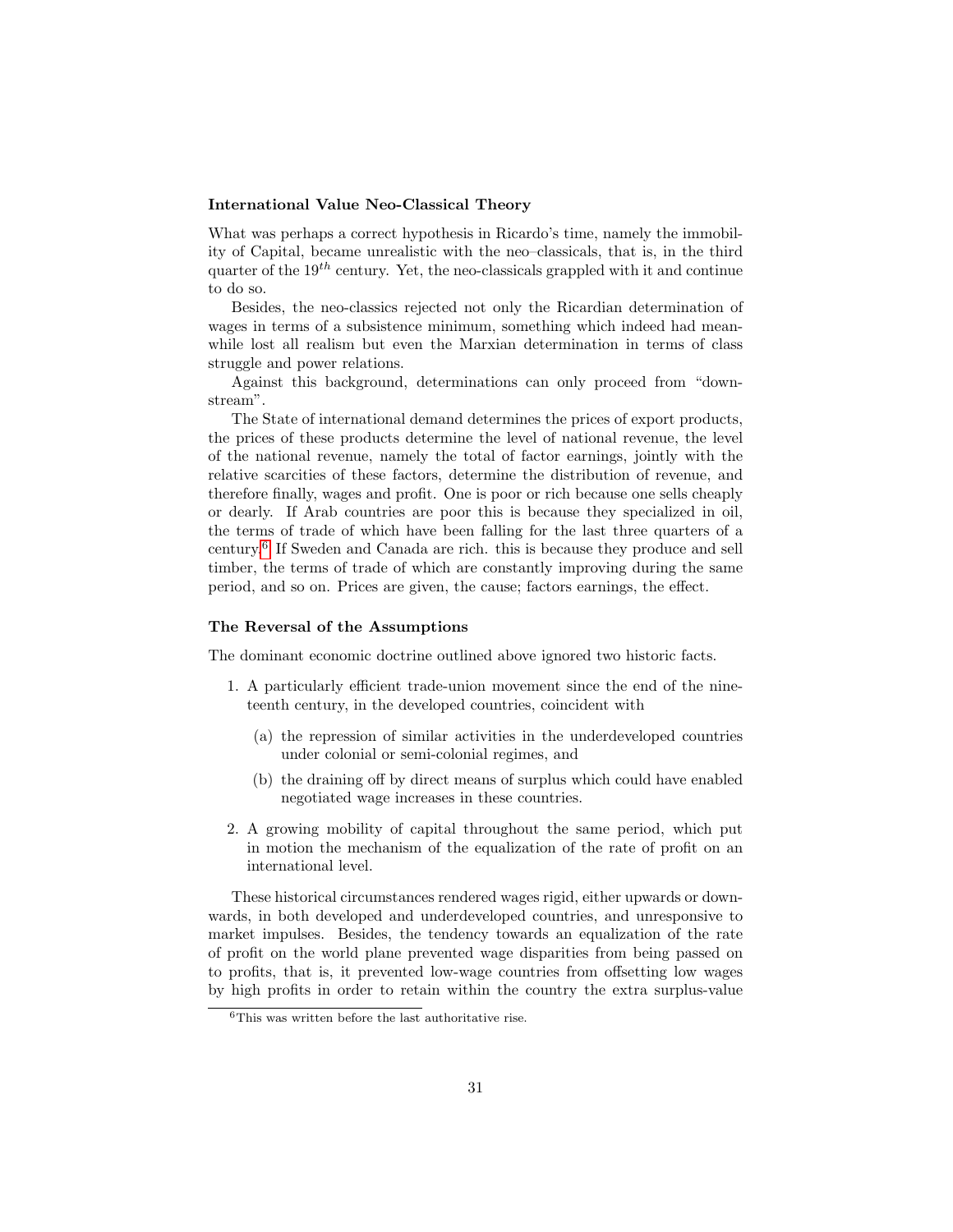extracted from their own workers. The simple rule of market laws and the internal competition of the capitalists of each underdeveloped country, as well as the competition among these countries, removed this extra surplus-value to the benefit of the consumers in developed countries.

As the internationalization of the rate of profit prevented the differentials in national wages from being passed on to national profits, these differentials had to be passed on to prices.

So, for the two hypotheses of the dominant theory, (a) determination of the price of labour power by the market and (b) the immobility of labour and capital, the thesis of unequal exchange substitutes:

- for the first, an extra-economic, institutional determination of wages, qua the effect of the relationship of power between social classes in each country at each epoch;
- for the second, a relative mobility of capital, sufficient to give rise to a tendency for the world-wide equalization of the rate of profit, and a relative immobility of labour allowing considerable predetermined disparities in the wage rates of various countries.

The causality is set upside down: the price is no longer the datum and the wage the unknown; it is the wage that is the datum and the price the unknown. From this point of view, oil itself does not impoverish Arab countries, any more than timber has enriched Sweden. It is because oil is produced by people who are paid a wage of pure subsistence that its price is falling continuously as compared with that of manufactures, and it is because timber happened to be the product of countries such as Sweden, Finland, Canada, where historical and institutional factors, namely efficient trade-union action, have set up a wage 20,30 and sometime 40 times higher than that in underdeveloped countries, that its relative price has been constantly rising during the same period. One is not poor because one sells cheaply, one sells cheaply because one is poor.

It is the same phenomenon of reverse determination that is perceptible today in the context of the ability to spend the huge amounts accruing to the Middle East oil producing countries, following the unexpected rise in prices. International experts find it difficult to match an approximate hundred thousand million dollars of additional income, on the one hand, with the large empty spaces inhabited by a few million Bedouins on the other.

As soon as one has counted arms supplies, some oil refineries and the possible purchase of some giant tankers, that is, the only pre-existing available outlets – thirst for power of the governments involved on the one hand, and subordinate operations linked with the foreign oil market itself on the other – one has completed the survey of the potentialities of absorption of the countries concerned. all this however, covers no more than a small part of the windfall-gain of the rest, to be found somewhere in Zürich or in London, sowing disorder in the International monetary system.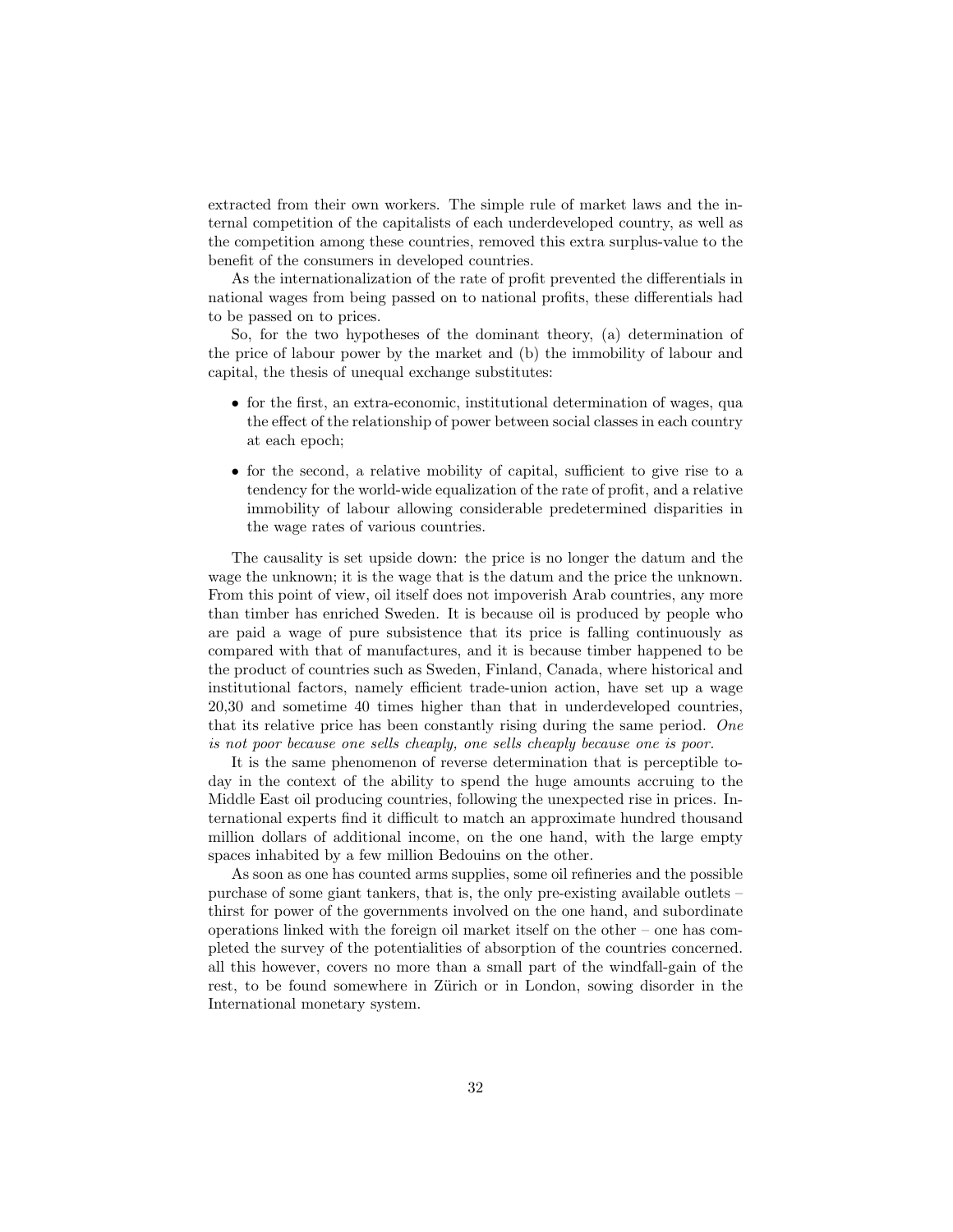This shortcoming is certainly not due to foreign political domination – one can be easily convinced about this by watching Western delegates crowding the capitals of Arab countries and queuing up in the waiting-rooms of their ministers. Nor is it due in any way to problems in the transfers of technology. Prompted by competition and acting in diverse ways, Westerners offer "on the cheap" all possible and desirable technologies. This is simply due to the economic fact that the internal revenue, I emphasise internal, of these countries is too low and pre-existing outlets too small to enable these countries to materialize external assets of such an importance.

For there are only two means to stimulate investments: an imperative central plan "upstream" or the market "downstream"; socialist dynamics or capitalist dynamics. The majority of these countries having barred the former, there remains only the latter. But in the latter system they are seriously and helplessly handicapped by the narrowness of their market.

Then a remarkable phenomenon occurs. Being in real terms too poor to be able to develop themselves by capitalist channels, they are doomed to remain underdeveloped although being nominally wealthy in terms of Bank entries and financial paper in various foreign centres. After having for a long time been too poor to be able to sell their oil at normal prices, when at last they managed by extra-economic means to increase the price they proved too poor to be able to collect the benefit.

The foregoing means that the relatively high Standard of life in our industrial countries is due, at least partially, to the fact that the rest of the world's workers work at starvation wages to produce some of our raw materials and some of our consumer goods; in the last analysis, it is due to the fact that there exists a particular group of people basically endowed with the same physical and mental faculties as ours and therefore able to handle modern tools, without having modern needs or requirements or without being able to make the most of them. That is what I call exploitation of one country by another and that is what leads me to assert that the working classes of our industrial countries are part of it.

Once triggered, this process becomes cumulative. Low wages give rise to a transfer of value from backward countries to the advanced countries and this loss reduces, in its turn, the material potential of a future improvement in their wages. It provides, on the contrary, recipient countries with the necessary potentiality for employers' concessions which further widen the gap between national wages. This widening of the gap worsens the inequality of exchange, and eventually, the resulting value transfers. The poorer one is, the more exploited one is, and the more exploited one is the more impoverished one becomes: as in the relations between proletarians and capitalists within a nation, likewise between countries; poverty conditions exploitation and exploitation reproduces through its effects its own condition.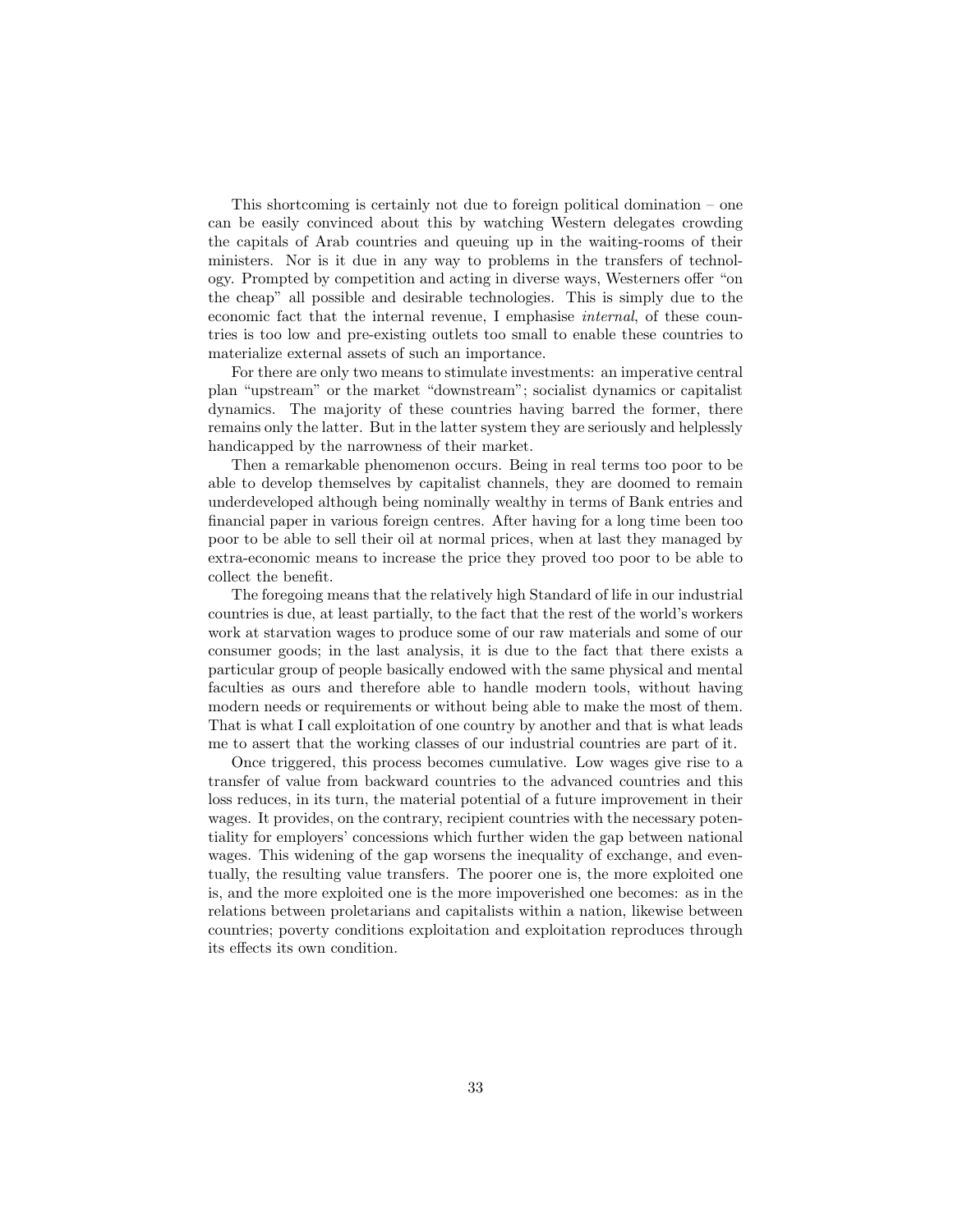The theorem of Unequal Exchange is therefore simple and can be enunciated in the following manner:

If the wage is exogenous (institutional, independent variable), and if a tendency exists for the formation of a general International rate of profit, then any autonomous variation in the wage-rate in one branch or in one country will entail a variation in the same direction of the respective price of production and a variation in the opposite direction of the general rate of profit.

Our task is therefore two-fold:

- A) To demonstrate the theorem.
- B) To show the realism of the two assumptions on which it is based.

## A) Demonstrating the Theorem

a) Intuitively

At any moment, the total of world revenue, that is the sum of world wages and profits, is a given magnitude. It follows that any variation of wages in a particular country, leading to an identical variation in the world total of wages, must entail an opposite variation in the total amount of world profits and, therefore, in the profits of the country under question. However, this variation of the profits is spread out among all countries and it is only a part of it that affects the products of the country under question, while the equivalent but opposite variation of wages is passed on in its entirety to these products alone. Consequently, the relative prices of these products will vary in the same dırectıon as that of the supposed variation of wages whereas the general rate of profit will vary in the opposite direction.

b) By the Marxian scheme of prices of production

| Branch or |     |     |     |       |        | Rate of   Price of |
|-----------|-----|-----|-----|-------|--------|--------------------|
| Country   | c.  | v.  | S.  | Value | profit | Production         |
|           | 240 | 60  | 60  | 360   |        | 375                |
|           |     |     |     |       | 25\%   |                    |
| В         | 120 | 60  | 60  | 240   |        | 225                |
|           | 360 | 120 | 120 | 600   |        | 600                |

If the wages rise by one third in A, all other things remaining equal, the scheme becomes:

| Branch or |     |     |     |       |        | Rate of   Price of |
|-----------|-----|-----|-----|-------|--------|--------------------|
| Country   | c.  | v.  | S.  | Value | profit | Production         |
|           | 240 | 80  | 60  | 360   |        | 384                |
|           |     |     |     |       | 20%    |                    |
|           | 120 | 60  | 60  | 240   |        | 216                |
|           | 360 | 140 | 120 | 600   |        | 600                |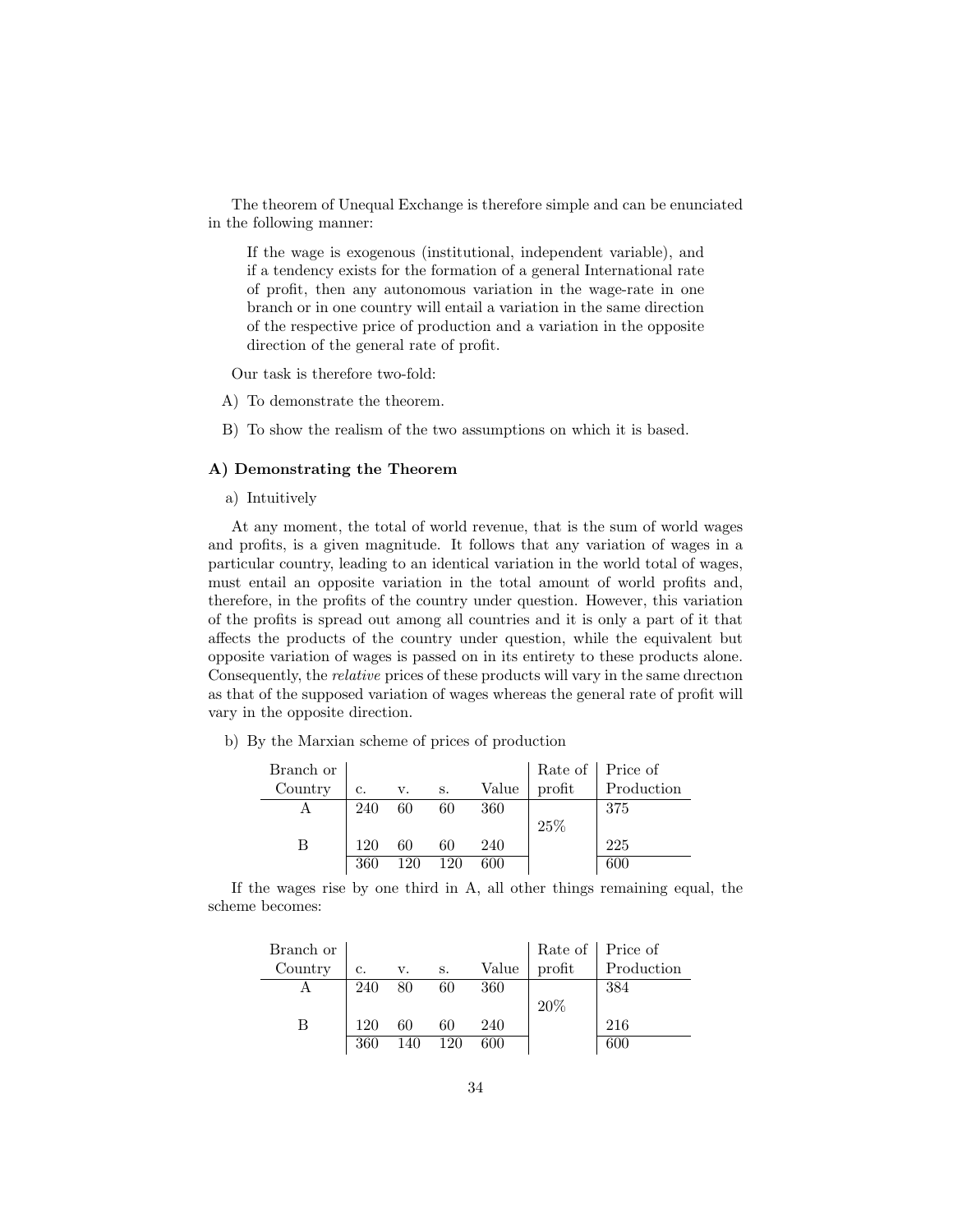The inequality of exchange is expressed by:

$$
\frac{384}{216} > \frac{375}{225}
$$

The increase of the wages in A has entailed this increase of the relative price  $(384/216 > 375/225)$  of the output of A and a decrease (from 25 to 20%) in the general rate of profit.

#### c) By input-output matrices

The above scheme has been contested by the well-known objection of Bortkiewicz. We had better avoid this controversy by making use of a system of equations of the Sraffa type.

Let us suppose that a system made up of two countries produces the goods A and B which are at the same time consumer goods and means of production. It follows that the invested Capital in each one of the two countries is constituted by certain quantities of these two goods. We shall further assume that B is the numeraire-commodity.

Country A disposes of a stock of 70A and 35B and of 200 hours of labour force. With these means it produces 32A and spends for that production, on intermediate consumption and depreciation 6A and 1B.

Country B disposes of 20A and 45B and, also, of 300 hours of labour time and, by spending 16A in intermediate consumption and depreciation, produces 21B. If the wage rate is  $\frac{1}{40}$  B per hour and if  $p_a$  is the price of a unit of A and r the rate of profit we will have the following simultaneous equations:

$$
(6pa + 1) + 5 + (70pa + 35)r = 32pa
$$
  

$$
16pa + 7.5 + (20pa + 45)r = 21
$$
  
Solution:  $pa = 0.5$ ,  $r = 0.1$  (i.e. 10%)

If wages are doubled in A (from  $\frac{1}{40}B$  to  $\frac{1}{20}B$ ), the equations will become:

 $(6p_a + 1) + 10 + (70p_a + 35)r = 32p_a$  $16p_a + 7.5 + (20p_a + 45)r = 21$ Solution:  $p_a = 0.614$ ,  $r = 0.0641$  (i.e. 6.41%)

As was expected, the price of A has varied in the same direction as the wages in A and the general rate of profit has varied in the opposite direction.

We can generalize: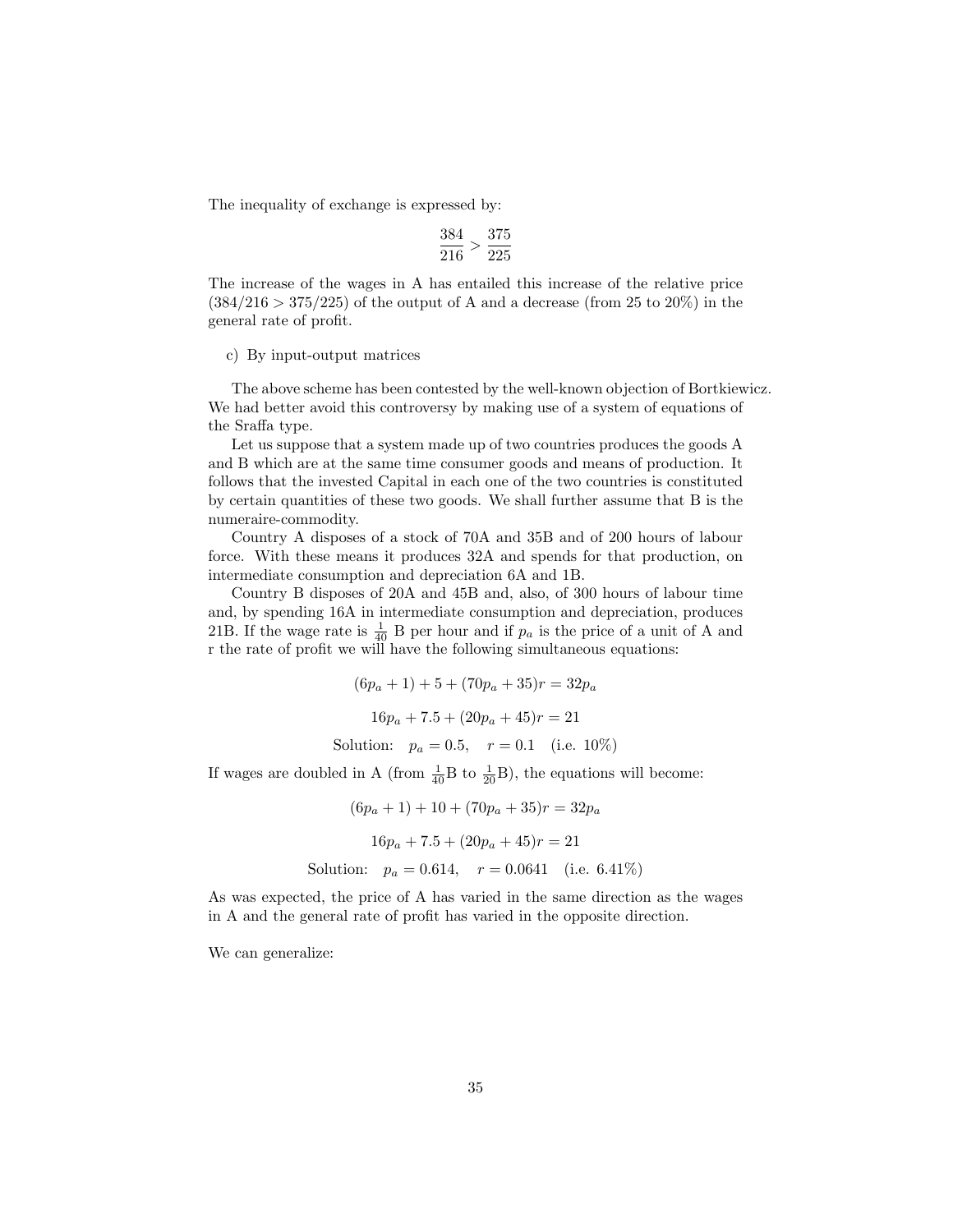### Two Equation System

If  $A_a, B_a$  are respectively the quantities of A and B consumed (as intermediate consumption and as depreciation) in A; and  $A_b$ ,  $B_b$ , respectively the quantities of A and B consumed in B; and if  $W_a$ ,  $W_b$  are the wages in A and B, and if A,B are the quantities produces in each one of the two branches, we will then have the following two equations:

$$
(A_a p_a + B_a)(1+r) + W_a = Ap_a \quad (1)
$$

$$
(A_b p_a + B_b)(1+r) + W_b = B \quad (2)
$$

(Contrary to the previous numerical example, it is here assumed that the speed of rotation of all inputs is equal to 1; that means that the total fixed capital is used up in a single production cycle). There are two unknowns:  $r, p_a$ 

All terms are positive.

We have to demonstrate that any autonomous variation of W necessarily entails a variation of the same sign of  $P_a$  and a reverse variation of r.

We can write:

$$
W_a = Ap_a - (A_a p_a + B_a)(1+r) \quad (1')
$$
  

$$
1 + r = \frac{B - W_b}{A_b p_a + B_b} \quad (2')
$$

If  $W_a$  increases there are only nine possible combinations of respective variations in r and of  $p_a$ :

|           | $p_a$     |              |     |          |              |             |
|-----------|-----------|--------------|-----|----------|--------------|-------------|
|           |           |              |     |          |              |             |
| Unchanged | Unchanged | Inconsistent | W/  | equation | 1'           |             |
| , ,       | Increases | "            | ,,  | "        | 2,           |             |
| "         | Decreases | "            | "   | ,,       | $1' \& 2'$   |             |
| Increases | Unchanged | "            | ,   | "        | $1' \& 2'$   |             |
| , ,       | Increases | "            | "   | ,,       | $2^{\prime}$ |             |
| "         | Decreases | "            | , , | ,,       | 1,           |             |
| Decreases | Unchanged | ,,           | ,,  | ,,       | $2^,$        |             |
| , ,       | Increases | Consistent   | "   | ,,       | $1' \& 2'$   | (i.e. both) |
| , ,       | Decreases | Inconsistent | ,,  | ,,       | $2^,$        |             |

Therefore, if  $W_a$  increases, the combination "r decreases and  $p_a$  increases" is possible and necessary: possible, because it is consistent with both equations; necessary, because it is the only one possible.

Mutatis mutandis, we can demonstrate that if  $W_a$  decreases, r will increase and  $p_a$  will decrease.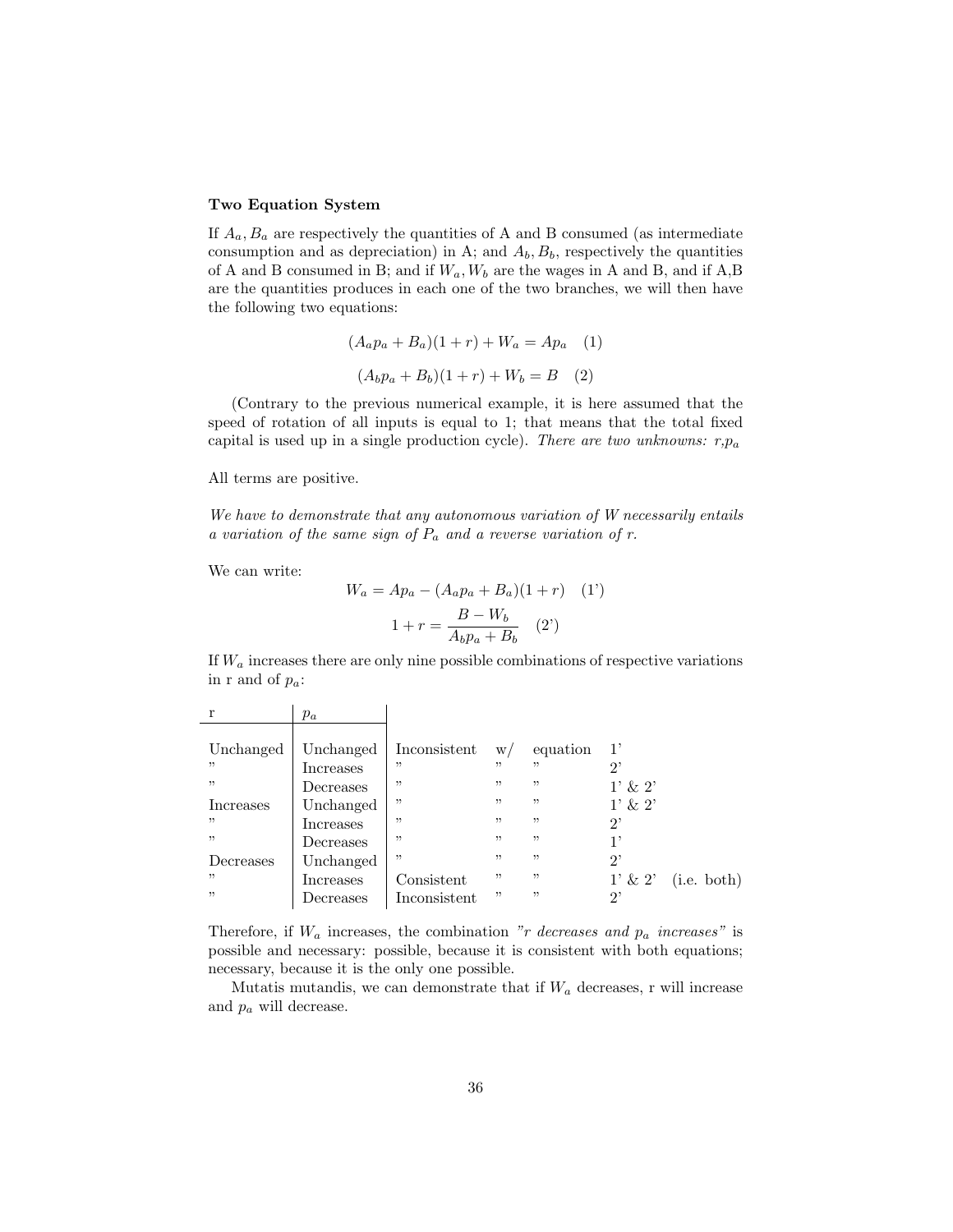# $\boldsymbol{n}$  equation system

#### Theorem

Given a system of n prices (p), n wages (w), and single rate of profit (r) satisfying

$$
p = (1+r) \cdot \underline{A}p + \underline{L}w \quad (1)
$$

A symbolizing the square input-output matrix

$$
\begin{bmatrix} a_1 & \cdots & a_{k-1} & A \\ b_1 & \cdots & b_{k-1} & B \\ \cdots & \cdots & \cdots & \cdots \\ k_1 & \cdots & k_{k-1} & K \end{bmatrix}
$$

whose lines represent a given process of production and the columns a given material input. L symbolizing the diagonal matrix of inputs in living labour

$$
\begin{bmatrix} l_1 & \cdots & 0 \\ \vdots & \ddots & \vdots \\ 0 & \cdots & l_k \end{bmatrix}
$$

in which system prices and wages are  $\geq 0$  and expressed in physical quantities of commodity k ( $p_k = 1$ ); and any autonomous variation  $w_i$  of the  $i^{th}$  wage will entail corresponding variations of  $p_i$  and of r, such that:

$$
\delta p_i \cdot \delta w_i \qquad o \quad (2)
$$
  

$$
\delta r \cdot \delta w_i \qquad o \quad (3)
$$

Proof

Writing (where I: identity matrix)

$$
B = (I - (1+r)A)^{-1} \quad (4)
$$

prices are given by:

$$
p = BLw \quad (5)
$$
  
To the variation  $\delta w = \delta \begin{bmatrix} 0 \\ \vdots \\ w_i \\ \vdots \\ 0 \end{bmatrix}$  correspond a  $\delta p$  and a  $\delta r$  satisfying  

$$
p = \frac{dB}{dr} \underline{L}w \cdot \delta r + BL\delta w \quad (6)
$$

dB/dr is obtained by differentiating  $B(I - (1 + r)A) = I$ 

$$
-BA + \frac{dB}{dr}(I - (1+r)A) = 0
$$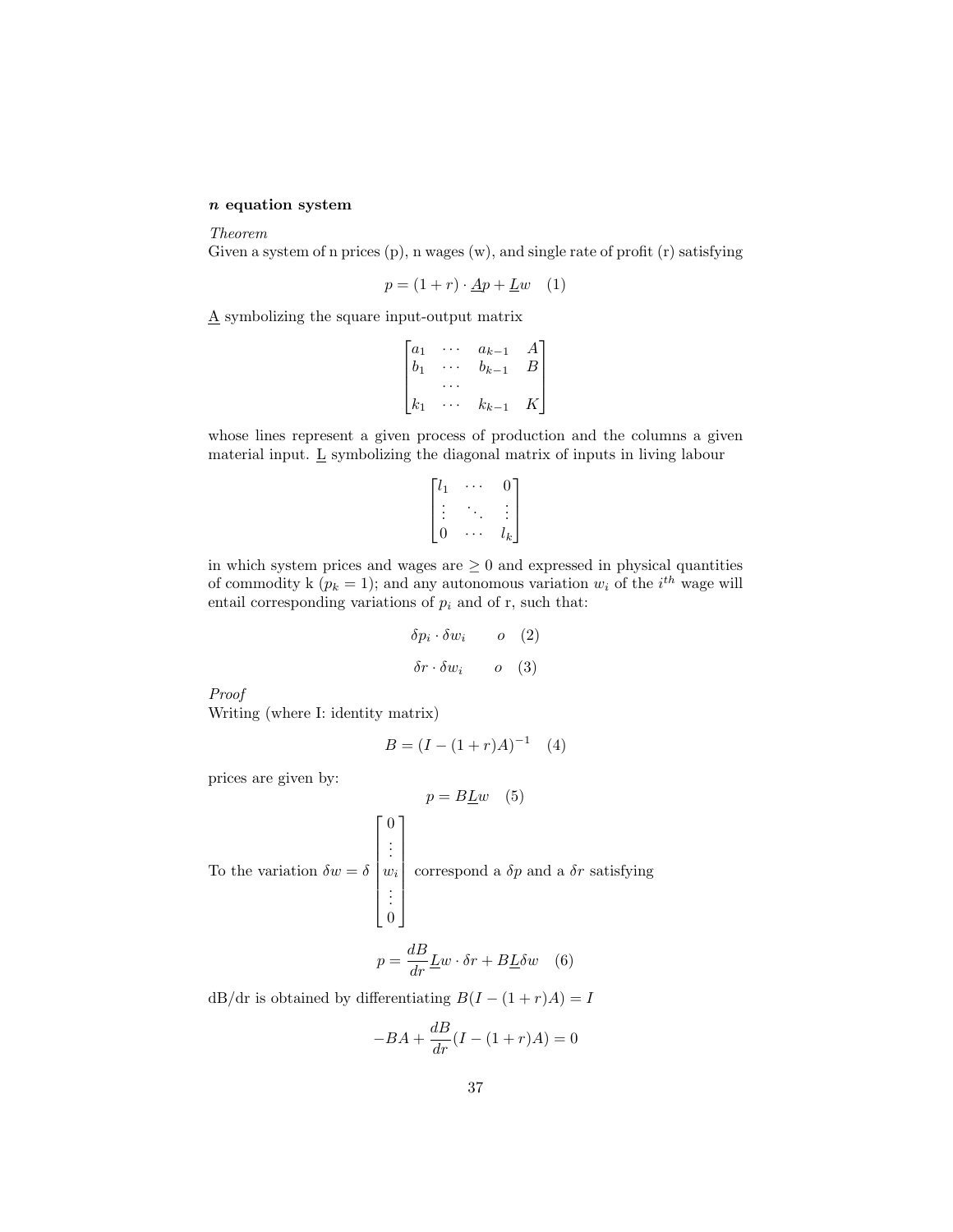$$
\frac{dB}{dr} = BAB
$$

(6) then gives:

$$
p = BAp \cdot r + b^i \cdot l_i w_i \quad (7)
$$

 $(b<sup>i</sup>$  is the  $i<sup>th</sup>$  column of B and  $l<sub>i</sub>$  the quantity of L entering in the branch line i.)  $\delta r$  must be consistent with the invariability of the price of commodity k ( $\delta p_k =$ 0), i.e., noting  $b_k$  the  $k^{th}$  line of B,

$$
p_k = b_k A_p \cdot \delta r + b_{ki} l_i \delta w_i = 0 \quad (8)
$$

while  $\delta p_i$  is given by:

$$
p_i = b_i A_p \cdots \delta r + b_{ii} l_i \delta w_i \quad (9)
$$

We assume that commodity i enters directly or indirectly into the production of k, (that is  $b_{ki} > 0$ ), and that no commodity is produced with labour alone.  $(Ap > 0)$ . Equation (8) then does show that the variations  $\delta w_i$  and  $\delta r$  are of an opposite sign to each other, as required by (3). By eliminating  $\delta w_i$  between (8) and (9) we obtain:

$$
\delta p_i = (b_i - \frac{b_{ii}}{b_{ki}} b_k) A_p \cdot \delta r \quad (10)
$$

We shall show that

$$
u' := b_i - \frac{b_{ii}}{b_{ki}} b_k \le 0
$$

which entails  $\delta p_i \cdot \delta < 0$  and thus completes the proof. By the definition of B, one whatever line  $b_j$  of B verifies  $b_j(I-(1+r)A)=e'j$ (a vector in which all elements are null except the  $j<sup>th</sup>$  one which is equal to the unit, 1).

Let us consider now the matrix  $A^*$ , identical to A except for its  $i^{th}$  column which is null  $(a^*i = 0)$ . It is easy to see that:

$$
u'(I - (1+r)A*) = -\frac{b_{ii}}{b_{ki}}e'_k \quad (11)
$$

Rate of profit r realizable for A is all the more so for  $A^*$  and consequently  $(I - (1 + r) A^*)$  has an inverse non-negative which we shall call  $B^*$ . (11) gives then:

$$
u' = -\frac{b_{ii}}{b_{ki}} e'_k B^* \quad (12)
$$

$$
u' = -\frac{b_{ii}}{b_{ki}} b^*_k \quad (13)
$$

where  $b_k^*$  is the  $k^{th}$  of B<sup>\*</sup> and greater than 0. Therefore, we do have  $u' \leq 0$ . (13) and (10) give finally:

$$
\delta p_i = -\frac{b_{ii}}{b_{ki}} b_k^* A_p \cdot \delta r \qquad \Box
$$

N.B. The above demonstration has been obligingly provided by Antoine Delarue, member of the staff of the French Plan. It replaces my own one presented in another paper which was clumsy and unrigorous.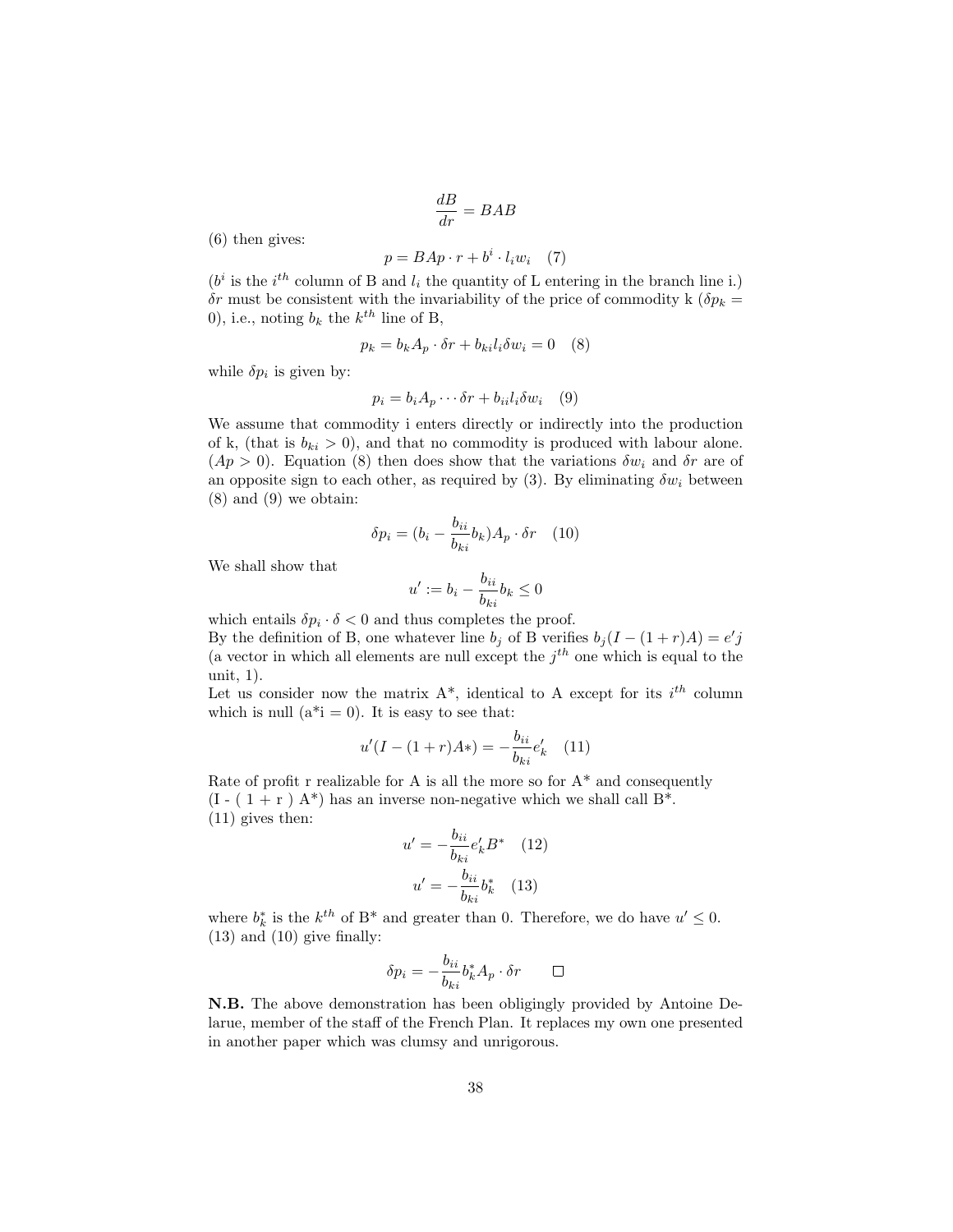#### The Same Theorem in Plain Language

Assuming that in each individual country (area of mobility of the labour factor) there is only one process of production, corresponding to one line of the inputoutput matrix, we can say:

The country, in which a rise of monetary wages has taken place, will try to pass it on in the form of an increase in the sale price so as to preserve the previous rate of profit. Since wages are only one of the constituents of cost, a rise in the price less than proportional to the increase in wages will be sufficient for profits to be maintained.

Given that all prices, including that of the labour force (the wage), are expressed in physical quantities of the numeraire-commodity (in a convertible currency system), and given that the variations in monetary wages are autonomous (exogenous), it follows that, if the commodity under question is exclusively a consumer commodity, there will be no change in the prices of the other countries and in the general rate of profit. The only consequence of the rise in the price of the export article of one country, after, and because of, the increase in the monetary wages in this country, will be the increase in the real revenue of the workers in this same country and, consequently ' the fail in the real revenue of the workers of all other countries, and/or of the real revenue of the capitalists in the whole world, (those of the first country included), according to whether the commodity under question is consumed by workers or by capitalists or by both.

If the commodity in question is a means of production (whether exclusively or jointly), the following process of interaction will operate:

The countries (branches) which use this product as an input will react to its rise in price in the same manner as the first country has done in the face of the rise in wages. As in the first case and for the same reasons, the resulting rise in the price of the output will be proportionately less than the rise in price of the corresponding input (wages held constant in the other countries branches).

So the prices of all items except one-we shall immediately see which one – will rise in the same direction though unequally, of course. The branch which has endured the increase in wages will maintain its lead over the others, this being the only means by which the constancy of the rate of profit can be secured.

Nevertheless, there is a commodity which will not vary, for the simple reason that it has no price at all, being itself the Standard of all prices. Besides, it is this constancy that allows the general rise of prices to make sense. This is the numeraire-commodity. As a matter of fact, each time the input-output Chain crosses this branch – generally the gold mines – the process of the transmission of the rise in price from one product to the other is interrupted, since this branch produces directly nothing but money, selks nothing and consequently has nothing to pass the rise on to. This makes it possible for adjustments made by the equalization of the costs to stop somewhere and not go on indefinitely.

However, at the close of this first cycle of adjustments the general equilibrium is not yet reached. The "other" branches have maintained their "status quo ante" rate of profit, whereas the gold mines have been compelled to bear the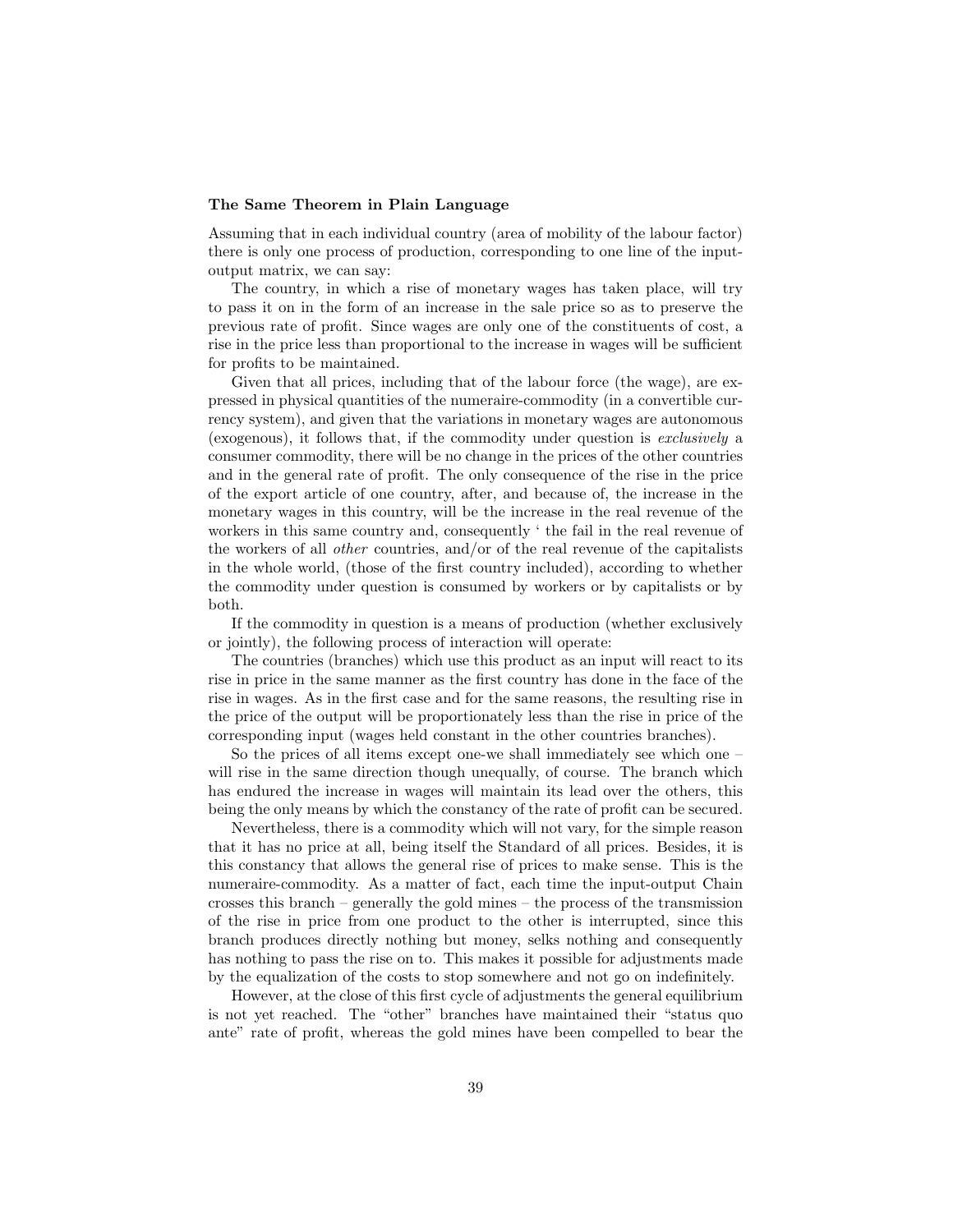whole loss, since the prices of all their inputs (except wages) expressed in gold have been increased but physical production of gold has remained unchanged.

Then a second cycle of adjustments begins, that of the equalization of profits. Capital leaves the gold mines and flows into the other branches. This movement is at the outset undiscriminating, given that all the other branches have maintained the equality of rates of profit. Following this, the prices will undergo new changes but this time not because of the equalization of costs, but because of the imbalance between the relative quantities produced, as they are influenced by the inflow of Capital, on the one hand, and the structure of demand which has not changed, on the other.

The final equilibrium can only be reached when the general level of prices expressed in gold falls sufficiently (or  $-$  what amounts to the same thing  $-$  the value of gold rises sufficiently), to allow gold mines to realize the same rate of profit as every- body else. This will entail a fail in the general rate of profit. But if the rate of profit falls (or remains unchanged), no branch, among those where wages remain unchanged can, in the same terms, have an output which rises proportionately more than *every one* of its inputs. There must exist at least one input which increased more than the output.

Let us take the process line i:

$$
(A_i p_a + B_i p_b + C_i p_c + \dots + I_i p_i + K_i)(1+r) + l_i w_j = I p_i
$$

It is clear that, r having decreased (or remained unchanged),  $l_i w_i$  and  $K_i$  having anyhow remained unchanged, pi cannot increase at a rate greater than each one of  $p_a, p_b, p_c, \cdots$ . At least one of these prices must have risen at a rate greater than that of  $p_i$ . Let  $p_j$  – price of input  $J_i$  – be this price. But the input  $J_i$  of branch I is the output of the branch J. There exists therefore one branch,

$$
(A_j p_a + B_j p_b + C_j p_c + \dots + I_j p_j + K_j)(1+r) + l_j w_j = I p_j
$$

in which the rise of the output at a higher rate than any input is indeed possible. Now, considering the invariability of  $K_j$  and the decrease of r, it is clear that  $p_j$  can rise more than  $p_a, p_b, p_c, \cdots$  only if  $w_j$  has increased.

In other words, the existence of a branch, whose price advances more than all others, being necessary, and this effect being possible only in the branch hit by the increase of wages, it follows that this effect is necessary in this same branch. Then, with the price of the product of this branch rising more than that of any other in absolute terms (numeraire-commodity), it follows that this price rises in relative terms with regard to any one of the others. Hence, the necessary improvement of the terms of trade of the country producing and exporting this article.

Lastly, it is obvious that the temporal separation of the two equalization processes – costs and profits – is only logical; as a matter of fact they overlap each other. Any change of level puts all relative prices back into the melting-pot and, consequently, triggers a new chain reaction in respective costs, which, in its turn, modifies again the cost of production of the gold mines and sets capital again in motion towards or from this branch. However, this simultaneity in no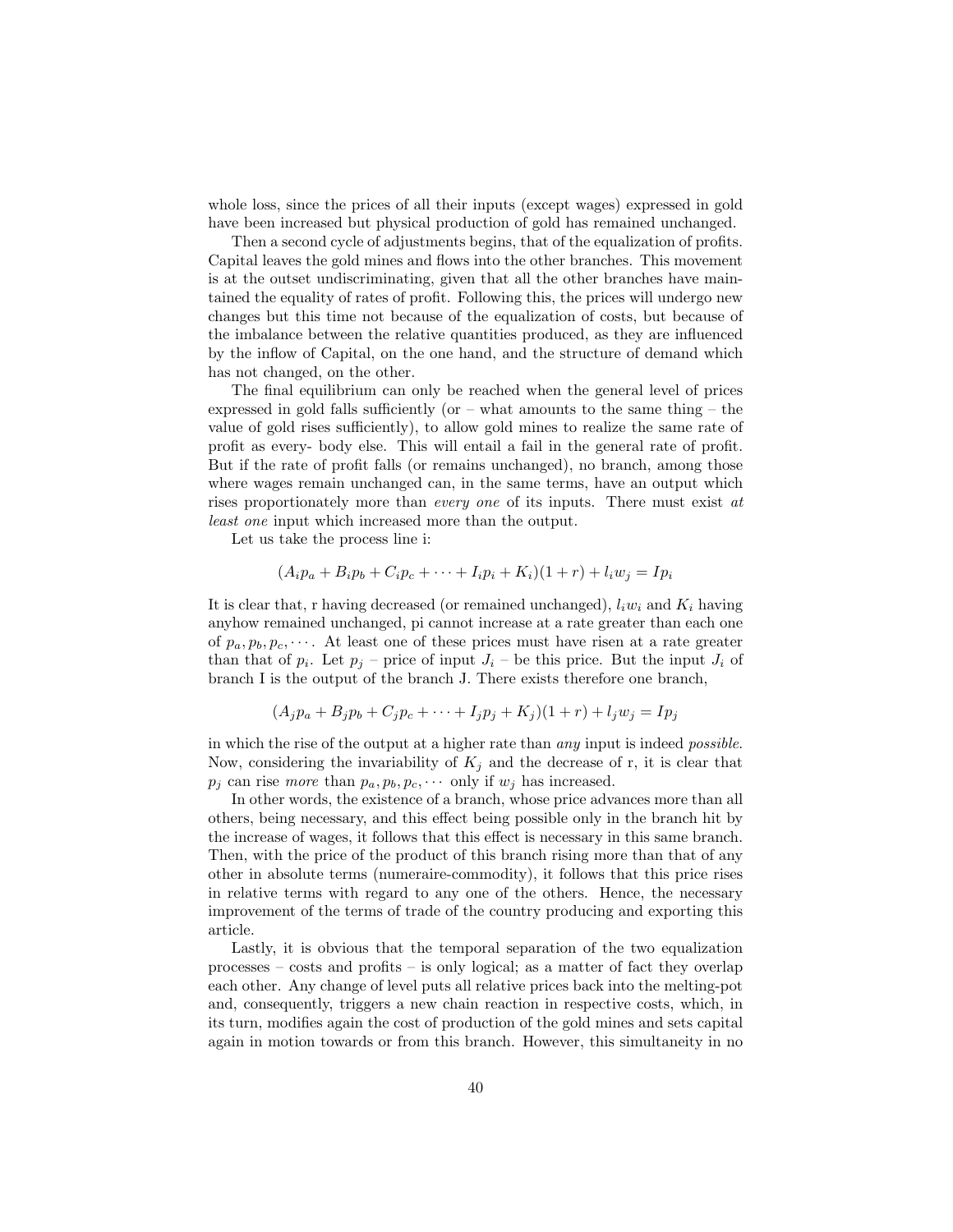way alters the co-ordinates of the resultant of the two movements, as appears from the foregoing analysis.

So we can conclude that following an increase in wages in a given branch, the price of the product of this branch will rise in relative terms – with regard to the other branches – as well as in terms of physical quantities of the numerairecommodity. All other prices will fail in relative terms, with regard to the one branch where wages have risen, and some of those prices may even fail in terms of physical quantities of the numeraire-commodity. This last fail is, in that case, the only way of securing the equalization of the rate of profit while maintaining the relative gap between these prices on the one hand, and the branch which initiated the movement on the other.

The general rate of profit will thus fail.

The opposite result will occur in the case of a reduction of wages in a single branch.

#### B) The Realism of the Unequal Exchange Hypotheses

Having demonstrated the basic theorem of Unequal Exchange, it remains to vindicate its premises, namely: (a) the hypothesis of autonomous (exogeneous) variations of wages, and (b) that of the equalization of profits, and, hence, of the tendency towards the formation of a general (worldwide) rate of profit.

a) The wage as an independent variable

We are here on one of the main crossroads between the marginalist doctrine of the formation of prices on the one hand and the Marxist and Recardian theories of value on the other.

The marginalists do not consider the wage as a special theoretical object. It is a price, like any other price, and all prices are endogenous. They are simultaneously formed on the market. Each price is determined by the other prices in the circular chain of general inter- dependence and equilibrium. If indeed there is any anteriority at all, this applies to the prices of the goods and services used for final consumption in relation to the prices of goods and Services used for production (the factors of production).

In such a framework, the wage is an endogenous and dependent variable in two senses: on the one hand as a price linked to other prices in general; on the other hand, as the price of a commodity which serves only to produce other commodities and whose utility consequently derives from the utility of the latter. The impact of the price fixing on the distribution of income is, according to this point of view, a secondary and subordinate effect.

For the Classics and the Marxists – more clearly for the latter, and less so for the former – the system endows itself, prior to anything, with a distribution pattern. It is this pattern, plus the technical conditions of production, which constitute the two exogenous data determining the formation of all other prices.

The wage as the price of the labour force, is not a price in the same way as other prices. Representing the portion of the national income accruing to the working class, it is not only the price of a commodity, but, at the same time,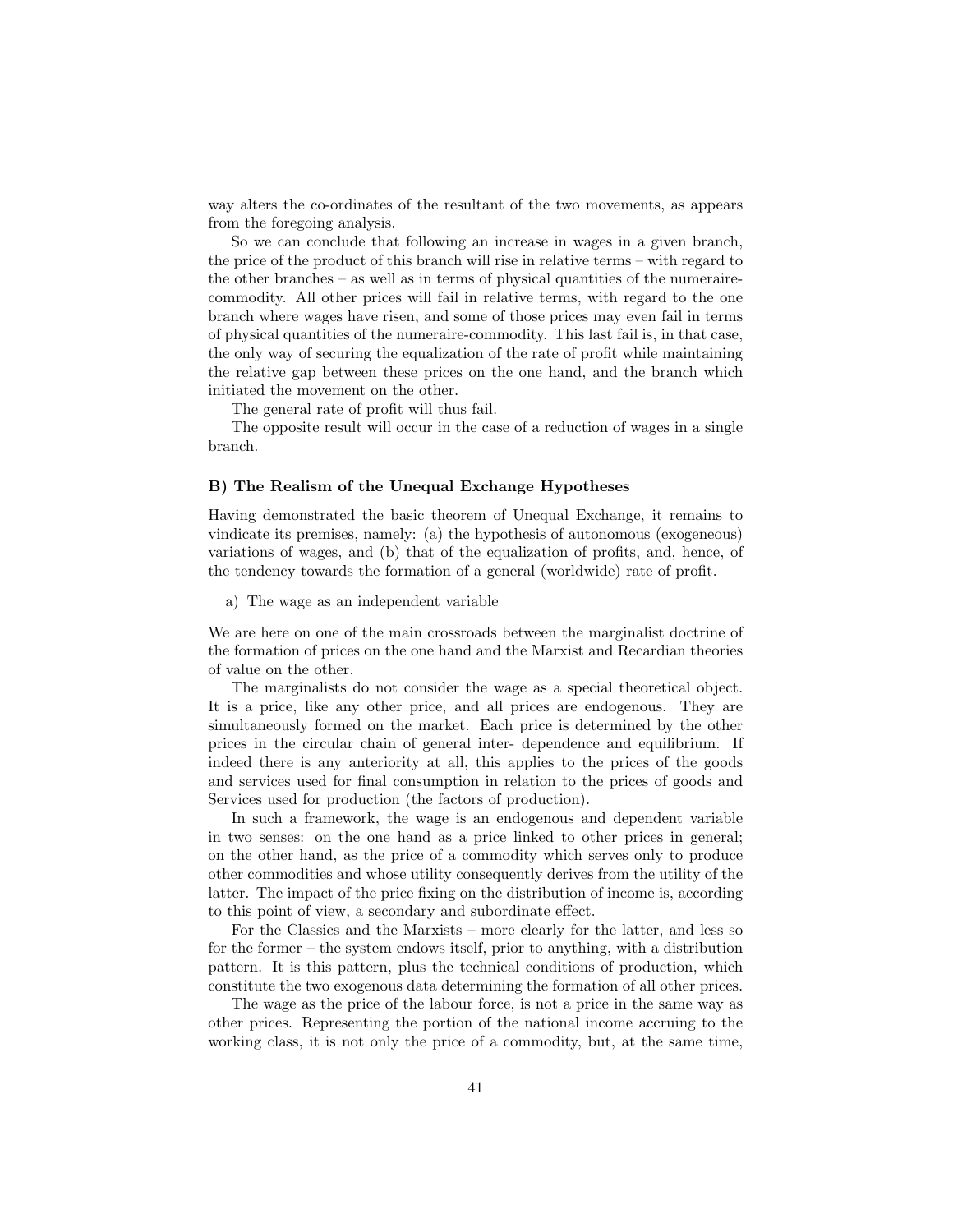the necessary and sufficient constituent element of distribution, the income of non-workers being a residue. It constitutes one of the main elements of political strife within the capitalist system. As such, it is fixed in an extra-economic, hence exogenous, way.

As the direction of all determinations is from the exogenous to the endogenous, the wage possesses a logical precedence over the other prices. It is an independent variable.

Here are some of the empirical reasons which support this status for the wage-rate:

- 1. The marginalist hypothesis implies the existence of a wage infinitely flexible and susceptible to fluctuation without limit in both directions. Now, as opposed to all other commodities, there is, in the case of wages, a lower limit, absolute and exogenous, qua physiological.
- 2. There has never been something which could be described as a "labour market". The price of labour (labour power) cannot be a matter of balance between supply and demand in the same way as the other commodities. Such a balance is based on a certain symmetry of the positions of the seller and of the buyer, respectively, each deciding freely to make the deal or to withdraw from the market, according to whether prices are convenient or not. Now, as opposed to all other sellers, the seller of labour power is not a free seller, in the sense of being able to withdraw his commodity at will from the market. The reason is quite simple: his particular commodity is not susceptible to being stocked. Each hour that elapses is one hour of labour lost. To some extent, the matter is the same as in the case of an instantly perishable commodity.

A "labour market" is just a construct of the mind. As far as we can go in the historical past, there always existed "norms" either formal or informal.

Our experience teaches us that the issue of a bargain (violent or nonviolent) between employers and employees depends more on those norms and on a certain amount of previous acquisition than on the state of the market or on the profitability and the financial situation of the enterprises concerned. Clearly, these norms and acquisitions reflect at each point in time certain power relations between social classes.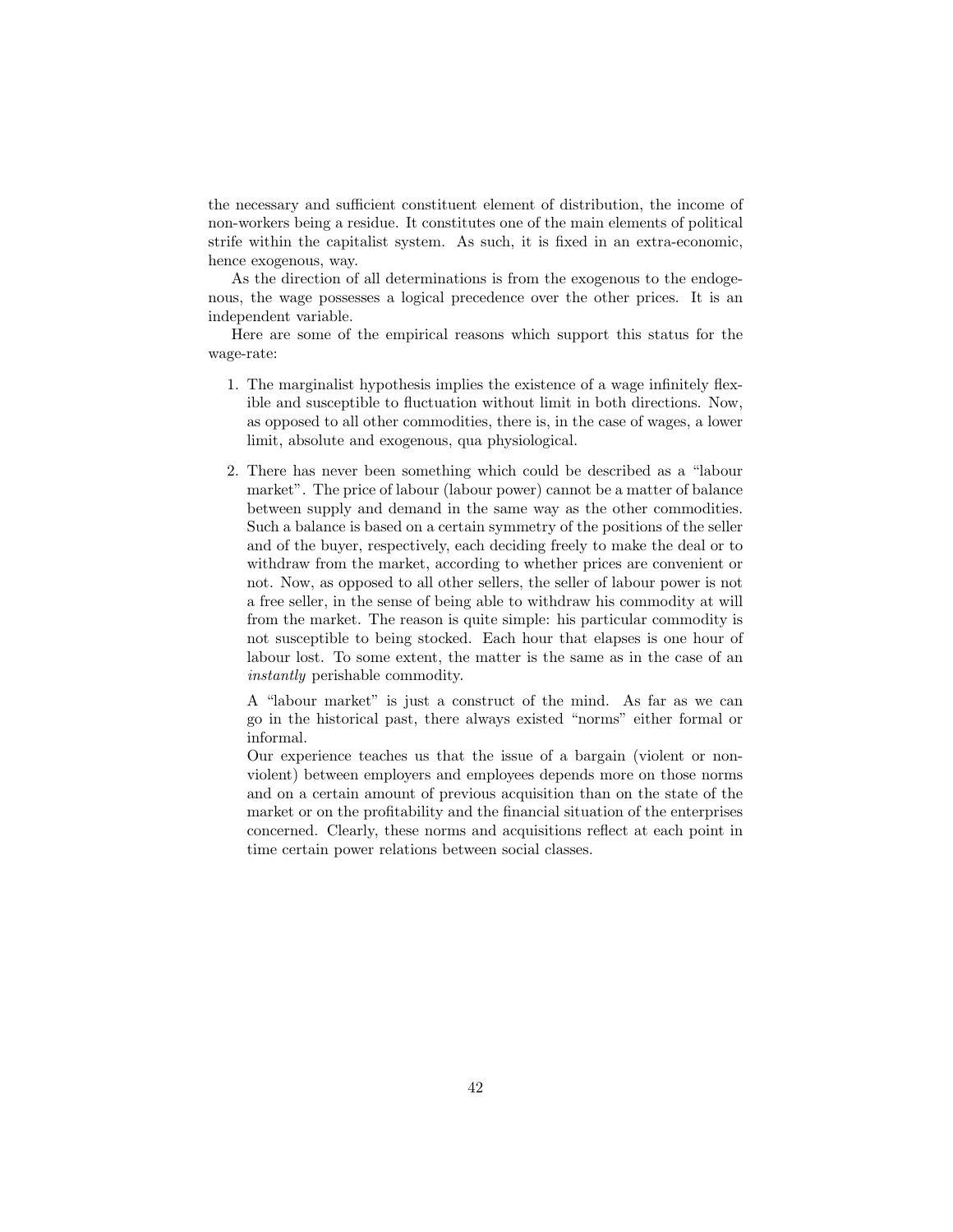- 3. The wage is from the outset (and therefore before any process of equalization has taken place) negotiated and fixed on a national scale and very often on an inter- professional basis (e.g. the French S.M.I.G.[∗](#page-0-0) ). It is even more so as far as the accessory advantages of the worker are concerned. On the contrary, a hypothetical labour market conceivable, at least in the short term, only on the level of each individual trade and within narrower geographical limits.
- 4. If, in the short-run, a genuine "market wage" should be determined by strictly localized factors, in the long term, on the contrary, such a wage should transcend the political framework of the nation and comply with the common tendency of goods to move towards a common price on a world scale. However, nothing of the sort actually happens. The prices of all the other commodities vary very sharply in time and very little through space. The wage, on the contrary, varies enormously through space and very little in time.

From remotest antiquity to the beginning of the  $19^{th}$  century, the wage has, in real terms, hardly varied in any country; from the beginning of the  $19<sup>th</sup>$  century up to the present it has, in certain countries, moved slowly and steadily upwards. Such a constancy in certain periods or certain countries, such an evenness and duration of a one-dimensional movement in certain other periods and other countries, are contrary to the endogenous economic determinations which are plastic and multiform. An extraeconomic (institution) vector alone can generate them.[7](#page-0-0)

At any rate, on the international plane, the multiplicity of wage rates is inconsistent with the existence of a market since the essential function of the market is precisely to secure one price for each item. Now, in the case of wages, this disparity continues without the slightest attenuation, even when, here or there and in certain epochs, the labour-factor enjoys a relatively important mobility. Neither the great immigration of Europeans into the United States during the  $19^{th}$  century and the beginning of the  $20<sup>th</sup>$ , nor the contemporary considerable immigration of North Africans,

<sup>∗</sup>S.M.I.G. stands for "Salaire Minimum Interprofessionnel Garanti" or translated the Interprofessional Guaranteed Minimum Wage. Introduced in 1950, it was the first national minimum wage in France. However, there were exceptions for French colonial holdings, as well as agricultural professions, who had their own rates. -Editors.

<sup>7</sup>"All these texts show clearly that, from the Peloponese war to Augustus Caesar, the price of one day's labour of the free man  $\dots$  was hardly  $1/3$  below the average price of this same quantity of labour in France nowadays (1840). Fabroni . . . . had substantially pointed out that the price of a day's labour in aıcient Greece was the same as in Toscane in 1804 . . . . This statement, seemed to me, at first sight, to be a paradox, but when I have göne deeper in the subject . . . . I have been compelled to bow to the facts." (Dureau de la Maile, Political Economy of the Romans, pp.128f).

<sup>&</sup>quot;The limited information available suggests that only after the Napoleonic wars did the level of real wages take off on the path of elimb that was to take it by the end of the nineteenth century to levels never reached before. In the course of that elimb it regained for the first time the level of the fifteenth century plateau  $\dots$  in 1880". (A.Glyn and B.Sutcliffe, *British* Capitalism, p.18).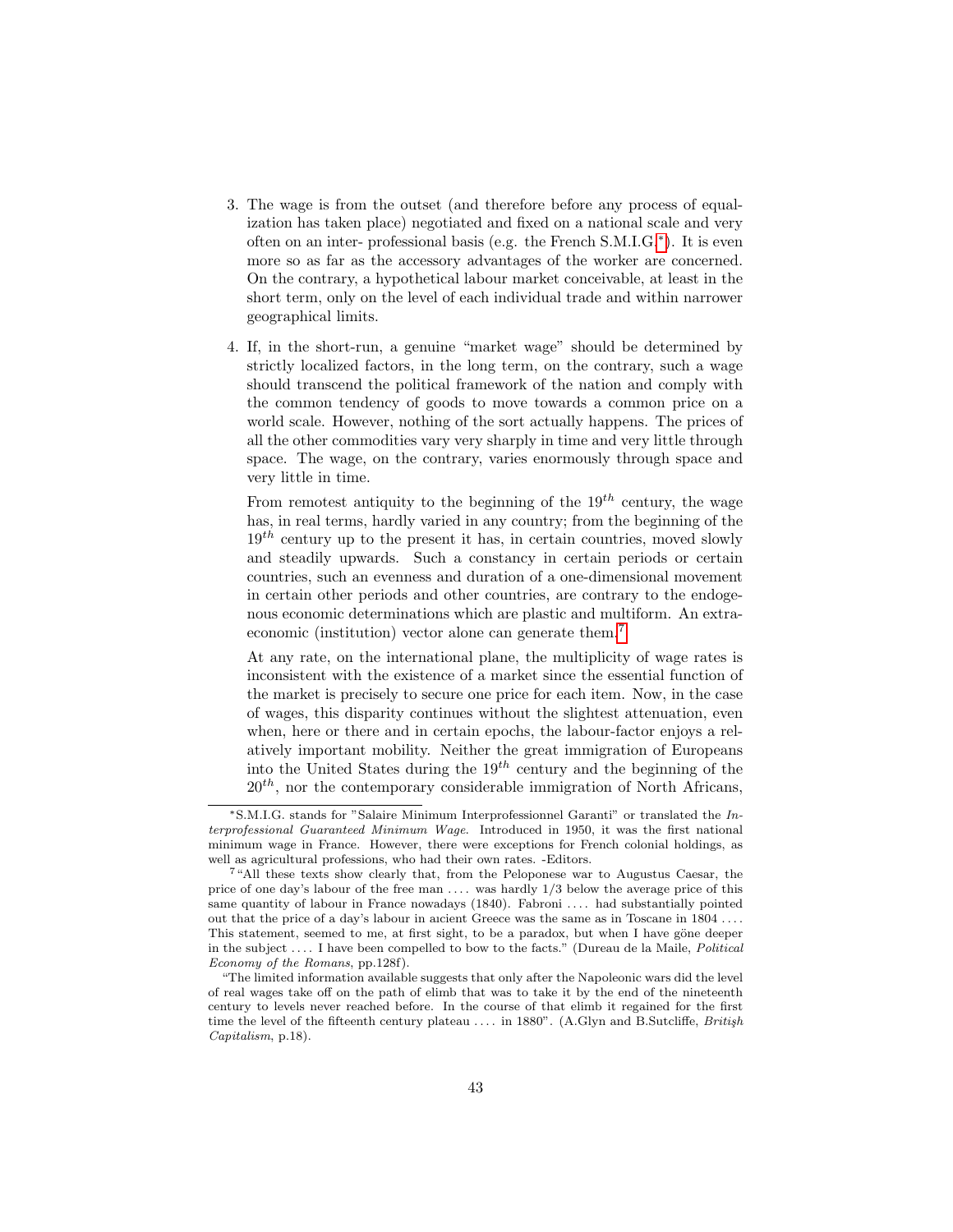Portuguese, Greeks, etc., into the developed countries of Western Europe after the last war, have given rise to the slightest tendency towards the equalization of wages between the countries of origin and the host countries.

Moreover, this inflow gives rise within the recipient countries to an internal discrimination of wages based on ethnic factors, a phenomenon which is inconsistent with any idea of the determination of wages by the free play of the law of supply and demand.

5. There is no relevance between the conjunctural fluctuations of employment in different countries and the comparative rates of wages in these same countries. For example: during the 1929-1934 crisis, unemployment in the United States was 36.47% of the active population against 13.42% in France and only 7% in Italy. Yet the American wage remained, during the worst of the crisis, two to three times that in France and three to four times that in Italy.

We can conclude that the determination of wages is more a political than an economic process. Its variations reflect the fluctuations of the relations of power between social classes. This extra-economic institutional determination makes possible a lasting gap between the price and the value of labour power.

However, these two magnitudes continue to be connected to each other in a dialectical interaction. A wage greater than the value of labour power, if it prevails for a long time, ends by driving upwards this value itself, since the extra consumption which it allows ends by being transformed into vital needs – what Marx calls a second nature – and, hence, by being incorporated into the real cost of reproduction of the labour force.

Reciprocally, the rise in the value of labour power shifts the terms of the bargaining, being a component of the relationship of power itself. For, the more one approaches the point which, in each epoch and in each country, is considered as the vital minimum, the better the resistance of the working class and the stronger its backing by other social strata, while the opposition of the employers diminishes. Conversely, the further one moves away from this same vital minimum, the less efficient proves the trade-unionist action of the workers, while the resistance of the employers gets tougher and tougher.

b) Equalization of profit rates on the international plane.

If the physical mobility of labour, even when now and then it becomes quite important, is not – as we have seen – sufficient to bring about the equalization of wages, generally a marginal mobility of capital on the international plane is indeed quite sufficient – experience shows – to generate a clear tendency towards the equalization of its rate of remuneration. The economists who deny this tendency generally base their position on logical inferences, while all those who have undertaken empirical investigations are unanimous in acknowledging the fact that there are no meaningful differences in the rates of profit between developed and under-developed countries.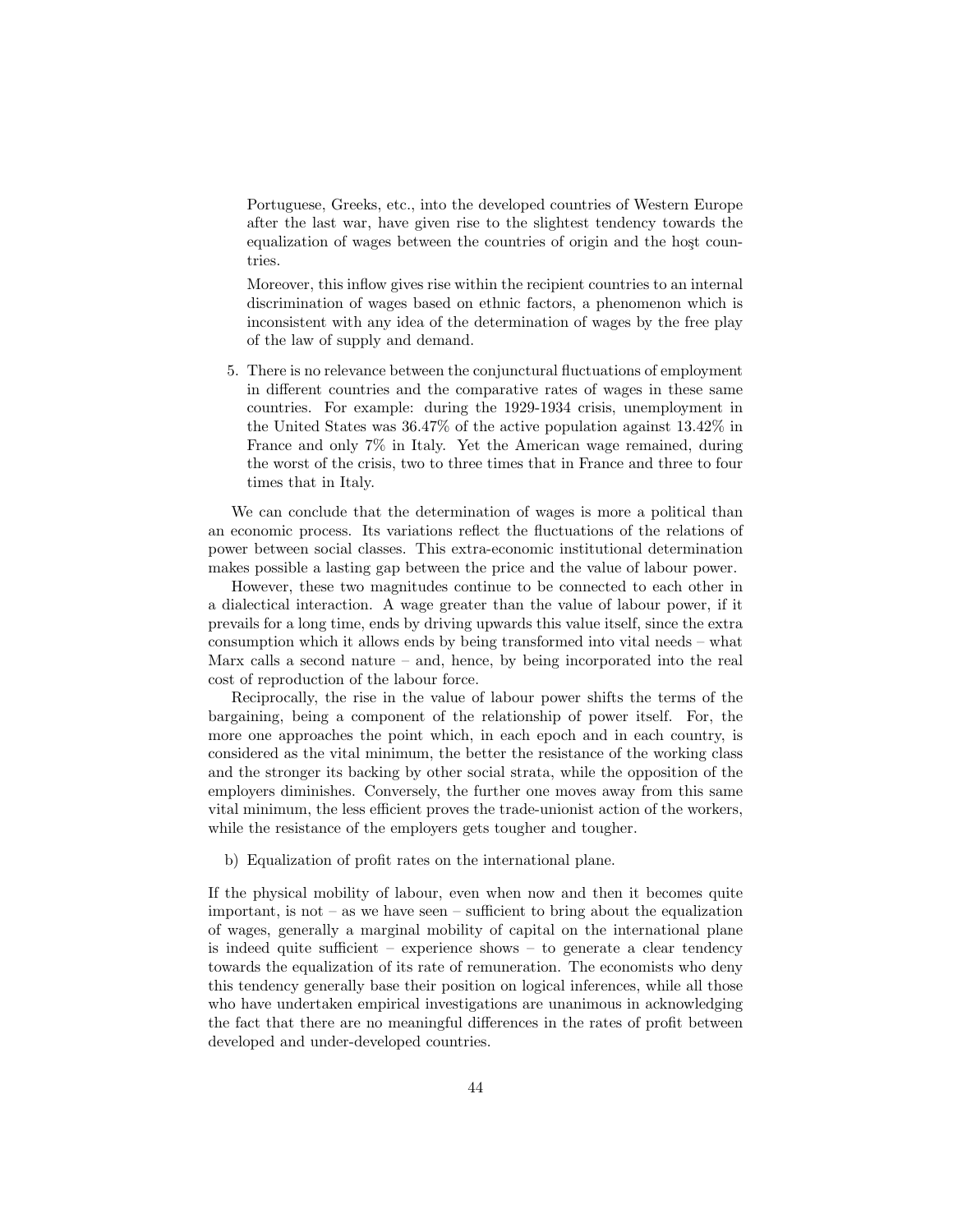R.A.Lehfe $Idt$ , quoted by Feis in 1913 – 1914, stated that "the average return, 1893 – 1910, obtained on colonial and dominion securities was higher than that obtained on home securities of the sarae type by 0.2 per cent; the yield on foreign issues was 1 per cent higher..." (Feis, *Europe: The World's Banker*, p.4.).

"In the late fifties and early sixties", comment A.Glynn and B.Sutcliffe, "domestic and foreign investment were about equally profitable, and again between 1963 and 1967 there were comparable falls. . . Between 1955 and 1963 the average post-foreign-tax rate of return on manufacturing investment overseas was about 8 per cent, according to the Reddaway Report on Foreign investment, and our comparable figures for U.K. companies as a whole... was  $7.1/2$  per cent." (British Capitalism. p.147).

It is noteworthy that Klaus Busch, intending to refute the theory of Unequal Exchange by showing the non- equalization of the rates of profit, publishes the following table:

| U.S.A firms established | Under-developed | Developed |
|-------------------------|-----------------|-----------|
| in manufacturing        | Countries       | Countries |
| 1951-70                 | $11.2\%$        | 11.7%     |
| 1951-60                 | 11.6%           | 13.9%     |
| 1961-70                 | 11.0%           | 11.0%     |
| Other branches          |                 |           |
| 1951-70                 | 10.2%           | 11.6%     |
| 1951-60                 | 11.1%           | 11.8%     |
| 1961-70                 | $9.6\%$         | 11.5%     |
| British firms idem.     |                 |           |
| all branches except oil |                 |           |
| 1961-69                 | 10.4%           | 10.0%     |
|                         |                 |           |

Yields of direct investment in:

(Critique de l'Economie Politique, Paris, Oct–Dec 1973,p.94).

whereby on the contrary, it is shown that, with the exception of oil, the rates of profit are practically equal in the two groups of countries. As far as oil is concerned, the estimates of the First National City Bank of New York point out that the net return of Capital in the seven biggest oil companies of the world which was 14.2% in 1960 fell to 11.2% in 1970, thus falling into line with the average rate shown in the above table.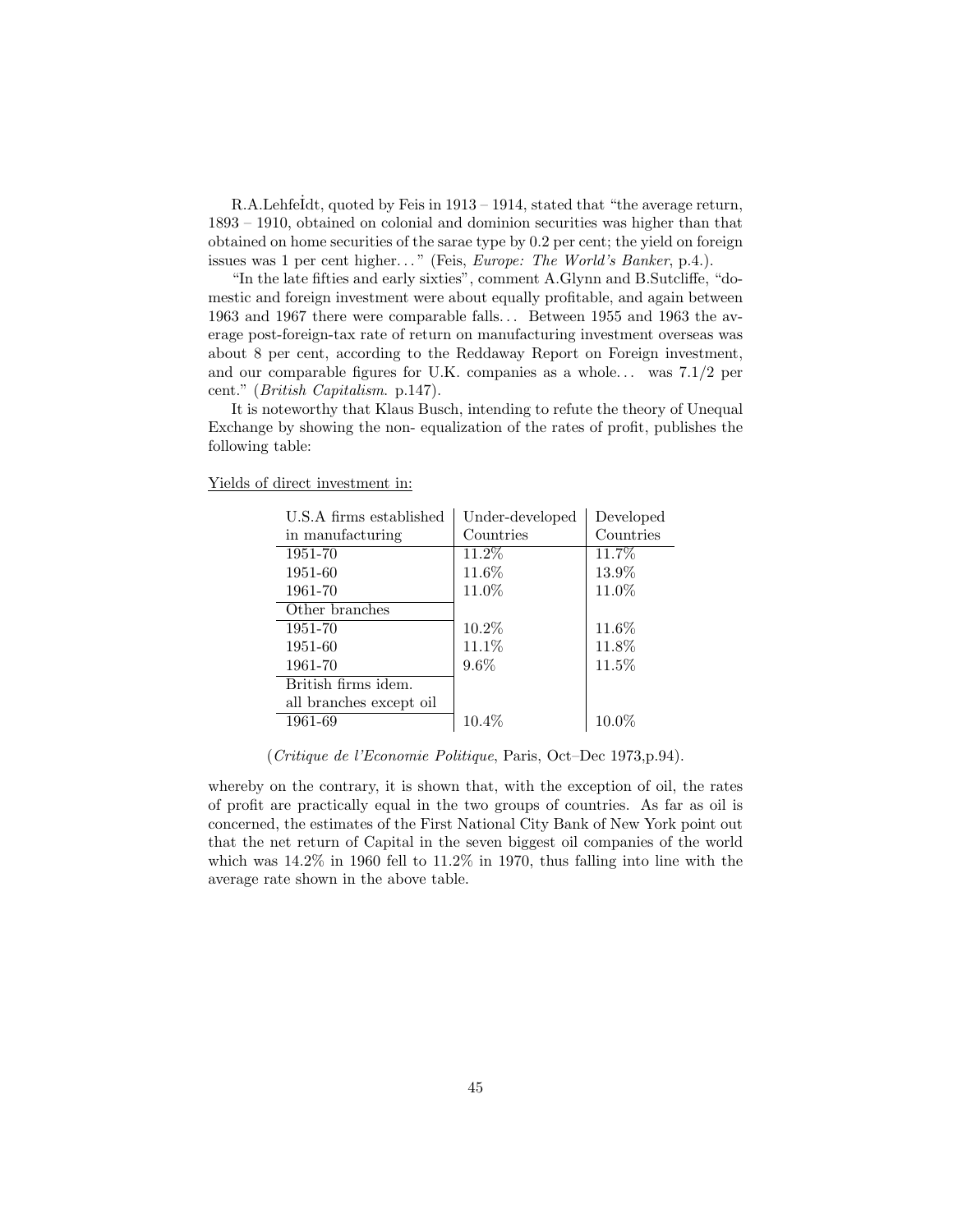| Year          | Canada<br>% | Latin America<br>% | Europe<br>% |
|---------------|-------------|--------------------|-------------|
| 1960          | 8.2         | 9.9                | 12.8        |
| $^{\prime}61$ | 5.2         | 10.0               | 12.4        |
| $^{\circ}62$  | 8.6         | 8.7                | 10.1        |
| '63           | 9.0         | 7.7                | 11.1        |
| .64           | 9.1         | 9.6                | 11.8        |
| '65           | 8.7         | 9.8                | 11.3        |
| '66           | 8.1         | 10.3               | 9.6         |
| '67           | 7.5         | 7.5                | $8.6\,$     |
| '68           | 7.9         | 10.2               | 9.6         |

More complete and more meaningful statistics have been published by the "Documentation Française" of 15 March 1971.

American direct investment in manufacturing industry. Movement of the rate of profit.

It appears that, with the exception of Canada which enjoys preferential conditions due to neighbourhood, language and other links, the two other groups, Latin America and Europe, the one under or semi-developed, the other developed, show a remarkable convergence with or even a slight superiority to Europe, which runs counter to what the supporters of the non-equalization thesis want to prove.

Generally, those who deny equalization on the world plane base their position on the hypothesis that the big international "monopolies" restrict the mobility of Capital. We must, first of all, point out that no precise definition of "monopoly" is formulated in the argument. Indirectly, we understand that the writers who use this term do not have in mind the veritable monopoly which this category referred to in the nineteenth century and which is, anyhow, practically non-existent today. They rather describe by this word corporations of a certain size, such as General Motors, United States Steel, Imperial Chemicals, I.B.M., Philips, Siemens, Pechiney, etc.

Why would corporations like these forbid the free circulation of capital? The only motive we can imagine is to protect their super-profits from the competition of outsiders. This would imply that the average rate of profit of firms of this kind exceeds the average rate of the others. Now, such a difference in the rates of profit is simply mythical. Not only is there no statistical proof of such an assertion, but, to the best of our knowledge, nobody has ever attempted to look for such a proof.

Curiously, it is orthodox Marxists who usually talk about the super-profits of great corporations, thus losing sight of Marx's belief that the regular rate of profit of the big impersonal firms is, on the contrary, below the social average. Marx has even gone so far as to make out of this case one of the factors which counter-balances the tendency of the general rate of profit to fail. He suggested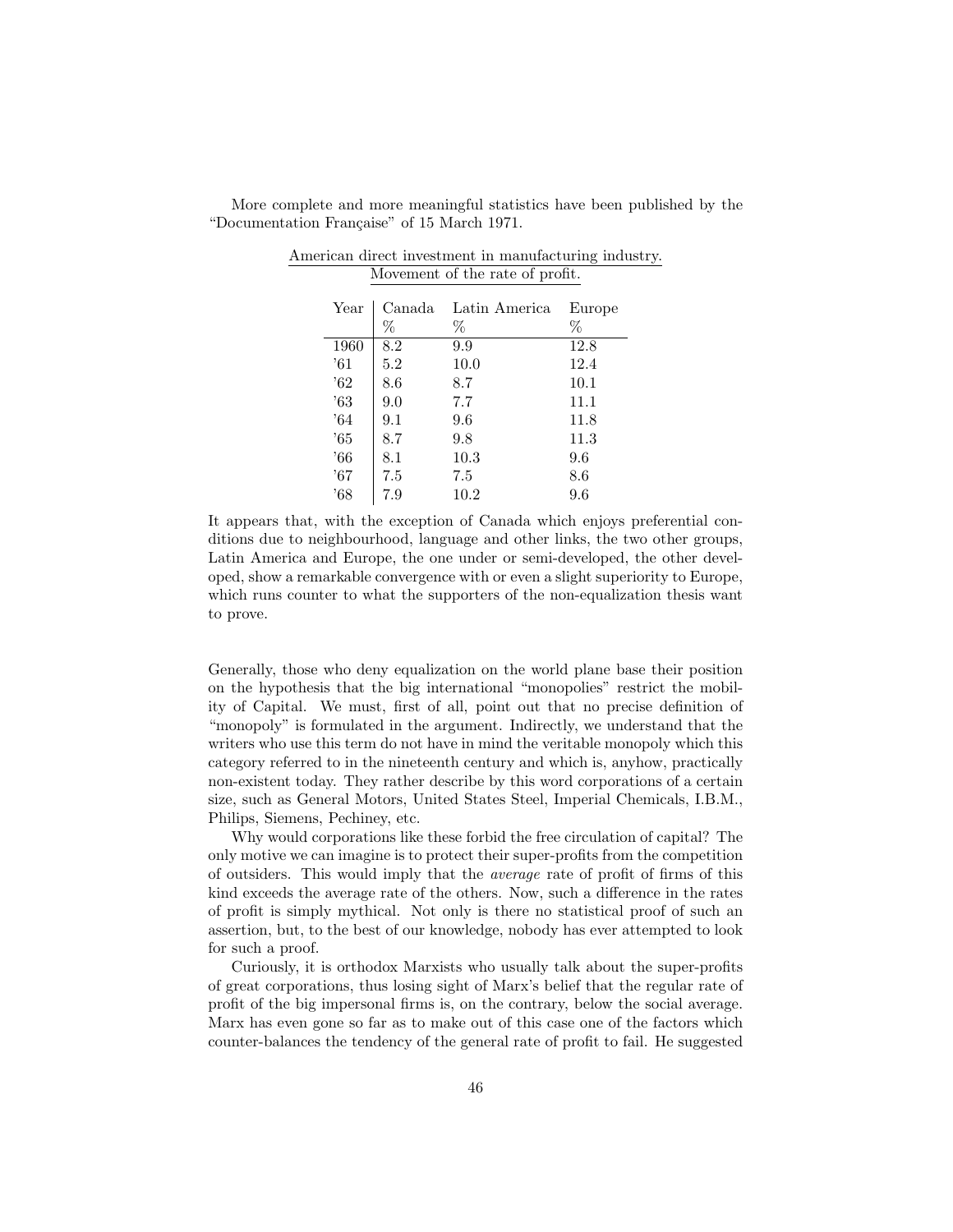that the remuneration of the capital invested with those big corporations at a reduced rate of profit, generally equal to the rate of interest, allows small and medium firms, participating in the equalization pool, to maintain a higher rate than the mathematical general average.

But let us assume that the rate of profit is directly proportional to the degree of monopoly. Such a situation will prevent equalization within each nation, not at all between them.

Let us take two nations or two collections of nations, A and B, exchanging their products. Within each region we will have all the range of rates of profit according to the degree of monopoly of each individual branch, say from 5 to 15%. There is no equalization.

But according to the law of great numbers, the average rate of profit incorporated on the assortment of exported articles of A will be about equal to the national average. The same thing will happen in B. If monopolies are equally spread in A and in B there is no problem. The equalization is carried on adequately on the international plane. There can be a problem if, and only if, the general average degree of monopoly is not the same in A and in B.

But if we assume that it is in the most developed area, for instance in A, that the degree of monopoly is higher, then the inequality of exchange not only is not reduced but is aggravated, since, in that case, the developed country 'charges' its sales not only with its super-wages but also with its super-profits. It is only in the case where it can be demonstrated that the degree of monopoly is higher in the underdeveloped region, B, that the theory will be weakened, super-profits offsetting sub-normal wages.

It follows, that to refute the theory of unequal exchange it is not enough to show that there are monopolies and that the rates of profit are unequal. It must be shown too that there exists an inverse functional link between the rates of wages of one region and the rates of profits of the same region. We have no reason to believe in the existence of such a function.

As Somakni puts it:

". . . whereas the wages run apart along national lines, profits run apart mainly along different lines (per industry or branch), irrespective of the proportion in which these industries or branches are introduced in the different countries and there is no precise relevance between the rationale of variations of relative levels of wages and that of variations of relative levels of rates of profit. . . There is no evidence of the existence of a profit rates gap as deep as one of wage rates and especially of a profit rates gap being systematically correlative to the wages gap. This allows us to rule out the idea either that the circumstances which depress the wages in a country could tend to depress the profits too, or that the low wages of certain countries entail "constantly and systematically" higher profits in these same countries. The best approximate analyses of national rates of profit between advanced and under-developed countries are those of J.H. Dunning on the average rates of profits realized in various countries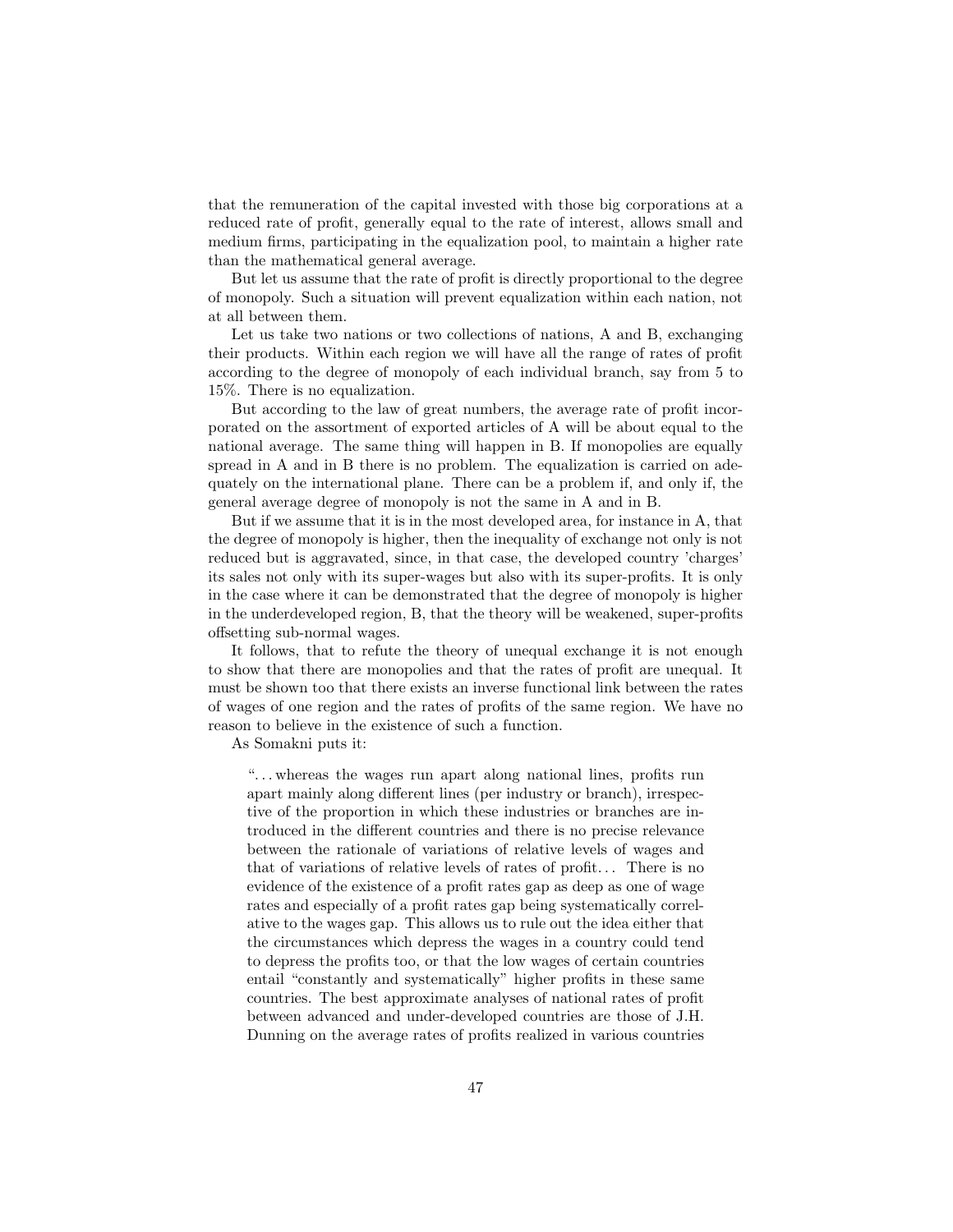by British investments abroad. (Studies in International Investment, London 1970). The scale of growing rates of profits is distributed quite erratically among low wages countries and high wages countries." (Salari, Sottosviluppo, Imperialismo, Einaudo, Turin).

Lastly, we can add that, in any event, possible disparities in the rates of profit, even if they move in the right direction, are of another order of magnitude than the disparities of wages, so that it is excluded that the one offsets or diminishes the others.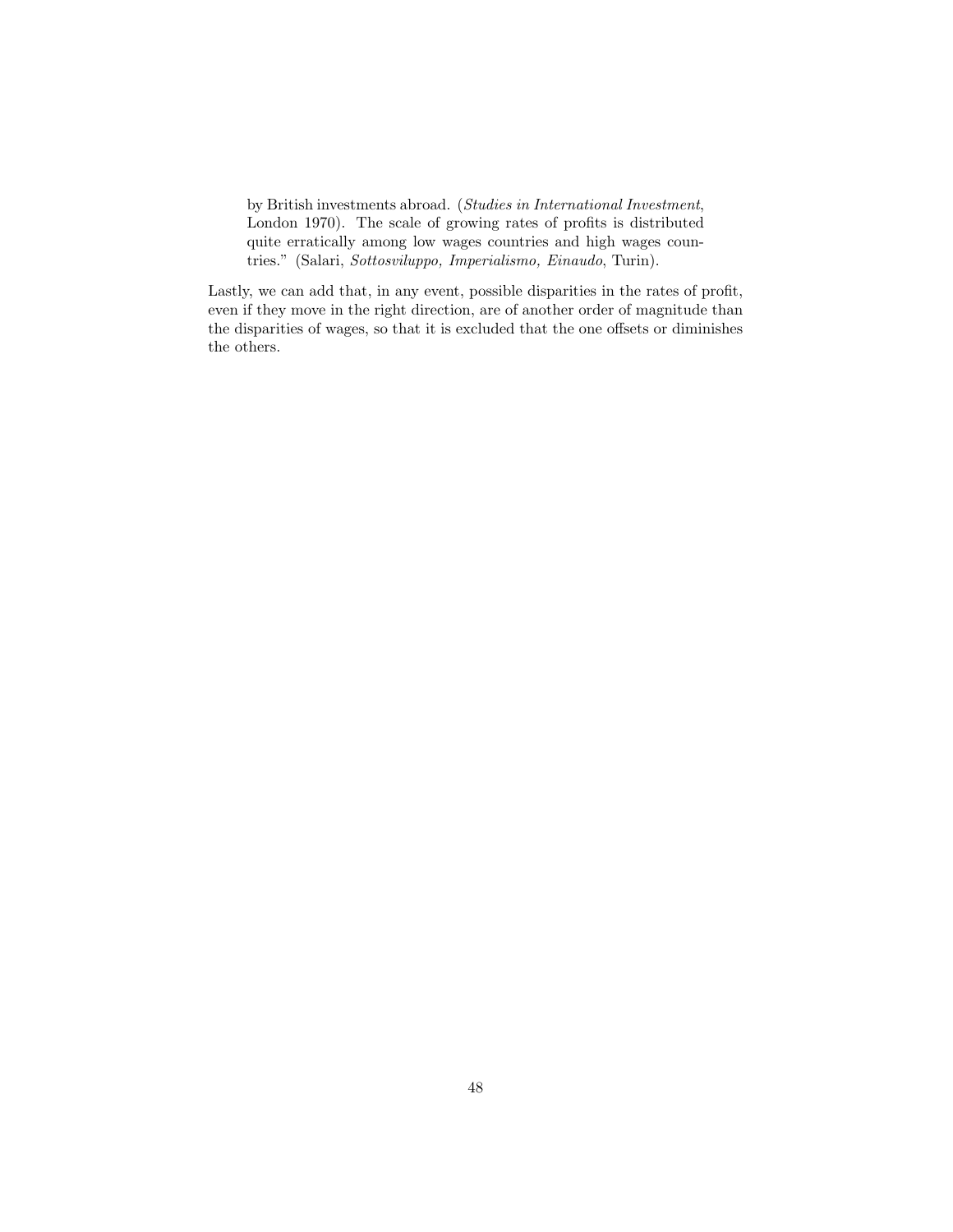# 3 Wage Differences and International Exploitation

# 3.1 Financial Imperialism and Mercantile Imperialism

# Division of Labour and Distribution of the Product

As pointed out at the beginning of the chapter on the International Division of Labour, one of the forgotten truths of political economy, beyond any question of ideology, is that all economic relations between men and between groups come down in the end to the division of labour and to a certain distribution of the product of this labour.

It follows that if these relations involve even a small amount of exploitation, this can only be the appropriation by one man or group of men of part of the product of the work of another man or group of men. And as work only produces goods and Services, this appropriation-exploitation must necessarily appear in the circulation of goods and services.

#### Transfer of Value on the International Level

It follows that between one country and another no other means of transferring wealth or value exists but the transfer of material goods or services.

All financial operations, interest on loans, dividends on capital invested abroad, repatriated profits and official or clandestine capital movements, when they are not mere book- keeping devices without real significance, can therefore only be either the simple reflection of this kind of transfer of real values on the book-keeping and banking level, or else the means of achieving this transfer.

## Exploitation and Imperialism

Consequently, all exploitation of one country by another must, in the last resort, correspond to some kind of inequality in the transfer of goods or services; in turn this inequality either concerns the quantities exchanged, valued according to prices on the world market, or it lies in the structure of these prices themselves.

Simplifying, one can say that a hundred francs or a hundred dollars moving from one country to another either represents human work or are just hot air. If they are just hot air, it can hardly be said that their transfer constitutes any kind of imperialistic spoliation. If they represent human work, one ought to be able to find a trace of them in the movement of goods and services, since – for the time being at any rate – human work does not produce francs or dollars but goods and services.

# Double Entry

It is because they have forgotten this elementary fact that some people blame the theory of unequal exchange for giving mercantile imperialism priority over financial imperialism.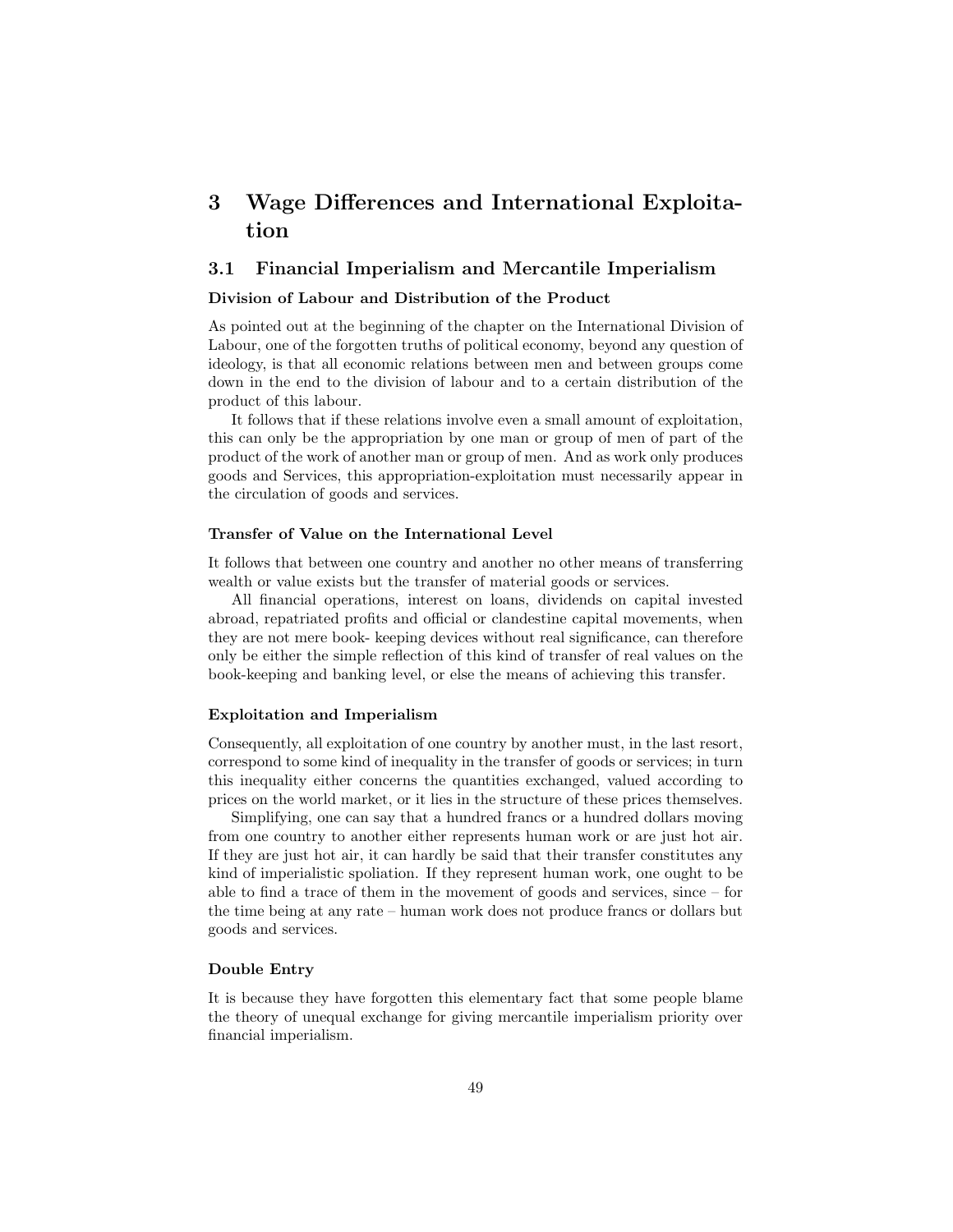But when, in their balance sheets of imperialistic exploitation these authors distinguish between financial transfers from the periphery to the centre, on the one hand, and the transfer of values through terms of trade on the other, they are simply counting the same thing twice over.

The net transfer of capital from one country to another cannot *materially* be anything but an export of goods unpaid for by an equivalent import. A transfer of this kind can therefore only be made through a trade-balance surplus, whether a purely formal one (i.e. entered in the accounts as non-equivalent volumes in terms of current prices) or an informal one (i.e. concealed in the composition of these prices themselves, as the non-equivalence of their elements).

#### The Only Means of Transfer: Prices

To simplify still further: one country can only gain something at the expense of another by taking more goods than it provides or by buying the goods it obtains too cheaply and selling those it provides at too high a price. However, since on the whole and in the long term, exports from the Third World towards developed countries, calculated according to world prices, do not exceed imports, calculated on the same basis, only the second means remains, – i.e. the only mechanism for transferring value unilaterally is through the distortion of prices described in the unequal exchange.

This seems to me so obvious – a mere truism in fact – that I would not think it worth repeating if the very people who present imperialistic domination over underdeveloped countries in the darkest light did not persist in neglecting the terms of trade and treating them as a mere secondary instrument of exploitation. As though there could be any other! For so far as exploitation is concerned, there is indeed no other, and one has to choose: either the exploitation concealed in the unequal exchange is far from negligible or the economic aspect of imperialism is itself negligible.

# Oil

But the oil crisis has probably helped to clarify a number of questions. For it illustrates admirably the two points being discussed here.

First, it is now clear that an increase in price will be illusory and will bring no benefit to Arab countries if structures for absorbing the goods and services imported in exchange for oil are not created inside the producing countries.

Secondly, the sums concerned are by no means negligible for the economy of the industrialised nations.

When, without making any precise calculations, I once wrote in an article of 200 or 300 billion dollars as the possible amount of unequal exchange between the Third World and the developed countries, many people laughed at me. But it is now obvious that the price adjustment (and it is only an adjustment) of one single product from the Third World amounts to over 100 billion dollars.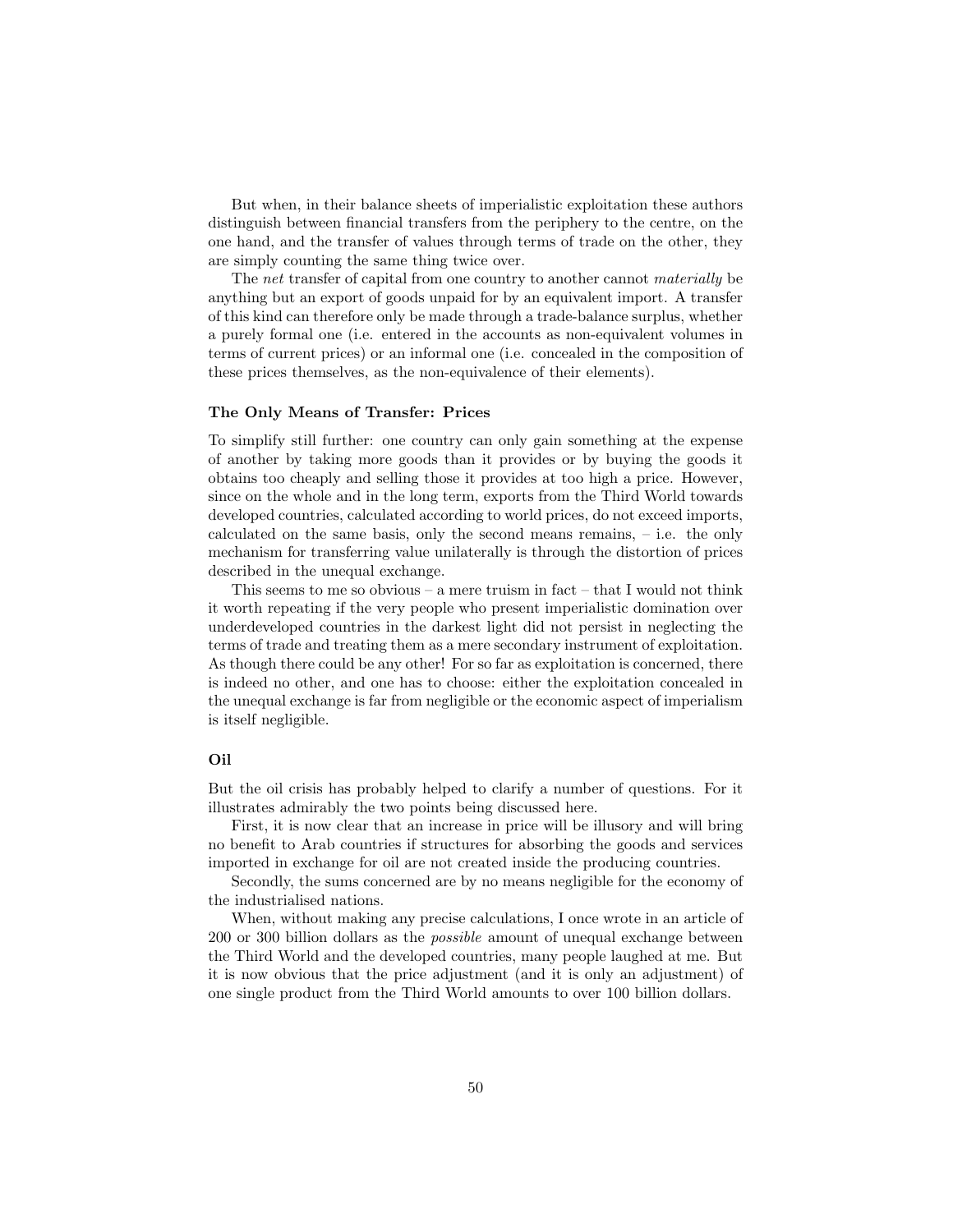#### Capital Movements

Until now, criticism of the capitalist system on the international level has been distorted by the effect of two important myths.

The first of these, confusing the external assets of Britain and France accumulated up to 1914 with a supposed net export of funds by these two countries during the period in question (1870-1914), makes this "exodus of capital" responsible for "unblocking" the process of extended reproduction in the advanced countries through deflating their internal financial markets.

The second myth, examining only the effects of these assets, irrespective of their origin, claims, on the one hand, to explain imperialistic domination by the stranglehold of developed countries on the productive apparatus of underdeveloped countries, and on the other hand tries to limit the contents of international exploitation to the repatriated income from this capital.

1. On the first point, the briefest analysis of the external balances of Great Britain and France during the period in question shows that the two main imperial powers at the time, far from exporting funds derived from their domestic product to the rest of the world, drained towards themselves funds produced abroad.[8](#page-0-0)

Foreign investments held in Great Britain and France just before the first world war – i.e. roughly £4,000m. for the first and half this for the second – were in fact the product of the ploughing back of profits in the place where they had been made. What is more, only part of these capital earnings were reinvested: the rest were repatriated to the two "mother countries" over the years. Instead of a net export of funds, there was a net import.

- 2. As for the second point (i.e. that whatever the origin of these funds, the volume of investments constituted the main or even a significant instrument of subjection of the underdeveloped countries by the industrialised countries and an important means by which value was transferred from the former to the latter), this is contradicted by the following facts:
	- a) Both in the first period (before 1914) and in the present day, most of this capital (then from England and France, now from the United States) was not invested in underdeveloped countries but in developed ones.[9](#page-0-0)
	- b) If external investment is really an essential element of imperialism, it would follow that the latter has considerably diminished since Lenin's time, since the total volume of this investment has never ceased to decrease since then. Compared with the 1914 rate, it is now very much less in absolute terms and wholly negligible in relative terms.

 ${}^{8}$ Cf. A. Emmanuel: 'Le colonialisme des "poor whites" et le mythe de 1'imperialisme d'investissement,' in L'Homme et la Societe, No.22, Dec. 1971. 'White-Settler Colonialism and the Myth of Investment Imperialism' New Left Review No.73, 1972.

<sup>9</sup>Of the 70.7 billion dollars of American foreign investment in 1970, 47.7 billion were invested in developed countries, 20 in underdeveloped countries and 3 unlocated.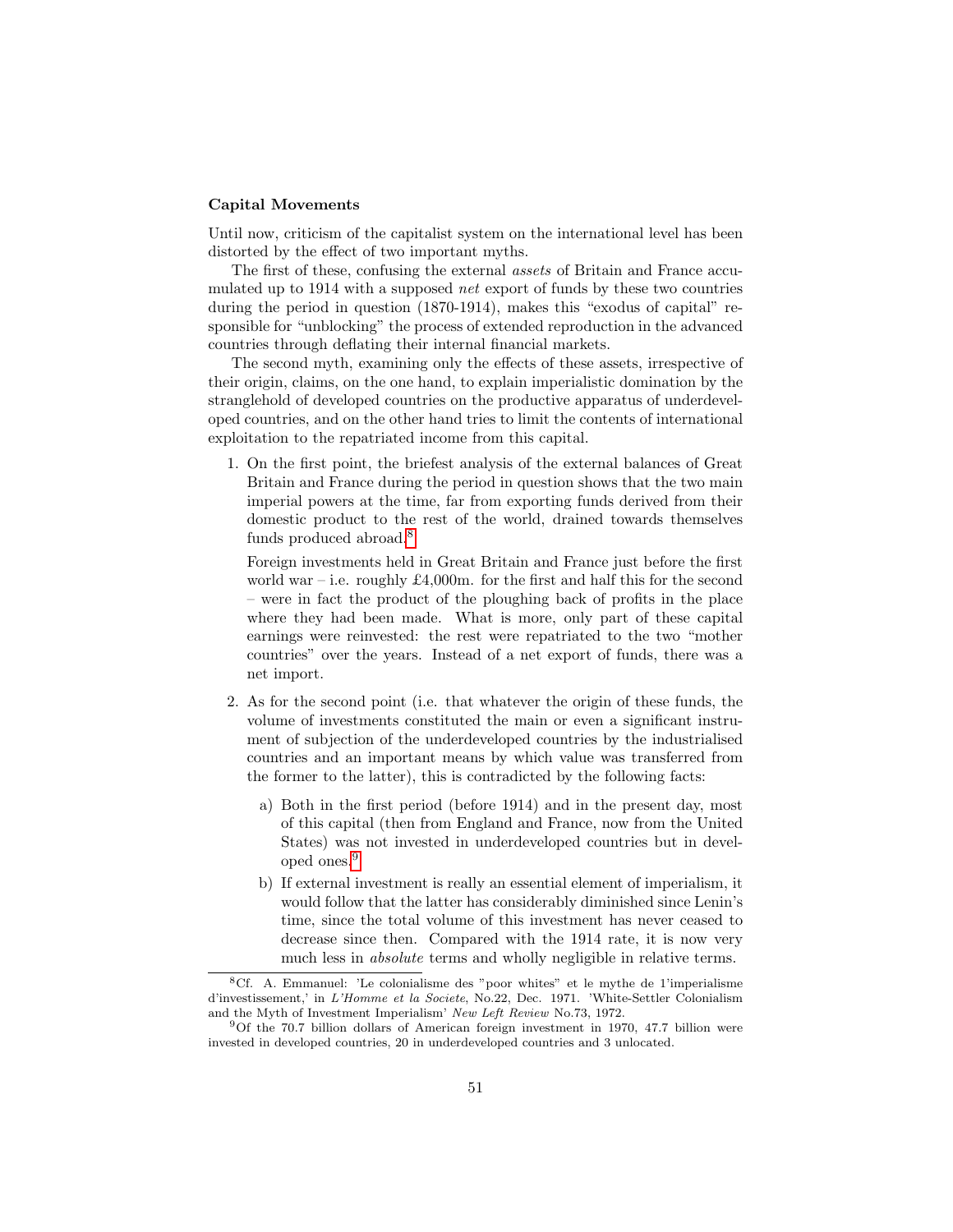i. In Absolute Terms

Taking into account the real value of the currencies in question, the £4,000m. of 1914 corresponds to some 300 billion dollars today, i.e. nearly double the total American public and private holdings abroad.<sup>[10](#page-0-0)</sup>

- ii. In Relative Terms In 1914, £4,000m. represented about twice Britain's annual national income, whereas today 150 billion dollars hardly represents a sixth of the United States' annual national income.
- c) Finally, if one abandons historical comparisons and tries to measure the impact of these investments in the underdeveloped countries today, one finds that private investment (the only kind that ought to be considered here) by the United States in the underdeveloped countries, which amounted to 20 billion dollars in 1970, represents some 2% of the total capital invested in production in these countries.

It should also perhaps be pointed out in this connection that in the whole of Latin America, a region particularly favoured by multinational companies, the net influx of foreign capital during the period 1964-68 only represented 1.3% of the total gross capital formation in this area. If instead of the net influx of foreign capital one takes the total amount of current investment in foreign hands (therefore including profits made locally and reinvested), one finds that for the period 1966-69 this amounted to less than 5% of the gross domestic investment.[11](#page-0-0)

To conclude then, it is not because the Third World is inundated with foreign capital that its development is blocked, but, on the contrary, because it has been starved of this capital. Lenin was right in saying that the effect of capital movements was to accelerate the development of the countries in which the investments were made and to slow down that of the investing countries, but he was wrong in believing that these movements were in actual fact large enough to produce such an effect.

#### 'Upstream' Determinants and Political Implications

The reversal of the causality has considerable implications in the field of international relations. For, if prices of Third World exports were fixed according to the objective laws of the market, any project to raise them or to simply stabilize them would only reflect some willingness to give aid, or, at best, the recognition of a moral duty of the rich countries. On the contrary, if it is the institutionalised remuneration of factors which determine the decline of prices, their rising again

 $10$ This does not even take into account the fact that if the United States has some 150 billion dollars worth of medium or longer term claims against the rest of the world, the rest of the world has sight-claims against the United States for about the same amount, in the form of Eurodollars or dollar balances accumulated in the reserves of the Central banks.

 $11Cf$ . Statistics and detailed discussion on this point between Bill Warren 'Myths of Underdevelopment', in New Left Review No.81., Sept-Oct 1973, and A. Emmanuel, 'Myths of Development versus Myths of Underdevelopment', in New Left Review No.85, May-June 1974.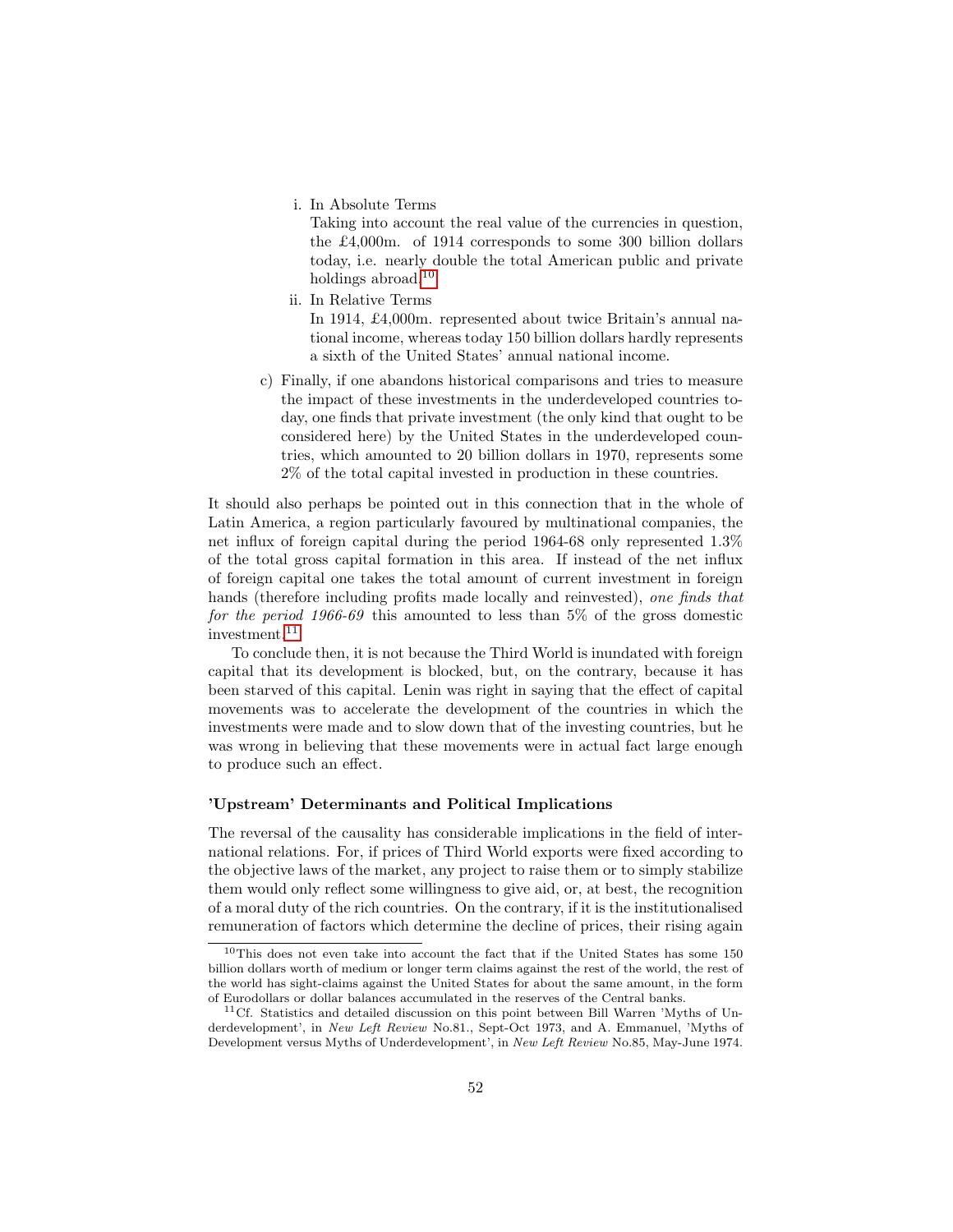would constitute a simple cancelling out of an undue enrichment of industrial countries.

If the only price which deserved to be considered as normal for Middle-East oil was that which was determined by free competition among sellers on the world market, to call black- mail its authoritative fixing by Arab countries would be justified. On the contrary, if market price is but the price corresponding to their underdevelopment, one could hardly call blackmail their simple refusal to respect a price the only norm of which is their own poverty.

But let us imagine that for some reason, wages in the Middle- East had sharply increased and had reached American levels. Let us further imagine that rapid economic development had followed with an intense urbanization and a soaring of rents and of land prices up to Californian standards; that as a result of this, the real cost of extraction had risen from 10 cents to 10 dollars a barrel.

Although material conditions of extraction remained unchanged, and this rise would only reflect an increase of revenues of the producers as present rises do, nobody would think of describing this as blackmail.

#### Pure Science, the Alibi of Exploitation

It is understandable, therefore, that the spokesmen of the developed countries should reject this theory. Their references to pure scientific principles are an alibi for the conscious or unconscious defence of the status quo. For these principles are soon forgotten when it comes to products form the Third World competing with the national production of the developed countries. Formerly, import quotas were imposed against Japanese goods, and today nobody hesitates to protect its own national textile or clothing industries etc. against imports from underdeveloped countries, invoking the abnormally low wages paid in these countries and the resulting "social dumping". In other words, people suddenly accept the fact that wages are the cause and prices the effect. Whereas, elsewhere, in the name of a diametrically opposite cause any increase in the price of coffee is said to be artificial and any increase in the price of oil is stigmatised as blackmail and extortion. Seen in this way, whether low salaries produce "abnormal" prices or "normal" prices produce low salaries depends on whether the product in question is transistors or coffee.

It is also easy to understand that the underdeveloped countries do not see the raising of their export prices in the same light. More and more often nowadays one reads in official statements that their demands are not an appeal for aid but a frank transfer of responsibility for the present state of international trade and for underdevelopment in the world onto the developed countries.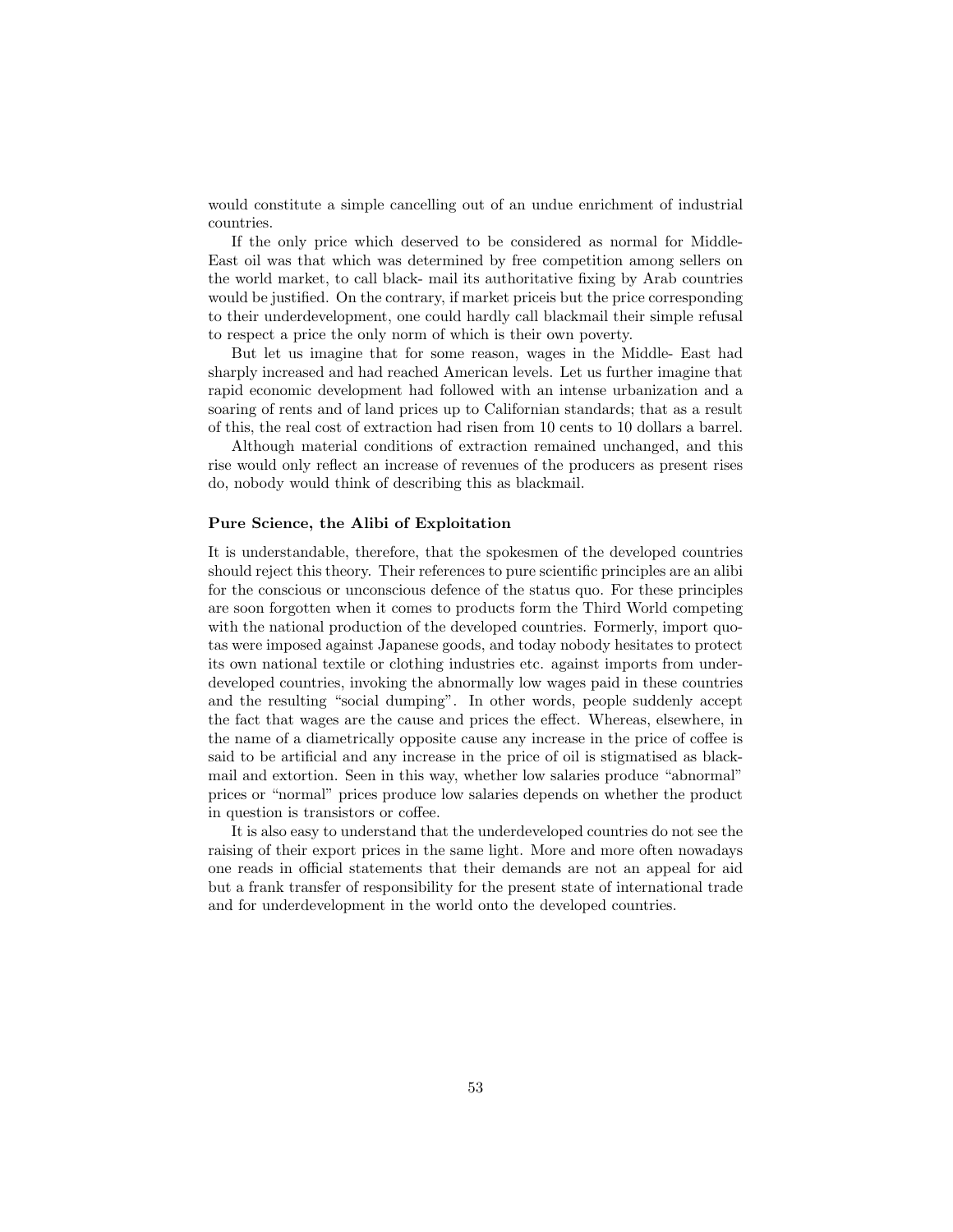#### Wage Differences and Productivity

Another argument used by spokesmen of the developed countries, which some Marxists unfortunately also adopt, is that the impact of high salaries on prices does not constitute an exploitation of foreign purchasers since these high salaries merely compensate for the higher productivity of the labour involved.

They forget that with equal qualifications any difference in productivity can only result from an improved tool, i.e. equipment that is heavier and more costly (higher organic composition of capital). But since profits are proportionate to the capital invested, this equipment has already weighted the selling price of the product by a sum which the system's own logic considers to be strictly equivalent to its differential contribution. To try to increase it by the difference in salaries as well is simply to try to obtain payment for the same thing twice over.

According to neo-classical theory, there are several production factors, and no distinction is made between use value and value as such. According to Marxists there are indeed several factors in the production of use value but one single factor in the production of value as such; i.e. labour. But whatever the number of factors, each of them can only produce something (use value or value) in proportion to its own quality and quantity. One hour of work done by an African workman with certain qualifications is no different to one hour of work done by a French workman with the same qualifications. The two things are identical. In themselves, neither can produce more than the other. No economic reasoning can account for any difference in payment or justify this difference being added to the price payed by the foreign purchaser.

#### The 'Primum Movens'

Analysing earlier the reversal of assumptions implicit in the theory of unequal exchange, we concluded at the end of the paragraph in question that "as with relations between proletarians and capitalists in any one country, so with relations between different countries: poverty conditions exploitation and exploitation reproduces the conditions necessary to its own continuation".

But if the exploitation of one country by another can be explained by the division of the world into rich and poor nations and if this exploitation in its turn consolidates and increases the gap, the question arises (and it has been raised): how was this situation created in the first place?

For the dialectic between exploitation and poverty only explains the reproduction of the relationship; it does not explain its original production.

To answer this question it must be remembered that the problem here is the same as the one concerning exploitative relations inside a given country. All capitalistic profit refers back to some pre-existing capital, and therefore to an earlier accumulation of profit. And all wages refer back to a proletarian, i.e. to a man poor enough to have nothing to sell but his two arms, and therefore to some previous salary, adequate to reproduce those two arms but not leaving their owner any surplus that would allow him not to sell the use of them. For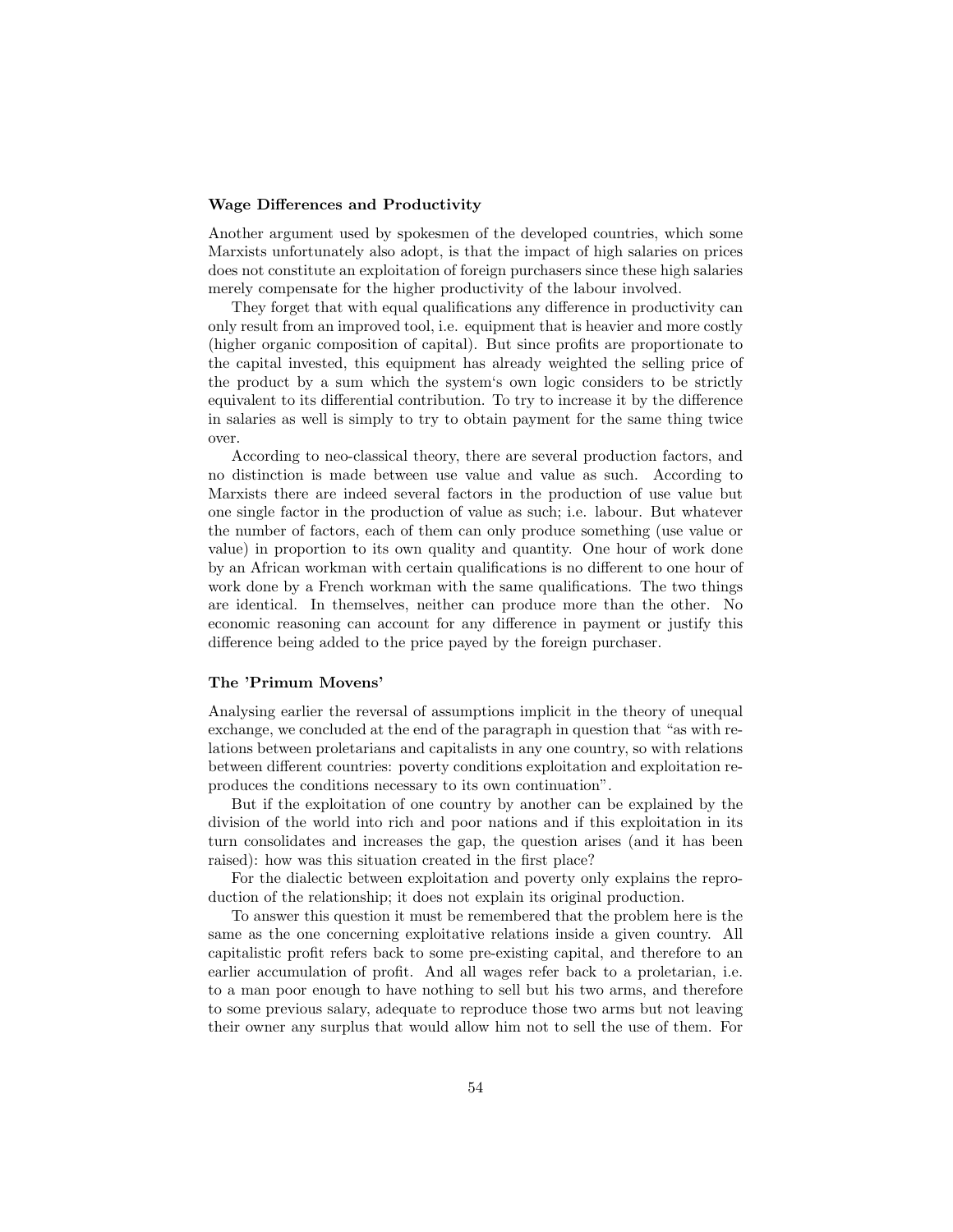this is all the separation of the worker from the means of production signifies. Unlike earlier systems, capitalism does not give the means of production any institutional privileges. They are at the disposal of anybody who is willing and able to purchase them. The depossession and proletarianisation of men must therefore reproduce itself automatically and perpetually.

But if wages reproduce the proletarian and profit reproduces the capitalist, and if once established these relations reproduce themselves automatically (violence once again only serving to protect the existing order against the violence of those who seek to disturb it), there has to have been at some given moment a first or original accumulation of "capital" which was the product of something other than a previous capitalistic profit, as well as a first proletarian who was deprived by something other than the wages system.

According to Marx this "primum movens" was the direct spoliation or plundering of a certain category of men by an initial act of violence: i.e. primary accumulation.

In the same way, on the international level the "primum movens" was an initial act of direct spoliation of certain nations by others: i.e. a primary accumulation. When capitalism establishes itself somewhere, men or nations already exist who are exploitable without violence because they have been deprived of everything by a previous act of violence.

# 3.2 The Impact of Wage Variations

How can workers in underdeveloped countries be affected by increased wages in developed countries, since all wages are supposed to be *independent* variables? And if they are not affected, how can one say that by obtaining increases in their money wages, workers in developed countries exploit or share in the exploitation of workers in underdeveloped countries.

It is clear that money wages in underdeveloped countries – which, according to the premises of the theory of unequal exchange, vary independently and extraneously – are not affected by variations in money wages in developed countries – at any rate not immediately or directly.

But it seems equally clear that the real incomes of workers in underdeveloped countries are significantly affected by these increases, because of the resulting increases in the price of products imported from developed countries, in so far as these products are par t of their consumption, either directly, in the form of goods, or indirectly, as the raw materials of other consumer goods produced locally.

In other words, variations in the money wages of one group determine variations in the corresponding relative prices, and it is these variations of money prices that determine in turn the respective variations in the real wages of the other group.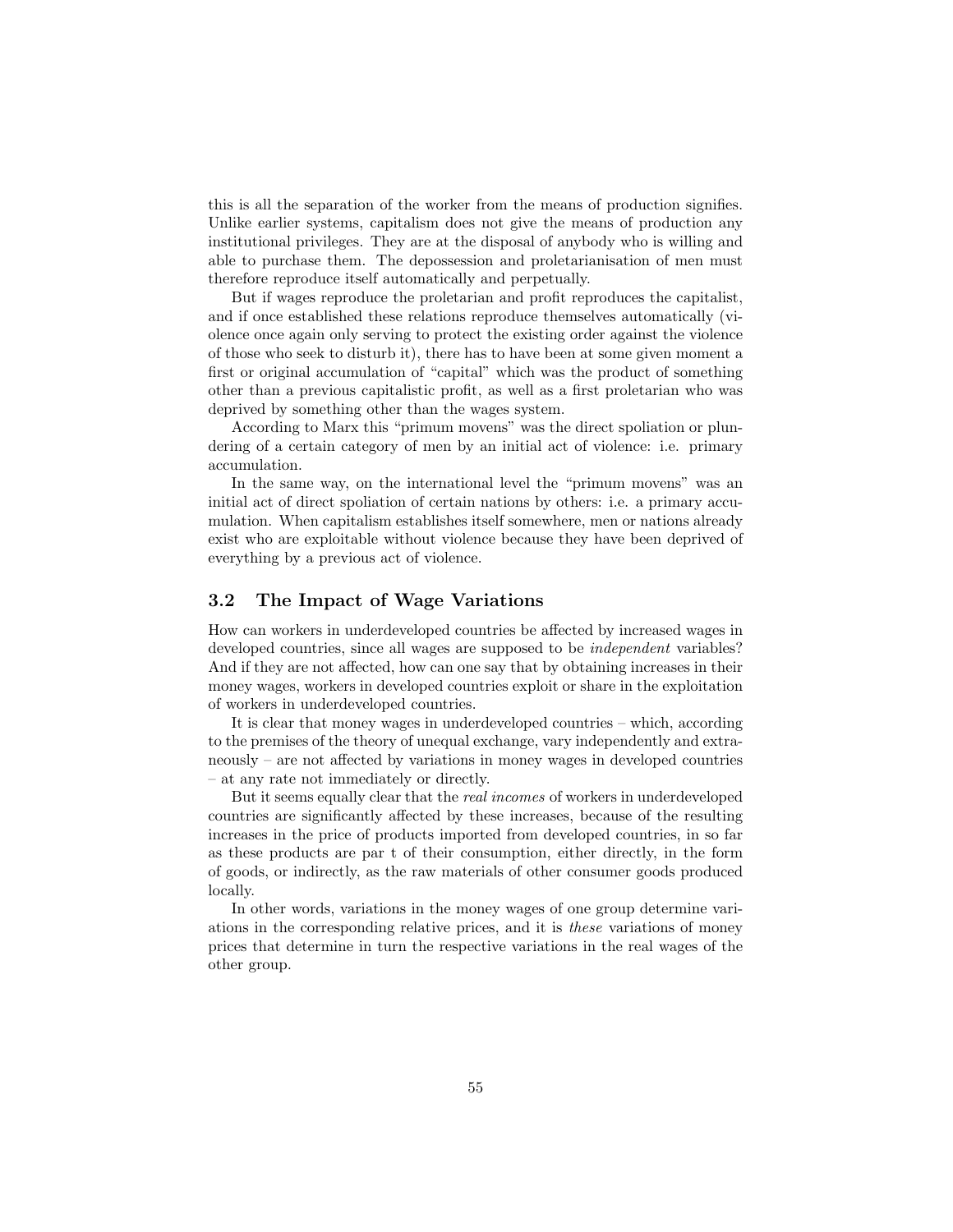But if one takes an imported product not directly or indirectly consumed by workers in the underdeveloped country, can one say that in this case at least the only losers in that country are the local capitalists, first, because of the fail in the world rate of profit and therefore of their own earnings, and secondly, because of an eventual rise in the price of imported luxury goods?

In the short term, the answer is yes. But in the long term certainly not. Whatever their opposition to their own capitalists, it is not at all a matter of indifference to workers in poor countries that increased wages in foreign countries whittle away the profits of their own national capitalists, which constitute in any case a potential subject of bargaining and a factor influencing their own demands for future wage increases. However determined these workers may be to expropriate their own capitalists, they cannot favour an expropriation which would only benefit the working classes of another country.

# The Share of Surplus Value Contained in Certain Wages and the International Solidarity of Workers

Since exploitation in capitalistic relations consists of an appropriation of surplus value, a worker cannot benefit from capitalistic exploitation, even involuntarily and objectively, unless his wages contain surplus value extorted from other workers.

So long as this point is not reached, so long as the increases obtained by workers of industrialised countries only represent a partial *recuperation* (however large) of the surplus value extorted from them by their own employers, there is no share in exploitation and no antagonism between the working classes of different nations.

So those who believe in the continuing international solidarity of the proletariat in the present day world argue as follows:

If for one reason or another American workers are less exploited than Mexican workers, this is no reason for the latter to try to diminish American wages, thus achieving equalisation from below. They should, on the contrary, act hand in hand with American workers, so that together they may expropriate the exploiters, recover all the surplus values, however unequal these may be, and improve their respective conditions, although one group will probably automatically gain considerably more improvement than the other.

This argument might be valid if the premises were well founded. For it is true that in so far as a worker is a donor of surplus value, however reduced this may be, there is no breach of solidarity, whatever the rates of pay. But this is not the case. Today, the vast majority of American workers, and even those in other large OECD countries, are no longer donors but receivers of surplus value; and naturally this surplus can only come from the labour of workers of other nations, even though it is not directly extorted by those at the end of the line.

This is what upsets the basic pattern of the class struggle on the international level. It means that even if one were to expropriate all the capitalists of the planet, the value produced would not be enough to ensure equalisation from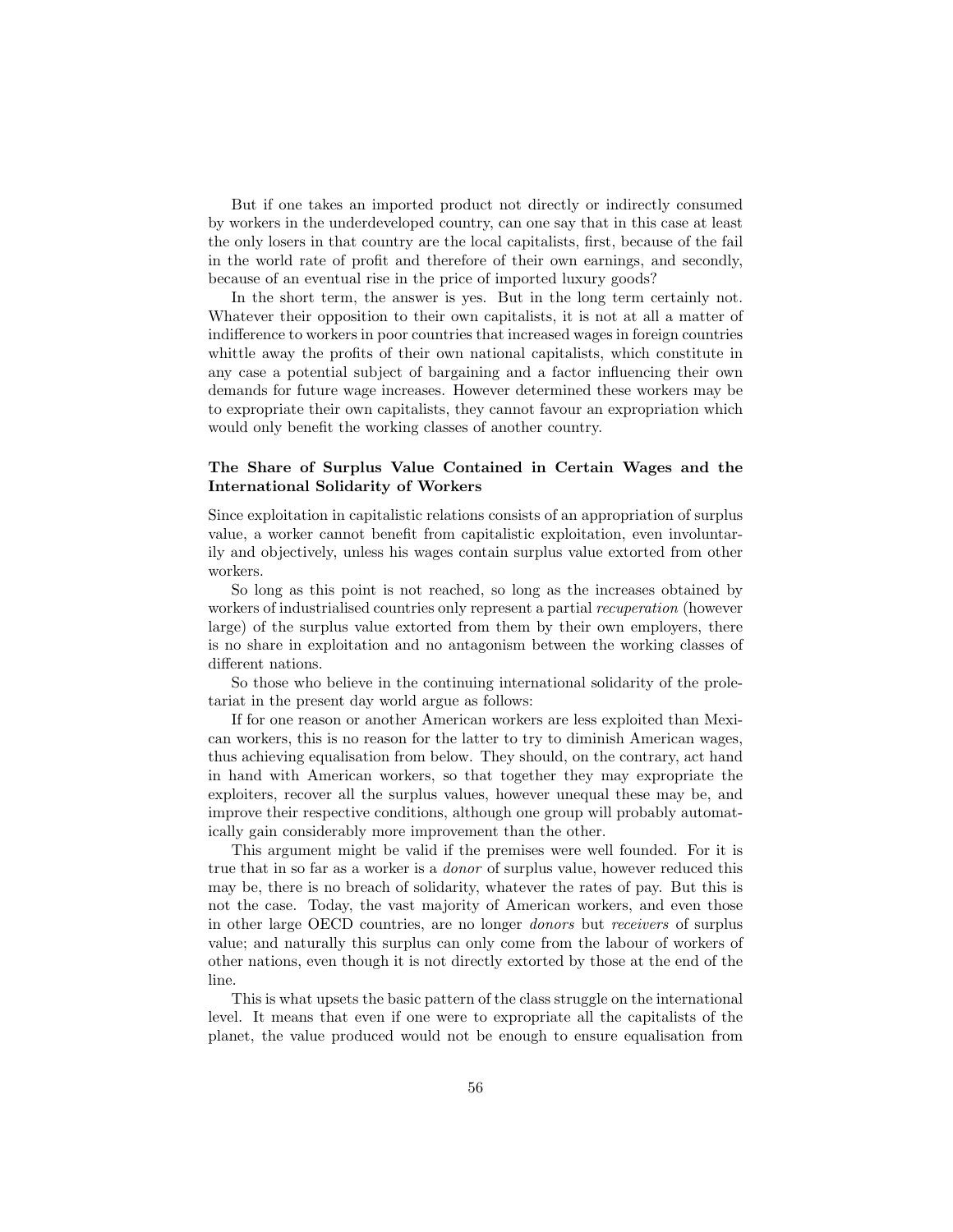above; and a fraternal socialistic world would have to expropriate not only the capitalists but also – partially and to the amount of foreign surplus value appropriated today – large sections of the working classes of certain nations. This is enough to make these sections, who know very well what they are doing, turn their faces resolutely against any kind of fraternal socialistic world.

None of this is merely theoretical. No Marxist would deny that certain wages, far from providing surplus value, contain it. The question of whether this only happens with the 200,000 dollar annual salary of an Executive Director at General Motors, or with a Sub-Director's 100,000 dollar salary, or already with the wages of a qualified French worker at 4,000 francs a month, is a mere matter of calculation, not of conceptual analysis. In the same way, whether the "workers' aristocracy" as defined by Lenin includes 5% or 10% or 90% of the working class of this or that nation at this or that moment is not a question of principle but a matter of history and of general economic conditions. The calculation can be made as follows (1969 figures, but the proportions today are about the same or even more pronounced):

a) Even in the most developed countries, wages could not be aligned at the highest (American) rate without the global surplus value of the area as a whole becoming negative:

In 1969, the total income of wage-earners in the United States was

\$566, 558 millions

less the wages of the armed forces

# \$20, 229 millions

Wage income of civilian labour force

#### \$546, 329 millions

The total number of salaried civilians being 70,274,000 at the same date, the average annual income per wage-earner in the United States in 1969 was \$7,775.

The number of civilian employees in the 22 OECD countries, i.e. for the whole area less Turkey, was in the same year:

#### 282, 000, 000

of which employees

#### 218, 900, 000

employers and the self-employed, i.e. what the United Nations statistics call "independent traders"

# 63, 100, 000

Admitting that "independent traders" only have a right to the same average salary although they have higher average qualifications (all the liberal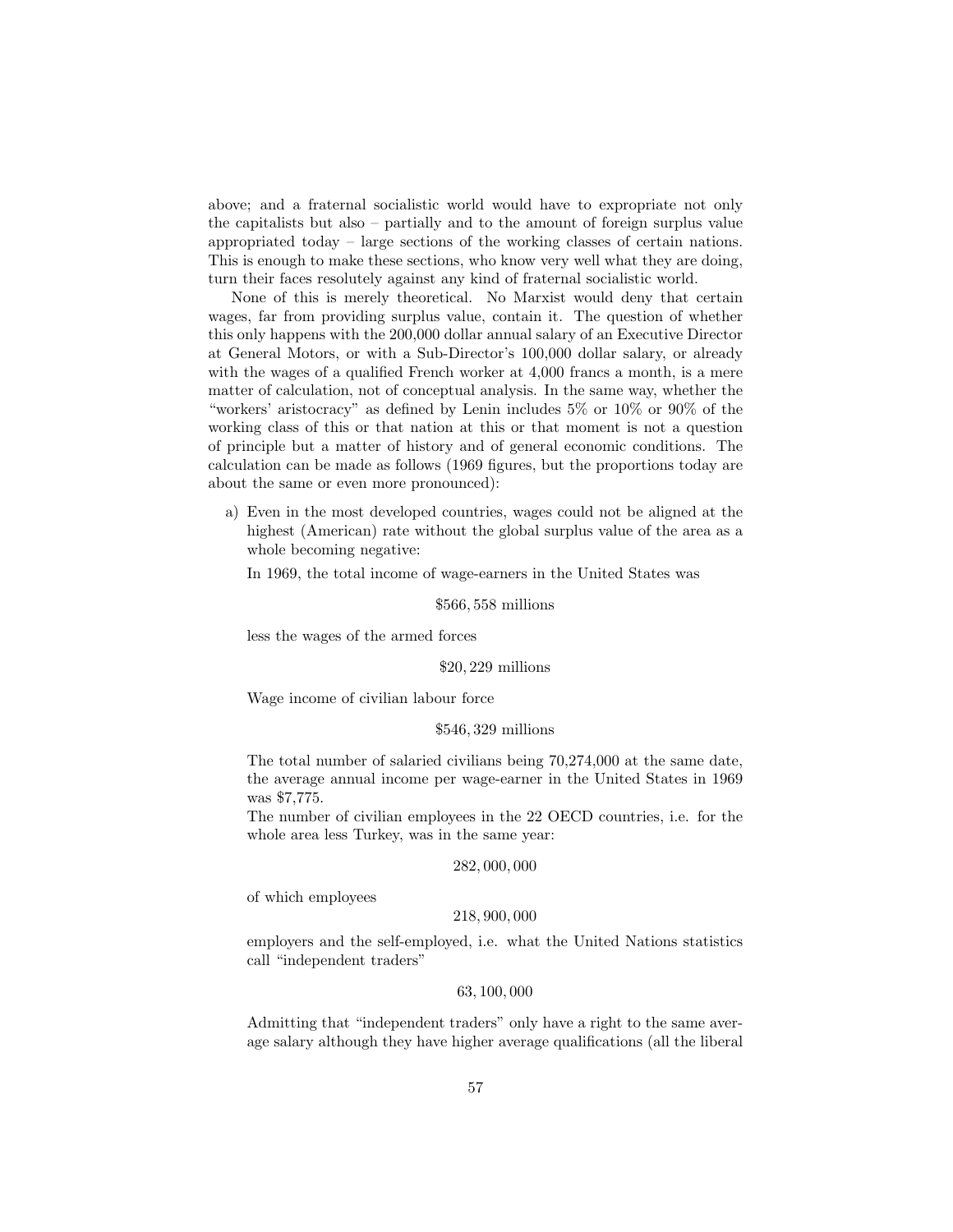professions, lawyers, doctors, artists, etc., are included in this category), equalising wage incomes within the developed group of countries would mean paying 181 million active workers at \$7,775, i.e.

#### \$2, 192 billion

But the total national income at factor price in these same countries was in 1969 only

#### \$1, 487 billion

There would therefore be a negative surplus value of

# \$705 billion

Equalisation from above is therefore impossible, even inside the richest countries in the world. (It is clear that this negative surplus value would have been still higher if we had not left Turkey out of our calculations. But Turkey is obviously not a developed country.)

b) If we include in this calculation the non-communist underdeveloped countries, extrapolating certain missing data, we shall have in the first place to add an additional 1,680 million people to the total population. The average active population in these countries is 40.8%. Rounding it off at 40%, we have an additional 672 million men and women to pay at the American rate of 7,775 dollars, i.e. a wage bill of 5,224 billion to add to the 2,192 of the developed countries, i.e. a total of 7,416 billion dollars for the whole of the non-communist world.

Now, the national income at factor price of the non-communist underdeveloped countries was 248 billion dollars in 1966. According to Paul Bairoch's estimates, it increased by about 5% a year between 1966 and 1968. Leaving a margin and calculating at the rate of 6% a year to 1969 (at compound interest), we arrive at the figure of 275 billion dollars for 1969. Added to the developed countries' 1,487, this gives us a total income at factor prices for the whole non-communist world of:

#### \$1, 782 billion

As the wage bill at North American rates would be

#### \$7, 416 billion

There would be a negative surplus value of

#### \$5, 634 billion

i.e. a sum eleven to twelve times higher than the total surplus value at present produced in all 22 OECD countries and about ten times higher than that of the whole non-communist world.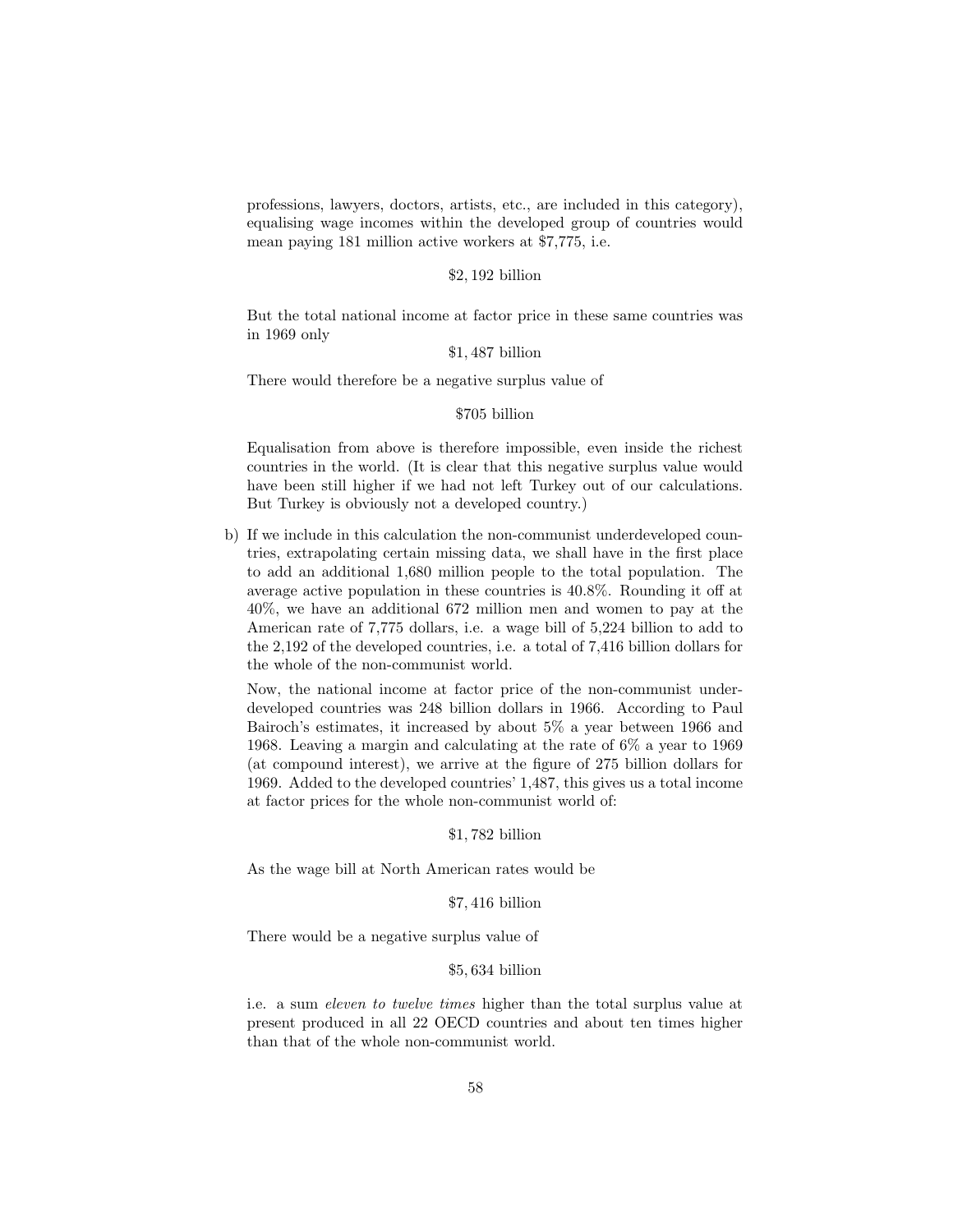c) At a zero amount of surplus value (that is to say if, after expropriating the capitalists and other receivers of surplus value all over the world, one decided to distribute the whole social product in wages and stop all accumulation and all technical progress) each active worker of the noncommunist world would receive an average of

> 1, 782b.  $\frac{1}{954m}$ . = 1,868 dollars per year

In other words, a quarter of the present North American wage, and a good deal less than the wages of all advanced countries of the western world – i.e. roughly equivalent to wages in Greece or Portugal. And even this result depends on the assumption of simple reproduction alone.

#### An in Real Terms...

6% of the world's population already consumes over 40% of the world's raw materials. Present world production in physical terms could only feed, clothe, house, etc., about 600 million people on the American level.

Americans consume nearly  $700 \text{ kilos}^{12}$  $700 \text{ kilos}^{12}$  $700 \text{ kilos}^{12}$  of steel per head per year. If the whole world started to consume as much, all known reserves of iron ore would be completely exhausted in 40 years, – provided the world's population ceased to increase, otherwise depletion would come even sooner.

The same equalisation of world consumption from above, still with a stable population, would exhaust the known reserves of copper in 8 years, tin in 6 years, etc.

But where the deadlock is total is once again oil. At the level of North American consumption, the world needs some 14-15 billion tons a year. But known world resources only amount to about 80 billion tons, which, with a stable population and economy, would be enough for 5  $\frac{1}{2}$  years.

If we add reserves yet to be discovered or those which might be exploited with new technological inventions, we could, according to OECD experts, count on twice that amount, or about 160 billion tons. in other words, and assuming the same stable situation, there would be enough to last 11 years. Finally, taking into account the marine subsoil of the whole planet, we arrive, according to certain experts, at a total of 320 billion tons, i.e. 22 years' consumption at the American rate.

# 3.3 Ecological Constraints

But exhaustion of present and future resources is not the only factor preventing world equalisation from above. Ecological limits constitute another factor.

If the present developed countries can still get rid of their waste products by dumping them in the sea or expelling them into the air, it is because they are the only ones doing it.

 $121,400$  pounds.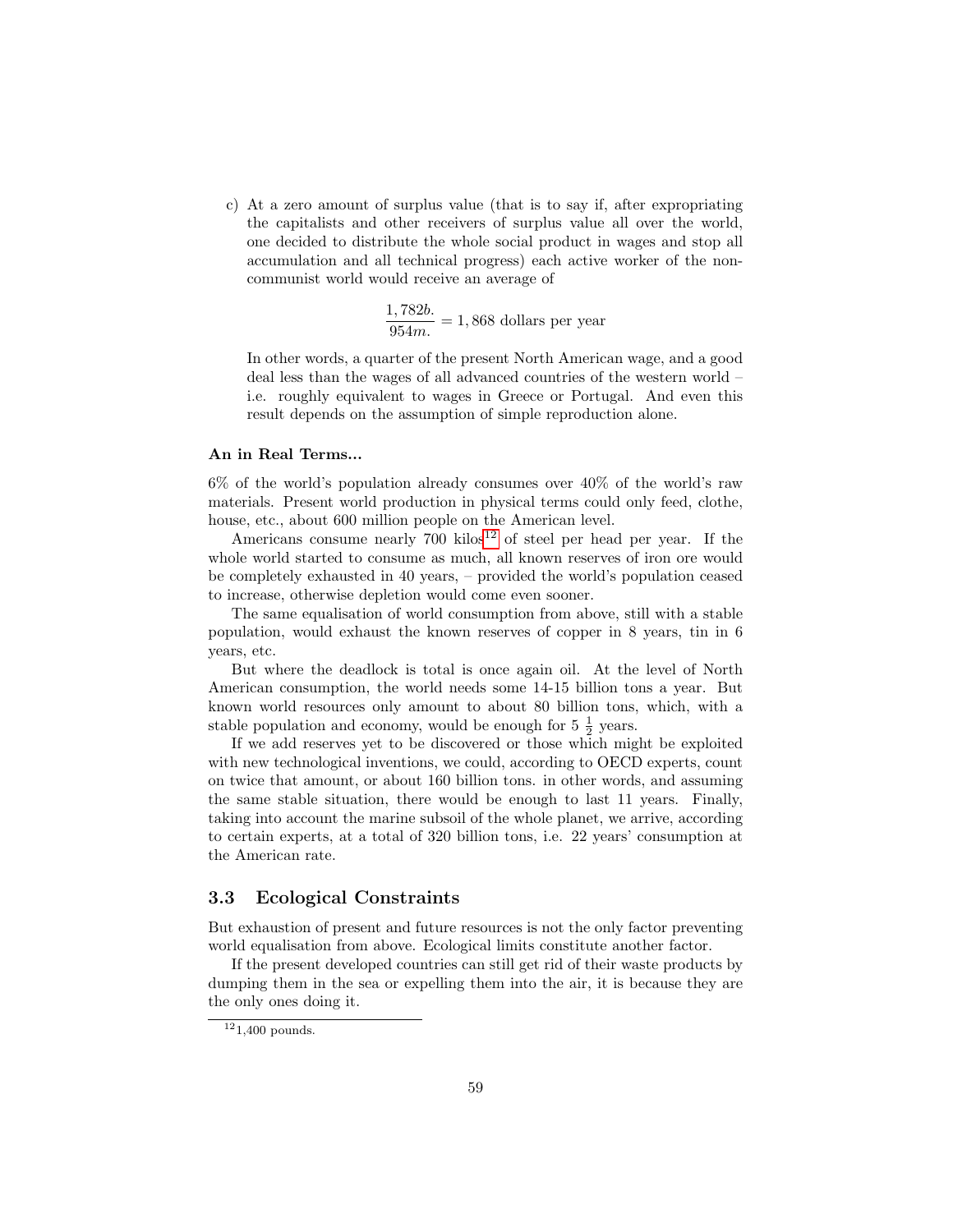Just as their inhabitants can still travel by air and fill the world's skies only because the rest of the world does not have the means to fly and leaves the world's air routes to them alone. And so on...

# 3.4 International Solidarity

In all these calculations it is not a matter of abstract concepts like surplus value, capital, etc., or book-keeping categories like profit, interest rates etc., but of the consumption of real substances. So it is the vast mass of the population and the wage-earners themselves who are implicated. Similarly, leaving aside all other considerations and all other antagonisms, and given the objective natural and technological conditions of today and the foreseeable future, the rich countries can only consume all the commodities that make up their material welfare, which they seem keen to preserve, *because* the others consume very little or nothing at all.

They can only abstain from recycling their waste products because the others do not have much to recycle; otherwise the ecological balance of the world would be irrevocably disturbed. This is what destroys working-class solidarity between the rich and the poor countries.

Everything happens today as though certain natıons had been able to fuse into a sort of class-nation, while others remained merely nations divided into classes. This means that in the first type of country a true political struggle becomes more and more impossible: there can only be a strictly economic struggle, as there has always been inside any class. This also means, in a sense, that the countries on the periphery are henceforth not the weakest link in the chain but the only true revolutionary area. Their local conservative forces are allied, not with certain classes in other countries, but with certain nations belonging to the same class. At any rate, the physical terms of the problem as set out above show clearly that its solution has as its framework and parameters mankind as a whole. Any class contradictions that may remain in the developed countries become secondary. The main contradiction – the motive force of change – is henceforth to be found in international economic relations.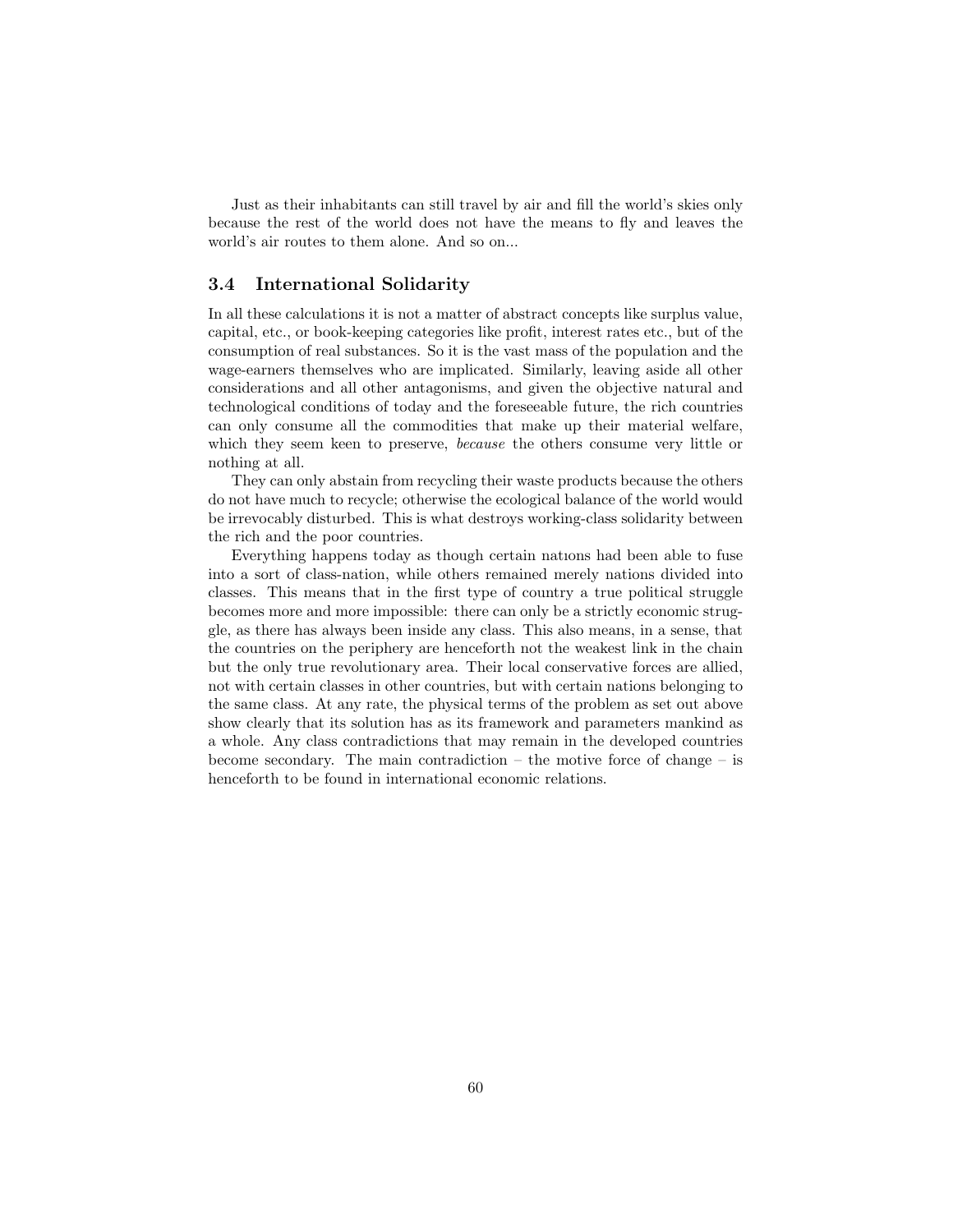# 4 Unequal Exchange and Unequal Development

What is the implication of unequal exchange for development? Is this value transfer from backward countries to industrial ones directly jeopardizing the development of the former and enhancement of the latter?

The answer is no! And the reason is quite simple. According to the foregoing analysis, gain or loss from the inequality of exchange originates in the disparity of wages in different countries. Gain or loss correspond, therefore, to an increase or a decrease respectively of unproductive consumption of the workers. As such, they are irrelevant to the process of development. Development is a result of accumulation and investment. Under capitalist relations it is a matter of profits not of wages. Now, when wages rise, profit is decreasing not increasing. Therefore, if you raise your wages and you succeed in getting foreign customers to pay the difference, you get a better standard of living, you increase your national revenue, but you do not advance along the path of development.

But it so happens that the same cause, namely the variation of wages, which affects the terms of trade and generates one-way value transfers, affects simultaneously the rhythm of development. However, this is done directly and without passing through the terms of exchange.

In other words, the acceleration or the slowing down of development is not the effect of the inequality of the exchange. Both inequalities, that of development and that of exchange, are, jointly, the two effects of a common primary cause: the wages gap.

What is the process that links development directly to wages? It is twofold, extensive and intensive.

#### I. The Extensive Process

The main problem of capitalism being to sell and not to produce, investment opportunities are directly proportionate to the size of the market and not to the differential cost of production. But the size of the market is directly proportionate to the level of the wages. It therefore follows that the external balance of capital transfers is unfavourable for the low wages country. This is the extensive (quantitative) negative element for development.

#### II. The Intensive Process

The depreciation of the labour force and particularly the existence of low qualifications in backward countries orientates the investor's preference towards socially disadvantageous investments, i.e. towards labour-using branches, and among them, towards unskilled labour-using branches. As I say in my book: "low-paid labourers keep machines and engineers out of the underdeveloped countries while machines and engineers take the place of highly paid labourers in the advanced ones. This is the intensive (qualitative) negative element."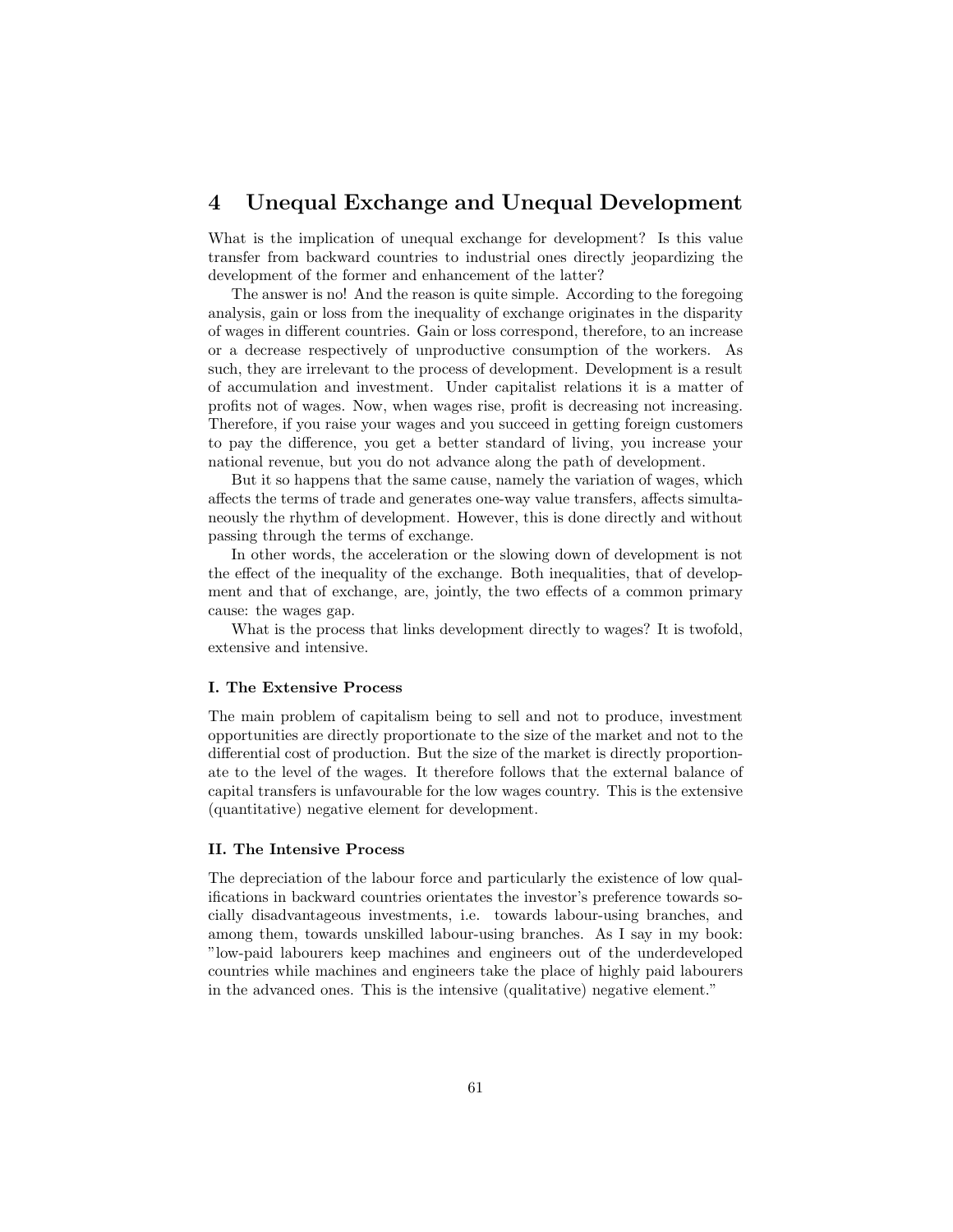In both processes, the effect is cumulative. In the former, the exiguity of the market keeps foreign capital out of low-wage countries and encourages local capital either to also invest out of the country or to squander on sumptuous consumption. But the rarer the capital, the greater the downward pressure on wages. The result is a further contraction of the market and a further curtailing of investment opportunities.

In the latter, man's muscles cost relatively less than (and displace) tools and brains. But without tools and brains man's muscles become less productive. And the final effect is to further depreciate muscles.

What we said about the direct influence of wages on development without passing "through the terms of trade can be well illustrated by the present example of oil producing countries. We can see, in this instance, that even when the terms of trade are corrected by artificial, extra-economic means and the foreign trade balance sheet shows a gain of tens of thousand million dollars, a great part of it cannot be used for development purposes and cannot even be collected, in the real sense of the word, by its beneficiaries, for lack of an adequate level of domestic purchase power, in other words, of an adequate level of domestic wages.

For a national economy can materialize external revenues only by receiving an equivalent quantity of goods from abroad, be they destined for final (unproductive) consumption or for investment (productive consumption). Both forms imply the previous existence of purchasing power within the recipient country and this is what is lacking in a number of Arab countries. Eventually, these countries will get nothing out of the huge piles of dollars but perpetual bookentries in the banks and a pile of credit notes.

To quote myself again:

"After having been for a long time too poor to be able to sell their oil at a normal price, when at last they had the opportunity to unite and dictate the price, these countries turned out to be too poor to be able to ensure that they are really paid for it"[∗](#page-0-0)

# 4.1 The North American Precedent

All this may seem absurd in that it puts the cart before the horse, but I believe it would be truer to call it a caricature – that is, something that distorts the outward appearance of the thing represented but respects and even reveals its basic physiognomy. For if one looks closer, one finds that generally speaking this is exactly how the United States' extraordinary development in the  $18^{th}$ and  $19^{th}$  centuries happened.

At that time America was a typically underdeveloped country, and labour there was doubly expensive, first because wages were considerably higher than in England and secondly because the quality of the labour was particularly low.

<sup>∗</sup>Emmanuel has slightly misquoted his own words from earlier in this document, see page 33. - Editors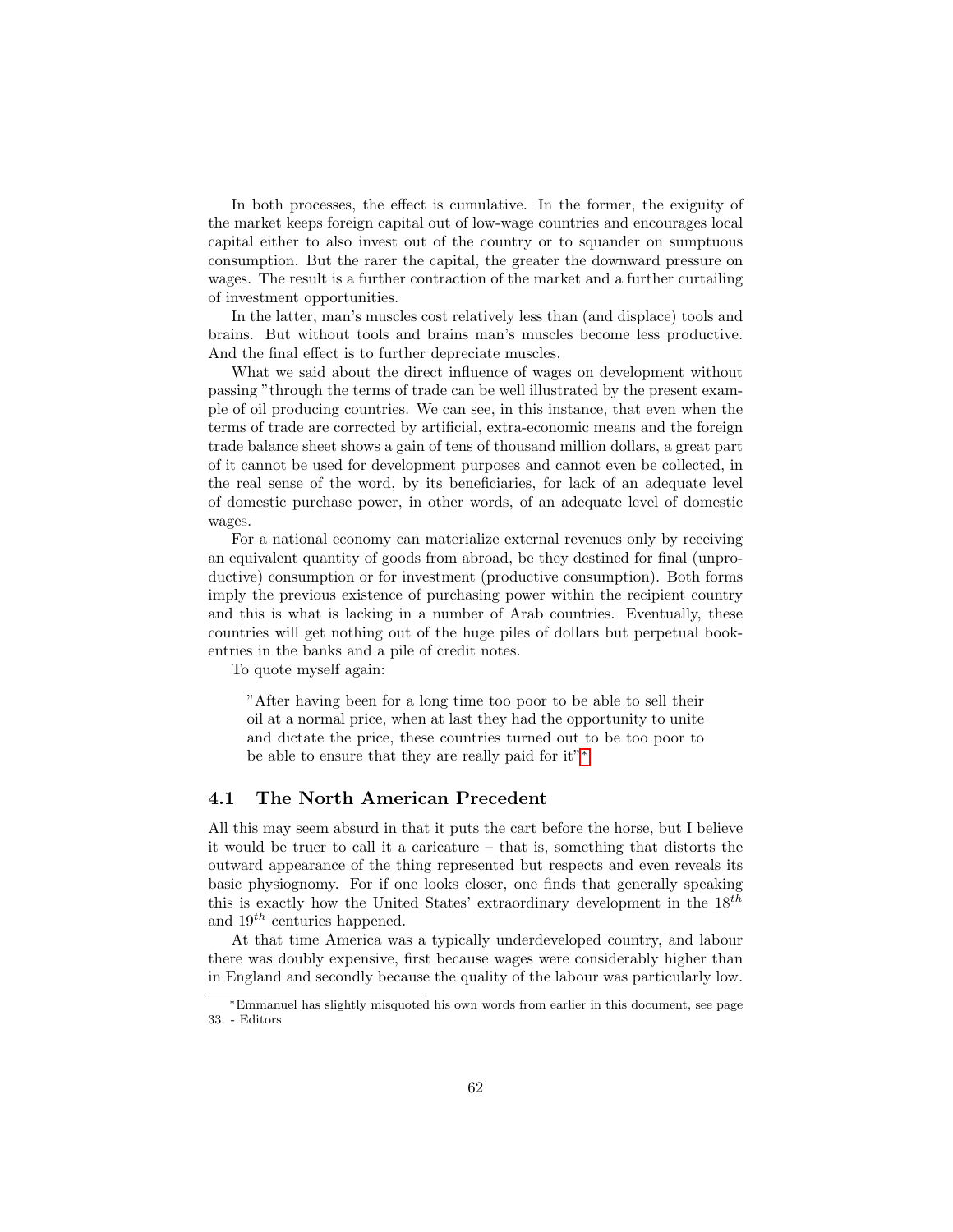Paradoxically enough, though, it was not in spite, but because of, the high salaries and the low quality of labour that the country developed. Not through terms of trade but through the influx of men and capital and above all through the Americanization of this capital, due to the enlargement of the market, and finally through the channelling of these investments into labour-saving equipment, precisely in order to dampen the effect of the high cost and low quality of the available labour, thus setting in motion the great wave of mechanization and automation on which the American take-off was based.

# Reversed Dynamics

All this seems quite absurd. To accept that high unproductive consumption and low productivity are factors of development is like admitting that the mouth of a river determines its source. But this is only a reflection of the objective absurdity of the economic System in which we live. It has been realised for a long time now that the capitalist system of production is topsy-turvy, the world stood on its head. But if that is not a mere metaphor it means just this: that the downstream events determine what happens upstream.

In all other systems of production it is the other way round. One produces first, according to the productive means at one's disposal; then one consumes, after distributing what has been produced according to some chosen sharing procedure. The rate of consumption depends on the previous volume of production. In the system of mercantile relations, the dynamics are reversed. Production depends on real or anticipated pre-existing outlets. So all the decisive factors are downstream. Instead of an increase in production making increased consumption possible, it is a previous increase in consumption that stimulates production.

#### Reversal of the Accumulation-Consumption Function

In an integrated society, accumulation is inversely proportionate to unproductive consumption, and this maintains the equilibrium, since the two quantities are integral parts of a given whole, which is the current production potential. in a free-enterprise society, investment and therefore development itself are directly proportional to unproductive consumption, which is truly topsy-turvy. In all other types of society the basic problem is to produce; under capitalism the main problem is to sell.

This reversal of dynamics has considerable implications. Many prejudices and myths have to be abandoned. It is not upstream, in the sector producing the means of production, in the machine-tool industry and high-technology manufactures, that one finds the most dynamic branches today, whatever many people persist in thinking. It is at the other end of the chain, in the industries that are as close as possible to the most everyday consumption that the growth points are to be found. To convince oneself one has only to glance at the main stock market curves for the last dozen years or so. Whether in New York, London or Paris, it is not the shares of the great chemical firms and even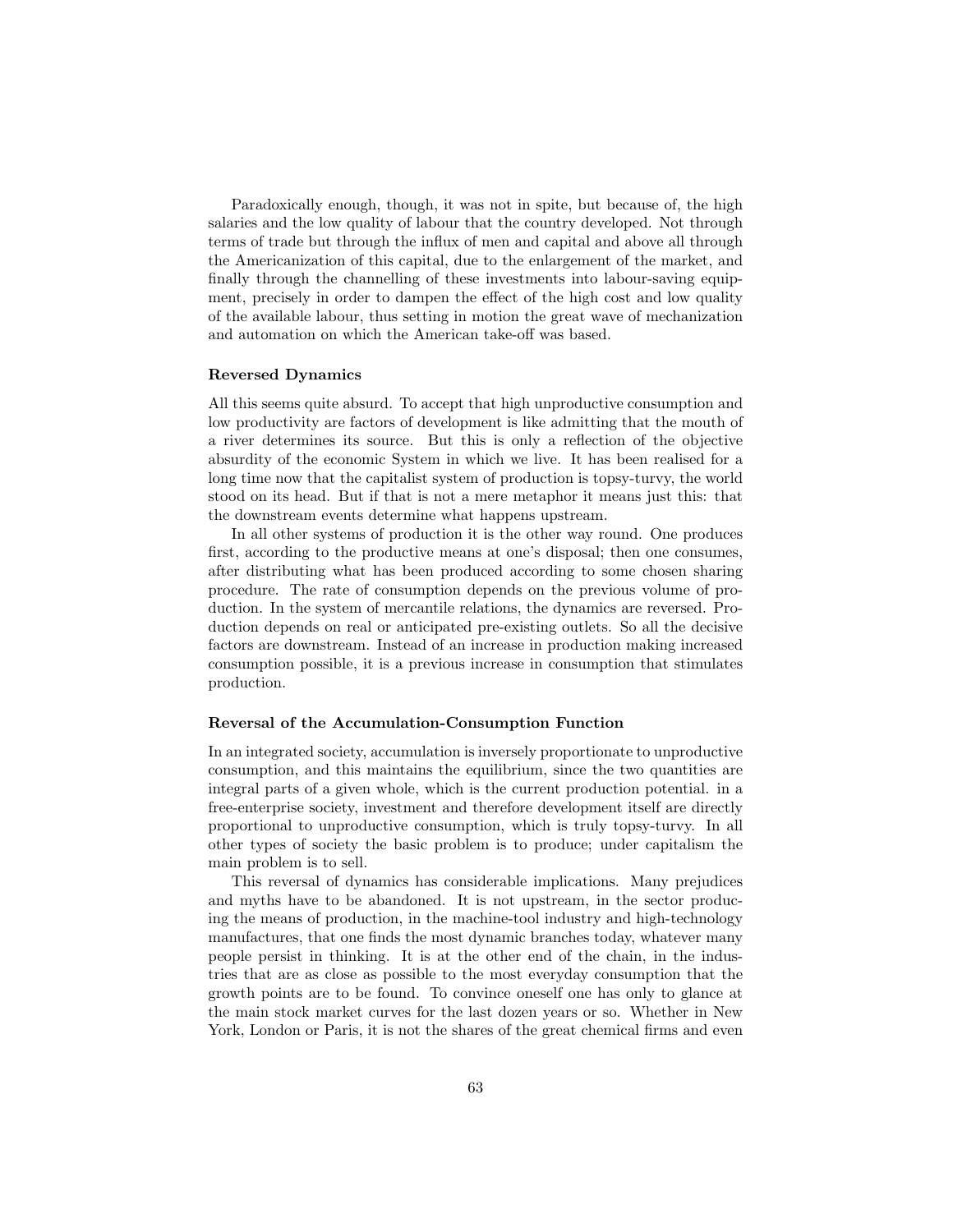less those of the metallurgical industries that are growing fastest, but those of pharmaceuticals, of well-known brands of food and drink, and also of gadgets: all those small articles whose materials are a negligible factor compared with their packaging and presentation, and where technology is nothing and publicity everything. If we take the shares in the electronic sector, which would seem to be among what are called growth stock, one finds that it is not the upstream electronics, i.e. that of the great electrical undertakings, that lead the field, but the downstream group manufacturing transistors, colour television sets, etc. Even the production of computers is losing ground. But typically enough, if one studies in this last sector the struggle going on for several years between for instance IBM and Univac or – for office machinery – between IBM and Remington, between the United States and Britain, one finds that although IBM is considerably less advanced than its competitors from the scientific and technical point of view, it gets the better of them in a decisive way because it is more advanced and better equipped than they are where marketing is concerned.

#### The Example of Oil Again

In the same way, if we take the case of oil and examine what happened before the producers got together and turned the situation upside down by a veritable coup de force, we find that what conditioned their reaction and obliged them to deliver their oil to the oil companies and to the great Western countries at ridiculously low prices was neither political domination (as we can see now, this was not very strong) nor the impossibility or even difficulty of having their own refineries and tankers, but quite simply lack of outlets, lack of a network of sales points. The advantage which Western countries had over them was neither capital, technological know-how, nor trained technicians: all this the Arabs either had or could easily acquire. What they had not got was quite simply petrol pumps and service stations,- i.e. consumers.

And the same thing can be seen today when one studies the use of the enormous funds now available to these countries as a result of the new prices. International experts cannot find any connection between roughly a hundred billion dollars on the one hand and great open spaces with a few million Bedouins inhabiting them on the other.

When one has counted the purchase of armaments, the installation of various refineries and the eventual purchase of some giant tankers, i.e. the only outlets now available (the princes' thirst for power on the one hand, operations linked with the foreign oil market itself on the other), one has already exhausted the absorption capacity of these countries, which finally represents only a small part of these enormous holdings. The remainder is to be found in Switzerland or London upsetting the international monetary System.

This is certainly not due to political domination – as one ca easily convince oneself by watching Western ministers rushing to Arab capitals and dancing attendance on their rulers. It is not due, either, to any difficulty concerning the transfer of technology. Driven by competition and acting separately fem one another, Western powers offer them every kind of technical assistance today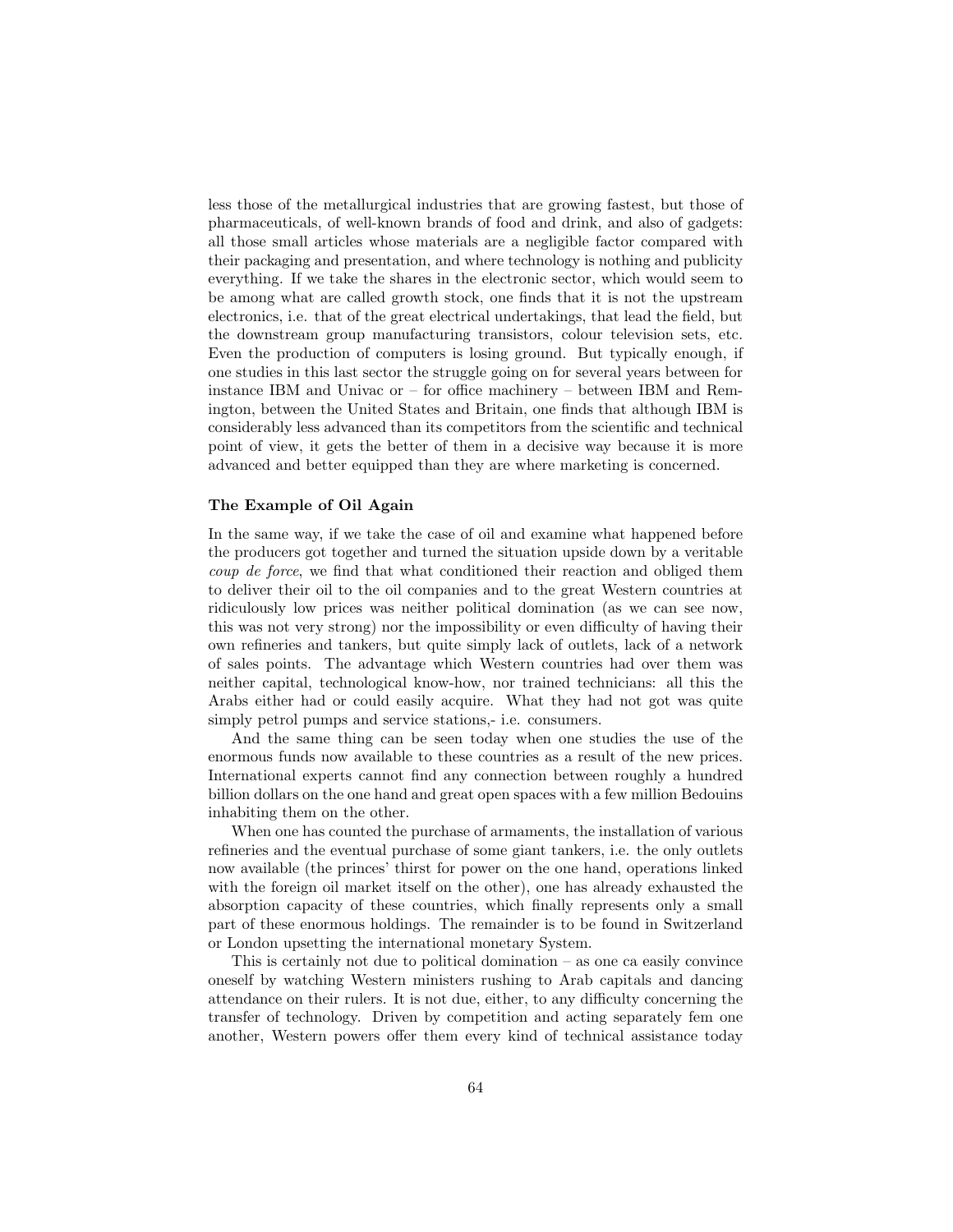at reduced prices. It is quite simply due to the purely economic fact that the internal – and I said internal – incomes of these countries are too low and that they therefore lack pre-existing internal outlets.

For there are only two ways of stimulating investments: either a mandatory centralized plan upstream or else the capitalist dynamic. And as most of these countries refuse the first, only the second remains open to them. But they are ill-placed here because of the minute scale of their home market.

So something remarkable happens. Being too poor in real terms to develop their countries in the capitalist way, they are condemned to remain underdeveloped, while still being extremely rich in the account books of the banks and in paper bonds in various foreign financial centres. After having been, for a long time, too poor to sell their oil at a normal price, it happens that when they are finally able to adjust the prices they are too poor to collect the real money these prices represent.

This deadlock is one of the signs of capitalism's basic contradiction between social production and private appropriation. On the basis of the Bedouins' actual incomes, no businessman will import new products into the Arabian deserts or install factories to manufacture them. But without new means of production the Bedouins' incomes cannot be increased.

A socialist country (or just a country with central planning) does not have this problem. If dozens of billions of dollars fail from the blue one day, it will have no difficulty in converting them into real assets. On the contrary, it would take advantage of its Bedouin's frugality to accelerate accumulation, devoting the major part of this additional income to the purchase and installation of capital goods, importing machines to build blast furnaces with which to produce steel with which to manufacture sheet metal with which to make refrigerators or washing machines in ten or twenty years time.

During the intervening period, these intermediary operations will have transformed the Bedouins into industrial workers with incomes sufficient to consume the refrigerators or washing machines. Accumulation and consumption have been treated as inversely proportional quantities, as in effect (by nature) they are. The drama of the capitalist System is that it can only function by treating these quantities as directly proportional to each other, whereas this is objectively impossible, since they are the twin components of a given entity, the national income.

#### Domination through Market Power

This is the main element of the domination which is so often mentioned and so seldom defined. Remember that Denmark has a home market larger than all the North African Arab countries and Saudi Arabia together; that Denmark and Sweden together have a larger domestic market than the whole African continent, South Africa excepted; and, if we add Norway, that the three Scandinavian countries together have a market greater than that of the whole African continent (including South Africa) and roughly equivalent to that of India; while Germany and France together have an internal market considerably larger than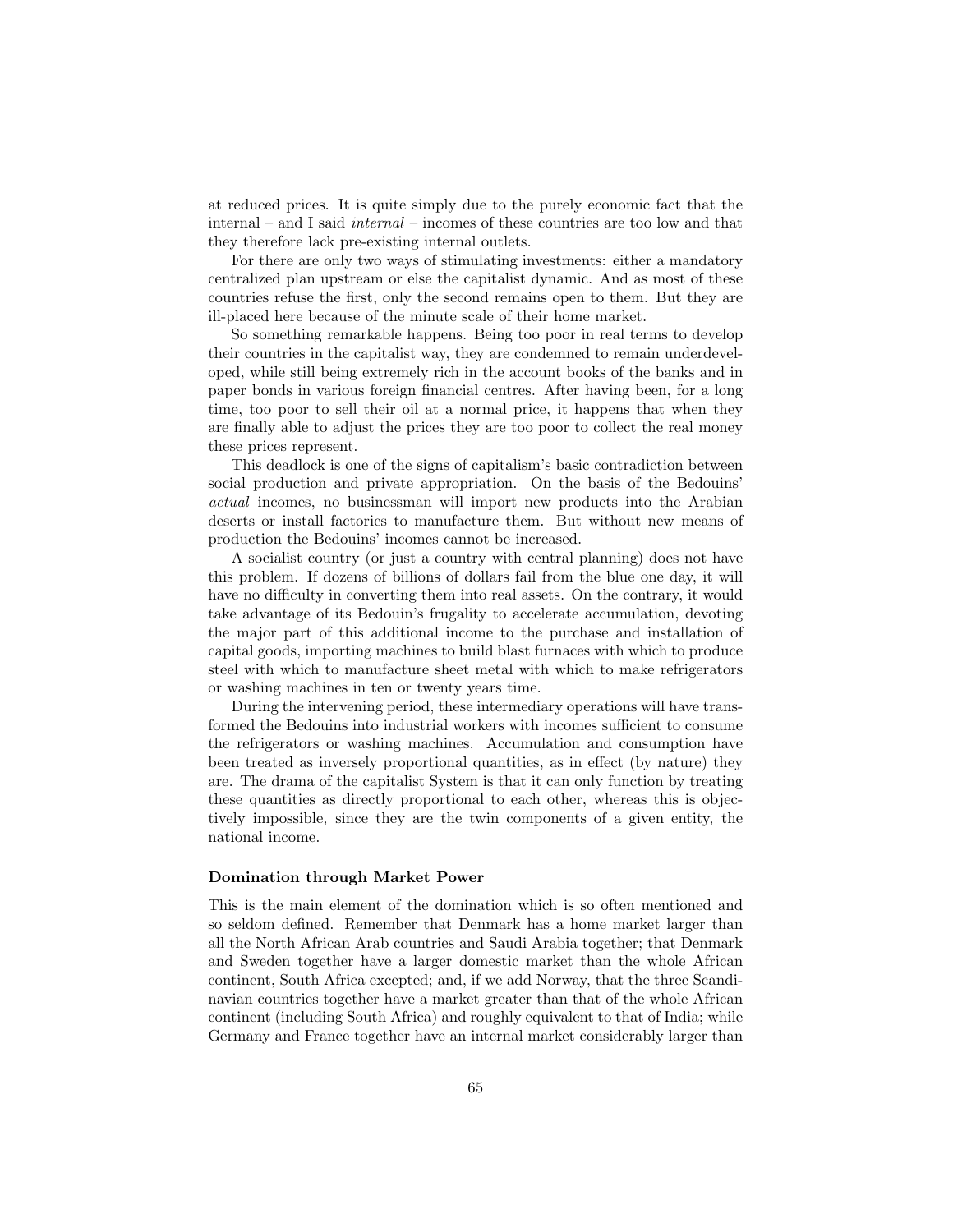that of all the countries of the Third World together, and the United States three times as large as this again.

This is why the American economy dominates the world. And this is what is represented by vague notions such as domination, hegemony, power etc. The American market absorbs of each thing about as much as all the rest of the developed and under- developed capitalist world together. This is what counts in a society where the market-place takes precedence over technology.

#### The Economics of Development

There is at present no generally agreed definition of development and therefore none of underdevelopment; and it is enough to follow any debate on the subject to realise immediately that the participants do not give the same meaning to these notions. Confusion on this point is total.

For lack of consensus as to the nature of the phenomenon, economists are led to rely explicitly or implicitly on certain indicators of highly unequal value. These have proved illusory or insufficient as the inapplicable cases continue to pile up.

Industrialization in general and manufacturing industries in particular have long seemed the main criteria of development. During recent decades an exceptionally rapid rate of growth in industrial production in the Third World (though in fact only concerning certain countries in this group) has discredited these criteria, which otherwise would have obliged people to recognise that development is not irrevocably blocked by dependence and that countries like Taiwan or the Ivory Coast are on the way to emerging from their underdevelopment without abandoning the framework of the capitalist production system (which these thinkers consider to be impossible) or that on these terms Greece is less developed than Brazil (because considerably less industrialized), which seems absurd. And if we define industrialization in relative terms as the proportion of the labour force working in the industrial sector or as the proportion of this sector's production in the total product, we risk considering Argentina as being as highly industrialized and Hong Kong as being even more highly industrialized than the United States, while Spain would be near the level of Australia or New Zealand.

So the indicators have been altered, and a kind of hierarchy has been established between the various industrial branches. It was discovered in turn that heavy industry, metallurgy, the chemical industry, or even some sector situated upstream from all the others (which could be called la) producing the means of production, were the vectors of development. So Australia, New Zealand, Denmark and Canada suddenly found themselves excluded from the club of developed countries, and Belgium became a marginal case since it lacked any electrical engineering industry worth mentioning.

Other development specialists have decided that what matters is not the degree of industrialization in itself, but the place each country occupies in the international division of labour and therefore its specialization in international trade not the proportion in which it produces industrial goods or agricultural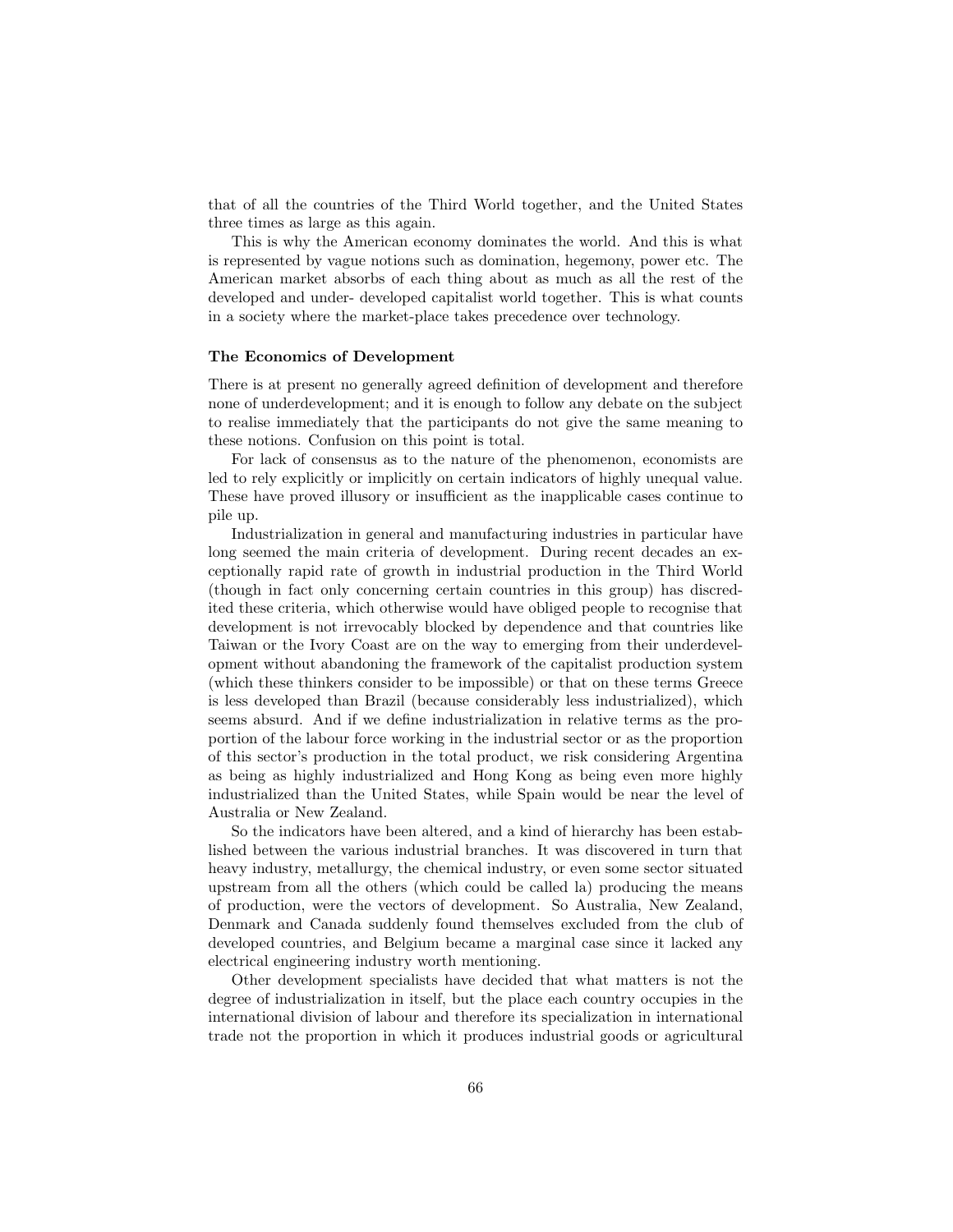produce, but that in which it exports them. In this case Holland, Denmark, Sweden, Canada, Australia, New Zealand and even the United States are less developed than Japan.

The inadequacies are accentuated when, begging the question so to speak, one ceases to try and measure development and considers only the prerequisite conditions – whose effective action has never been demonstrated, whether positively or negatively. Thus the underdevelopment of Latin America is explained by the domination of multinational corporations, after which the pernicious character of these firms is explained by the underdevelopment of the countries they invest in, particularly those in Latin America.

In the end, if the penetration of foreign capital were the essential blocking force and the main factor of underdevelopment, we should be obliged to say that Canada is the most underdeveloped country in the world and India the most developed one, since the former beats all records in the field of the foreign takeover of national industries and the latter is the country par excellence where it was the local bourgeoisie that promoted industrialization and where foreign investments are relatively insignificant.

The uncertainties grow when one resorts to lateral indicators like the relative importance of the service sector or the existence of a so-called pre-capitalist sector. The first indicator is quite useless, since excess growth in the service sector can be found at both extremities, whether of development or underdevelopment. As for the second, it is an illusion. For in the first place "distribution dominates production" and the various branches acquire a capitalistic character because of their dependence on a dominant capitalist market, not because of their own labour conditions. And secondly it is not at all clear, according to generally admitted criteria, that agriculture (the sector in question) is really more capitalistic in developed countries than in other countries.

In fact those who point to the existence of pre-capitalist relations themselves situate the change from simple commodity relations to capitalist relations at the moment when the labour force itself becomes a commodity. In this view, the measure of the capitalist character of social production relations is the existence and relative number of the wage-earners.

But on this basis, as odd as it may seem, the agriculture of the industrialized countries is, on average, less capitalist than that of Third World countries.

The following table is very revealing in this respect: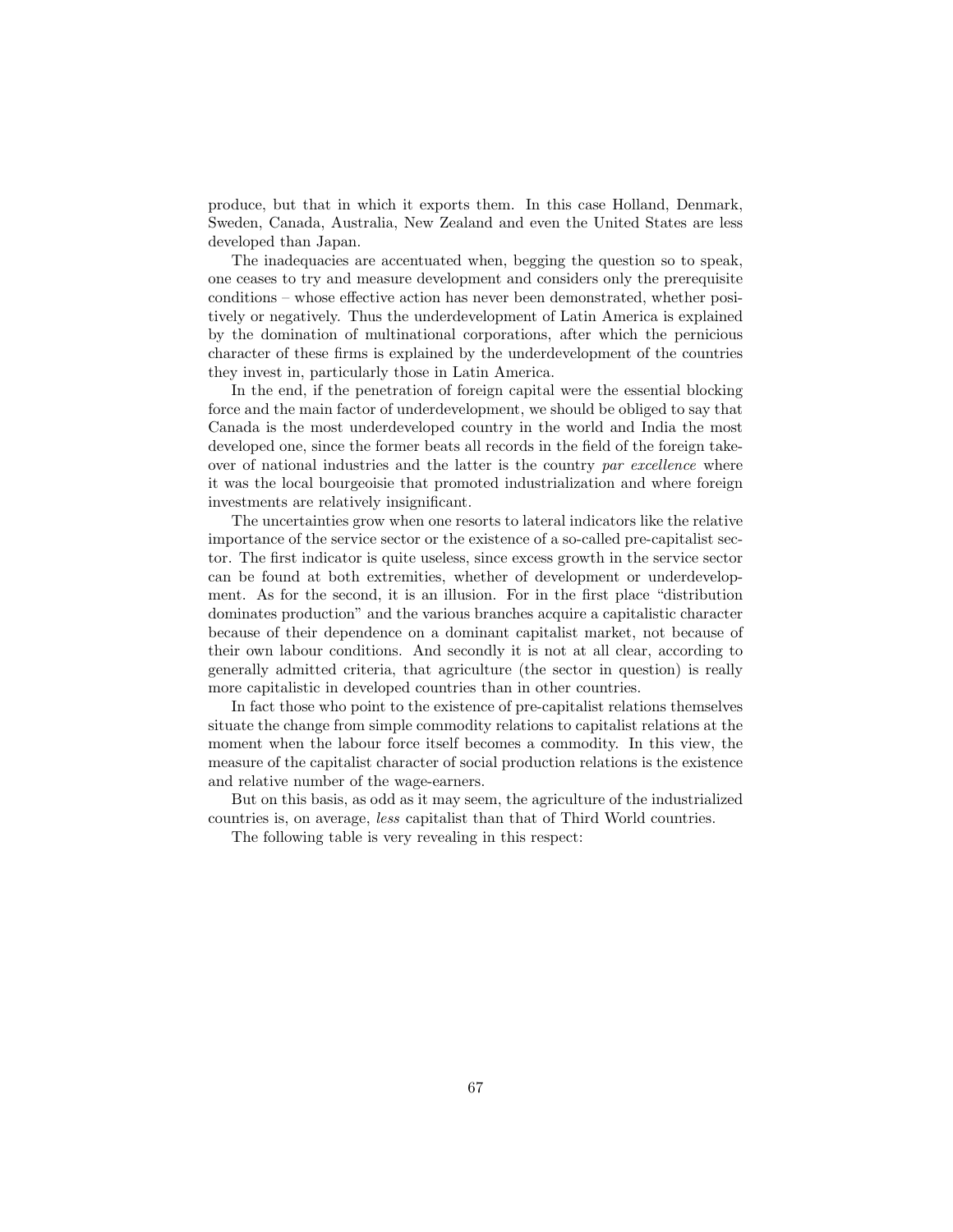|  | Number of wage-earners per 100 persons in agriculture, in 1969 |  |  |  |  |
|--|----------------------------------------------------------------|--|--|--|--|
|  |                                                                |  |  |  |  |

| Chile     | 68   | France      | 25      |
|-----------|------|-------------|---------|
| Portugal  | 59   | Netherlands | 23.6    |
| U.K.      | 53.5 | Denmark     | 23      |
| Mexico    | 51   | Finland     | 21.5    |
| Argentina | 49   | Morocco     | 21      |
| Ceylon    | 45   | Indonesia   | 17      |
| Colombia  | 43   | Pakistan    | 15      |
| Australia | 37   | Ghana       | 14      |
| Sweden    | 36   | Korea       | 12      |
| U.A.R.    | 35   | Philippines | 12      |
| Italy     | 33.4 | Norway      | 12      |
| Venezuela | 33   | Germany     | 11.8    |
| U.S.A.    | 33   | Austria     | 10      |
| Peru      | 32   | Greece      | 8.2     |
| Spain     | 31   | Belgium     | 7.7     |
| Canada    | 27.6 | Luxembourg  | $6.5\,$ |
| Brazil    | 26   | Japan       | $3.5\,$ |
| Iran      | 25   |             |         |

As can be seen, on the whole it is the underdeveloped countries that head the list here. In the first 7 places 6 belong to underdeveloped countries and only one – the United Kingdom – to a developed country; while the seven last all belong to developed countries. There are only four countries where there are more wage-earners then independent farmers and three of these are Latin American countries. On the other hand, countries as developed as Belgium, Luxembourg and Japan have from  $2\frac{1}{2}$  to 1 wage-earner for 30 independent farmers. The most capitalistic country in the world, the United States, only has one wageearner for two independent farmers, which would give it a pre-capitalist image if one confined oneself to production relations alone. And anyway if one kept to these relations one would have to conclude that world agriculture as a whole is pre-capitalist, since in the overwhelming majority of cases – developed and underdeveloped countries alike – the number of wage-earners is considerably less then that of independent farmers.

# 4.2 Economic Development and Social Transformation

Quite apart from these ambiguous definitions there is also the fact – which is one source of ambiguity – that many economists, particularly among those who criticize dominant economic theory and study unequal development in terms of exploitation and antagonism, identify economic development with the revolutionary or socialistic transformation of society. They therefore deny the existence of the former in so far as they perceive the absence of any sign of the latter.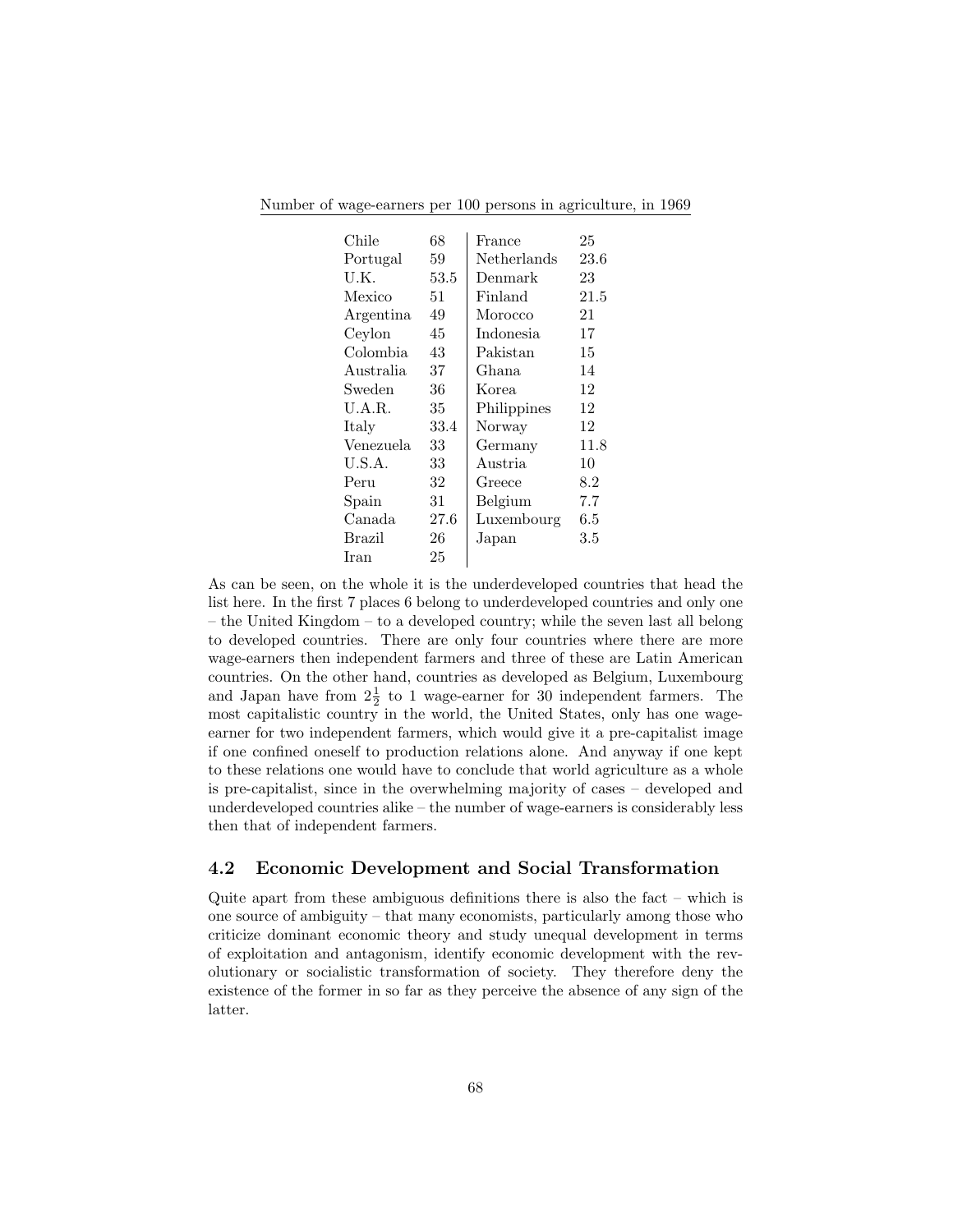Such a position is completely mistaken in a world where the capitalist system of production dominates and where it is the capitalist countries that are ahead in economic development. It ends up by obscuring instead of clarifying the problems.[13](#page-0-0)

All production systems have a given economic development potential which forms the basis both of their validity and of their historical limits. Where the capitalist system is concerned, this historical role is very much more marked than in the Systems that preceded it. For it is directly linked to the factors conditioning the dominant class.

One can therefore indicate the limits that this or that system of production, and particularly the capitalist one, impose on the development of certain countries under certain historical conditions. But one cannot say that the system of production itself is necessarily contrary to development as such.

In spite of their interaction, it is finally economic development that determines social development. One can therefore try to explain the economic backwardness of this or that country – Brazil for instance – by the "blockage" resulting from its insertion into world capitalist relations and perhaps attribute this economic backwardness to the social backwardness. But one has to observe the existence of the first kind of backwardness on its own terms and not deduce it logically from the existence of the second kind.

What are these terms? It is precisely the answer to this question that contains the key to the solution of the wider problem.

There was a time when these terms were simple. If people spoke of development they knew what they were talking about. It was clear to everybody that "development" could not mean anything but development of the productive forces.

In this sense, development and under development were defined relatively (quantitatively) in comparison with the technical and technological potential corresponding to the dominant system of production during the period under consideration.

If development is nothing but development of the productive forces and if we take into account the fact that the productive forces open to development are first the labour force, and secondly the material means of production (produced by man himself), we must conclude that what is developed is the quality of the labour force itself (qualification of the worker) on the one hand, and the quality and quantity of the tools (in the widest sense) on the other.

This implies not only the progress of human knowledge, but also and above all the accumulated product of past labour. In other words, to improve production techniques it is necessary not only to have reached a certain technological level but also to be able to "finance" its application to production.

A long apprenticeship training of the worker corresponds to a relative lengthening of his inactive life, during which he consumes without producing. The product of the work of those who are actively employed must therefore leave

<sup>&</sup>lt;sup>13</sup>Cf. the article by Bill Warren, 'Imperialism and Capitalist Industrialization,' in the New Left Review No.81. Also the article by A. Emmanuel, 'Myths of Development versus Myths of Underdevelopment,' in New Left Review No. 85, May-June 1974.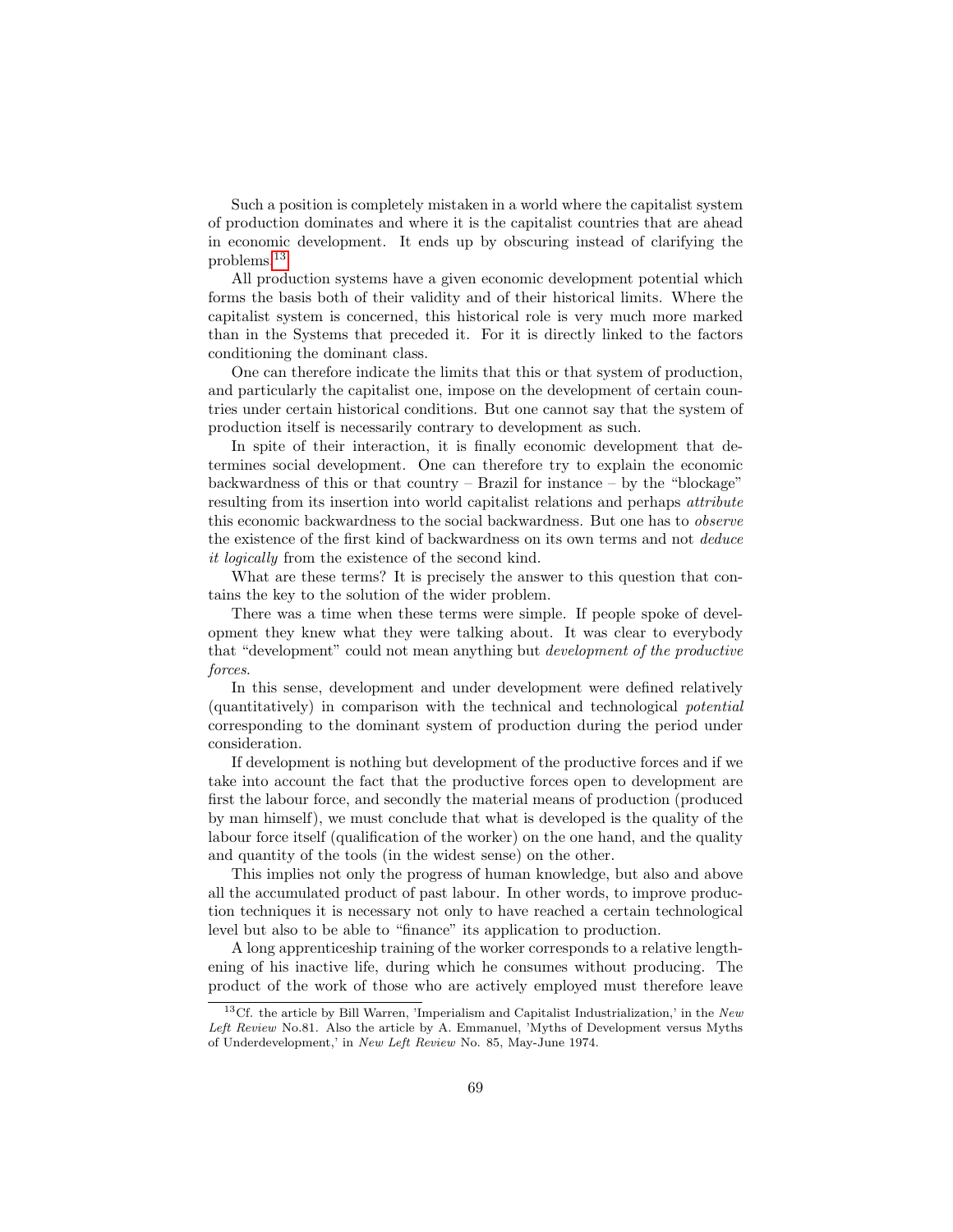enough surplus to supply the needs of this additional number of inactive persons. Moreover it is not enough to invent new manufacturing processes. One must have been able, previously, to devote working time and other necessary resources to effectively producing the corresponding machinery and other equipment.

In this sense, economic development allows men to increase the contribution of natural forces to their productive effort and – for a given environment and given natural resources – to obtain a greater effective production of goods and Services per unit of labour.

The productivity of labour thus becomes the only relevant measure of development. Why of labour alone? Because it is the only physiologically limited factor. For a given number of persons whose material well-being has to be ensured, for a given number of mouths to be fed, a community can dispose of any amount of land or equipment, but it will never dispose of more than a certain number of hands, a certain number of active workers and therefore of a certain amount of labour- power. And since the proportion of active workers is given, the productivity of labour – i.e. the amount of use values produced per active worker – provides us with a direct measure of the material well-being, and therefore an immediate measure of development.

But as we have just seen, the amount of use values produced per unit of labour depends (apart from given natural conditions) on the one hand on the mass of available equipment of all kinds and on the other hand on the qualifications of the workers themselves. It depends on the respective ratios of machines and brains to the total labour force. The first ratio is expressed by what Marx called the organic composition of capital; the second comprises what we have suggested calling the organic composition of labour.

But both the training of brains and production of machines, in any system of production, or their acquisition from outside the community in question in mercantile production relations, imply their "financing" by a previous accumulation.

Consequently (and leaving aside all question of the unilateral transfer – and perhaps exploitation – between one group of men and another), development presupposes the existence of a current production surplus over and above current consumption and the later productive use of this surplus.

#### Accumulation

The possible existence of a surplus appears as soon as a day's production provides even a little more than the minimum daily subsistence essential for the mere survival of the worker and those of his family who are unable to work and whom he must therefore support.

This type of situation arose very early on, as soon as man had been able to improvıse a few rudimentary tools, perhaps in neolithic times, certainly with the cultivation of the land.

But this potential surplus could only become effective, i.e. effectively subtracted from current consumption and accumulated, under certain social conditions. For even if the surplus is produced by the individual worker, it can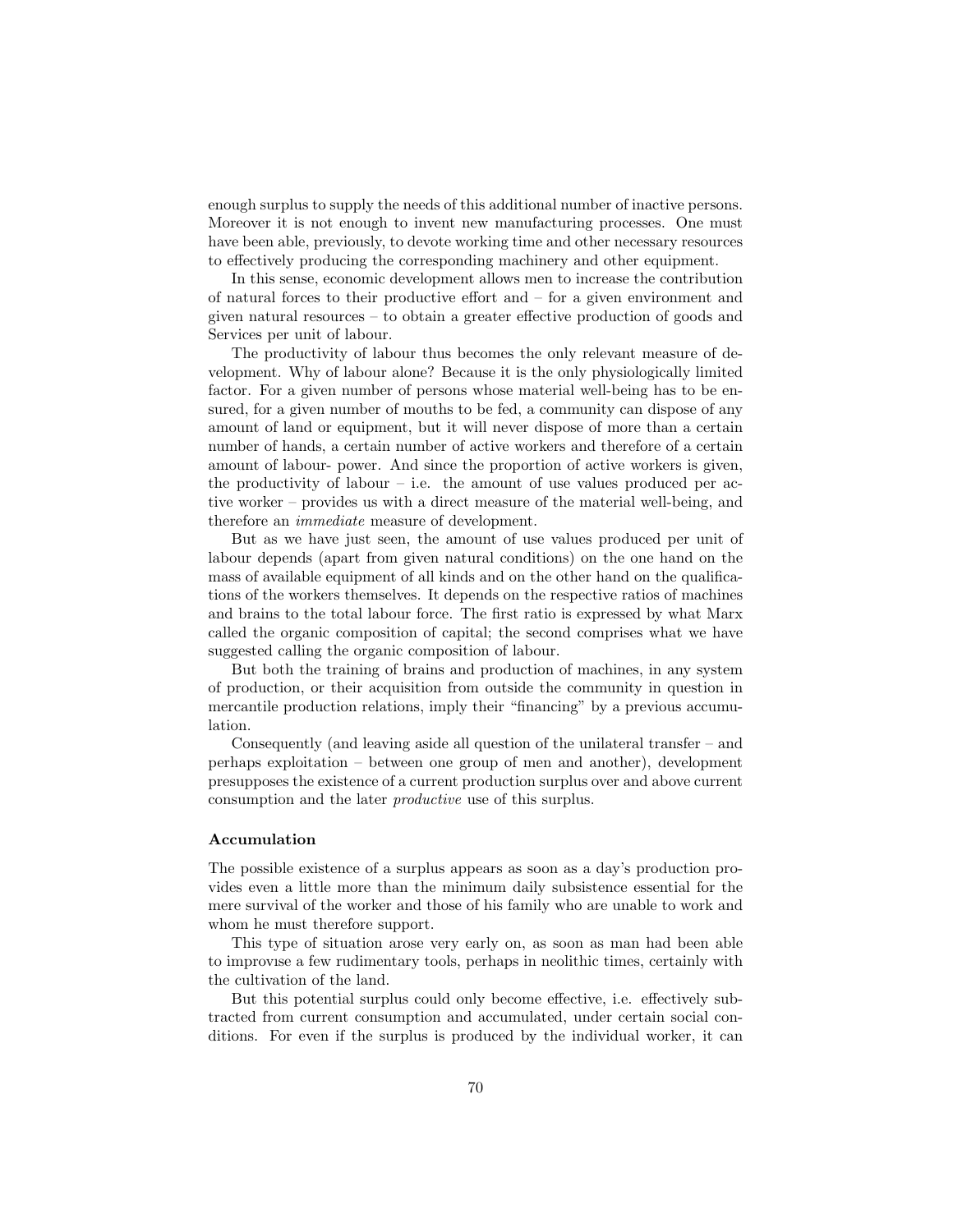only be accumulated and mobilized at the level of the community. Hence the decisive importance of social production relations for the effective creation of the surplus and its use for the purpose of accumulation.

It still has to be added, though, that an accumulated surplus does not automatically become a surplus used to increase the productivity of future work (training of brains and production of tools). it is not necessarily and in all cases invested productively. It can be used unproductively, particularly to constitute treasures, to build mausoleums, cathedrals etc. so not only its creation – the passage from potential surplus to effective surplus – but also its use depends on social production relations.

In this connection, a first distinction must be made between integrated and antagonistic societies. in an integrated society, for instance that of a primitive community, the producers themselves give up part of their unproductive consumption. Whereas in antagonistic societies, the mobilization and accumulation of the surplus is carried out through appropriation and therefore through exploitation of the direct producers.

It then becomes important to know, not only whether the society being considered is an integrated society or a class society, but also the exact nature of the exploiting class. In particular a clear distinction must be made between the capitalist system on the one hand and the class systems that preceded it on the other. In all those systems the accumulation of the surplus was aimed essentially at unproductive ends, such as prestige. its productive use was merely a by-product, whereas with the bourgeois revolution a class came to power for the first time for whom productive accumulation was an end in itself and unproductive use of the surplus the by-product.

It is in this context and on the basis of a very long previous technological accumulation that what is called the industrial revolution happened.

#### The Two Types of Bourgeois Revolutions

At the time when the bourgeois class emerged as the vector of a radical transformation of society (the most radical of all since the dislocation of the primitive community and the beginnings of the class struggle), almost the only source of surplus was the labour of peasants on small plots of land. The problem of the industrial revolution was therefore the problem of the extraction, mobilization and use of agricultural surplus on the one hand, and the transfer of part of the active population from that sector towards the industrial sector on the other. The two operations are not possible unless the productivity of agricultural labour is sufficiently increased above a certain threshold allowing the creation of a surplus, which will help to finance the development of the other sectors on the one hand and enable the same quantity of goods to be produced with less manpower on the other. in other words, those who remain in agriculture must be able to feed those who leave the land.

The problem of the "industrial revolution" therefore becomes a problem of the mechanisation of agriculture, and (except where socialistic procedures speed up the various stages, which is only possible in certain historical conditions), this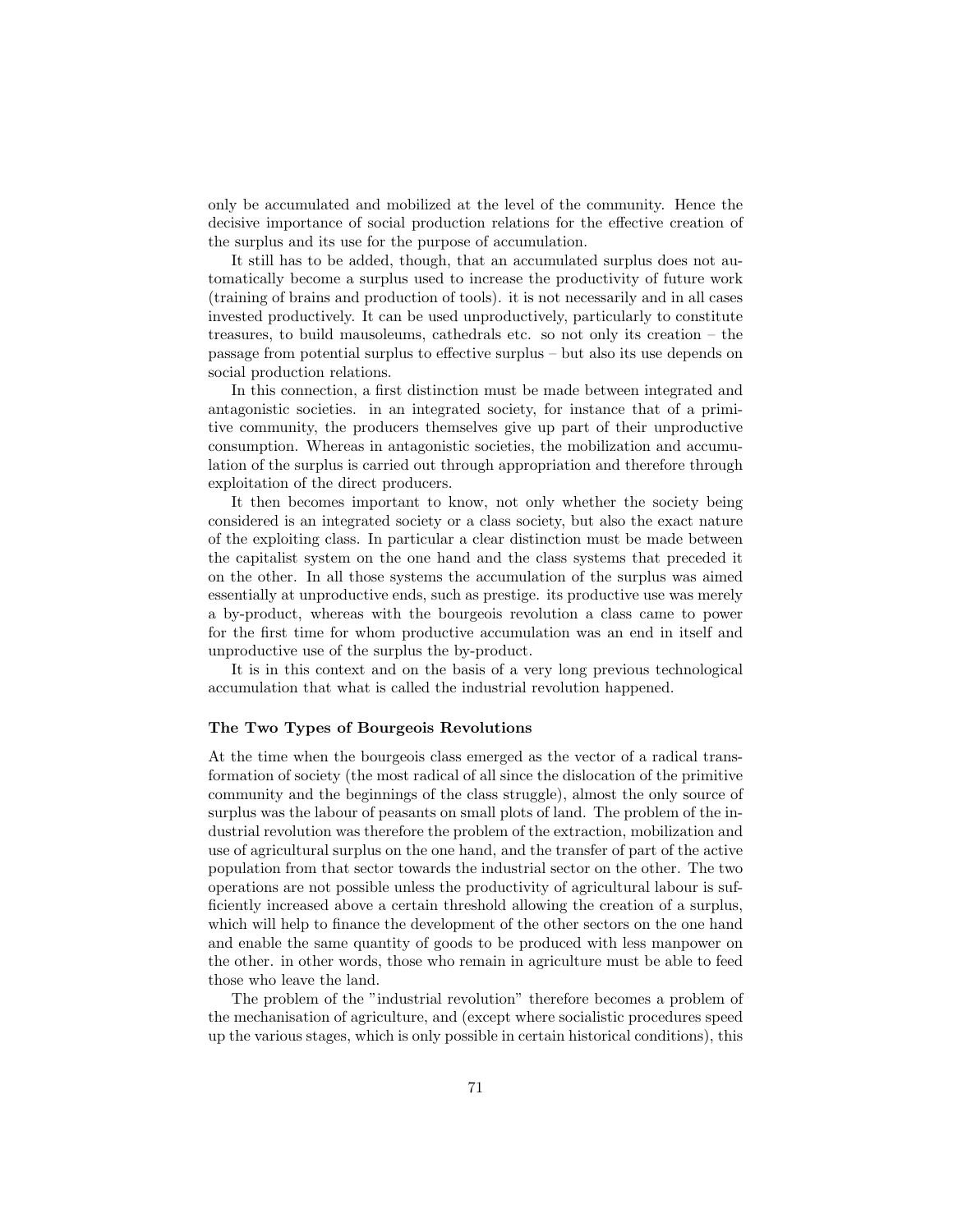mechanization implies the introduction of capitalist relations into agriculture itself, since the capitalist farm has a far higher capacity to absorb machines than the peasant holding.

If this is so, there are only two ways it can be achieved: by the direct transformation of the property of the main landowners into capitalist property, or by the transformation of peasant holdings into bourgeois properties, until such a time as mercantile relations transform them (through the proletarianization of some and the enrichment of others) into capitalist property. In both cases, and willingly or not, one has to expropriate the peasants - immediately and violently in the first case, slowly and gradually in the second. (In the first case they are directly expropriated, which seems the most rational way; in the second their rights are consolidated at first and they are expropriated afterwards, which seems absurd).

It is here that we come up against the political factor of the power relations of the moment. The revolutionary bourgeoisie cannot fight on two fronts. Either it reaches a compromise with the feudal lords and both of them expropriate the peasants, the feudal lords themselves become capitalists (as happened in England), or it allies itself with the peasants and abolishes feudal rights (as in France). In the first case, the "revolution" is a peaceful one, politically speaking, and - paradoxically enough - it therefore manages a total take-over on the economic level, thus allowing the productive forces to leap ahead. In the second case, the political revolution is a drastic one, and through it a hybrid system is established, which results in a pre-capitalist peasant agriculture becoming a brake on the economy and a burden for the future.

# 4.3 Development and Industrialization

We have seen that the main motive forces behind development are mechanization and education; the replacement of hands by robots and of muscles by brains. But blinded by the fact that it is industry that produces robots and stimulates the training of brains, many economists have lost sight of the fact that it is not production of machines in certain specific branches that raises productivity, stimulates the technical education of the worker and finally produces abundance, but the use of machines and technicians in any branch (including the machine-tool branch, where, it so happens, relatively fewer machines are used than elsewhere!).

It is true that all branches do not have the same capacity to absorb robots and brains. Development strategy therefore implies certain choices. But if it is the manufacturing industry that produces machinery, it is not *necessarily* the branches of this sector that have the greatest potential use for machines and technicians. In agriculture, stock breeding, fisheries, mining industries and even in the service sector there are branches that have the capacity to absorb machines and engineers (and through capital and qualified labour) greater than that of certain branches of the manufacturing industries. This is reflected in the output per active worker, since it is this output that remunerates the capital and the qualified labour engaged in its production. It also varies according to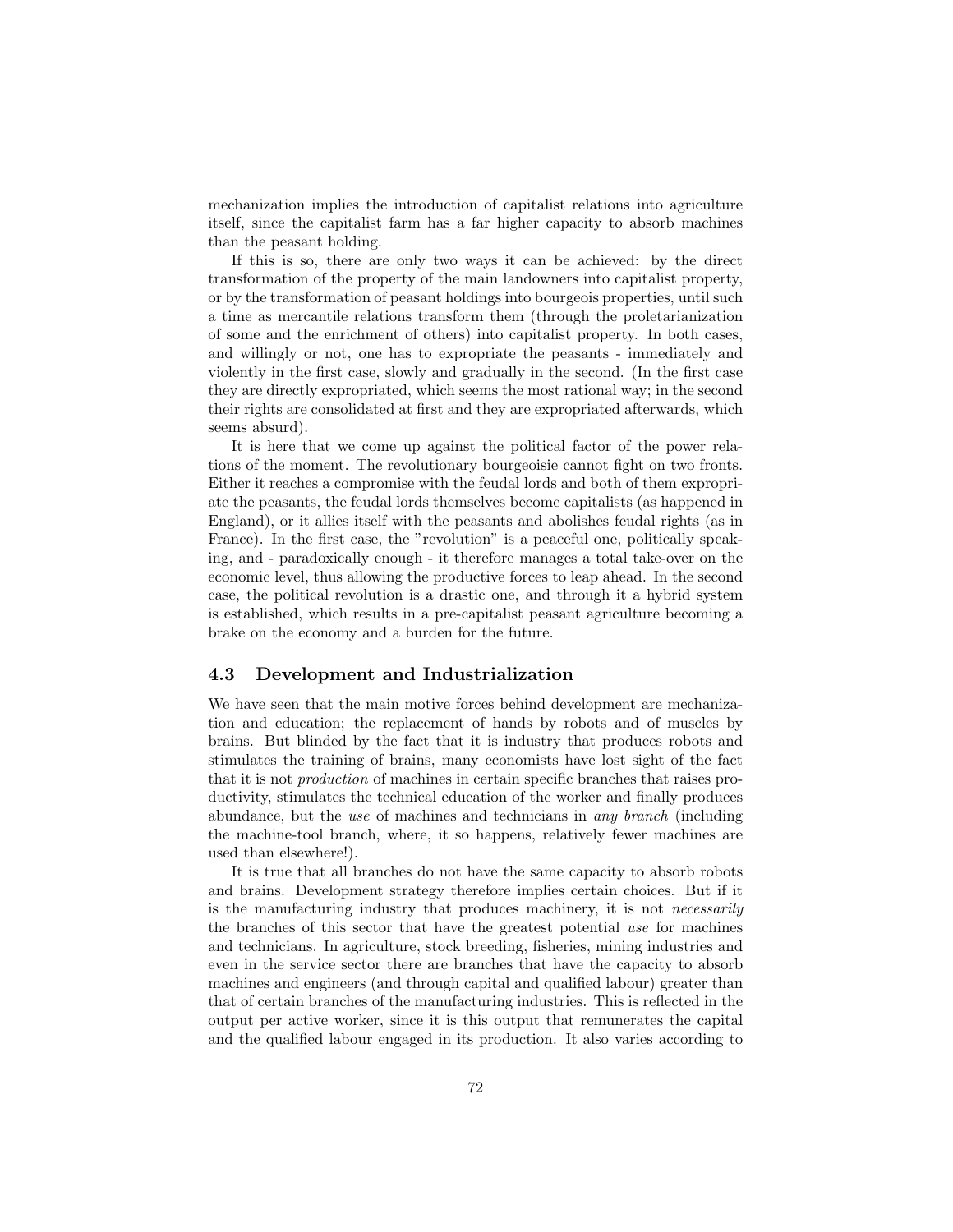the techniques used in each branch in each country under consideration. Just as there is an advanced industry and backward agriculture, so there can be modern agriculture and backward industry.

The annual return per active worker in the manufacturing industries of the underdeveloped countries was \$592 in 1959. So these industries were very backward, since during the same period the manufacturing worker in the OECD area produced an average of \$3,760, and in North America \$7,180.

During the same period, the agricultural worker of the main OECD countries produced an average of \$31,860 a year and the North American agricultural worker \$33,638. This is truly modern agriculture.

If we jump a decade and take 1970, we find that the gap between the modern agriculture of one group of countries and the backward industry of the other group has widened instead of narrowed. The manufacturing worker in the Third World has certainly progressed, passing from a product of \$592 to \$3994, at current prices. But the average agricultural worker in the developed countries has passed from \$1,860 to \$34,488 and in North America from \$33,638 to \$38,095. in constant prices, the productivity of the manufacturing labour force in the Third World passed from an index of 100 to an index of 129, while the productivity of agricultural labour in the whole OECD area went from an index of 100 to 171. As for industrial productivity in the developed countries, it went during the same period from an index of 100 to an index of 160.

It is therefore clear that it is not by transferring its factors from agriculture to industry that a country develops, but by modernizing both sectors. The superiority of OECD countries over the Third World docs not consist in the larger place held by industry in their national production, but in the fact that both their industries and their agriculture are far superior to those in the Third World. The development frontier does not run between agriculture and industry but between two totally different kinds of agriculture and industry.

The difference between a mechanized agriculture and an unmechanized one is considerably greater than the difference between agriculture and industry both of which are undermechanized and underdeveloped.

In the extreme case, if the Third World completely abandoned agriculture and transferred the whole of its labour force to an industry of the same type as it had in 1959, its GNP would only rise from \$140 to \$244 per head and it would still be very far from crossing the development threshold; whereas if by some miracle it had been able to modernize its agriculture in 1959 to the American standard, it would - using the whole of its active population - have raised its GNP from \$140 to \$1,370 per head, which was the average at the time for the OECD countries.

Naturally this is a purely theoretical exercise. In the impure realm of reality it is impossible to mechanize one's agriculture without going in for a certain amount of industrialization at the same time. So economic development is necessarily accompanied by a transfer of the active population from agriculture to industry. But between the two phenomena the causal link is not a linear one: it is merely a question of concomitance or co-existence. Industrialization is not the structural condition of development, but only its symptom or syndrome.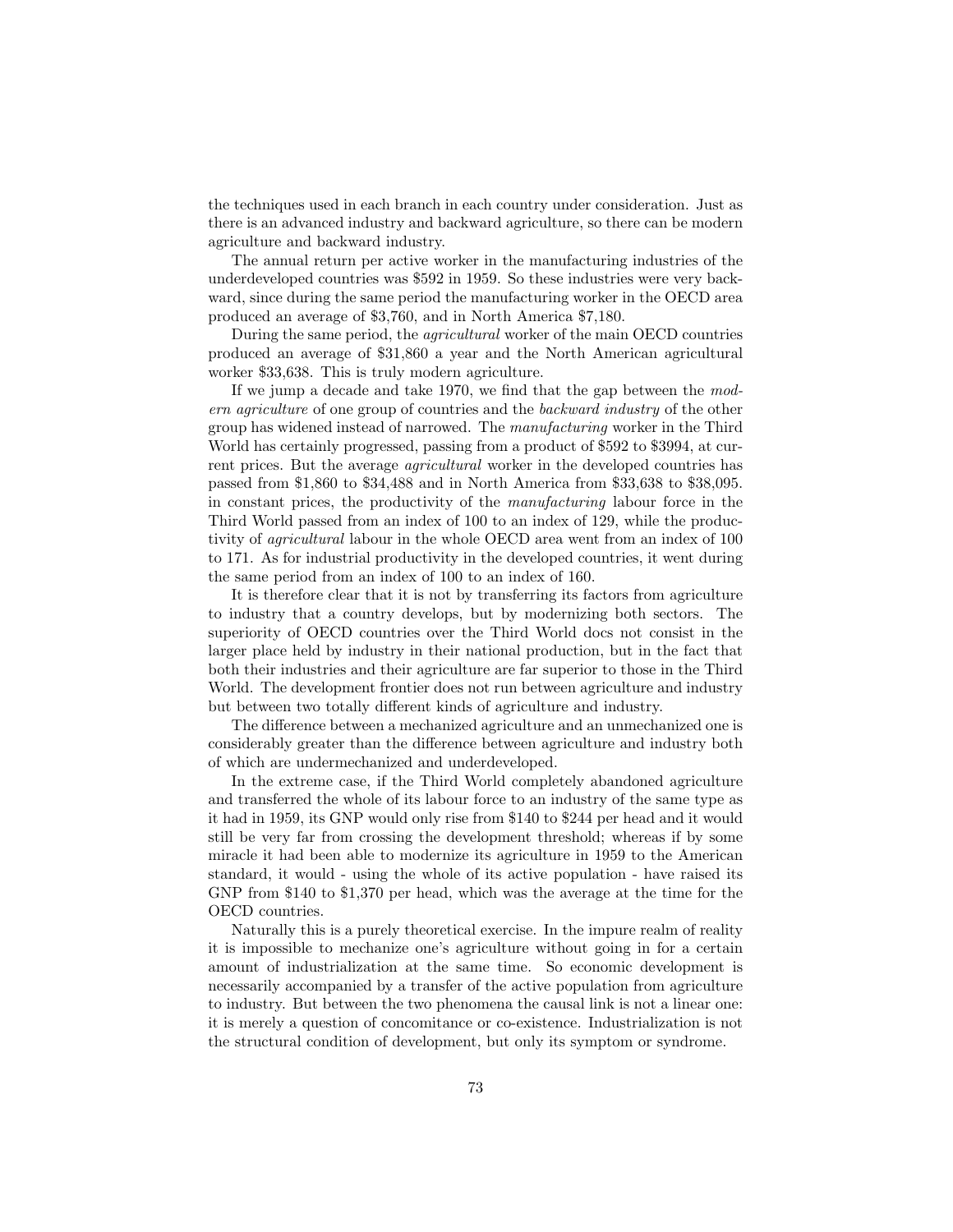In other words, the transfer from agriculture to industry does not happen because agriculture is backward in itself and industry advanced, but simply because the range of industrial goods is so much wider than the range of agricultural produce, and their proportion in the housewife's shopping basket is an increasing function of a rising standard of living, with the result that - the constraints of foreign trade and certain minimal dimensions of the country being given - the outlets of agriculture are soon saturated.

Suppose that in the United States the other sectors were to produce less value per worker than the agricultural sector; suppose the rest of the world agreed to completely abandon its own agriculture and to import from the United States all the agricultural produce it needed, supplying in exchange all the industrial goods required; suppose the natural factors of cultivatable land etc., were unlimited in the United States, that the transfer of equipment and men from one sector to the other raised no problems and that transport charges were nil: it would still be impossible for the United States to profit from this situation and specialize 100% in agriculture, for the simple reason that the 80 million American workers, working in an agricultural sector as productive as theirs, would produce a *volume* of agricultural produce more than twice that consumed under present conditions by the whole population of the globe (communist countries included).

So it is not because agriculture is backward that men leave the land, but on the contrary because it is relatively too productive in relation to the scale of needs. What development presupposes is not industrialization but first and foremost a rise in agricultural productivity sufficient for those who remain on the land to feed those who leave it.

So the most decisive factor among those that facilitated England's industrial revolution in the middle of the  $18^{th}$  century was the considerable superiority of her agriculture over that of the continent (England was at that time a net exporter of cereals) so that she was able to organise the transformation of part of her peasants into urban proletarians without risk.

## 4.4 Growth and Development

Because they confuse the idea of development with that of socially satisfying development and consider that the latter can only be obtained after a radical transformation of social production relations (which is tautological for those who desire this transformation), some people have been rather badly shaken by the "stubborn" facts of concrete reality.

So they have either had to beg the questions or to resort to the ambiguities of certain ill-defined qualitative distortions.

An example of the first procedure: the concept of "independence", taking care not to clarify whether and to what extent it is political or economic and how the two elements are determined. One begins by explaining that "dependence" blocks economic development. When this explanation is belied by the fact that certain countries enjoy a certain amount of development in spite of an influx of foreign capital and the stranglehold of multinational companies, one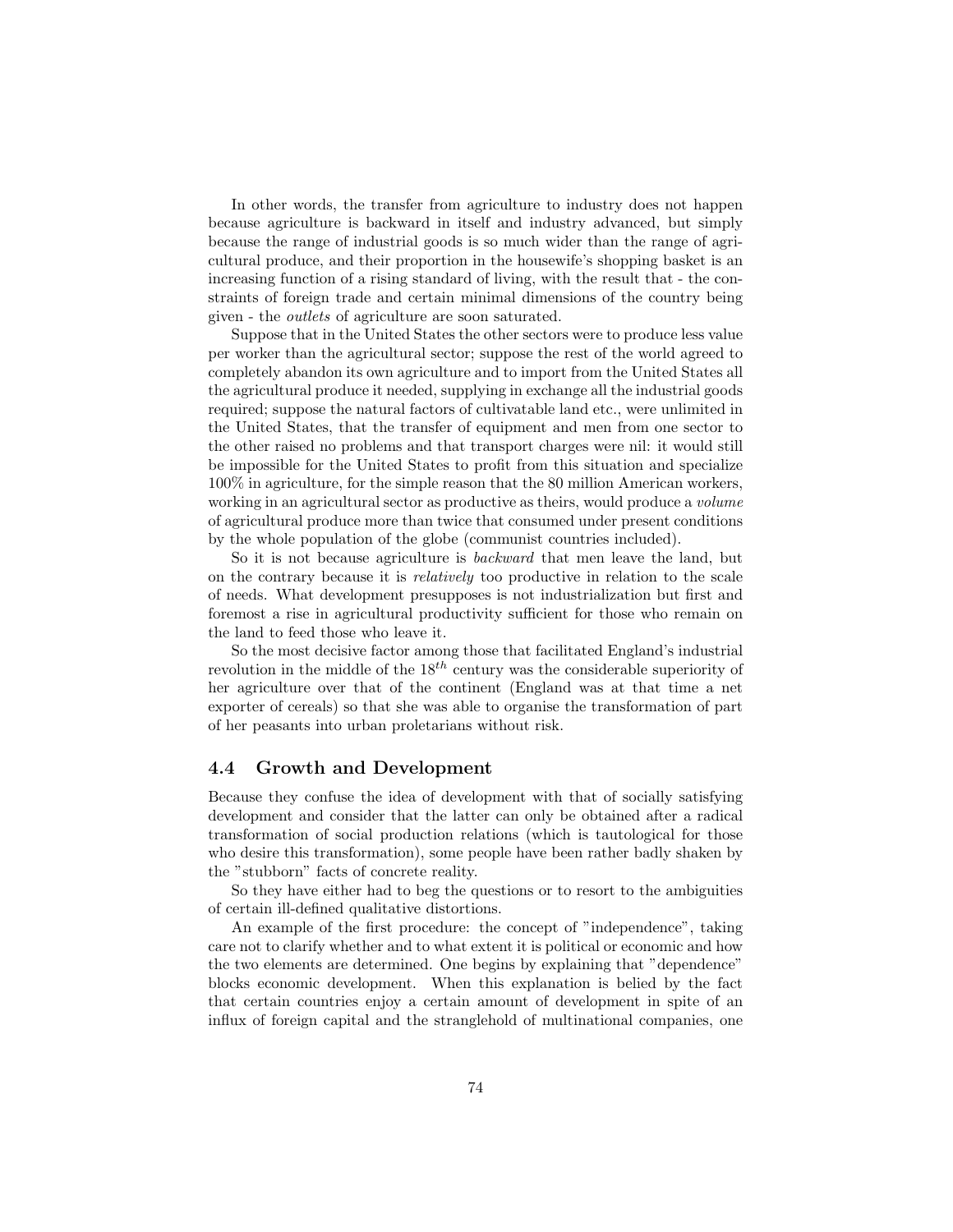simply denies the existence of this "perverse" development on account of the "dependence" of the country in question.

So what is the good of wasting time looking for causal relations between dependence and underdevelopment when by definition the latter is nothing but another word for the former ......

Once this identification has been made and "development" simply raised to the status of a mere synonym of non-dependence, one naturally has to find another word to describe the condition of certain dependent countries (and even very dependent ones) in which the productive forces have undergone some development, accompanied by a certain degree of industrialization and an increase in both labour productivity and gross industrial product. This word is "growth", considered to be something quite different from development.

So what has happened in Taiwan, the Ivory Coast and Brazil is by no manner of means development, but only growth. Thanks to this word, a certain kind of neo-dialectics is saved. The "paradox" of countries that appear to be particularly dependent yet which nevertheless enjoy an exceptional rate of industrialization is thus swept aside.

And how can one distinguish this false, illusory growth from true, sound development? By the fact - or so we are told - that the present industrialization of the periphery is structurally different from the past industrialization of the centre. The difference is said to consist essentially in that, unlike the centre, whose industrialization resulted from the spread of the benefits of technical progress the creation of mass markets, the generalized consumption of new products, and therefore from an increase in real wages, in the present ("dependent") countries on the periphery, industrialization is taking place on the narrow basis of consumption by an elite, while the vast mass of the population lives outside this isolated enclave, has a qualitatively different kind of consumption, and only interests the advanced sectors in so far as it is a reservoir of cheap 1abour.

To make the story more believable, one compares the present situation of the peripheral countries concerned, particularly Brazil, with that of the advanced capitalist countries at the end of the  $19^{th}$  and the beginning of the  $20^{th}$  centuries.

But it is not at all true that, on a comparable level, the range of consumable incomes of the various classes was narrower in the developed countries at the time of the "takeoff" than it is in Brazil today.

Naturally the comparison between Brazil now and England, the United States or Germany at the end of the  $19^{th}$  or beginning of the  $20^{th}$  century can only be wholly false. Those "central" countries were at that time so far above the present level of Brazil that any idea of making a comparison is lunacy.

If one really wants to compare Brazil with England at any point in her past development, one has to go back, not to 1930 or 1900, but beyond 1830. At that date England already had an annual national income of about £400m. for a population of 14 millions. In other words £28 or £29 of the money of that time per head per year, which corresponds in purchasing power to 700-725 dollars today, i.e. 70% higher than Brazil now. What is more, (a) 37.5% of this income came from the manufacturing industries against only about 20% in Brazil today; (b) some 2% of the English labour force was engaged in manufactures as against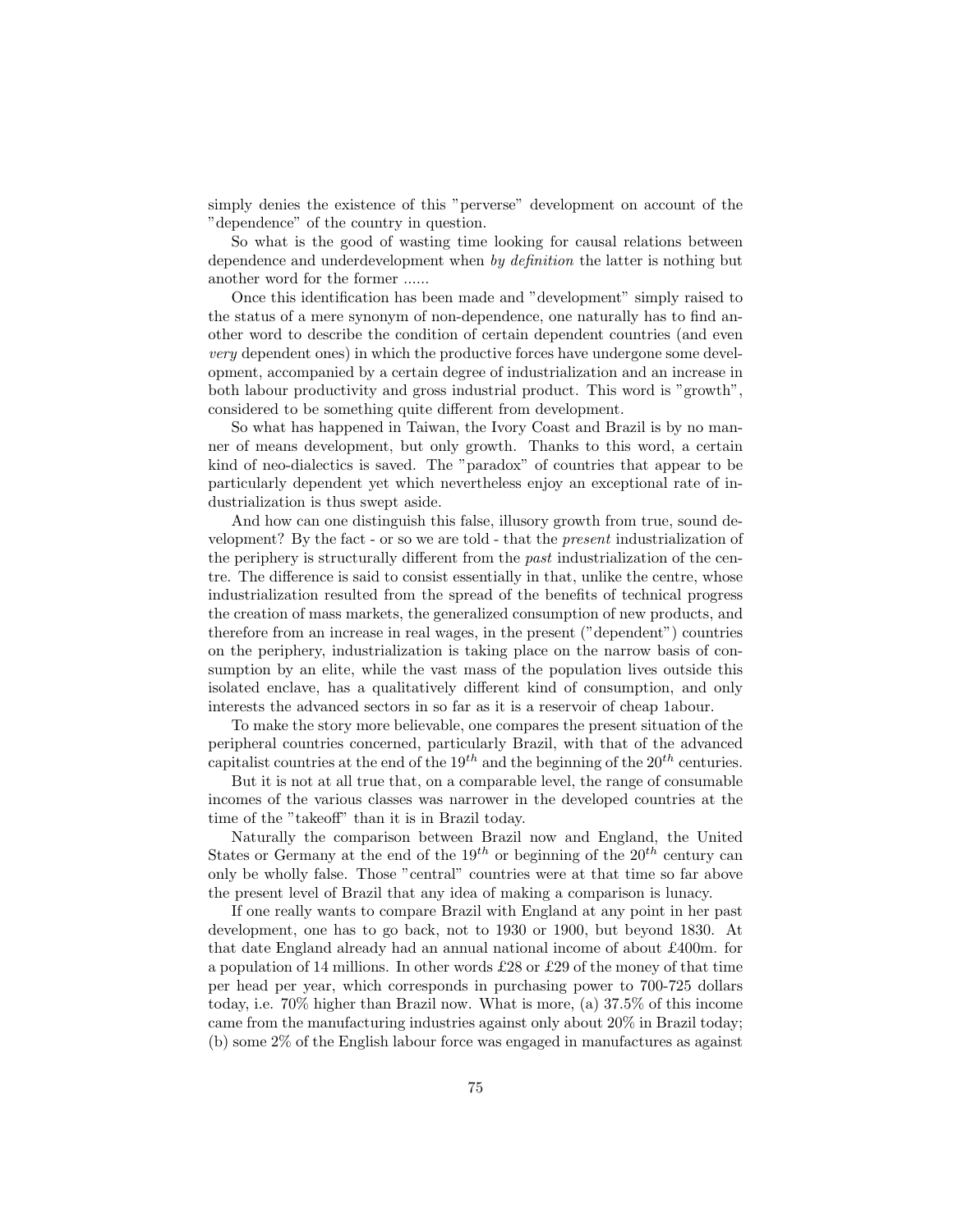less than 10% in Brazil today; and (c) the Great Britain of 1930 consumed 1,400 kilos of the equivalent of coal-energy per head and produced 64 kilos of pig-iron per head, against respectively 347 and 38 (steel) for Brazil in 1965.

But according to all the available estimates (Marx, Malthus, Baines, Brassey, etc.), the average English manufacturing wage (men and women) in 1830 was not more than 2 shillings a day, which in purchasing power corresponds to 2.50 of today's dollars for  $+12$  hours' work without social security or paid holidays; whereas in Brazil in 1970 the same salary was 429.19 cruceros a month, i.e. 3.40 dollars per 8-hour day, plus the usual social security benefits,and paid holidays.[14](#page-0-0)

Those who say that underdevelopment is something qualitatively different from developmental backwardness have not shown that their theory is well founded - to put it mildy.

On the other hand, if one must link the idea of development with a more equitable distribution of incomes, the development / growth alternative is absolutely sterile since - historically speaking and in the long term - the highest levels of growth are always accompanied by greater equality. It is this same equalization and the resulting extension of the internal markets that stimulate the process of growth and allow a threshold to be crossed.[15](#page-0-0)

## 4.5 The "Quality of Life"

Another tactic in the face of certain embarrassing phenomena today is to the underdeveloped countries against the abominations of the "consumer society" into which the developed countries have been led by a quantitative growth which has become an end in itself.

What is in question here?

As we have already had occasion to point out, the developed countries consume enormously more than their share of the world's raw materials. But in the midst of this extraordinary abundance, people are bored - among other things by the monotonous routine of their working lives. (What the French call "metro-boulot-dodo" - travel-work-sleep). We find that our affective life is impoverished instead of enriched, that human relations become impersonal, that our cities are polluted and our motorways inhuman.

So people advise the poor countries to look for other ways of development, without, of course, saying which these are. Height of the paradox: the fact that we previously proposed our quantitative growth model to the underdeveloped countries is called "Euro-centricity". It is not difficult to see what is particularly

<sup>14</sup>In fact, if we chose 1830 it was because it is the earliest date for which we have figures confirmed by several sources; otherwise we would have to go back to some time before 1800 to look for a valid date to compare the present level of productive forces in Brazil.

<sup>&</sup>lt;sup>15</sup>Which incidentally prevents us from extrapolating Brazil's growth curve into the future and saying that its development problem has already been solved. On the contrary, it would be plausible to say that where the future is concerned, the development of Brazil beyond a certain level would seem impossible without a substantial increase in wages and the resulting enlargement of the internal market.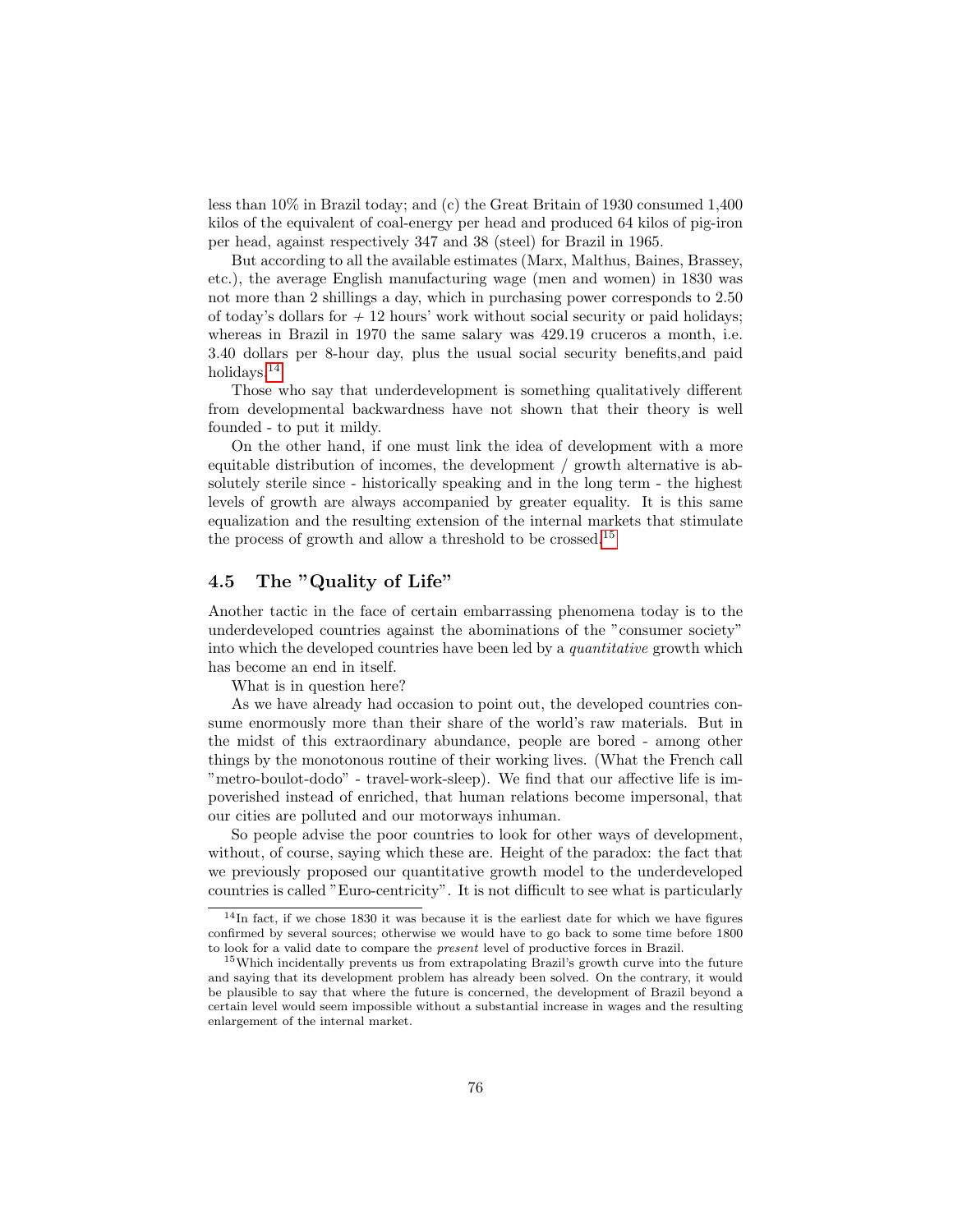European (indecent into the bargain) about making the boredom of the dyspeptic rich into the main problem of a world where hundreds of millions of men are hungry, deprived of medical care, unable to read and write, and with only an average life expectancy at birth of 40 years. Surely it is completely ridiculous to condemn technical progress and "productivism" on the pretext that one risks sing one's soul to the private car and the washing machine, in a world where two thirds of the population go barefoot and are underfed.

The development of the productive forces inside the capitalist system is a "for-better-and-for-worse" commitment. It makes for man's transformation into a consumer of gadgets, but also for his general education; for pollution as well as for abundant and efficient medical services; for the greatest possible exploitation as well as for proteins for adults and milk for children; for the alienation and desocialization of man and the dessication of his affective life as well as for a certain material comfort, for children's nurseries and a considerable lengthening of the expectation of life at birth.

If one is obliged to dispute the ends one cannot simply ignore the problem of the creation of the means.

It is quite true that a social revolution would not only radically change our choices and our ends, but would also rationalize and speed up the creation of the means themselves. It still remains, though, that considerable means are already being created before the advent of the socialist revolution and this creation itself constitutes a very important problem, not only because while capitalism still exists and in spite of all the "negative fall-out" affecting social conditions it is raising the material standard of the masses, but also because to a certain extent it conditions the advent of the socialist revolution itself.

What is more important though is that these same means are necessary, at least in part, for the various ends that will still persist uncontested. For it is all too often forgotten that steel, cement, copper, tin, oil and plastics not only serve to produce private cars and gadgets but also, for instance, doctors - a lot of steel and cement and all kinds of materials are needed to make a good modern doctor - healthy leisure, concerts, books and so on.

If "the quality of life" has any meaning at all, which I am not very knowledgeable about, it ought to mean, among other things and perhaps most of all, replacing individual consumption by community consumption. But materials like those just mentioned are needed just as much for one type of consumption as for the other; and the needs of this second kind, though they may be healthier and more suited to man's nature, are just as limitless.

So first and foremost we must produce these materials; and for this we must improve technology, accumulate the product of past work, and increase the productivity of living labour. in other words, we need growth, and never mind the type of production and consumption.